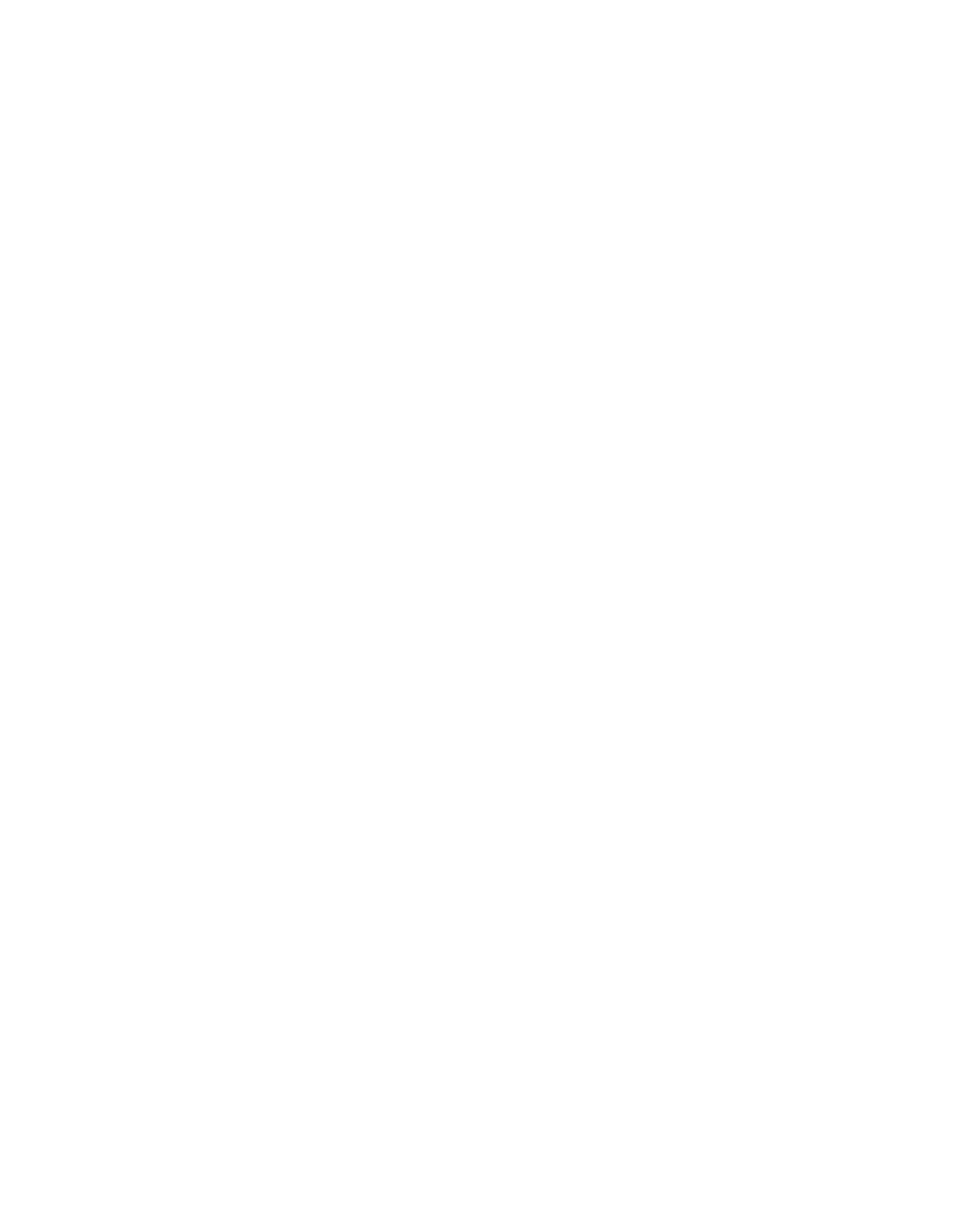### **Table of Contents**

| Article 1:  | Information on the definition of the bargaining unit and its members.                                                                                                                                                                                           |
|-------------|-----------------------------------------------------------------------------------------------------------------------------------------------------------------------------------------------------------------------------------------------------------------|
| Article 2:  | Statement on the Association's commitment to avoid strikes during the duration<br>of the Agreement.                                                                                                                                                             |
| Article 3:  | Information on the rights reserved by management.                                                                                                                                                                                                               |
| Article 4:  | Information on organizational security, LRSA dues, LRSA representatives.                                                                                                                                                                                        |
| Article 5:  | Personnel Policies<br>Information on appointment, probation, transfers, reassignments, performance<br>evaluation, employee discipline, demotion, examination of records, professional growth,<br>staff development leave, adjunct faculty teaching assignments. |
| Article 6:  | .23<br>Information on the work year, work week and academic calendar.                                                                                                                                                                                           |
| Article 7:  | Information on work schedules, overtime, call backs, work schedule changes, and<br>vehicle assignment and usage.                                                                                                                                                |
| Article 8:  | Information on sick leave, vacation, personal business, personal necessity, jury duty,<br>critical illness, bereavement, and other leaves of absence with pay.                                                                                                  |
| Article 9:  | .43<br>Information on leaves without pay including long-term health, long-term military, family<br>care, personal, education (full-time and part-time) and peace corps.                                                                                         |
| Article 10: | Information on funding sources for salary and benefit improvements, salary schedule,<br>initial salary placement, service and longevity increments, working out of class, shift<br>differential, and repayment of money owed district.                          |
| Article 11: | Information on medical and dental insurance, dependent care assistance, flexible<br>spending account, disability income protection, unemployment insurance, parking<br>fees, and health care benefits for retirees.                                             |
| Article 12: | Information on the grievance process and dispute resolution.                                                                                                                                                                                                    |
| Article 13: | Information on safety including safety committees, safety equipment and classes,<br>illness/injury prevention plan, and police, facilities management and custodial uniforms.                                                                                   |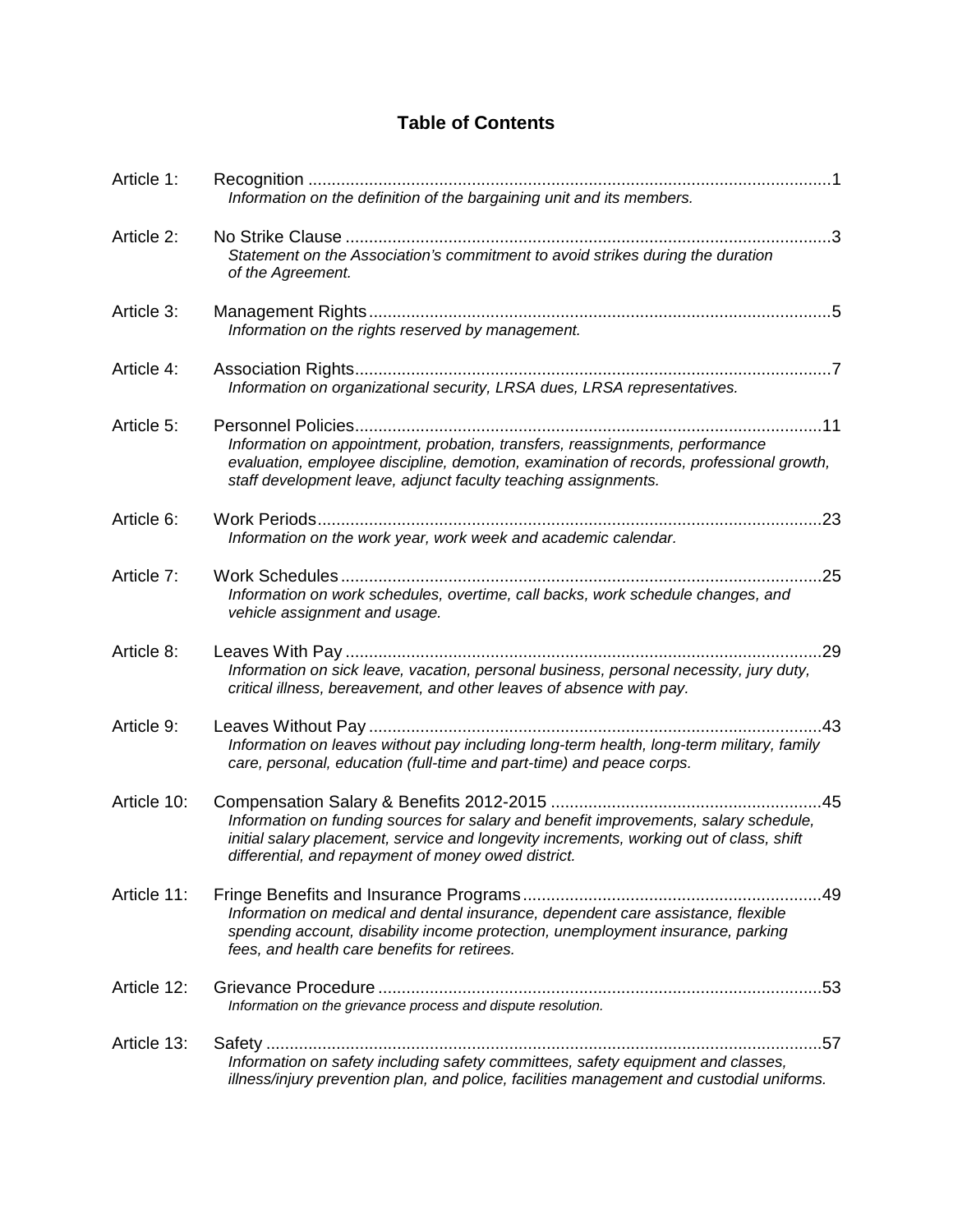| Article 14: |                                                                                                                                                                            |  |
|-------------|----------------------------------------------------------------------------------------------------------------------------------------------------------------------------|--|
|             | Statement on the integrity of the contract when a specific provision has been invalidated<br>by a court of law and the process of renegotiating any invalidated provision. |  |
| Article 15: | Statement on the mutual commitment of the District and the Association to non-<br>discrimination.                                                                          |  |
| Article 16: |                                                                                                                                                                            |  |
| Article 17: |                                                                                                                                                                            |  |
| Article 18: |                                                                                                                                                                            |  |
|             |                                                                                                                                                                            |  |
|             |                                                                                                                                                                            |  |
|             | Attachment 1: Calculation of Available Growth Revenues & Related Growth                                                                                                    |  |
|             |                                                                                                                                                                            |  |
|             |                                                                                                                                                                            |  |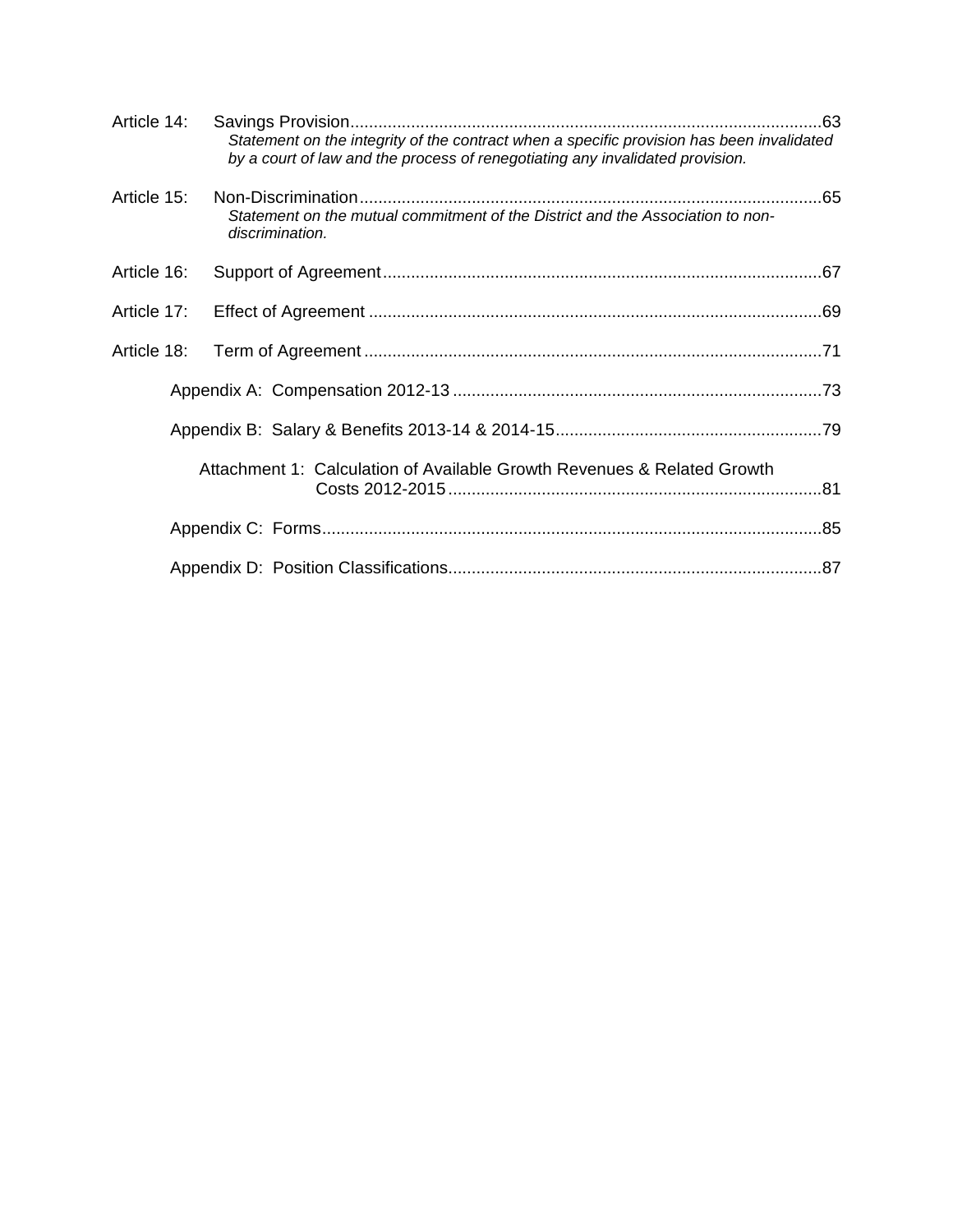## **Article 1: Recognition**

- 1.1 The Los Rios Community College District, hereinafter referred to as the "District" or the "Employer," confirms its recognition of the Los Rios Supervisors Association, hereinafter referred to as the "Association" or "LRSA," as the exclusive representative for employees in the supervisory bargaining unit as certified by the Public Employment Relations Board (PERB) on July 23, 1977, as amended by mutual agreement. This unit includes supervisors in position classifications as listed in Appendix D attached hereto and incorporated by reference as part of this Agreement. The bargaining unit may be expanded to other classes.
- 1.2 The bargaining unit shall not have any classifications removed from it without express written agreement by LRSA.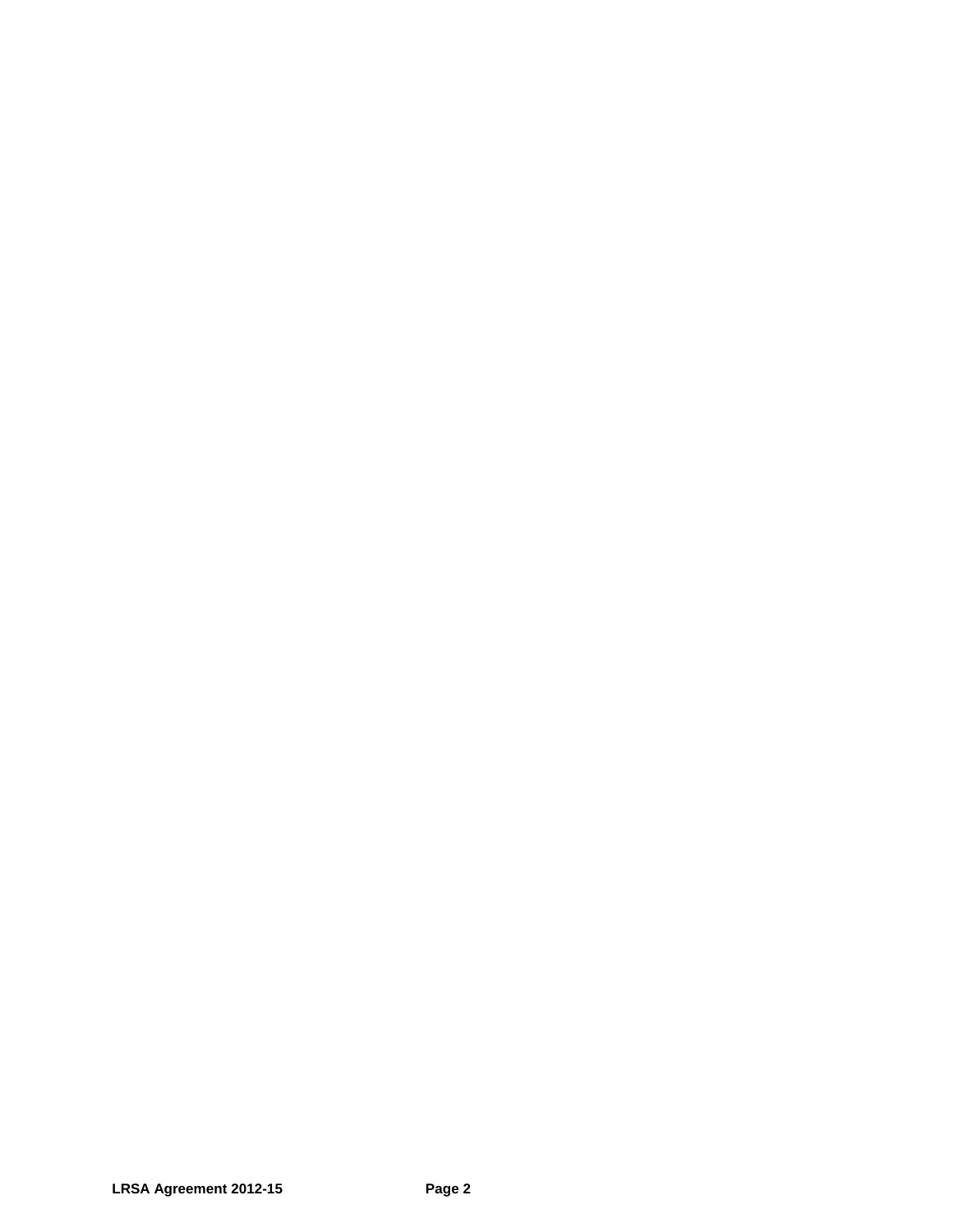## **Article 2: No Strike Clause**

- 2.1 The Association agrees not to sanction or participate in any strike, work stoppage, slow-down, picketing, or refusal or failure to fully and faithfully perform job functions and responsibilities, or other interference with the operations of the District, including compliance with requests by other labor organizations to do so, during the term of this Agreement. Similarly, the District agrees that it will not conduct a lock-out during the term of this Agreement.
- 2.2 The Association agrees to actively and in good faith encourage unit members to return to work in the event of any of the above-mentioned happenings.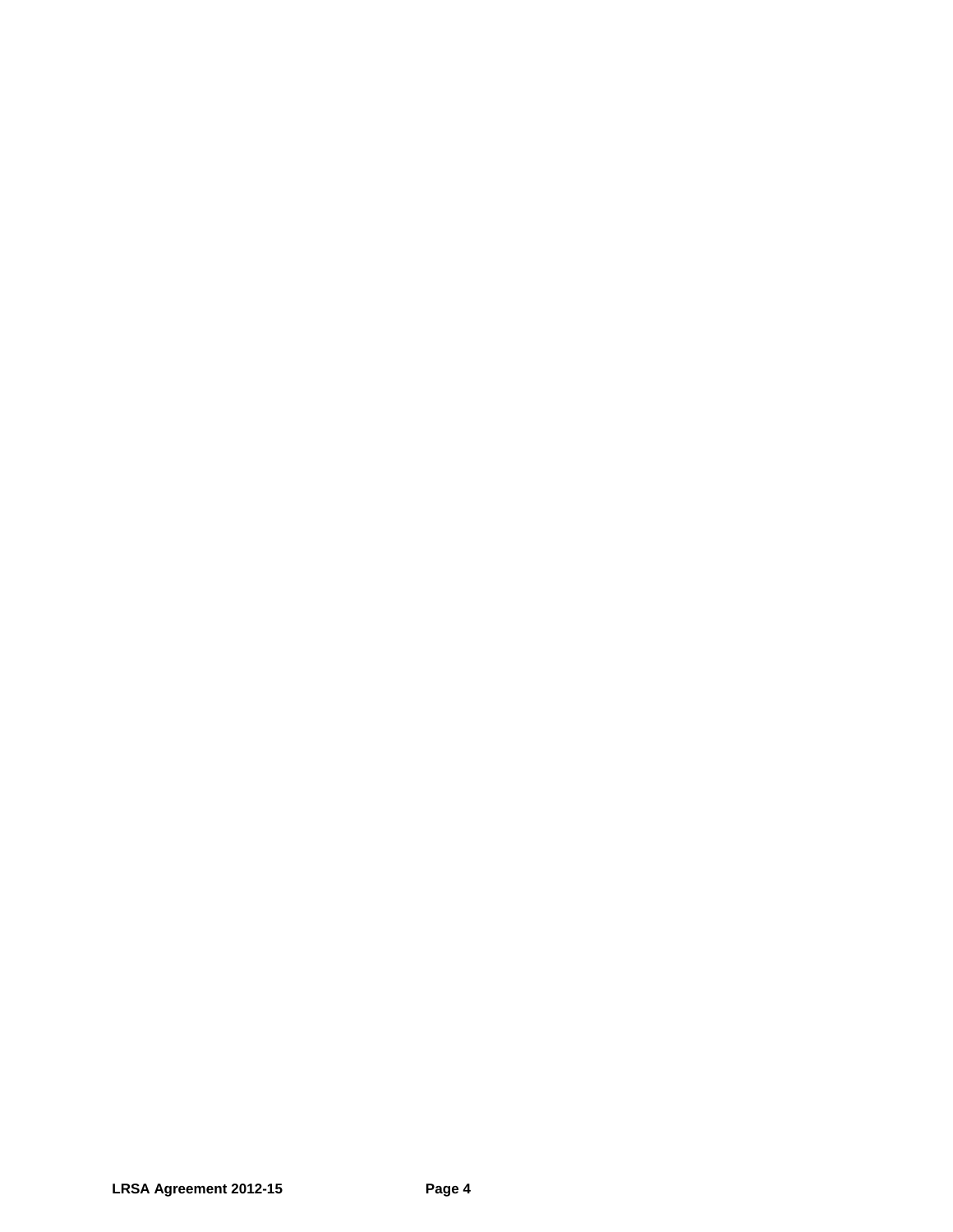## **Article 3: Management Rights**

- 3.1 It is understood and agreed that the District retains all of its powers and authority to direct, manage and control to the full extent of the law. Included in, but not limited to, those duties and powers are consistent with the terms of this Agreement and with applicable law, the exclusive right to: determine its organization; direct the work of its employees; determine the times and hours of operation; determine the kinds and levels of services to be provided and the methods and means of providing them; establish its educational policies, goals and objectives; insure the rights and educational opportunities of students; determine staffing patterns; determine the number and kinds of personnel required; maintain the efficiency of District operations; build, move or modify facilities; establish budget procedures and determine the methods of raising revenues; and take action on any matter in the event of an emergency. In addition, the Board retains the right to hire, classify, assign, evaluate, promote, terminate and discipline employees consistent with the terms of this Agreement and with applicable law.
- 3.2 The exercise of the foregoing powers, rights, authority, duties and responsibilities by the District, the adoption of policies, rules regulations and practices in furtherance thereof, and the use of judgment and discretion in connection therewith shall be limited only by the specific and express terms of the agreement, and then only to the extent such specific and express terms are in conformance with law.
- 3.3 The District retains its right to amend, modify, or rescind policies and practices referred to in this Agreement in cases of emergency and only as long as the said emergency exists. The term "cases of emergency" as used above specifically refers to any Act of God, natural disaster, or other calamity affecting the District. The determination of whether or not an emergency exists is solely within the discretion of the Board. However, before the Board determines that an emergency exists, the Board must state a factual basis which justifies its determination and such action must be reasonably necessary.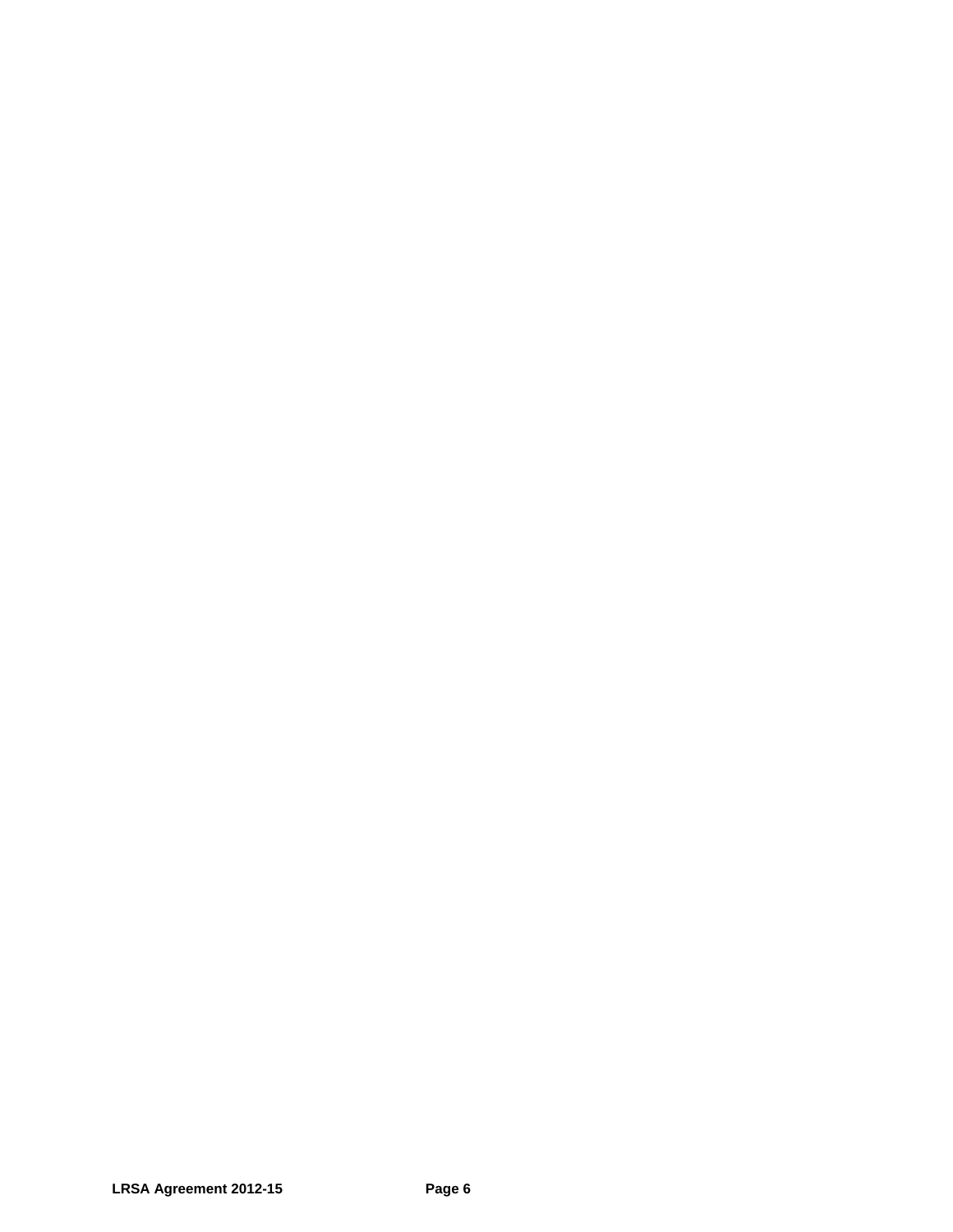### **Article 4: Association Rights**

#### 4.1 **Organizational Security**

- 4.1.1 This provision shall be voted upon separately by all employees covered by this Agreement in accordance with rules and regulations promulgated by the Public Employment Relations Board. Upon such a vote, this provision will become effective only if a majority of the employees covered by this Agreement voting approve this provision. Such vote shall not be deemed to either ratify or defeat the remaining provisions of this Agreement.
- 4.1.2 All employees covered by this Agreement as of its effective date and upon satisfaction of the provision above shall not be required as a condition of employment to become members of the Association.
	- 4.1.2.1 Unit members who are not members of the Los Rios Supervisors Association shall pay to LRSA a fair share (agency) fee. This fair share fee shall be the minimum amount necessary for the LRSA to carry out the representational obligations imposed by Educational Employment Relations Act (EERA) on the Association as exclusive representative and shall be based on the direct cost of negotiating and administering the collective bargaining contract, settling grievances, and meeting and negotiating with the employer on matters within the scope of representation. The LRSA shall provide the District the method for computing the fee.
- 4.1.3 During the term of this Agreement, each new employee covered by this Agreement shall, as a condition of continued employment, thirty-one (31) calendar days after employment, pay to the Association initiation fees and dues required by the Association.
- 4.1.4 An employee covered by this Agreement may object to said deductions on the grounds of a conscientious objection. The employee then will be required to inform the District and the Association of his/her objection. The employee shall have an amount deducted monthly from his/her paycheck equivalent to the monthly Association dues with such deduction deposited to a scholarship fund established by the District.
- 4.1.5 Pursuant to PERB Regulation 32992, the exclusive representative shall provide annual written notice to each non-member who is required to pay an agency fee: (a) the amount of the agency fee which is to be expressed as a percentage of the annual dues per member based upon chargeable expenditures identified in detail by the notice; (b) the basis for the calculation of the agency fee; and (c) a procedure for appealing all or any part of the agency fee.

#### 4.2 **LRSA Dues**

- 4.2.1 The District agrees to deduct from each employee's wages the amount of the Association dues/fees and initiation fees as specified by the Association. The Association shall provide the District with a schedule of dues for employees covered by this Agreement. Individual employees will be required to submit written authorization to the District for payroll deductions of dues.
- 4.2.2 The Association agrees to indemnify and hold the District harmless against any and all claims, suits, orders of judgments brought or issued against the District as a result of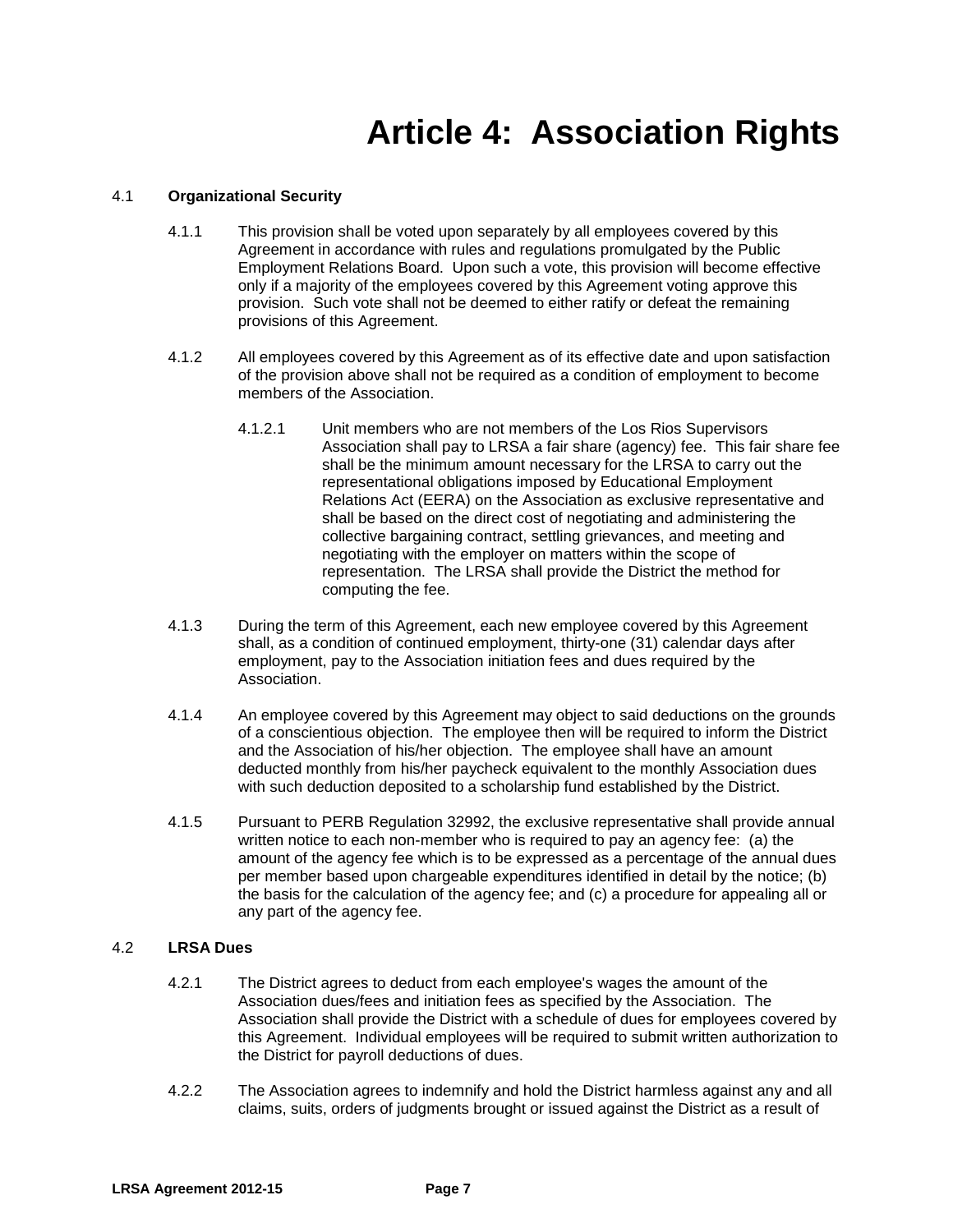any action taken by the District's agents or members of the Board of Trustees under the provisions of this Article.

#### 4.3 **General**

- 4.3.1 When such use, as verified in advance by the administrative representative, will not interfere with school programs and/or duties of any employee of the District, the Association shall have reasonable access to and use of office equipment and facilities. The Association shall reimburse the District for reasonable costs related thereto involving security, clean-up, materials, repairs, and so forth. Any other use of equipment and facilities shall be subject to the standard chart of costs.
- 4.3.2 In accordance with applicable laws, the District agrees that it shall not interfere with, intimidate, restrain, coerce, or discriminate against employees because of membership, participation, or holding office in the LRSA.

#### 4.4 **Postings, Mailings and Information**

- 4.4.1 It is also understood and agreed that the Association may use the school mailboxes and bulletin board spaces designated by the administrative representative subject to the following: (a) all postings for bulletin boards must contain the date of posting and the identification of the organization; (b) a copy of such posting must be delivered to the administrative representative at the same time as posting; and (c) the Association will not post information which is an untrue or misleading statements regarding the District or its personnel.
- 4.4.2 The Association may use the established District email system in a reasonable manner to communicate with union members and District administration. Such usage is subject to District policies and regulations related to computer use and related privacy expectations for such use. Use of District email for Association business shall not interfere with regular District business conducted with the email system. Use of the District email system does not ensure that all members will have access to a personal computer or a District assigned individual email account.

#### 4.4.3 *Other Information*

The District shall provide, in a timely manner and as mutually agreed by the parties, other information that is generally available to it and to which the LRSA has a legal right to access.

#### 4.5 **Distribution of Agreement**

4.5.1 The Human Resources Office at the District Office shall have copies of this Agreement available for distribution to Bargaining Unit members as soon as practical after this Agreement has been ratified by the parties. At the time of processing, new hires into the Bargaining Unit shall be advised that LRSA is the exclusive bargaining representative, will be provided a copy of this agreement, and will be informed of the online access to this agreement including a list of position classifications and salary schedules.

#### 4.6 **LRSA Representatives**

4.6.1 An Association representative shall be granted reasonable release time to attend meetings with administrators for the express purpose of working towards the resolution of the grievance of a unit member.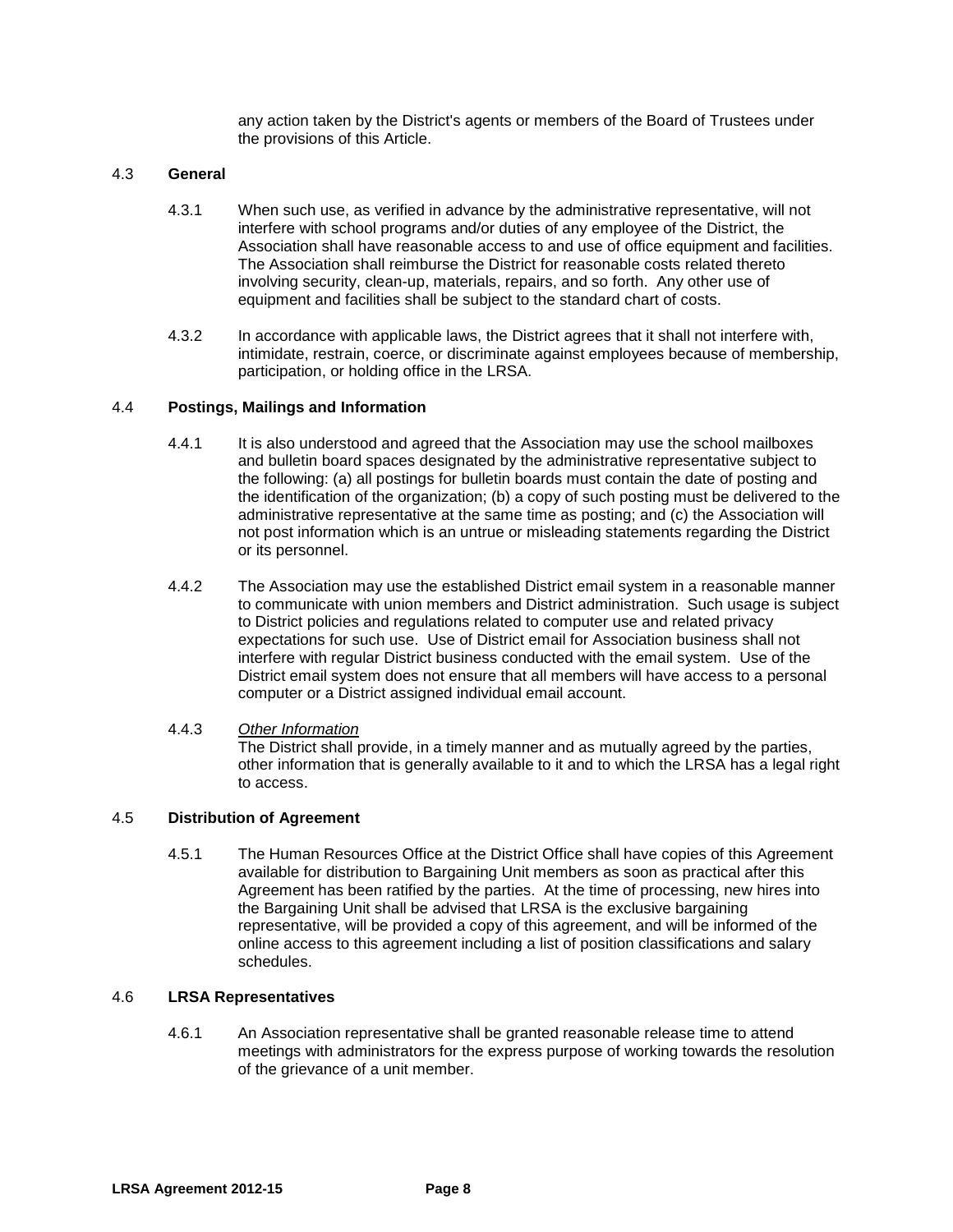- 4.6.2 Once formal negotiations have commenced, members of the Association negotiation team shall be granted up to two (2) hours per week release time for the purpose of preparing for negotiations. The LRSA negotiating team shall not exceed more than seven (7) members. Upon request the District will provide the LRSA with a list of unit members on a semiannual basis. The list will include the name, home address, and phone number(s) for all unit members, unless a member has a written request on file with the Human Resources Office that such information not be released, such form to be mutually agreed upon by the District and the LRSA. If the LRSA requests additional copies, the LRSA will reimburse the District for the actual cost of providing additional copies.
- 4.6.3 For a given fiscal year, up to ninety-six (96) hours of release time shall be provided to the Association officers and executive board members for their attendance at conferences, conventions, and workshops relevant to representation issues and association business. Up to eight (8) hours of release time may be provided to each of these individuals and can be used in minimum blocks of four (4) hours. Association members are to make their request for their release time to their immediate supervisor. This allocation may accumulate to a maximum of one hundred fifty (150) hours.
- 4.6.4 The District will act in good faith in granting said time for association meetings, training and conferences. An association member's request for such release time will be made seventy-two (72) hours in advance or as soon as is practical in writing to the employee's immediate supervisor. The Associate Vice Chancellor of Human Resources will track and maintain record of the amount of release time used by association members.

#### 4.7 **Notification** *–* **Job Classification/Description**

The District shall provide the LRSA the opportunity to comment on and agree to notify the LRSA whenever a job classification within the unit is being created or modified. The response time from the LRSA shall be no more than twenty-one (21) calendar days from initial notification date. The District agrees to involve the LRSA in determining job classification salary range assignments following the Ewing Study guidelines. Within one year of the modification or creation of a job classification, either the District or LRSA may request a meeting to assess the effectiveness of the job description relative to the assignment.

#### 4.8 **LRSA Notification**

The LRSA President shall be forwarded in either print or electronic format one (1) copy of the complete public agenda of the Board of Trustees and one (1) copy of the official minutes of the Board of Trustees. Additionally, the LRSA Treasurer shall be mailed one (1) copy of the complete public agenda of the Board of Trustees and official minutes of the Board of Trustees. Both the public agenda and official minutes are intended to provide notification of new hires, resignations, and reassignments. The LRSA President and Treasurer shall each be provided one (1) copy of the strength report prepared semi-annually by the District Human Resources Office.

4.9 Within a reasonable time following the processing, the District will provide the LRSA Treasurer with a copy of a form signed by a new hire verifying that he/she has been provided a copy of this Agreement, the discipline process manual, management handbook, and information relative to the annual new manager/supervisor orientation.

#### 4.10 **LRCCD Policies and Administrative Regulations**

LRCCD Policies and Administrative Regulations are available online at [http://www.losrios.edu/legal/.](http://www.losrios.edu/legal/) The District will provide notice to LRSA of any adopted changes of the LRCCD Policies and Administrative Regulations during the term of this Agreement per 4.10.1.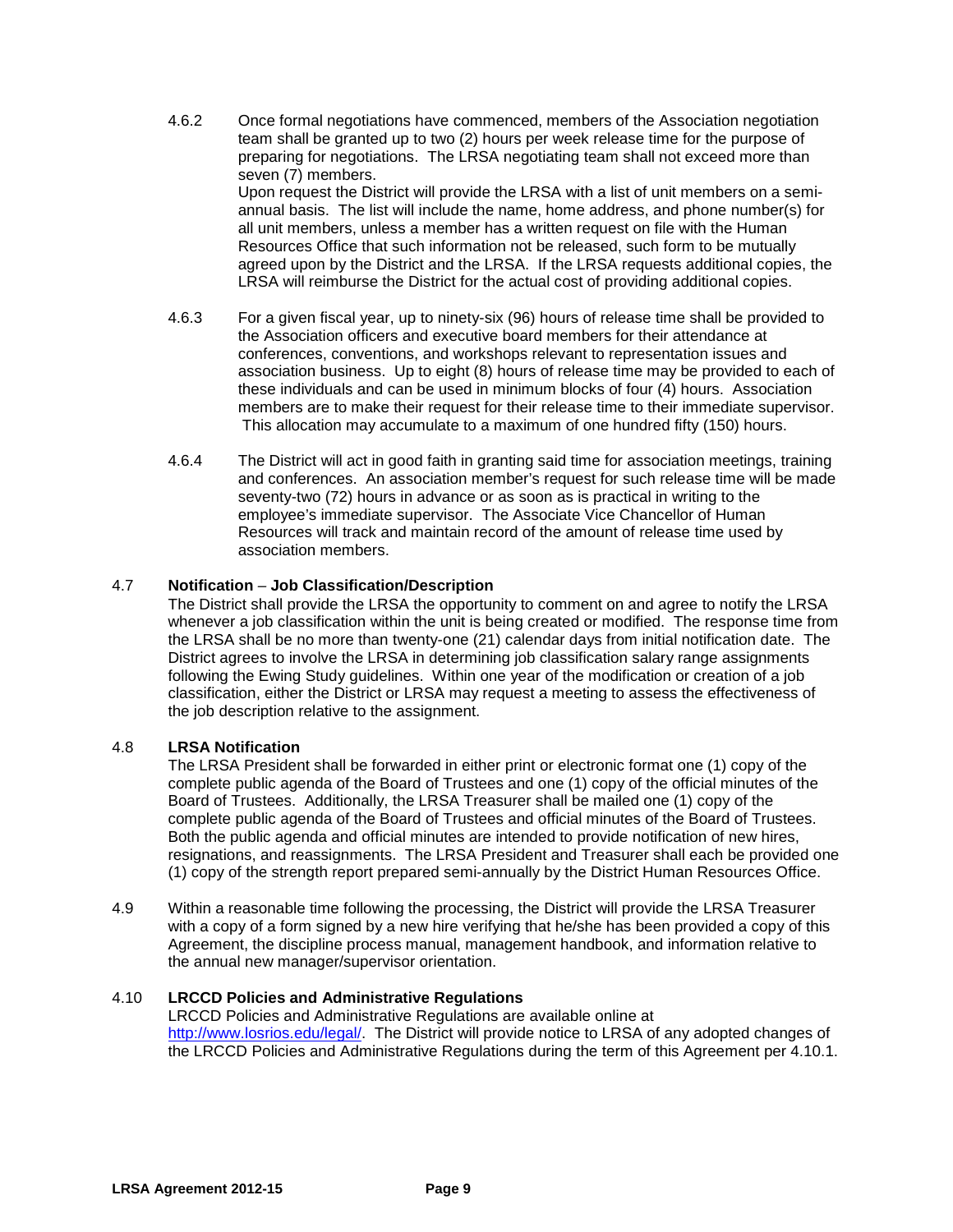#### 4.10.1 *Chancellor's Cabinet*

Pursuant to Board Policy P-3411, the LRSA President shall serve as a member of the Chancellor's Cabinet. The Chancellor's Cabinet shall function as the District shared governance group and may take up issues of district level significance, including policy development and implementation, which are not reserved by law, contract or agreement for negotiation, or which may be the responsibility of other groups.

#### 4.10.2 *Practices and Procedures*

When an issue subject to this Agreement is in dispute, LRSA, upon request, shall have the right to have documentation of any practice or procedure related to the issue in dispute.

#### 4.11 **Posting of Degrees in College Catalogs**

If the college includes Classified Supervisors in the college catalog, LRSA members may opt-in to have their post-high school educational degrees posted in the online version of college catalogs. It is incumbent upon the employee to provide his/her educational information to the responsible person on campus in a timely manner.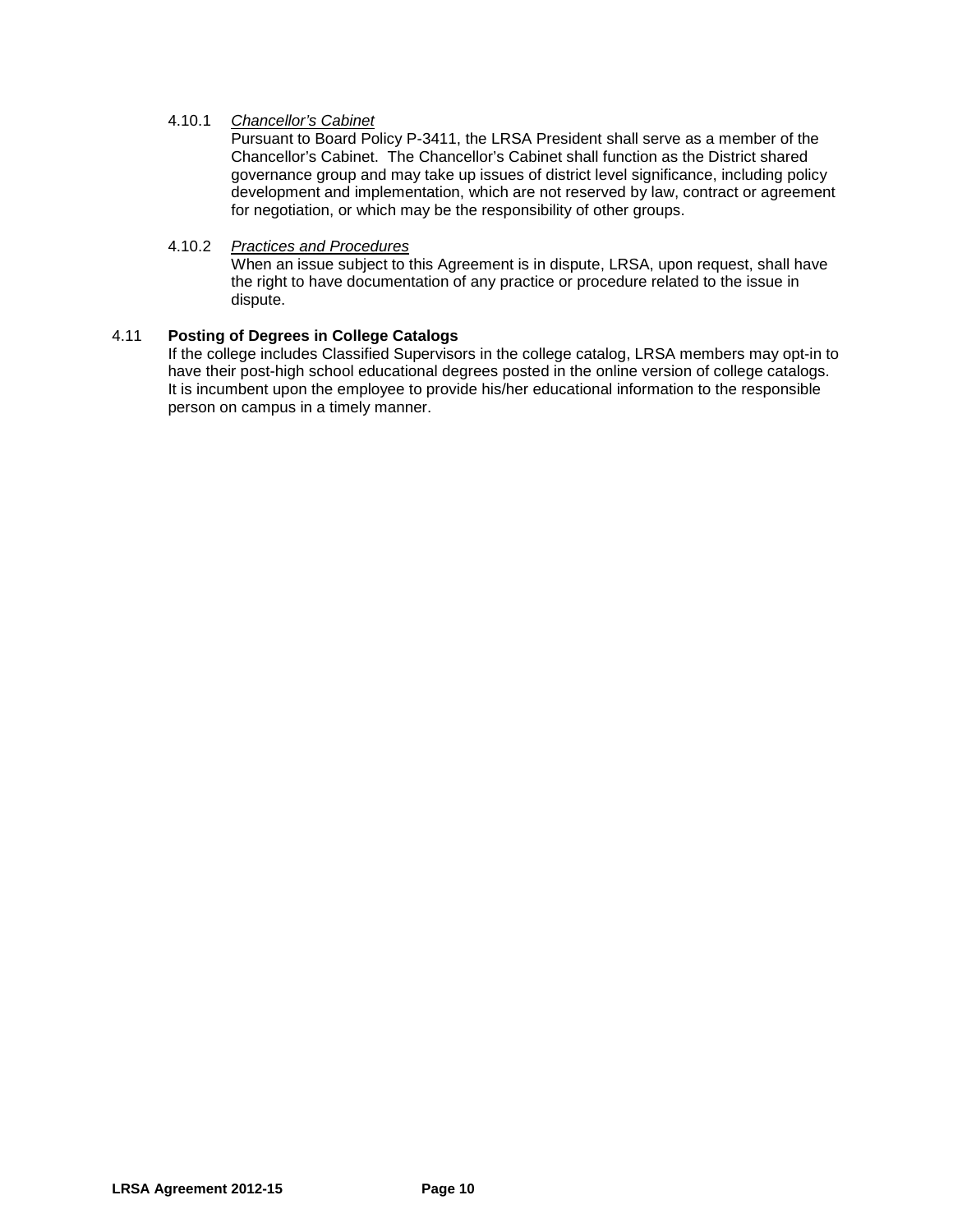### **Article 5: Personnel Policies**

#### 5.1 **Duties of Supervisory Employees**

The Chancellor shall fix the duties of all supervisory positions in accordance with procedures determined by the governing board.

- 5.1.1 In situations where supervisors work with faculty coordinators, the supervisor is responsible for directing the functions of the classified support personnel as defined in Government Code 3540.1 and in accordance with the District policies and collective bargaining agreements. It is recognized that best practices indicate the benefit of the coordinator and supervisor working together on the program and its impact on the classified support staff workload.
- 5.1.2 When a supervisor is assigned to temporarily supervise staff and/or an area which are not part of his/her regular responsibilities:
	- a. The immediate manager shall notify the supervisor of the temporary assignment and timeframe involved.
	- b. The immediate manager shall make clear as to the expectations of the supervisor regarding the temporary assignment of staff/responsibilities, including but not limited to evaluation responsibilities, direct supervisor authority, chain of command, and area responsibilities to be performed.
	- c. The immediate manager shall coordinate with the supervisor to ensure affected staff are informed of the temporary assignment.
	- d. Such assignments should be limited in duration to meet the temporary needs of the department/operation.

#### 5.2 **Appointment/Probation**

- 5.2.1 Each person appointed to a regular supervisory position shall serve a probationary period of one (1) year. At designated times during the probationary period, the performance of the unit member shall be reviewed by those having the responsibility for recommending permanent status. Failure by the District to timely reject on probation a unit member at the end of the probation period shall automatically result in that employee gaining permanent status. (Education Code 88010)
- 5.2.2 Upon satisfactory completion of the required probationary period, a regular unit member shall achieve permanent status in the class in which he/she served the probationary period.
- 5.2.3 Time spent in a service in substitute and short-term positions does not count toward a probationary period in a regular position. (Education Code 88127)
- 5.2.4 A regular unit member who is reassigned/transferred to a regular position of higher classification shall serve in a conditional (probationary) period of one (1) year. The person's work performance will be evaluated periodically (at least twice) during this conditional period. In the event the employee is unsuccessful in the new position, the individual shall be entitled to reinstatement in his/her former position or a position in the former classification, if the employee held permanent status in the former position and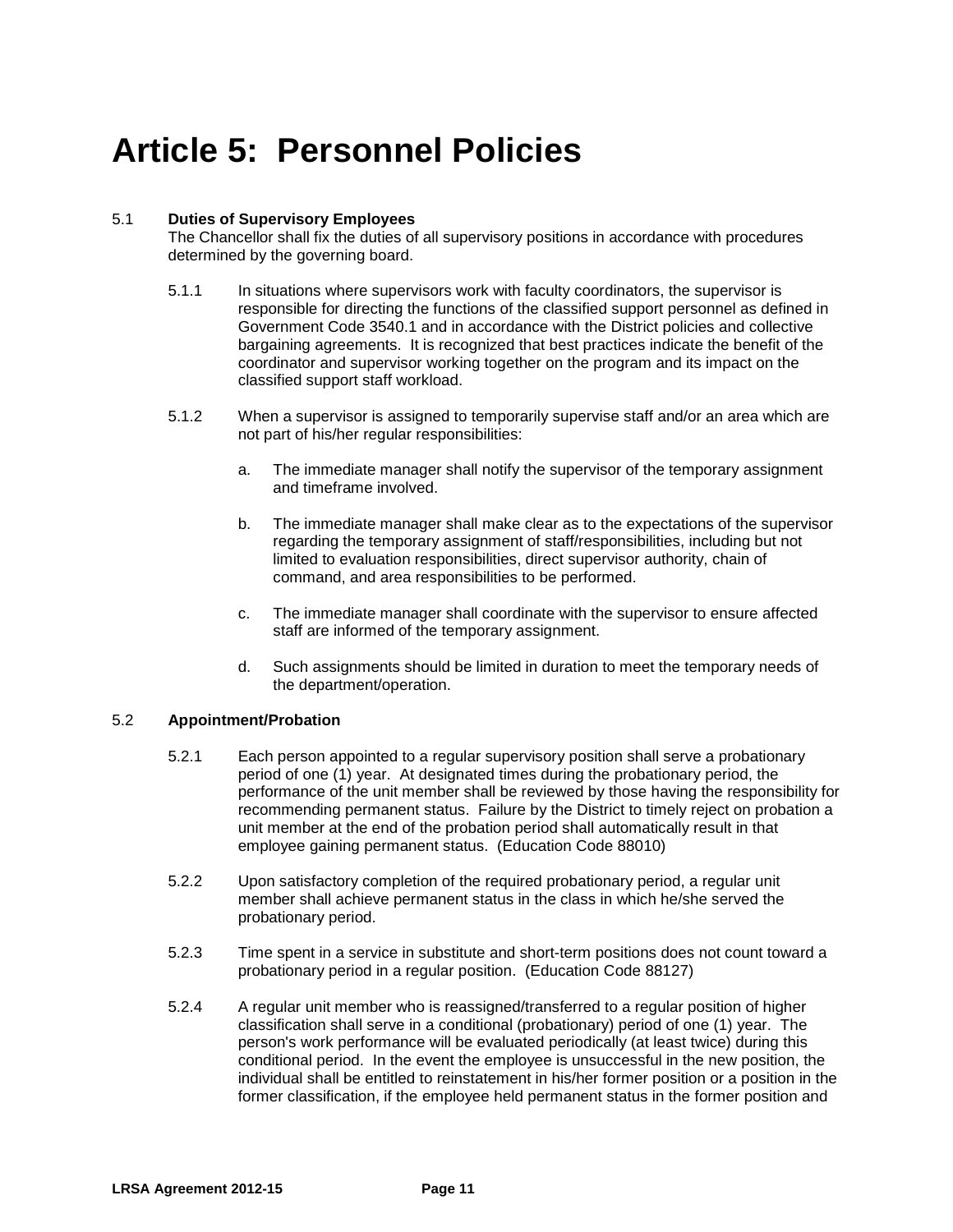had received satisfactory evaluations. This section will apply even if this action results in a layoff.

5.2.5 At the time of appointment to a position within the bargaining unit, individuals will participate in an orientation and processing at the District Human Resources Office. Individuals will be provided copies of the LRSA contract, training materials from previous supervisory training modules and other materials to assist the supervisor in the day-to-day supervision of personnel (i.e., FRISK manual, evaluation training materials, progressive discipline training materials).

#### 5.3 **Transfers/Reassignments**

- 5.3.1 *Definitions*
	- 5.3.1.1 *Administrative Transfer* A transfer initiated by the District. It may be a mutual interest. An administrative transfer cannot be to lower classification.
	- 5.3.1.2 *Voluntary Transfer* A transfer initiated by the employee.
	- 5.3.1.3 *Reassignment* A (lateral) transfer to another position or operating unit within the work location. A change in work shift is not a reassignment.
	- 5.3.1.4 *Work Locations* For purposes of this Agreement, work locations are defined as follows: (a) American River College and all satellites; (b) Cosumnes River College and all satellites; (c) Folsom Lake College and all satellites; (d) Sacramento City College and all satellites; and (e) District Office/Facilities Management and all satellites.
	- 5.3.1.5 *Operating Unit* Any department/division within a work location.
	- 5.3.1.6 *Vacancy*

Any unit position that the District intends to fill.

#### 5.3.2 *Employee-Initiated Transfer/Reassignment*

The District recognizes the interests of its employees in seeking voluntary transfers. Accordingly, at least five (5) working days before a position is advertised externally, unit members meeting the minimum qualifications will be given consideration for voluntary transfer within the LRSA unit. To be considered for voluntary transfer, the unit member must submit a current application and a letter of interest to be considered for the vacant position to the Human Resources Office by the closing of the fifth working day. The unit member will be afforded an interview with the appropriate administrator and notified by the Human Resources Office of the results of the interview. When more than three (3) unit members request a transfer, the interviews may be limited to only the three (3) most qualified based on screening of applications. If none of the applicants for voluntary transfer are recommended for the position, their applications will be included in the general applicant pool for the position. However, this does not guarantee that they will be granted a second interview.

5.3.3 *Employee-Initiated Promotion*

The District recognizes the interests of its employees in seeking promotions.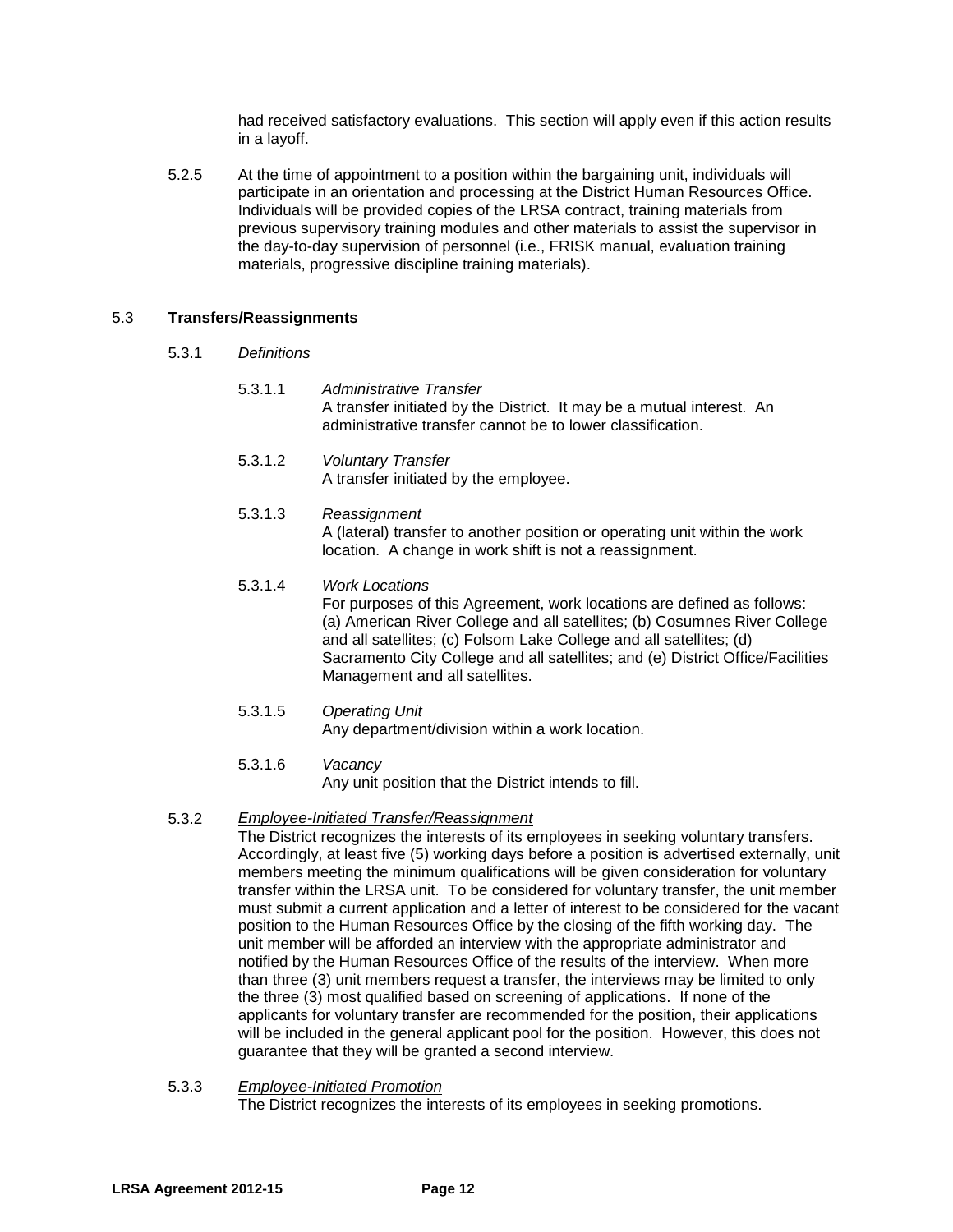Accordingly, unit members meeting the minimum qualifications will be given consideration for promotion within the LRSA unit. To be considered for promotion, unit members meeting the minimum qualifications must submit the required application materials to human resources prior to the closing date of the position. A minimum of the top three (3) qualified unit members, if available and not included already, will be added to those candidates selected to interview for the position.

#### 5.3.4 *Administratively Initiated Transfer*

Administratively initiated transfers will be based on the following reasons: Overage in staff and/or critical need for special preparation in specific position classes, or as may otherwise be provided under official Board policies. In most cases, a transfer made because of critical need shall continue for the duration of said need. A supervisor affected by an administratively initiated transfer shall be given a fifteen (15) working day notice unless other arrangements are mutually agreed upon. A conference will be held between the appropriate management designee and the employee prior to the effective date of the transfer. In the event that the administratively transferred unit member's former position becomes vacant, the employee may apply for reinstatement in the position and shall be granted an interview before other applicants are considered.

5.3.4.1 Employees who believe that an administrative transfer is unwarranted may appeal the decision to the next level of supervision beyond the immediate supervisor and to the administrative officer.

#### 5.3.5 *Employment Status*

A unit member reassigned or transferred to a position of the same class shall retain permanent status in that class if permanent status has been acquired. When a unit member who has not completed a one-year probationary period with the District is granted a transfer or reassignment to another position, that person will complete his/her initial probationary period in the new assignment and will be considered permanent in the classification into which the employee was originally appointed at the conclusion of one (1) full year of service with the District. The unit member will serve an additional conditional (probationary) period in the new assignment that when added to the remainder of his/her initial probationary period will equal one (1) year. The employee will be considered permanent in the new assignment only after completion of the conditional period of one (1) year, including the overlap from the original probationary period.

#### 5.3.6 *Salary Status*

When a unit member is reassigned to a position of the same salary range as the employee's present placement, the unit member will continue to be paid at the currently assigned salary.

#### 5.4 **Performance Evaluation**

- 5.4.1 *Principles of Evaluation of Supervisors*
	- 5.4.1.1 All supervisory employees shall be evaluated on the performance of duties and responsibilities contained in the job description, other current assignments, and established goals and objectives.
	- 5.4.1.2 The supervisor's evaluation provides a basis on which to assess the skills of the supervisor and the effectiveness with which he/she uses these skills.
	- 5.4.1.3 While the supervisor has responsibility for his/her own performance, there may be other elements within the working environment over which the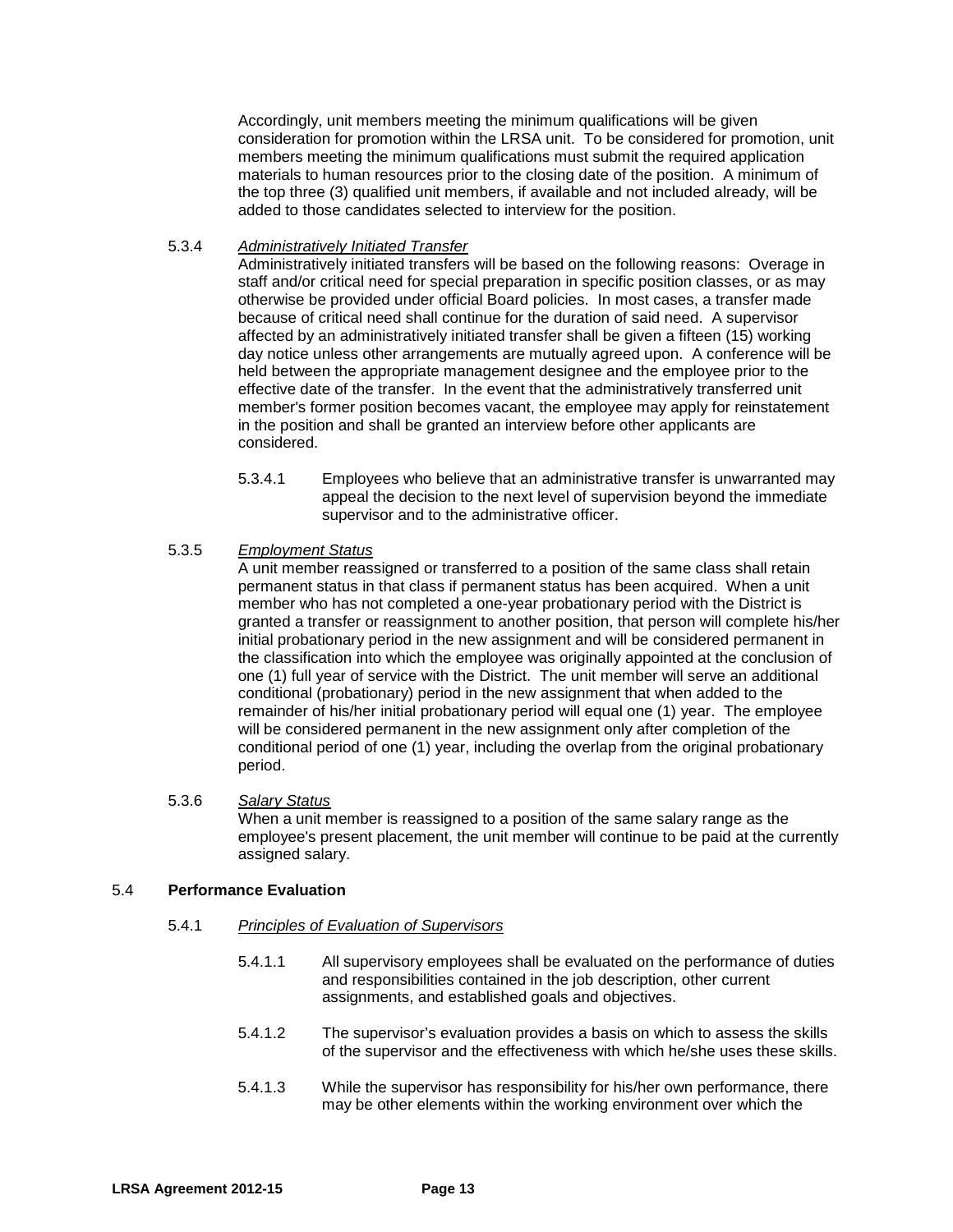supervisor exercises little or no control that may impact performance outcomes.

- 5.4.1.4 Persons served by a supervisor and his/her office may be asked to participate in providing information about the effectiveness of these services. The perspective of the supervisor's colleagues and other appropriate members of the college/district faculty and staff may be considered in the supervisor's evaluation.
- 5.4.1.5 The supervisor's manager is the primary evaluator and is responsible for completing the evaluation.
- 5.4.1.6 Self-evaluation may be part of the supervisor's evaluation.
- 5.4.1.7 Though formal evaluation occurs on a cyclical basis, informal evaluation occurs on a continuous, ongoing basis, and, as such, feedback from the manager to supervisor should also be continuous and ongoing.

#### 5.4.2 *Evaluation Components*

- 5.4.2.1 The evaluation shall consist of a completed final Report of Performance form for supervisors. The evaluation may also include the Supervisor's Self-Evaluation/Staff Feedback Survey form obtained from appropriate college/district contacts. The primary rater may also ask the supervisor to complete one of the Supervisor's Self-Evaluation/Staff Feedback Survey forms.
- 5.4.2.2 The final evaluation will be completed by the manager based on his/her observation and findings, as well as the results of the Supervisor's Self-Evaluation/Staff Feedback Survey, if included.
- 5.4.2.3 The audience for the Staff Feedback Survey will be mutually agreed upon by the manager and supervisor; the survey will be distributed to a sample of persons served by the supervisor and his/her office. Such surveys may be distributed to other supervisors, managers, faculty, and classified staff with whom the supervisor interacts.
- 5.4.2.4 The immediate manager shall be responsible for conducting the supervisor's survey, but the manager may designate another person to distribute the survey with the approved cover memo. The surveys and Scantron forms (if available) will be returned to the office of the manager where the survey ratings and written comments will be summarized.
- 5.4.2.5 The ratings may be categorized separately by employee groups (supervisor, classified, faculty, management) if five (5) or more responses are received from each of the groups; otherwise, the ratings will be combined into one (1) category.

#### 5.4.2.6 Self-Evaluation

The supervisor's self-evaluation (not to be confused with the Self-Evaluation/Staff Feedback Survey) shall consist of a brief narrative with respect to his/her job performance based on the job description, annual goals and objectives, and assignments. The supervisor may also complete a Supervisor Self Evaluation/Staff Feedback form if requested by the manager.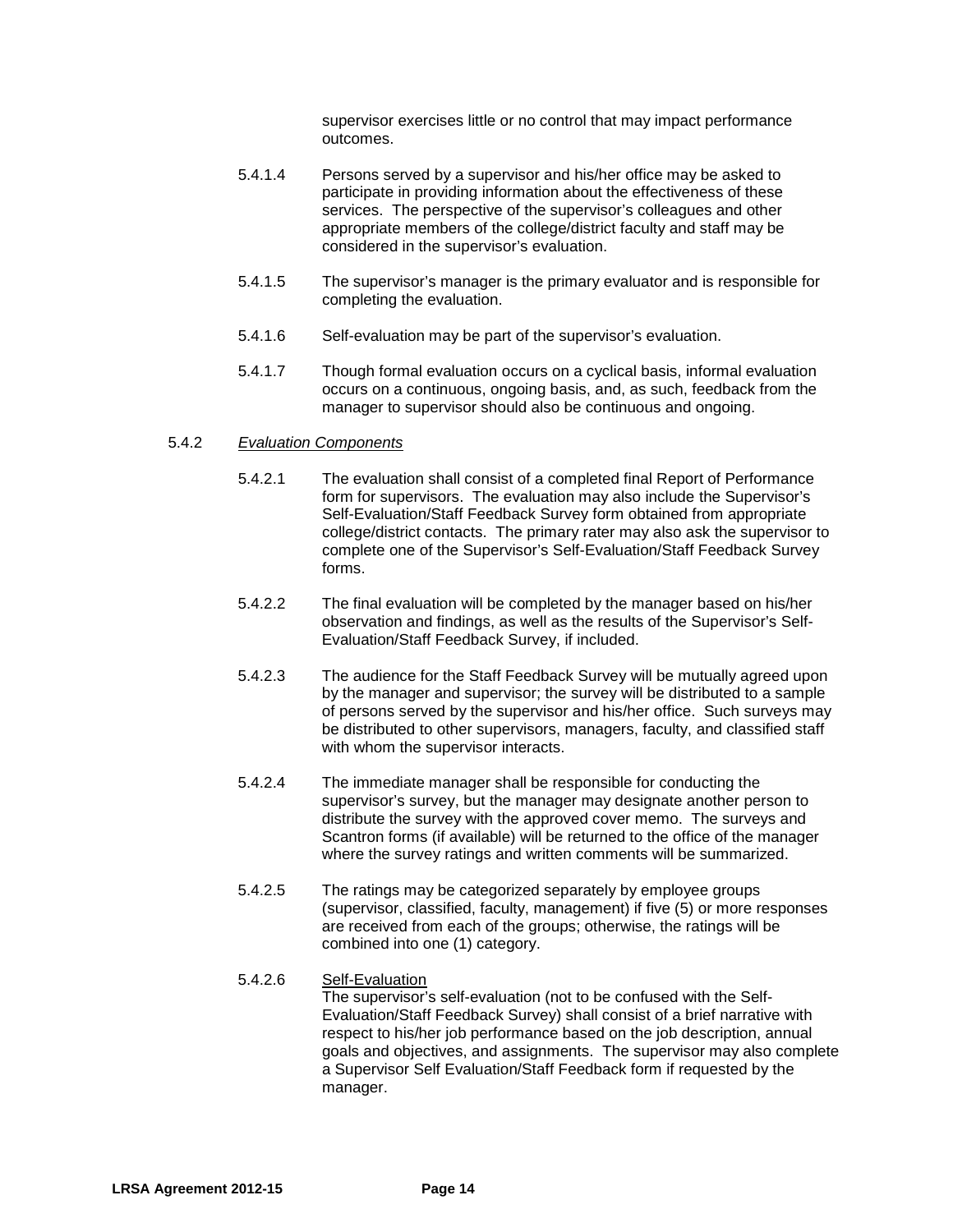5.4.2.7 The supervisor's Report of Performance should include both commendations and recommendations. The recommendations should include suggestions for improvement and, where appropriate, specific performance development activities (e.g. mentoring, job shadowing, workshops, conferences etc.).

#### 5.4.3 *Evaluation Categories*

Evaluation categories shall include, but not be limited to, the following:

- a. Performance of job duties: ability to perform responsibilities and achieve objectives of the supervisor's current assignment; job knowledge; ability to achieve unit workloads; make appropriate and effective work assignments; administer rules and regulations.
- b. Leadership: Planning and organizing; judgment; decision making; achieving goals and mission of department.
- c. Human relations: Fairness and impartiality; disciplinary control; evaluating performance; support and development of subordinates.
- d. Communication: Motivating, training, instructing, listening; resolving conflicts; providing feedback.
- e. Personal qualities: Effectiveness under pressure; initiative; adaptability to new and unforeseen situations.
- f. Professional growth/staff development: what the supervisor has done to improve his/her own performance/job knowledge, etc.

#### 5.4.4 *Evaluation Categories*

- 5.4.4.1 Unit members who have completed an initial one-year probationary period satisfactorily shall have a performance evaluation every two (2) years prior to their anniversary date. The evaluation has as a major goal the improvement of services in support of the educational program. If performance deteriorates before the two-year anniversary date, a special evaluation may be conducted.
- 5.4.4.2 The purpose of the performance evaluation is to reflect the unit member's proficiency in the job; promote self-improvement; develop leadership; assist employees to meet full potential; identify the areas in which the individual is performing satisfactorily, as well as the areas where improvement is desirable; identify department goals and objectives; establish goals and objectives for the supervisor for the ensuing year; determine how well the pre-established goals and objectives were met; and meet legal requirements.
- 5.4.4.3 Probationary unit members shall be rated three (3) times in the first year of employment, usually at the end of the fourth, eighth, and eleventh month of employment. The final rating will carry a recommendation regarding status for the supervisory employee.
- 5.4.4.4 Any evaluation that is less than satisfactory shall include a written explanation of the reasons for such a rating. The immediate manager shall meet with the unit member to discuss specific performance problems and make written recommendations for improvement. The unit member shall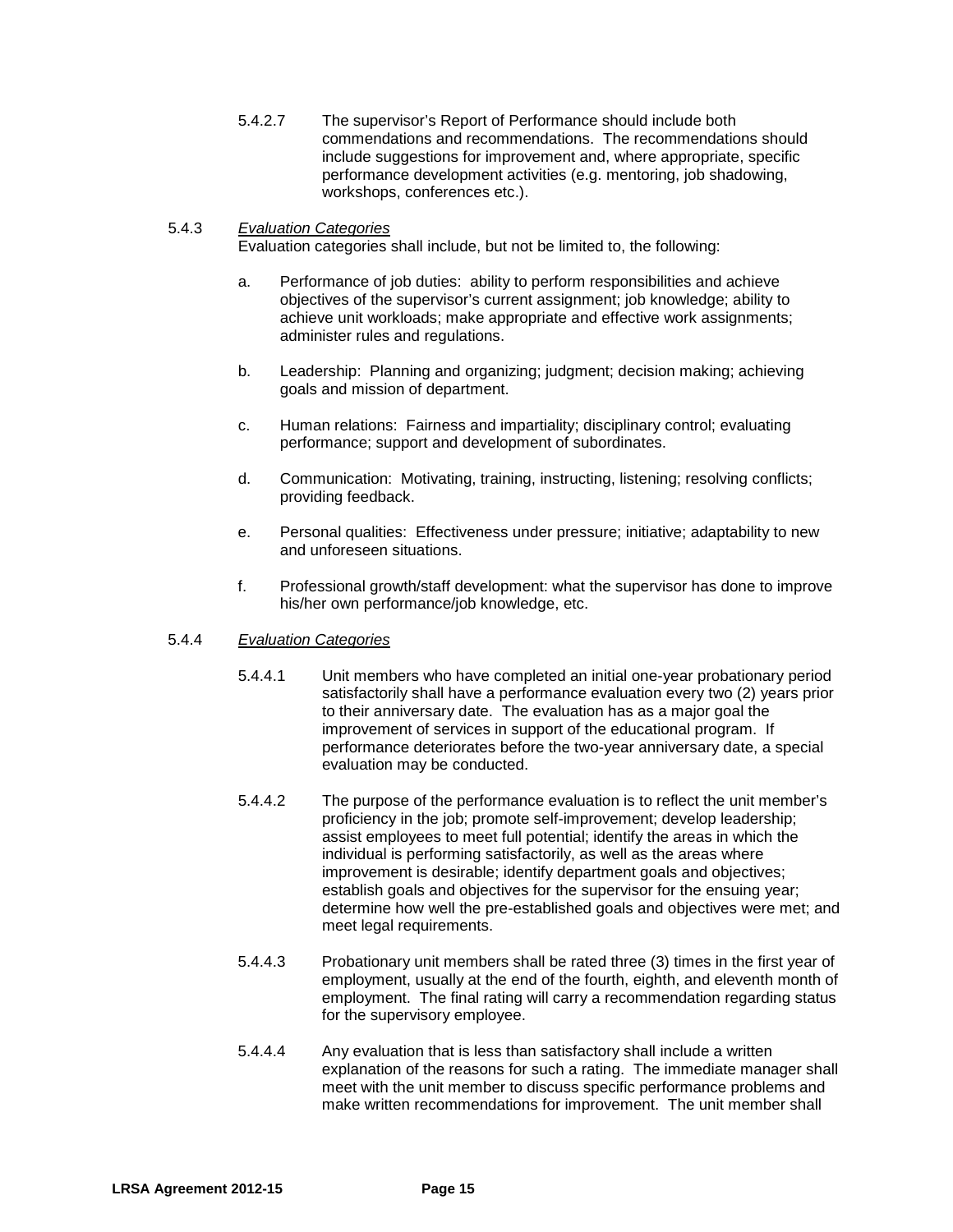have the right to respond in writing and to attach that response to the evaluation.

- 5.4.4.5 One copy of the evaluation will be given to the unit member; another will be placed in the unit member's permanent personnel records.
- 5.4.4.6 A permanent unit member who disagrees with his/her performance evaluation may appeal such evaluation in writing to the VPA/site administrator within fifteen (15) days of date of review.
- 5.4.4.7 The process used for the evaluation of a unit member is subject to the grievance procedure. However, the standards employed and the judgments rendered, while subject to the appeals process mentioned above, are not subject to the grievance procedure.
- 5.4.4.8 The contents of all documents shall remain confidential, except as requested by law and prudent employment practices.

#### 5.5 **Special Evaluations**

An employee or a supervisor may request a special evaluation based upon a change in position, change in responsibilities (programs), or less than satisfactory performance. Prior to an employee receiving a special evaluation for less than satisfactory performance, the employee must have received a verbal notification and a memo outlining the employee's deficiency(ies). A manager shall provide the unit member with a memo stating the beginning and ending dates of the evaluation period and the reason(s) for the evaluation. If the special evaluation is for performance concerns, a specific work plan is required with expectations identified. The special evaluation process shall be conducted according to the principles and procedures defined in Section 5.4.

#### 5.6 **Employee Discipline**

In the event of a demotion resulting from poor performance/disciplinary reasons, the District shall abide by the following provisions both leading up to and including the imposition of discipline.

5.6.1 The District shall not interview and/or question any employee in the bargaining unit, formally or informally, with the intent to impose discipline without the employee being advised of his/her right to have their LRSA representative present during the meeting as per Board Regulation 6914, Section 2.1.5.

> When the District determines that the disciplinary action is warranted, it will proceed by the following provisions in Board Policy P-6911: Definitions, P-6912: Just Causes for Discipline, P-6913; Counseling Memo/Letter of Reprimand, P-6914: Severe Disciplinary Action, P-6915; Appeal Process: Board Regulation R-6913: Counseling Memo/Letter of Reprimand and R-6914: Severe Disciplinary Action.

#### 5.7 **Demotions**

5.7.1 *Definition*

A demotion is the reassignment or transfer of a unit member to another position with a lower classification in the same or a different operating unit within the District.

#### 5.7.2 *Administratively-Initiated Demotion*

An administratively-initiated demotion, except those caused by reduction in force, will be based on evaluation reports below standard. Demotions due to reduction in force shall be based upon sound management principles.

5.7.3 *Salary Placement Upon Demotion*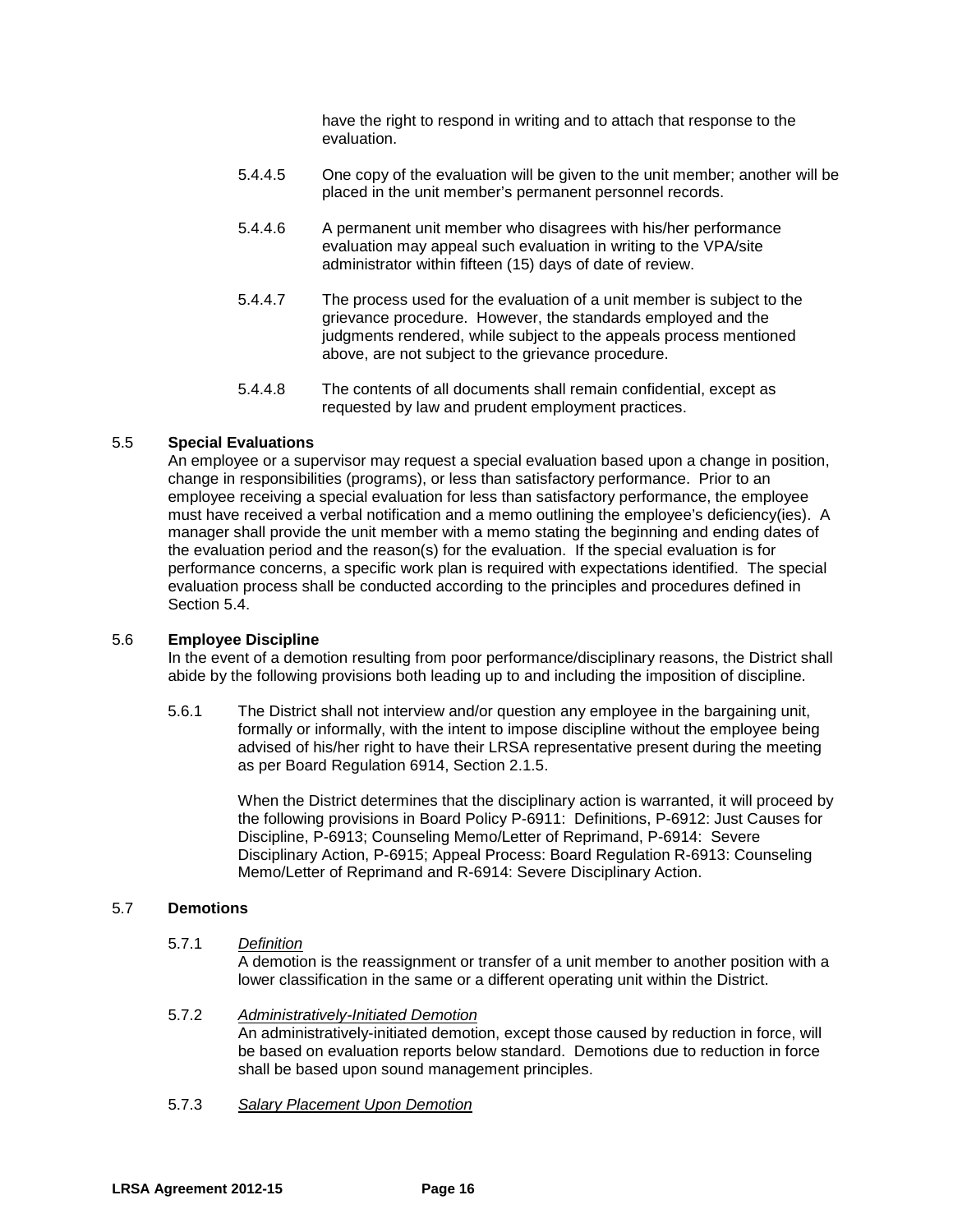When a unit member is demoted to a regular position at a lower position classification, the unit member will be assigned to the appropriate range and step nearest the unit member's present rate of pay without exceeding it. In no case will the unit member's salary exceed the top step of the appropriate range.

#### 5.7.4 *Sole District Option*

In the event of a demotion resulting from a reduction in force, the District may, at its sole option, allow the unit member's salary to remain frozen at its then current rate until such time as it is exceeded by the top range and step of the newly assigned position.

#### 5.8 **Examination of Records**

- 5.8.1 There shall be one (1) official personnel file for each unit member. Such file shall be maintained in the District Human Resources Office. In accordance with current labor and public records laws (state and federal), a unit member may review any materials in his/her permanent personnel file. Such review shall be completed at a time mutually convenient to the unit member and the District Human Resources Office. A unit member may, upon request, obtain copies of documents contained in his/her personnel file.Such materials do not include ratings, reports, or records which (a) were obtained prior to the employment of the person involved or (b) were obtained in connection with a promotional examination.
- 5.8.2 Information of a derogatory nature shall not be entered into the permanent file until the employee is given a reasonable opportunity to review and comment thereon, and/or appeal to the administrative officer. An employee shall have the right to enter, and have attached to any such derogatory statement, his/her own comments thereon. Materials not included in an employee's permanent personnel file may not be used in any disciplinary proceeding. Such review shall take place during normal business hours and the employee shall be granted reasonable release time from duty for this purpose without salary reduction.
- 5.8.3 A unit member may, upon written authorization, designate an LRSA representative to review the file. Access to the official personnel file is limited to administrators, managers, and authorized Human Resources Office staff.

#### 5.9 **Professional Growth**

- 5.9.1 Unit members are encouraged to increase their job knowledge and effectiveness through classes, workshops and other training/educational opportunities. To this end, flexible work schedules may be permitted with authorization of the immediate manager and administrative officer provided such flexible work schedules do not adversely affect the supervisor's professional responsibilities.
	- 5.9.1.1 Unit members are encouraged to increase their job knowledge and effectiveness through mentorship opportunities, which partner LRSA members with administrators, providing professional growth/staff development opportunities such as job shadowing and training. The District may allow up to six (6) hours of release time per member per fiscal year to take part in such an opportunity as approved by their direct manager and appropriate Vice President or Associate Vice Chancellor for non-campus supervisors. The supervisor is responsible for implementing and coordinating his/her mentorship experience.
- 5.9.2 The District will reimburse enrollment fees, including the Universal Transit Pass and Student Representation Fee, and the cost of books, not to exceed \$1,000 per Los Rios Fiscal year, for any member of the Supervisors' unit who enrolls in any of the District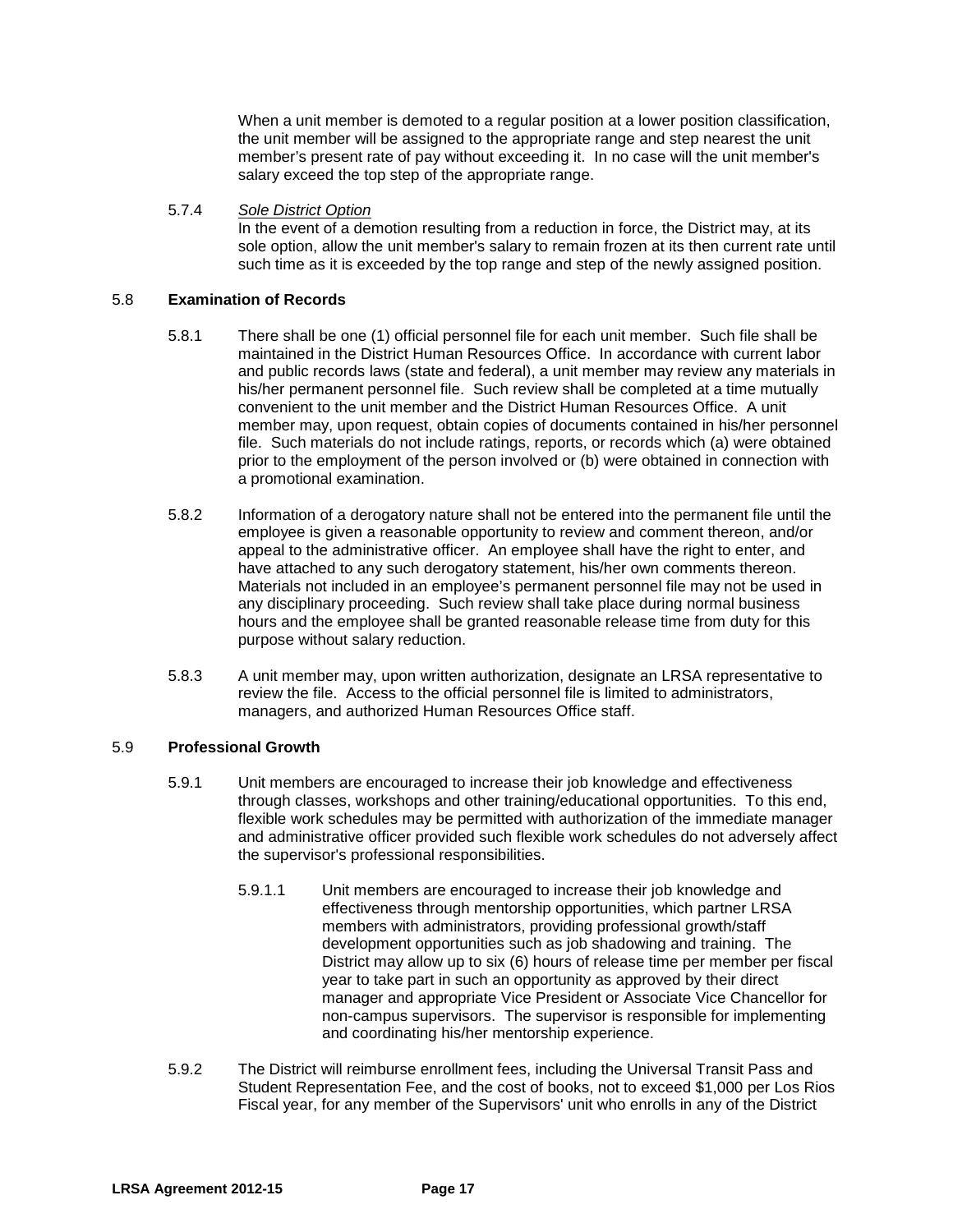colleges and outreach centers. Classes must be taken at times that do not adversely affect the supervisor's job responsibilities. Books must be purchased at a Los Rios bookstore and required for the class(es) taken and completed under this section. Receipts and grade reports or transcripts must accompany the request for reimbursement. Any amount received from selling back the book should be deducted from the original cost of the books. No lifetime cap will apply for reimbursement of enrollment fees or the cost of books when classes are taken at a District college or outreach center. The District Reimbursement of Tuition form must be completed.

- 5.9.3 The District will reimburse tuition fees up to \$1,000 per unit member per lifetime for any member who enrolls in and completes approved classes with a grade of "C" or higher at any accredited college or university provided the following criteria have been met:
	- a. the class has been approved in advance by the appropriate administrative officer and the Director of Human Resources;
	- b. the class is related to the unit member's current position or would contribute toward potential promotional opportunities in the District;
	- c. the class does not adversely affect the supervisor's job-related responsibilities;
	- d. the class is not offered through one (1) of the Los Rios colleges and/or outreach centers;
	- e. the employee has submitted the appropriate receipt(s) and transcript(s) or certification of completion at the required grade level with the request for reimbursement; and
	- f. the District Reimbursement of Tuition form (Section 1) must be completed for prior approval and after the classes are completed (Section 2) for reimbursement.
- 5.9.4 Additional funding for professional growth, including tuition reimbursement, is available through the unit's allocation of Partnership for Excellence (PFE) Classified Staff Development funds. For the term of this contract, a maximum amount of \$41,000 from unused prior year PFE staff development allocations will be appropriated each year for LRSA members to use for additional professional growth activities. Use of these funds is contingent upon the commitment of the unit member to remain employed by the District for a minimum of three (3) years after the completion of the professional development activity. Should a unit member leave the District prior to the completion of the three (3) year commitment, one-third (1/3) of the expenditure shall be reimbursed for each year/partial year of the three (3) year commitment.
	- 5.9.4.1 PFE Classified Staff Development Funds may be used for tuition reimbursement after the District tuition reimbursement has been exhausted. A unit member may request a maximum of \$4,000 per lifetime, subject to the same provisions of Section 5.9.3.
	- 5.9.4.2 PFE Classified Staff Development Funds may be used for other training or conference registration fees and materials.
		- 5.9.4.2.1 Unit members may submit requests for job-related conferences and other professional development activities. Requests may include registration fees and travel costs subject to the District's travel reimbursement policies and regulations.
		- 5.9.4.2.2 The unit member will prepare a District Travel Authorization and Reimbursement Claim with approval of their immediate supervisor. The form will then be provided to the LRSA college/location representative for review. If approved, the representative will initial below the employee's signature and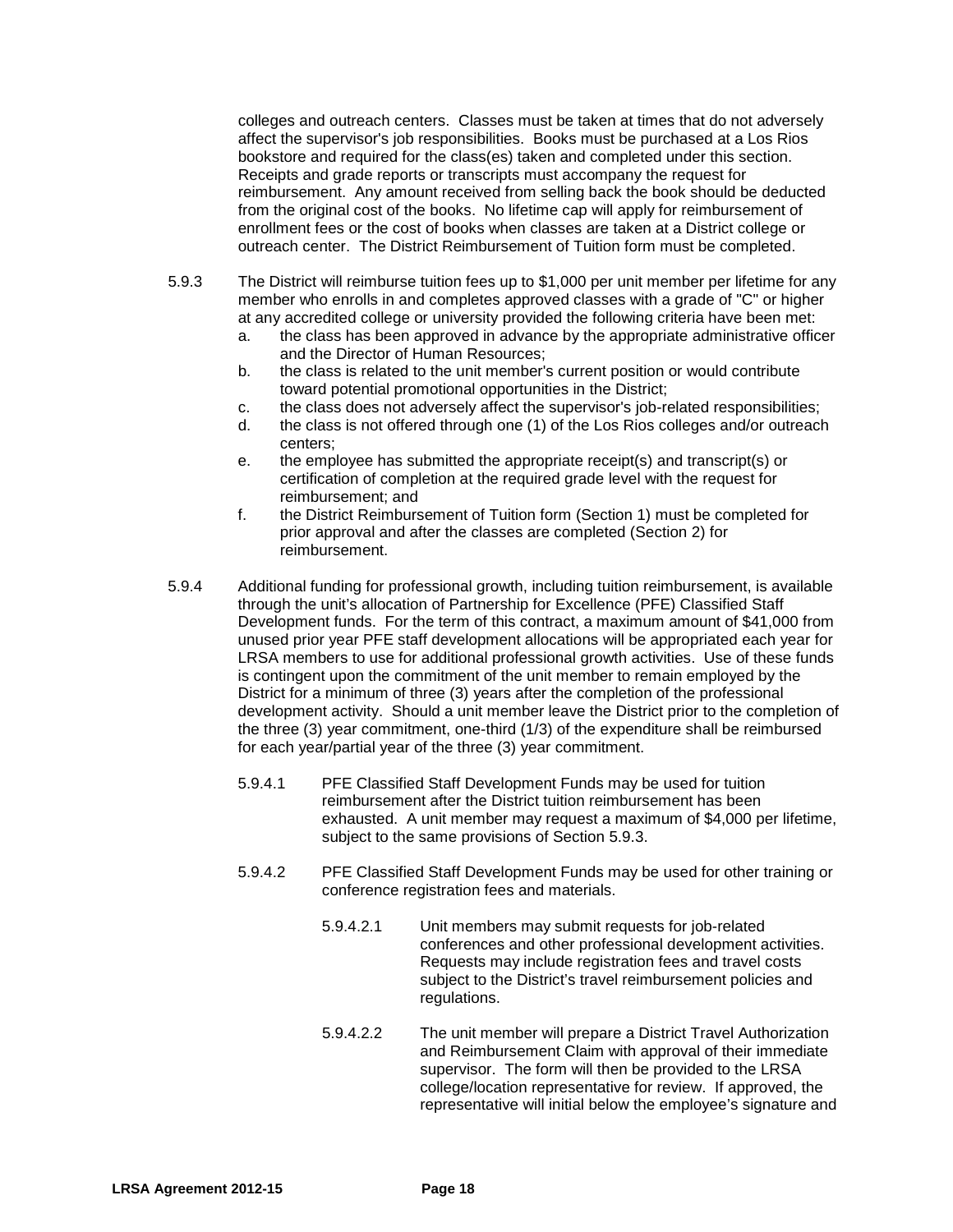forward to the Vice President of Administration or the Associate Vice Chancellor of Finance for authorization. If authorized, the claim form will be coded to the budget number provided by the Fiscal Services Office of the District Office and processed.

- 5.9.4.2.3 No more than two (2) activities per fiscal year per member may be authorized.
- 5.9.5 As specified in 5.9.4, the maximum carryover for any year from both the allocation for professional development leave and the professional development activities is \$41,000. Amounts above that will be directed toward compensation costs as a unit specific resource as defined in Appendix A.

#### 5.10 **Staff Development Leave Program**

A Staff Development Leave Program was established for eligible LRSA unit members in 1999-00. The program is available to LRSA members as described below. The application for Staff Development Leave is available online at the following web page: [http://www.losrios.edu/hr/HumanResourcesForms.html.](http://www.losrios.edu/hr/HumanResourcesForms.html)

#### 5.10.1 *Nature and Purpose*

A Supervisor's Staff Development Leave Program provides a unit member with the opportunity to enhance his/her value to the District through further job-related education, the upgrading of skills or retraining for a different career path which is available at the District. The employee is totally released from his/her regular duties during the duration of the approved staff development leave to allow the unit member to engage in studies, projects, courses, or other beneficial activities which do not fall within his/her regular responsibilities during his/her regular work period. The leave may be used to complete interrupted studies, learn by observing methods used in industry or other educational institutions, or for the employee to get a substantial start on a goal of a better education.

#### 5.10.2 *Duration and Timing of Leaves*

A Staff Development Leave is available to an eligible member for a period from one (1) to five (5) months at eighty five percent (85%) of the employee's regular pay during the approved leave period that is scheduled during the employee's regularly assigned work period. Such leaves may be taken in one-quarter or one (1) semester increments. The minimum approved leave is one (1) month.

#### 5.10.3 *Eligibility for Leave*

Any employee who has a work assignment of at least seventy five percent (.75 FTE) of a full-time twelve-month employee and has satisfactorily completed a sequence of five full-time equivalent (FTE) years of service with the District is eligible for a Staff Development Leave. The leave program is intended to fully release the employee from all regular assignments and responsibilities. A partial reduction in workload is not permitted. In addition, there must be five (5) full-time equivalent (FTE) years of satisfactory service between leaves granted to one (1) individual regardless of the length of the leave period that was previously granted (one to five months).

#### 5.10.4 *Criteria*

Application for leaves will be considered according to one (1) or more of the following criteria:

5.10.4.1 Retraining of the applicant to allow for future new assignment in a needed area as determined by District priorities.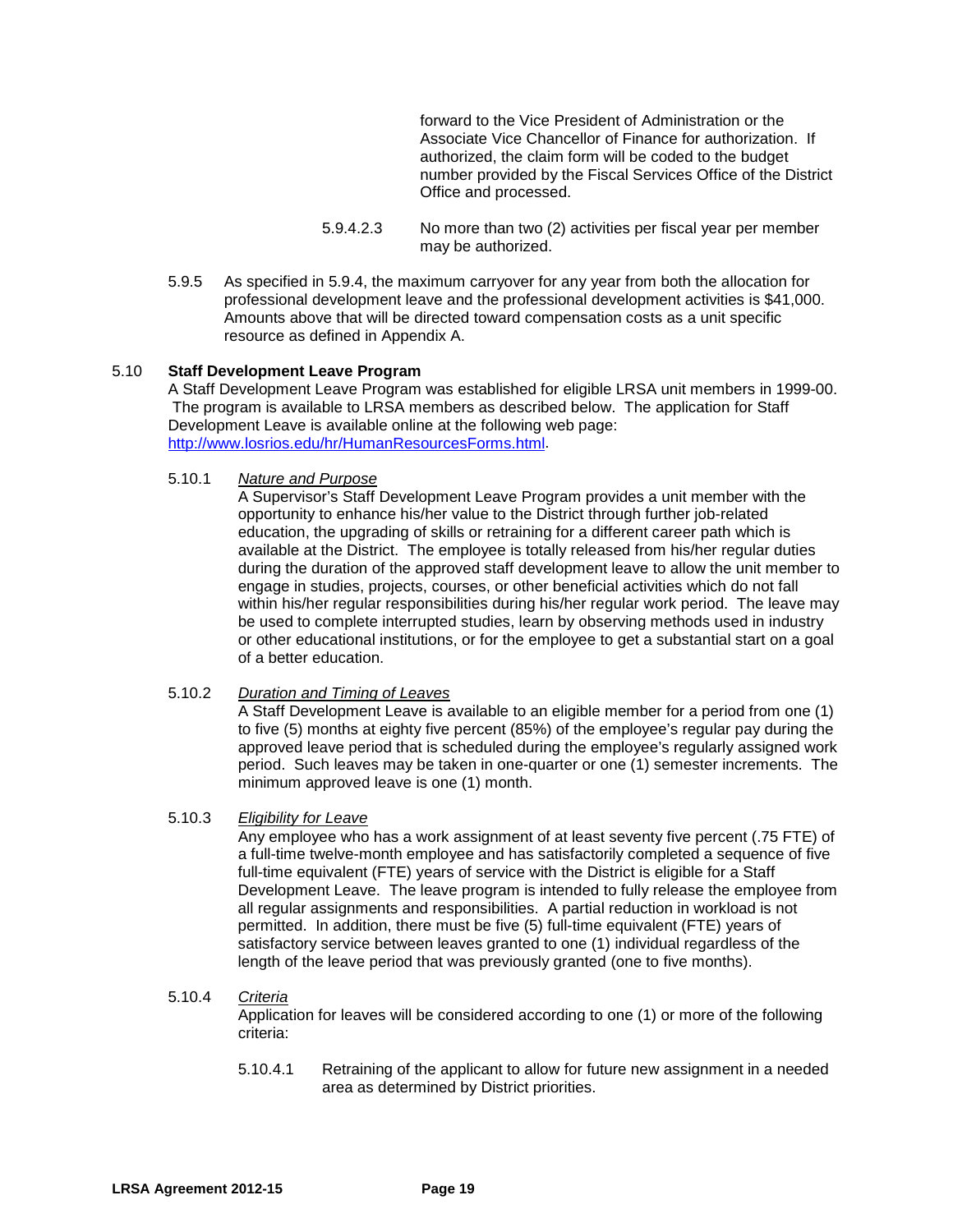- 5.10.4.2 Studies, projects, or activities that provide the employee with opportunities to upgrade skills and knowledge for current or future assignments.
- 5.10.4.3 Complete uninterrupted studies which will benefit the employee, the District, other employees and students.
- 5.10.4.4 Other activities which will enhance the employee's knowledge and value to the District, to other employees, and to students.
- 5.10.5 *Application Procedures*

The Leave Committee (Section 5.10.6) shall determine the application process requirements and the responsibilities of the LRSA Staff Development Leave Committee which shall, at a minimum, include the following:

- 5.10.5.1 The application must be recommended by the immediate supervising administrator and approved by the Vice President of Administration if a campus supervisor or the appropriate Associate Vice Chancellor, as well as the LRSA President or designee. It is expected that the deadline for applications shall provide for a minimum seven (7) months elapsed time from the application submission deadline date to the start of the approved leave.
- 5.10.5.2 If the applicant intends to enroll in school, the application must identify the educational institution, the academic term, and a list of courses with course descriptions. The application shall include the precise dates from the beginning and ending of the school term/session and the requested leave period. It is expected that if the requested leave is for five (5) months that the leave period will follow the District's or the applicable educational institution's academic term/semester.
- 5.10.5.3 An outline of the planned program containing a statement of purpose and objectives and a detailed description of the activities proposed should be stated. In addition, an appropriate method of evaluation and the employee's plans for sharing the results of the studies, projects, or activities must be described.
- 5.10.5.4 The supervising administrator must provide in writing on a separate document how the on-going responsibilities of the applicant will be fulfilled during the period of leave.
- 5.10.5.5 The employee may apply for educational assistance as defined in Section 5.9 and as modified or enhanced by policies and regulations developed by the Leave Committee.

#### 5.10.6 *Selection of Candidates*

The Staff Development Committee shall meet as needed to review, evaluate, and recommend individuals in compliance with District policy 6370. LRSA's E-Board shall appoint three members and the District shall appoint three managers to the Staff Development Leave Committee.

5.10.6.1 The LRSA Staff Development Leave Committee responsibilities shall include the review of all applications received in a timely manner. The Committee shall develop procedures to determine which leaves shall be recommended to the Chancellor for submission to the Board of Trustees. The Committee shall establish procedures and criteria to reduce the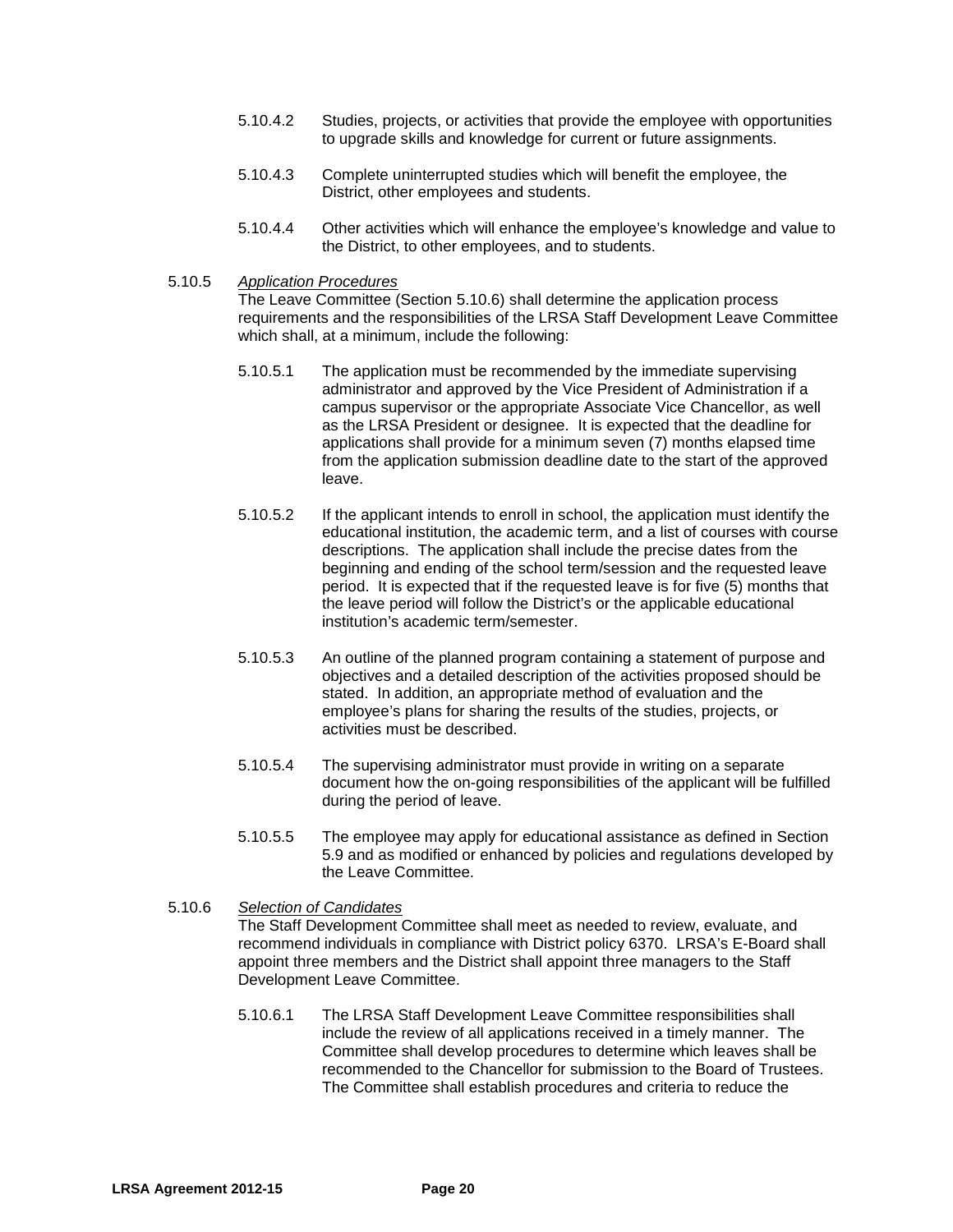number of recommended applications to the number of authorized leaves as defined in Section 5.10.8.

- 5.10.6.2 The Committee shall submit by the predetermined deadline recommended applicants who meet the established leave criteria to the District Human Resources Office for consideration of the applicants by the Chancellor and the Board of Trustees. The final selection among recommended candidates shall rest with the Board of Trustees.
- 5.10.6.3 Should the Chancellor (or designee) disagree with the Committee's selection, the reasons shall be given in writing and forwarded to the Committee within two (2) weeks after submission. Any employee who is recommended for a leave by the Staff Development Committee and is not recommended by the Chancellor shall have the right to appeal to the Board of Trustees.

#### 5.10.7 *Reporting Process*

The LRSA Staff Development Leave Committee shall establish specific reporting requirements for the employee provided the opportunity for a Staff Development Leave. Such report shall be prepared by the employee and shall be provided to the Committee within two (2) months after returning to work. In addition, the Committee shall review the report submitted by the employee and shall recommend approval or disapproval to the College President or Deputy Chancellor (or designee). Upon approval, the report shall be transmitted to the Chancellor.

- 5.10.7.1 The Committee shall develop detailed procedures if the report prepared by the employee is not satisfactory. Expected time lines for submission of additional information or development of the revised report shall be determined by the Committee and stated in proposed District policies and regulations for the leave program.
- 5.10.7.2 If the employee attended school/college during the leave, he/she shall also submit a transcript or other appropriate documentation showing satisfactory attendance and successful completion of the course work as soon as reasonably possible. Policies related to unsatisfactory completion of such studies shall be developed by the Committee.

#### 5.10.8 *Number of Leaves per Year*

The maximum number of leaves that will be available in a fiscal year is one (1) five (5) month leave or .41 FTE. If applicants are requesting less than a five (5) month leave period, additional supervisory applicants may be provided the opportunity for a Staff Development Leave. In no event shall the maximum leave for all recommended applicants exceed .41 FTE per year.

5.10.8.1 Leaves shall be available to all eligible LRSA unit members.

#### 5.10.9 *Service Agreement with the District*

The successful applicant shall agree in writing to serve the District for a period of time which is equal to twice the period of the leave and shall begin his/her regular duties immediately after the completion of the leave.

5.10.9.1 If the required employment/service or other terms of the service agreement are not fulfilled, the employee shall be required to repay to the District the cost of salary and benefits, including health benefit premiums, which were provided to the employee during the period of the leave. If the employee completes a portion of required service, a ratio shall be calculated based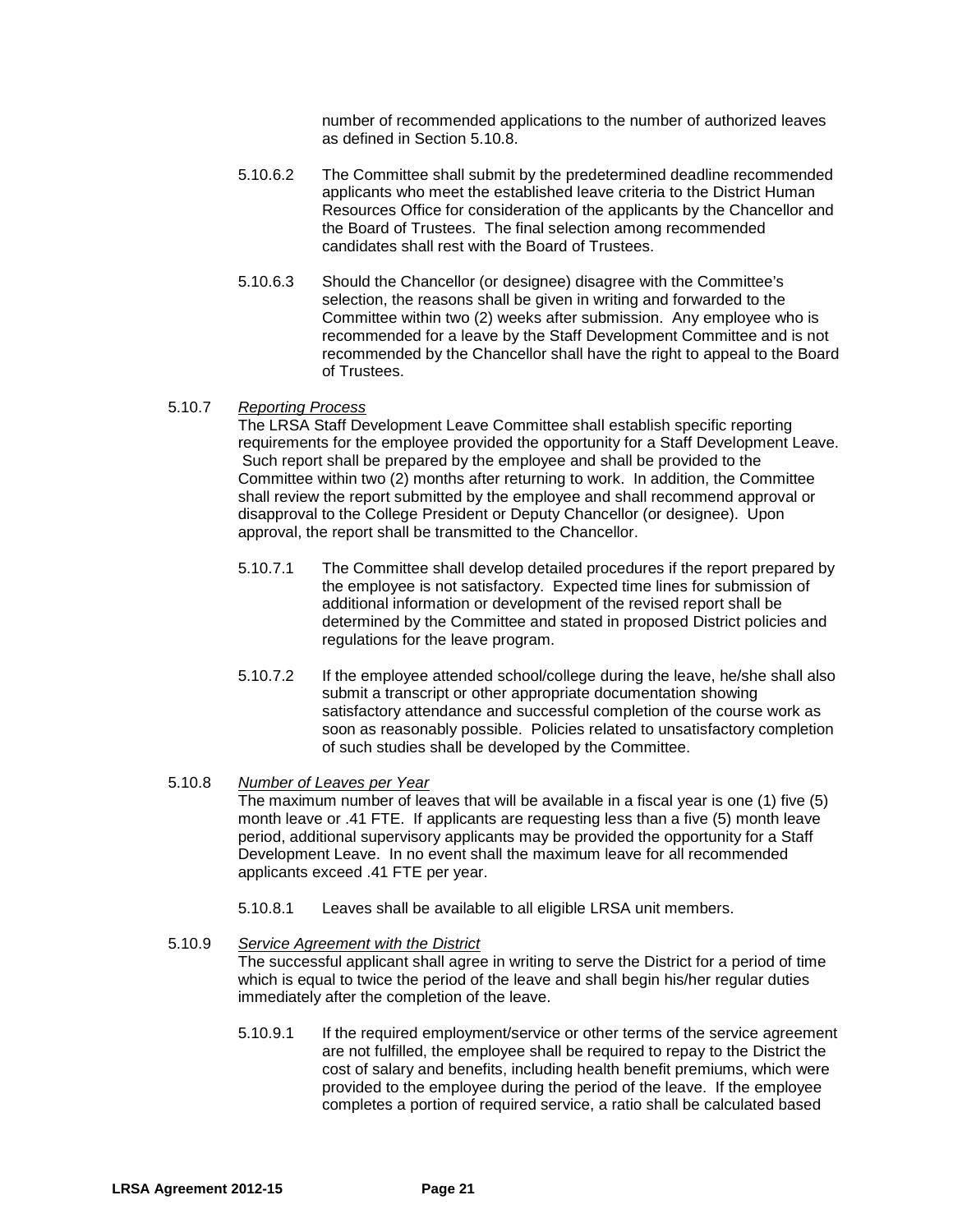upon the amount of unserved time/service bears to the total required service period. Such ratio shall be applied to the total salary and benefit costs incurred by the District during the leave period and shall be owed to the District by the employee.

- 5.10.9.2 This financial obligation shall not be required if death or permanent disability prevents fulfilling the work period required by the service agreement.
- 5.10.10 *Salary and Benefits*

The District shall provide eighty five percent (85%) of the employee's regular pay during the period of leave as long as the leave period falls within the assigned or regular work period of the employee. Monthly salary payment to the employee shall be provided in the same manner but at the reduced amount. The employee shall also receive the same level of health benefits or the District contribution amount towards medical, dental and long-term disability coverage that is provided during his/her regular assignment when actively employed.

- 5.10.10.1 The leave shall be considered as service time with the District for salary schedule purposes provided that all requirements of the leave are fulfilled.
- 5.10.10.2 During the period of the leave, the employee shall earn eighty-five percent (85%) of the normal credit for sick leave. Vacation days shall not be earned during the period of the leave.
- 5.10.10.3 Accrued sick leave may not be used to extend the leave period.

#### 5.10.11 *Retirement Service Credit*

The employee shall receive eighty-five percent (85%) of his/her regular credit for service credited with Public Employees Retirement System (PERS). The employee may, however, arrange to make a contribution to PERS to ensure full service credit for the period of the leave as provided by PERS regulations.

#### 5.11 **Adjunct Faculty Assignments**

Bargaining unit members are permitted to teach as adjunct professors as indicated in District Regulation R-6326, Section 7.0, and, as supervisors, may not be subject to Section 7.5. Per R-6326 7.2, authority for classified employee teaching is contingent on the recommendation of the immediate supervisor and administrative officer, with the approval of the college president (or appropriate Associate Vice Chancellor for non-campus employees),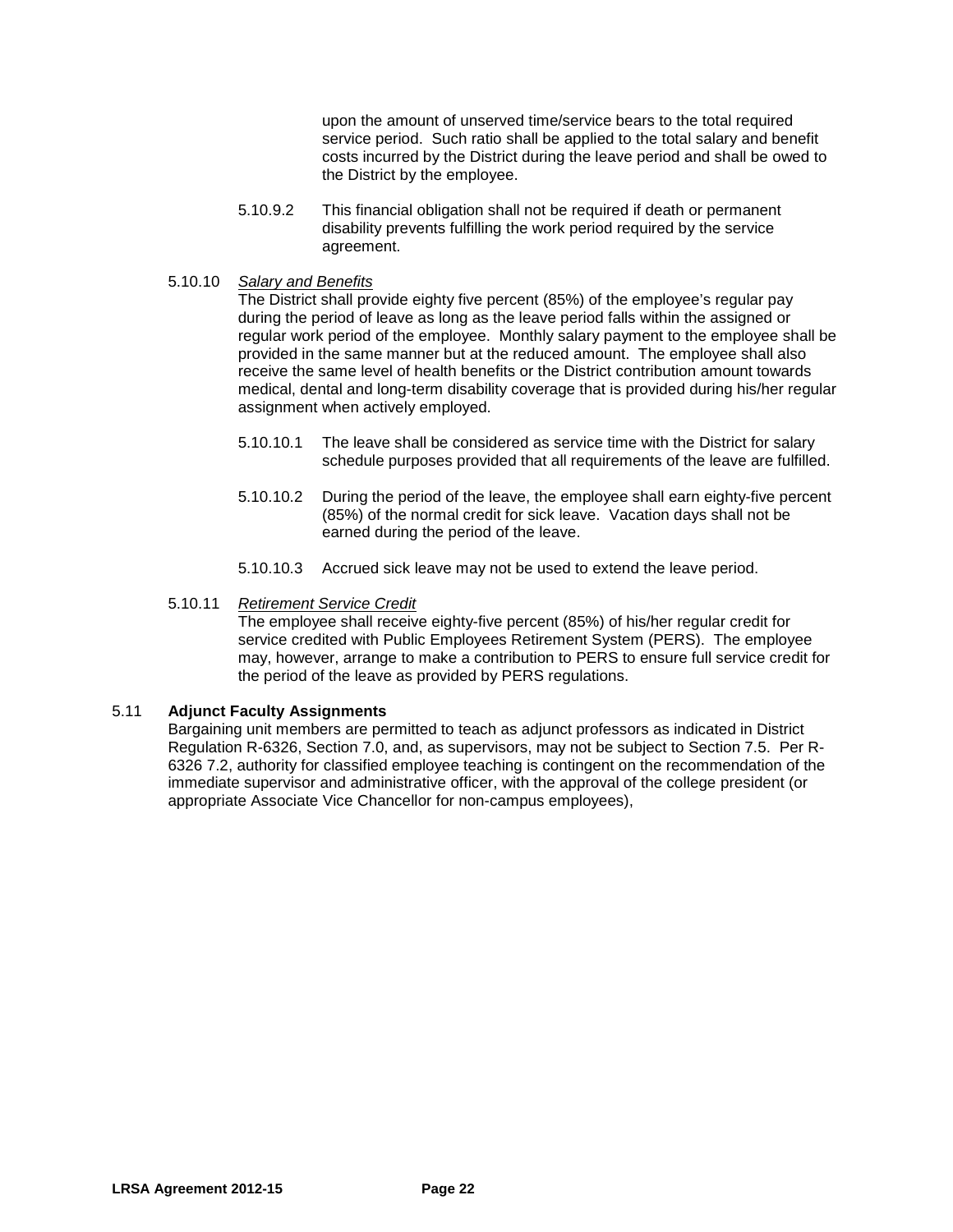### **Article 6: Work Periods**

#### 6.1 **Work Year** *–* **Twelve-Month Positions**

The fiscal year, July 1 to June 30, shall constitute the work year for all twelve-month positions.

#### 6.2 **Work Year** *–* **Eleven-Month Positions**

Those positions designated as having eleven (11) months of service shall be assigned for the period of August 1 to June 30 with the month of July off or such other arrangement as will allow one (1) full month without pay.

#### 6.3 **Work Week**

The work week for all members of the classified supervisors' unit shall be from 6:00 am, Saturday, through 5:59 am, the following Saturday.

#### 6.4 **Academic Calendar**

The District will share the academic calendar options under consideration with the LRSA President and seek the input of LRSA regarding these options prior to the adoption of the academic calendar. The District shall meet and negotiate with LRSA over the effect of the school calendar on work schedules for the District prior to the adoption of any such calendar.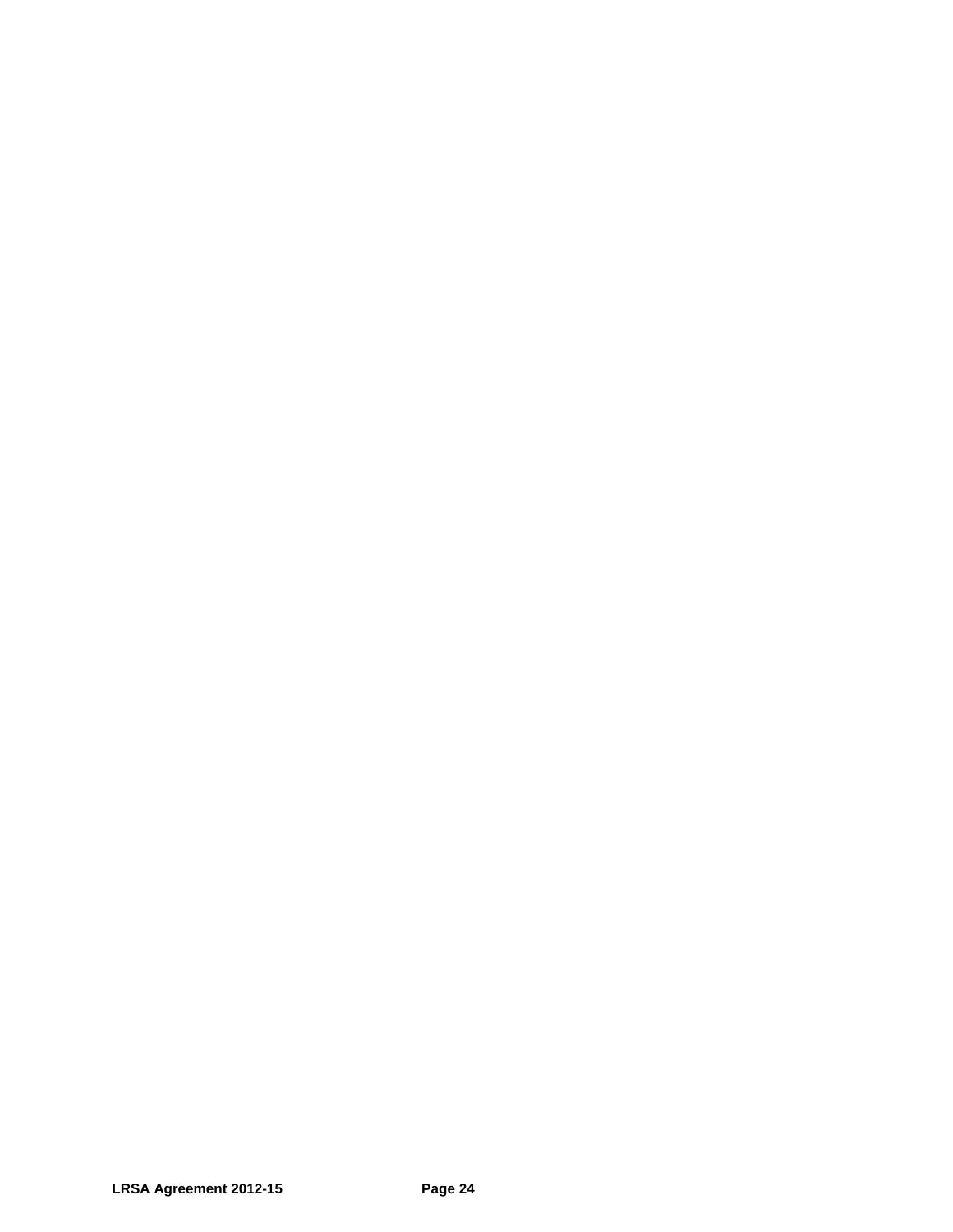### **Article 7: Work Schedules**

#### 7.1 **Work Schedule**

The District retains the right to establish or modify schedules or hours of work consistent with State and Federal statutes. All members of the supervisors' unit are overtime exempt employees per Educational Code Section 88029 and the PERB unit determination.

#### 7.2 **Supervisor's Overtime and Call Back Criteria and Related Compensation**

- 7.2.1 Supervisory positions are considered exempt positions as defined by the Fair Labor Standards Act (FLSA) rules and regulations and shall not be compensated for hours worked in excess of eight (8) hours per day or forty (40) hours per week of the regular work week. And, on occasion, supervisors are expected to work beyond their regular work schedule, when needed.
	- 7.2.1.1 With the advance consent of the immediate first level manager or administrative officer, a supervisor may be provided flexibility in the scheduling of his/her regular work hours for a given work day.
- 7.2.2 Overtime pay for supervisors will be provided under the following conditions:
	- 7.2.2.1 Hours worked during the sixth and/or seventh work day of the employee's work week; or
	- 7.2.2.2 Hours worked on a holiday or Board-granted day off where the employee is not scheduled for work; and
	- 7.2.2.3 Hours worked with the expressed approval of management.
	- 7.2.2.4 Overtime hours worked on the sixth and/or seventh day shall be compensated at the employee's regular hourly rate of pay for each hour worked. Overtime hours worked on a holiday or Board-granted holiday shall be compensated at the rate of one and one-half  $(1 \frac{1}{2})$  hours for each hour worked. Compensatory time off may be used instead of receiving payment for such overtime as further described in Section 7.2.4 below.
- 7.2.3 A call-back time for unit members will be recognized subject to the following conditions:
	- 7.2.3.1 The call-back work occurred on the sixth or seventh work day of the employee's work week; or
	- 7.2.3.2 The call-back work occurred on a holiday or Board-granted day off when the employee is not scheduled to work; and
	- 7.2.3.3 The call-back to work of the supervisor was unplanned or unscheduled and was due to an emergency situation at one (1) or more District properties.
	- 7.2.3.4 A minimum of four (4) hour*s* of paid wages or compensatory time off shall apply to each call-back incident subject to this section.
- 7.2.4 It is the option of management whether recognition is given in compensatory time off or paid wages. However, if compensatory time is to be given, it must be taken within three (3) calendar months following the month in which the call-back occurred.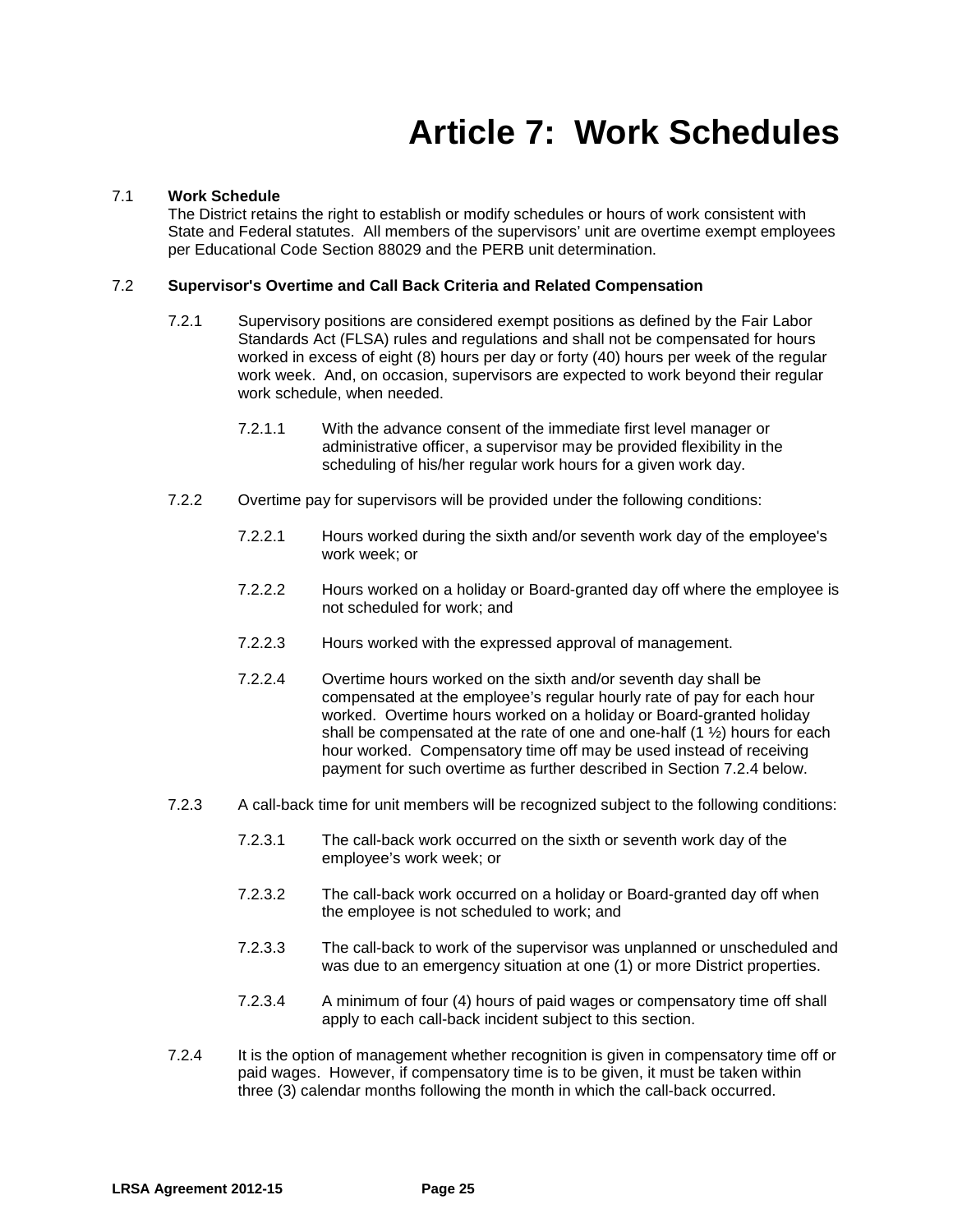- 7.2.4.1 If such compensatory time off is not taken within the three (3) month period, the employee shall be paid for the overtime worked.
- 7.2.4.2 Compensatory time earned, taken and/or submitted for payment shall be reported on the applicable District form.

#### 7.3 **Notification of Work Schedule Changes**

- 7.3.1 Work schedules and/or changes thereto will be based upon reasonable District needs. Unit members will be given reasonable advance notice of any change in the regular work schedule unless the change has been deemed an emergency by the administrative officer.
- 7.3.2 The administrative officer or first level manager shall meet and discuss the work schedules or proposed changes to the work schedule with the affected employee(s).
	- 7.3.2.1 The administrative officer or first level manager shall then provide notification, in writing, twenty-one (21) calendar days in advance of the change.
- 7.3.3 Changes to work schedules which do not require formal notification to employee are:
	- 7.3.3.1 employee initiated work schedule changes that are mutually agreed to between the employee and the supervisor (first level manager);
	- 7.3.3.2 temporary work schedule changes such as a summer schedule, vacation staffing or vacancy due to sick leave;
	- 7.3.3.3 any other work schedule changes that are mutually agreed to between the unit member and the supervisor/first level manager.
- 7.3.4 Employees shall have the right to Association representation. When the schedule change will affect a significant group of employees, the Association will be notified of the change. On request by the Association, the District will discuss the planned work schedule changes with Association representatives.
- 7.3.5 Should the District implement a year-round calendar, other major changes and/or course offerings which result in access issues to facilities and grounds, temporarily or permanently, work shift changes may be implemented.
	- 7.3.5.1 The District and the LRSA representatives shall meet to discuss the planned work schedule change(s) required to maintain, enhance or improve the delivery of services for the maintenance, repairs, renovation, security and cleaning of the District plant. Such work schedule changes shall be the result of requirements that are the result of facility access needs and/or other needs that are in the best interest of serving students of the District.
	- 7.3.5.2 Such work day or work week changes may include, but are not limited to, work shift changes which are scheduled during certain weeks or months of the fiscal year.
	- 7.3.5.3 Notification to employees for work shift changes during a fiscal year shall follow the provisions of this section.
	- 7.3.5.4 Shift differential provisions as stated in Article 10, Section 10.8 shall apply.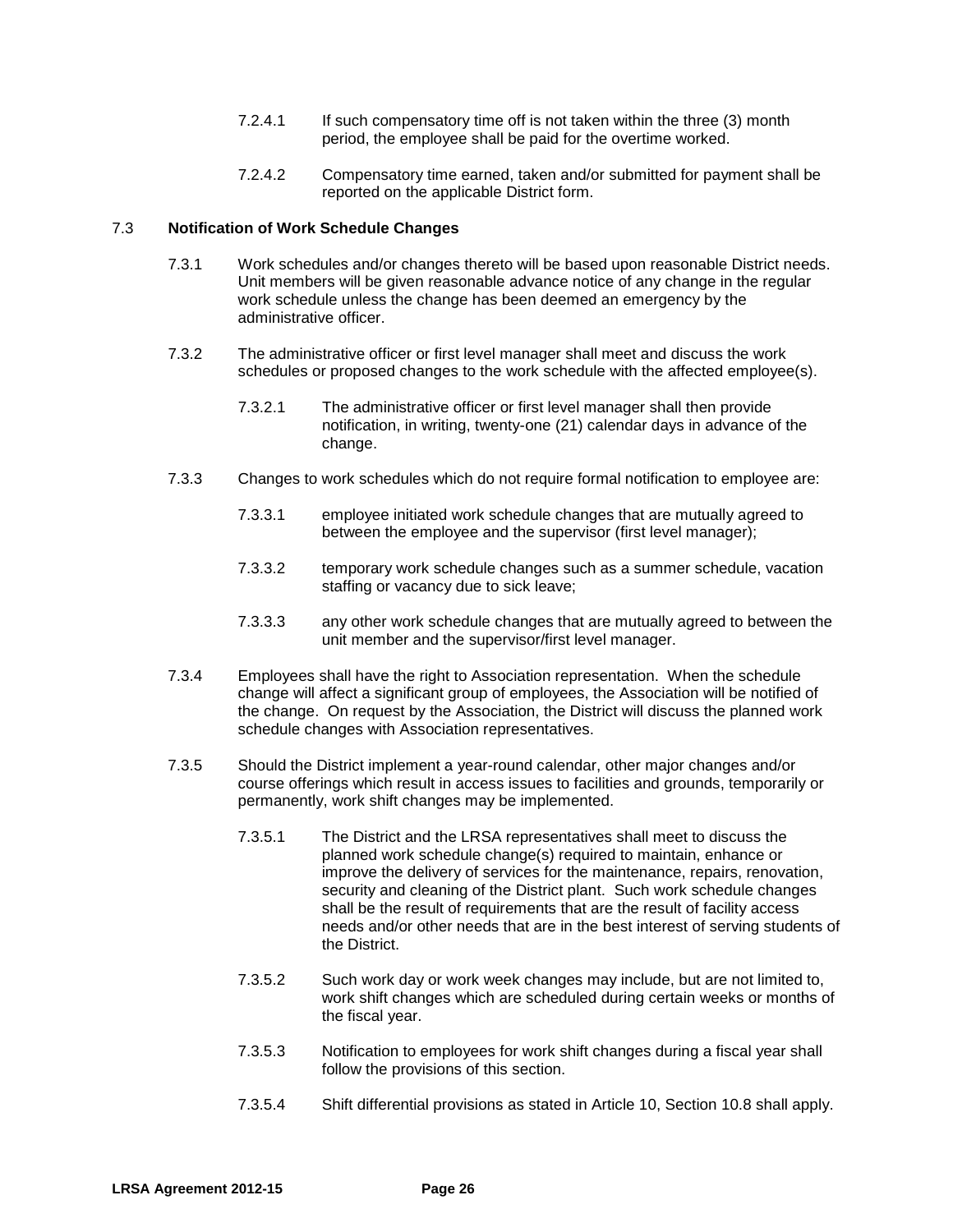- 7.3.6 No employee shall be required to work a split shift on a consistent basis unless it is mutually agreed to by the employee and the District.
- 7.3.7 Work schedules are reissued each year by the District's Human Resources Office as part of the notice of employment.
- 7.3.8 If the District offers an alternative summer work schedule for employees covered by this Agreement, the District and the LRSA agree to meet and negotiate over the terms and conditions of the alternate summer work schedule by approximately May 1 of each fiscal year.

#### 7.4 **Vehicle Assignment and Usage**

District vehicles shall not be taken home at night or after the workday. Exceptions to this provision shall follow District policies and regulations established for District vehicle usage (Board Policy/Regulation 8343).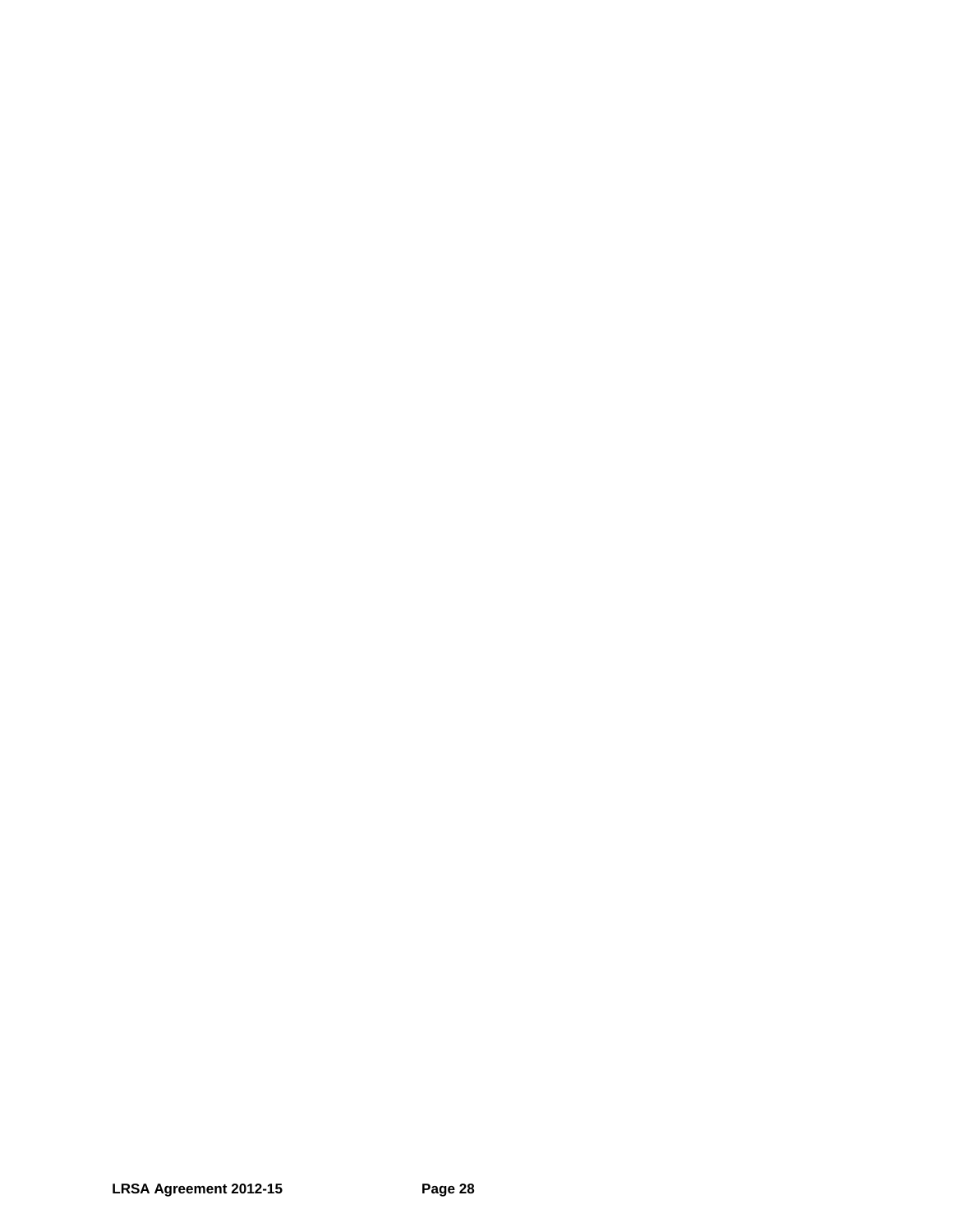### **Article 8: Leaves with Pay**

#### 8.1 **Sick Leave – Personal Illness**

8.1.1 *Accrual*

A regular full-time classified unit member earns one (1) day of sick leave for each full month of completed service (75 percent or more of the paid status days in a calendar month).

#### 8.1.2 *Use of Accrued Sick Leave*

Use of earned or advanced sick leave will be allowed when a unit member is unable to work because of illness, pregnancy, or off-the-job injuries. Unused sick leave may be accrued indefinitely. Accrued sick leave will be converted to service credit for retirement purposes based on the appropriate retirement system regulations and formula.

- 8.1.2.1 A unit member with more than six (6) months of service who has used all accrued sick leave will be advanced as much sick leave as the person could earn during the remainder of the fiscal year. A unit member with six (6) or less months of service will be advanced the remainder of six (6) days of earnable sick leave.
- 8.1.2.2 A unit member who, at time of termination, has taken more sick leave than he/she has accrued, shall reimburse the District for the value of the difference. Whenever an employee is reemployed within a twelve-month period following termination, unused sick leave from the prior period of employment shall be reinstated.

#### 8.1.3 *Advance Notification*

The unit member shall notify the appropriate immediate supervisor or manager of his/her illness at least one hour before the start of the employee's work shift or as soon as the employee is aware he or she will not be able to come to work. Upon return to work, the unit member shall complete the report of absence stating the reason for the absence.

- 8.1.3.1 The District shall protect the privacy of employees and insure the personal and confidential nature of each employee's medical information and records in accordance with all applicable state and federal laws and rules including, but not limited, to California Civil Code Sections 56.20 et seq.
- 8.1.3.2 If the employee knows in advance that the absence may reasonably be expected to last ten (10) or more days (pregnancy, scheduled surgery, etc.), then the employee may submit a written physicians statement to the supervisor (or designee) prior to beginning the sick leave in lieu of daily notification. The physician's statement shall include the beginning date and the anticipated ending date of said illness.
- 8.1.3.3 The member's supervisor will be responsible for forwarding the physician's statement to the site administrative officer. The administrative officer will forward the information to the District Employee Benefits Office.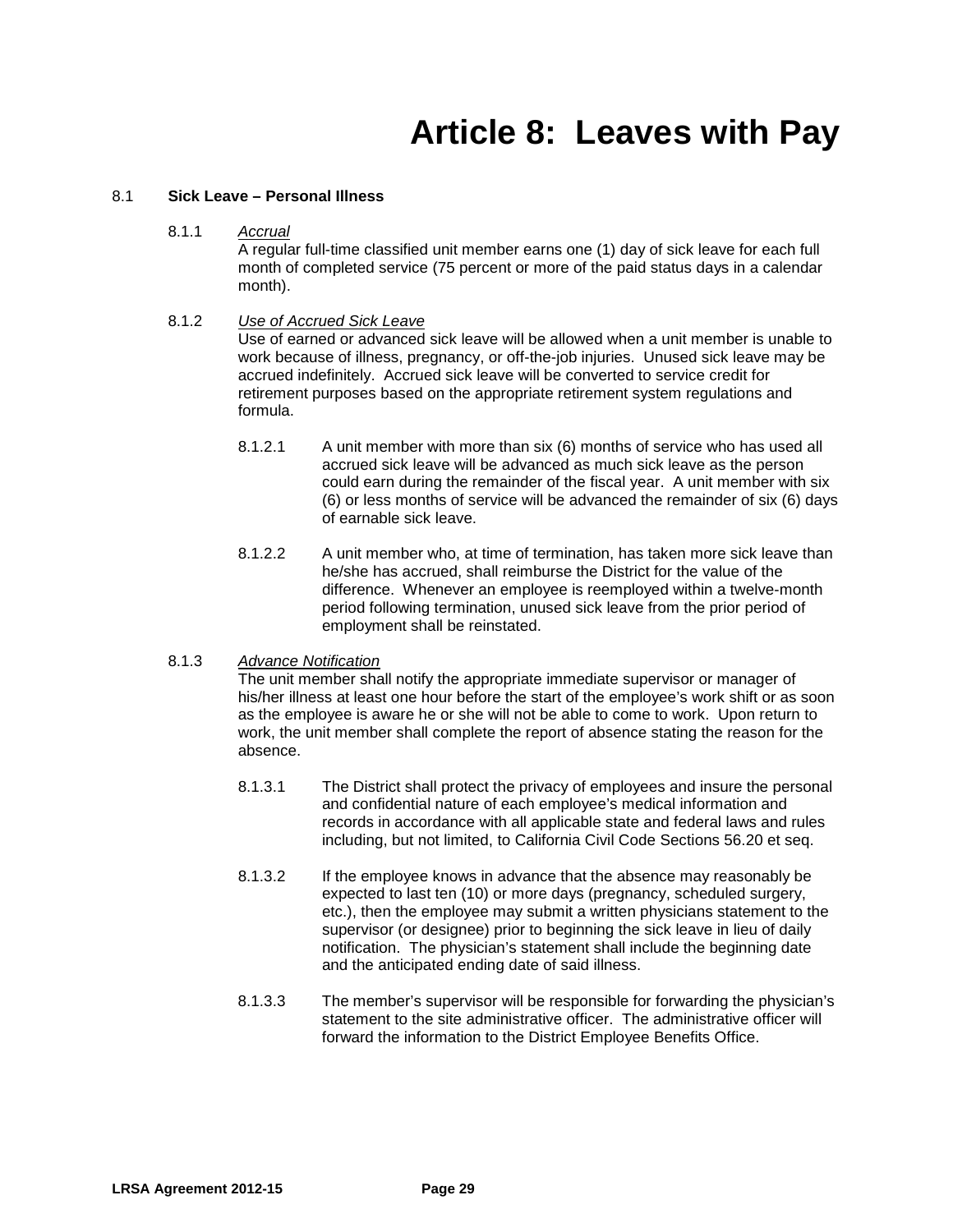#### 8.1.4 *Physician Statement*

- 8.1.4.1 A physician is any person licensed as a physician, surgeon, or psychiatrist by the Medical Board of California or by the California Board of Dental Examiners to practice medicine and to prescribe controlled medications. Also covered is treatment by a chiropractor as specified in the Labor Code. "Physician" does not include psychologists or licensed clinical social workers.
- 8.1.4.2 When the absence lasts for ten (10) or more consecutive working days, the unit member shall submit a physician's written statement verifying the illness. Upon request, the unit member shall submit a physician's written statement verifying the need for continued absence for any extended illness and the approximate date when the unit member may be expected to return to work.
- 8.1.4.3 The administrative officer may request a physician's statement to verify any illness absence. The physician's statement shall include a statement that in the doctor's opinion the employee could not work and dates of illness. When requesting the use of "Other Sick Leave," the physician's statement shall include a diagnosis (medical condition).
- 8.1.4.4 The District may request a physician's statement to verify any illness to ensure that an employee is able to resume the duties of the position before allowing him/her to return to work.

#### 8.1.5 *Sick Leave Pay*

Pay for any day of absence chargeable to sick leave shall be the pay rate which the unit member would have received had the unit member served during the day.

#### 8.2 **Use of Accrued Sick Leave for Maternity, Paternity, Birth of Child**

- 8.2.1 A classified employee may use accrued sick leave for illness or injury resulting from pregnancy, miscarriage, childbirth, and recovery therefrom. A unit member shall submit to the site administrative officer for forwarding to the Employee Benefits Office a physician's statement verifying the period of time with beginning and ending dates that the unit member was temporarily disabled, ill, or injured because of pregnancy, miscarriage, childbirth, and recovery therefrom.
- 8.2.2 A classified employee may use up to ten (10) days of accrued sick leave for absences to care for his/her newborn child or the mother of the newborn child without prior medical verification. The use of this accrued sick leave is intended for the employee not covered under Section 8.2.1 above. Whenever possible, employees shall provide advance notice for use of this leave. When advance notice is not possible, the employee will notify his/her supervisor within twenty-four (24) hours of the commencement of the leave.
- 8.2.3 A classified employee who is adopting a child may use up to ten (10) days of accrued sick leave for the purpose of caring for the needs of the newly adopted child.
- 8.2.4 One (1) day of absence with pay will be granted to an employee at the birth of his/her child or at the time of legal adoption of a child or the day of adoptive placement of a child. This leave is in addition to the leave provided in Sections 8.2.1, 8.2.2, and 8.2.3 above.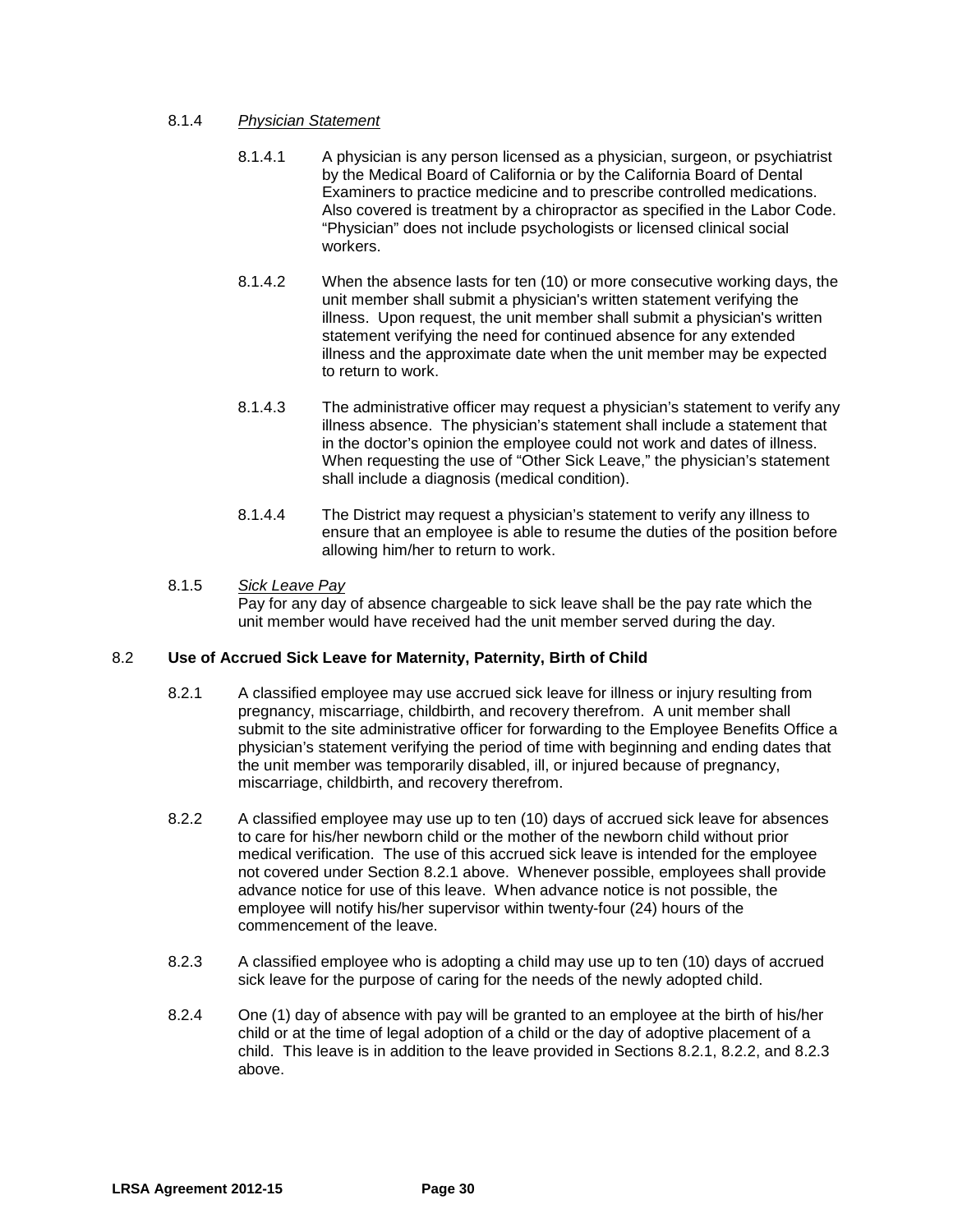8.2.5 The District shall comply with all applicable state and federal laws pertaining to family care leaves and as more specifically expressed in the Family Medical Leave Act (FLMA), California Family Rights Act (CFRA), and Pregnancy Disability Leave (PDL) provisions.

#### 8.3 **Use of Accrued Sick Leave for Personal Necessity**

- 8.3.1 Seven (7) days of accrued sick leave may be used by an employee during a fiscal year for the following personal necessity reasons: death of immediate family members when leave beyond that allowed by bereavement leave is required; accident involving the unit member or his/her property or an accident involving a member of the employee's immediate family; appearance in court when the unit member is required to appear as a litigant or witness; religious observances of a unit member's faith; serious illness of a member of the immediate family; funeral for a very close friend or relative not included in section 8.3.3; imminent danger to the home of the unit member (such as danger occasioned by flood, fire, or earthquake or of such a serious nature that the unit member could not reasonably be expected to disregard it); inability to get to one's assigned place of duty because of transportation failure (mechanical); or prohibitive weather.
- 8.3.2 Medical and dental appointments of the employee's dependents that cannot reasonably be scheduled at times other than working hours may be charged to personal necessity leave.
- 8.3.3 Immediate family includes: mother, father, grandparent or grandchild of the employee or of the employee's spouse or domestic partner; and step-mother, step-father, spouse, domestic partner, son, son-in-law, step-son, daughter, daughter-in-law, step-daughter, brother, brother-in-law, sister, sister-in-law, aunt or uncle of the employee; child or sibling of domestic partner; wife or husband or domestic partner's child; or any person living in the immediate household of the employee.

#### 8.4 **Transfer of Accrued Sick Leave – Between Employers**

A regular unit member who has been employed by another public school district within the State of California for a period of one (1) calendar year or more, whose employment has been terminated for reasons other than action initiated by the employer for cause, and who accepts employment with Los Rios within one (1) year of termination with the former district, may have transferred all illness absence credit (sick leave) accumulated with the former district. In any case where an employee was terminated as a result of action initiated by the employer for cause, such a transfer may be made if agreed to by the Board of Trustees. The employee must initiate the transfer of sick leave and the transfer must be accomplished within one (1) year of the termination of his/her former employment. (Education Code 88202)

#### 8.5 **Advance Sick Leave and Other Sick Leave (Five Month Law)**

- 8.5.1 In addition to accrued sick leave, a permanent unit member will be advanced sick leave up to the number of days allowable in the current fiscal year.
- 8.5.2 Furthermore, each fiscal year a total of one hundred (100) days of sick leave, including the accrued sick leave provided in Section 8.1 and Education Code 88191, will be credited to each member of the unit. Each day of "other sick leave" shall be compensated at the rate of fifty percent (50%) of the employee's regular salary. The paid sick leave provided in this section shall be in addition to any other paid leave and shall be used after the exhaustion of the leaves provided in Education Code 88191 and 88192.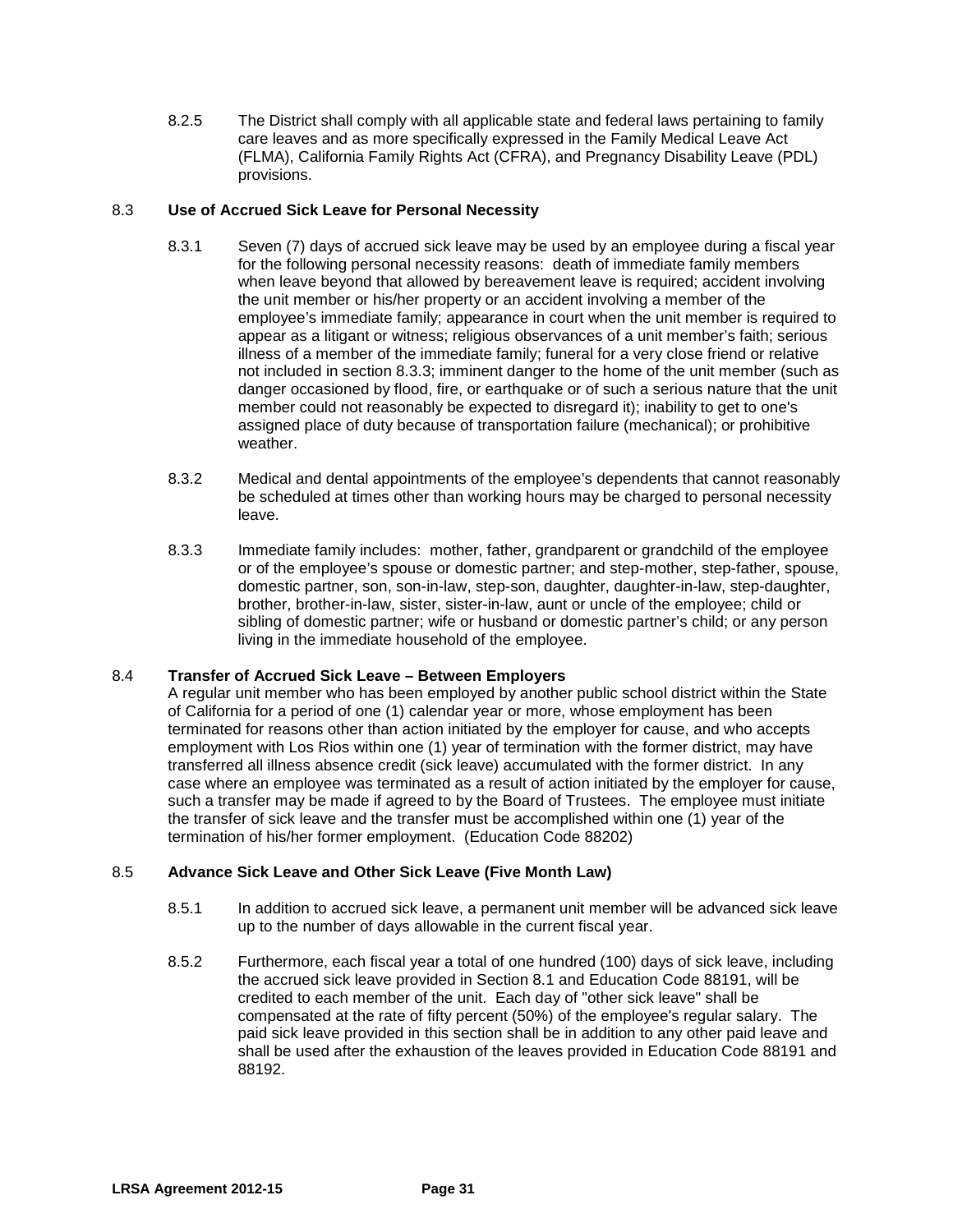- 8.5.2.1 Allowable "other sick leave" shall not be accumulative from year to year, nor shall an employee be credited with more than one (1) entitlement to "other sick leave" for a single illness or injury. Section 88196.5 of the Education Code is hereby referenced and considered included herein. Use of this five (5) month law requires submission of a physician's statement (see Section 8.1.4).
- 8.5.2.2 Under the terms of this section, provisions of the "other sick leave" may only be used for long-term illnesses of five (5) consecutive days or more, except that follow-up medical treatments related to the original illness may be credited to sick leave under "other sick leave" on an hour-for-hour basis. In order to apply this provision, the employee must be eligible for this sick leave under the terms and conditions cited above.

#### 8.6 **Use of Vacation for Illness Absence**

Whenever the unit member uses all allowable sick leave**,** further absence will be charged against accrued vacation; or, with administrative approval, the employee may take loss of pay rather than vacation.

#### 8.7 **Industrial Accident and Illness**

The District is self-insured for the benefit of the regular unit member who sustains a personal injury in the performance of the job. Industrial accident or illness is defined as an illness or injury supported by a physician's certificate and qualifying as being work-connected under the Labor Code.

#### 8.8 **Allowable Days of Compensated Absence**

- 8.8.1 All regular unit members with three (3) full years of District service shall be granted industrial accident and illness absences with full pay for each such accident or illness. Allowable leave shall not exceed sixty (60) working days for the same accident. Allowable leave shall not be cumulative from year to year. When an industrial accident or illness occurs at a time when the full sixty (60) days will overlap into the next fiscal year, the employee shall be entitled to only that amount remaining at the end of the fiscal year in which the injury or illness occurred.
- 8.8.2 Industrial accident or illness absence shall commence on the first day of absence from work and shall be reduced by one (1) day for each day of authorized absence regardless of any temporary disability award.

#### 8.9 **Education Code Restriction on Travel (Education Code 88192)**

During industrial accident and illness absence, the unit member must remain within the State of California unless specifically authorized to travel elsewhere by the Chancellor.

#### 8.10 **Catastrophic Illness or Injury Leave Program**

The purpose of the Catastrophic Illness or Injury Leave Program is to establish a program where employees may donate eligible leave credits to a Catastrophic Illness or Injury Leave Bank that may be used by an eligible employee when that employee or a member of his or her immediate family suffers from a catastrophic illness or injury. The bank will be a pool available to any eligible employee from a participating bargaining unit or employee group. For purposes of administering the program, the Catastrophic Illness or Injury Leave Program shall operate on a cycle of three years. The first cycle of the program shall commence on July 1, 2008 and end on June 30, 2011. Unless otherwise agreed, the Catastrophic Illness or Injury Leave Program shall automatically renew for an additional three year cycle upon the conclusion of a cycle.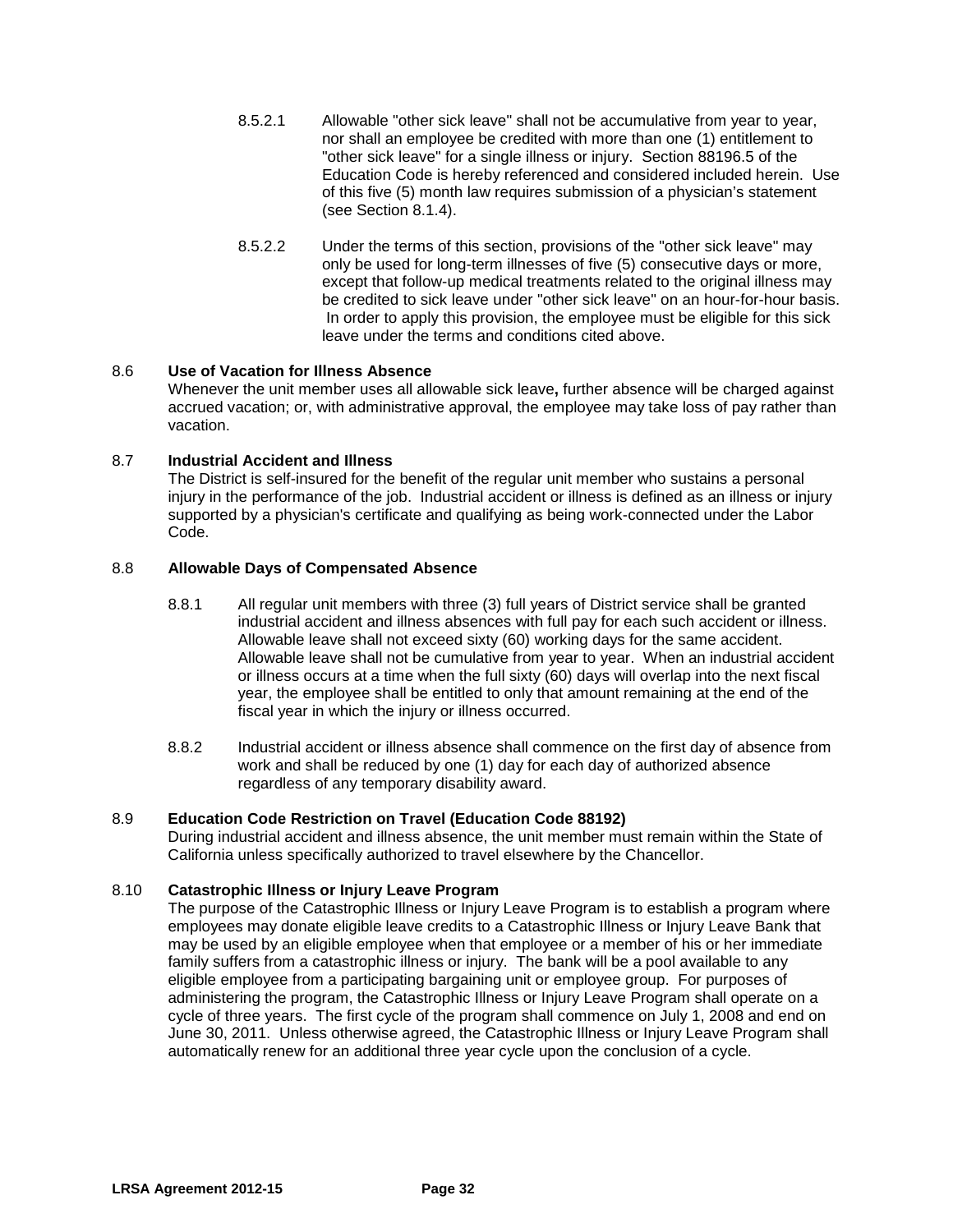## 8.10.1 Definitions

For purposes of this section, the following terms are defined as follows:

## 8.10.2 Catastrophic Illness or Injury

Catastrophic illness or injury means an illness or injury that is expected to incapacitate an employee from work for an extended period of time, or that incapacitates a member of the employee's immediate family which incapacity requires the employee to take time off from work for an extended period of time to care for that family member, and taking extended time off work creates a financial hardship for the employee because he or she has exhausted all of his or her eligible sick leave, vacation, and other paid time off and is in less than full pay status.

### 8.10.3 Eligible Employee

An eligible employee is a permanent employee of the District who is not receiving benefits under the District's Industrial Accident and Illness program and who is not eligible for or receiving benefits from the District's Disability Income Protection program. To receive benefits from the Catastrophic Illness or Injury Leave Program, an eligible employee must be vested in the Catastrophic Illness or Injury Leave Program, pursuant to Section 1.4.1, and not be in probationary status. An eligible employee is further defined as an employee who due to catastrophic illness or injury is in less than full pay status.

### 8.10.4 Immediate Family

The immediate family of an employee for the purposes of the Catastrophic Illness or Injury Leave Program is defined as: mother, father, son, daughter, step-son, stepdaughter, grandparent or grandchild of the employee; spouse or domestic partner of the employee; son or daughter of the domestic partner of the employee; brother or sister of the employee; or legal dependent of the employee.

### 8.10.5 Eligible Leave Credits

Eligible leave credits are accrued, unused vacation hours vested to a permanent employee or a probationary employee who has completed six (6) months or more of service.

#### 8.10.6 Catastrophic Illness or Injury Leave Bank A Catastrophic Illness or Injury Leave Bank shall be maintained by the District as follows:

#### 8.10.7 Donations

A permanent employee or a probationary employee who has completed six (6) months or more of service may donate accrued, unused vacation leave to the Catastrophic Illness or Injury Leave Bank. Donations must be in a minimum block of three (3) hours but not more than forty (40) hours per solicitation. A donation once made shall be irrevocable. Donations may only be made upon an official solicitation by the District.

### 8.10.8 Probationary Employee Restriction

A probationary employee who has completed six (6) or more months of service may donate to the Catastrophic Illness or Injury Leave Bank but is not vested in the Catastrophic Illness or Injury Leave Program until he or she satisfactorily completes his or her probationary period. In the event the probationary employee does not complete his or her probationary period, his or her vacation donation will be restored to the employee.

#### 8.10.9 Solicitation of Donations Annually, the District shall solicit donations to the Catastrophic Illness or Injury Leave Bank. The annual solicitation shall occur in April. More frequent solicitations by the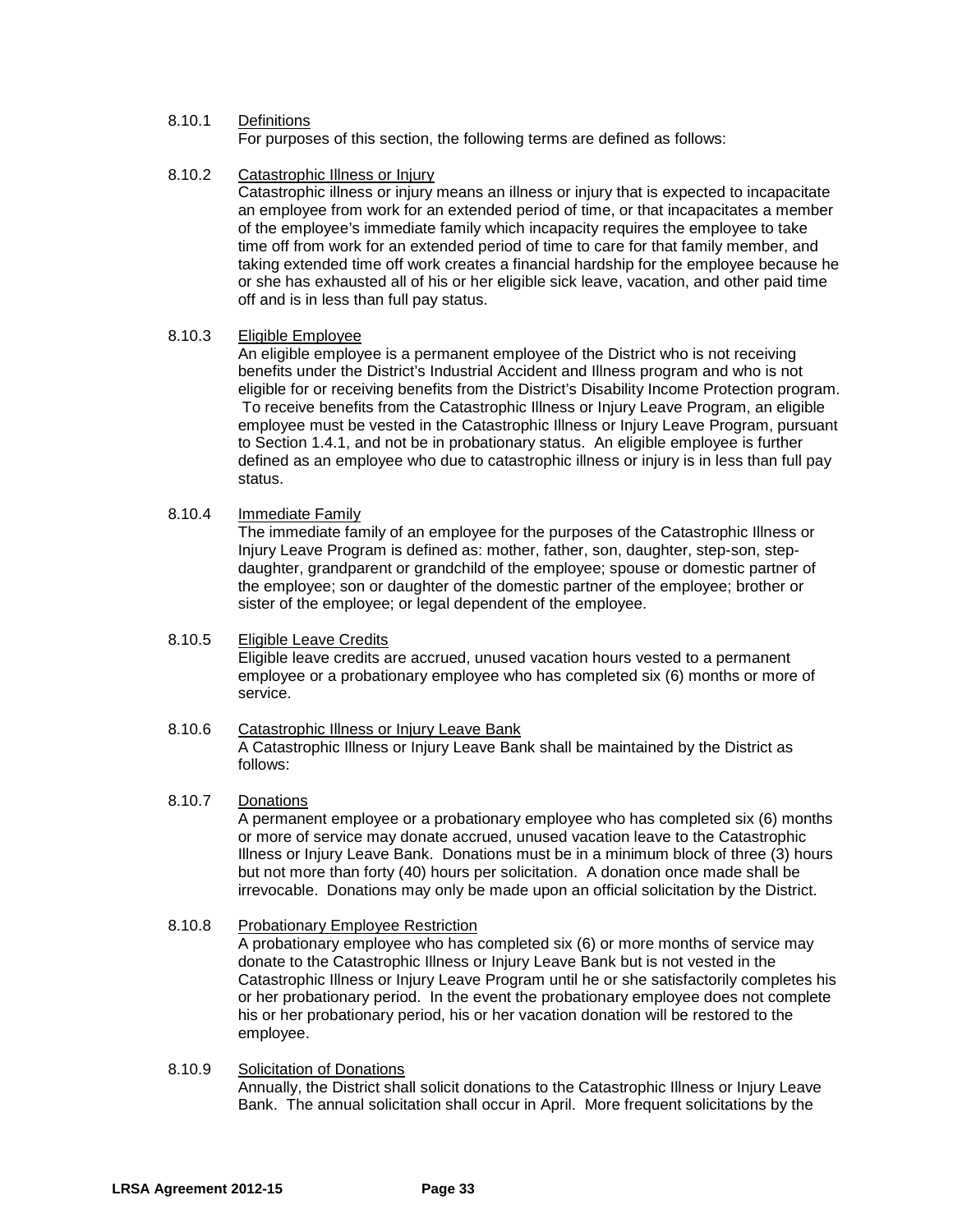District may be made if the Catastrophic Illness or Injury Committee deems it appropriate.

- 8.10.10 Accounting for Donations Donations shall be converted to a dollar amount based upon the donating employee's current rate of pay. The District shall maintain a separate accounting of the Catastrophic Illness or Injury Leave Bank.
- 8.10.11 Catastrophic Illness or Injury Committee A Catastrophic Illness or Injury Committee shall be established to oversee the Catastrophic Illness or Injury Leave Program.

### 8.10.12 Committee Composition

The Committee shall be composed of five (5) voting members with one member each appointed by the LRCEA, SEIU, LRSA, Management and Confidential units. The Director of Human Resources or designee shall serve as the non-voting chair of the Committee. The Committee shall have access to resource staff as deemed appropriate by the Committee in discharging their responsibility.

### 8.10.13 Release Time

Committee members will be provided release time without loss of compensation and benefits, including a reasonable amount of travel time to and from the member's work location, to attend official meetings of the Committee.

# 8.10.14 Committee Charge

The Committee will be charged with oversight of the Catastrophic Illness or Injury Leave Program, including approval or disapproval of applications for Catastrophic Illness or Injury Leave. The decisions of the Committee shall be final. Committee deliberations are confidential and decisions on approving or disapproving a requested leave shall be made by majority, secret vote of members present. In order to approve or disapprove a requested leave a quorum of the Committee, defined as three (3) or more voting members, must be present to vote. The Committee shall also be responsible for determining if additional solicitations other than the annual solicitation in April are needed.

### 8.10.15 Committee Limitation

The Committee may not approve a Catastrophic Illness or Injury Leave that exceeds the available funding in the Catastrophic Illness or Injury Leave Bank.

### 8.10.16 Application for Catastrophic Illness or Injury Leave

An eligible employee who is vested in the Catastrophic Illness or Injury Leave Program and who has satisfactorily completed his or her probationary period may apply for Catastrophic Illness or Injury Leave by submitting an application for such leave to the Director of Human Resources. Applications for Catastrophic Illness or Injury Leave will be reviewed and acted upon by the Catastrophic Illness and Injury Committee. In order for an application to be acted upon, a Release of Medical Information form must accompany the application.

# 8.10.17 Eligible Employee Vesting

An eligible employee must be vested in the Catastrophic Illness or Injury Leave Program prior to receiving a Catastrophic Illness or Injury Leave. To be vested, an eligible employee must have donated a minimum of three (3) accrued, unused vacation hours within each cycle, as defined in Section 1.0 of the Catastrophic Illness or Injury Leave Program. The employee must be vested in the cycle of the Catastrophic Illness or Leave Program in which they apply for a Catastrophic Illness or Injury Leave.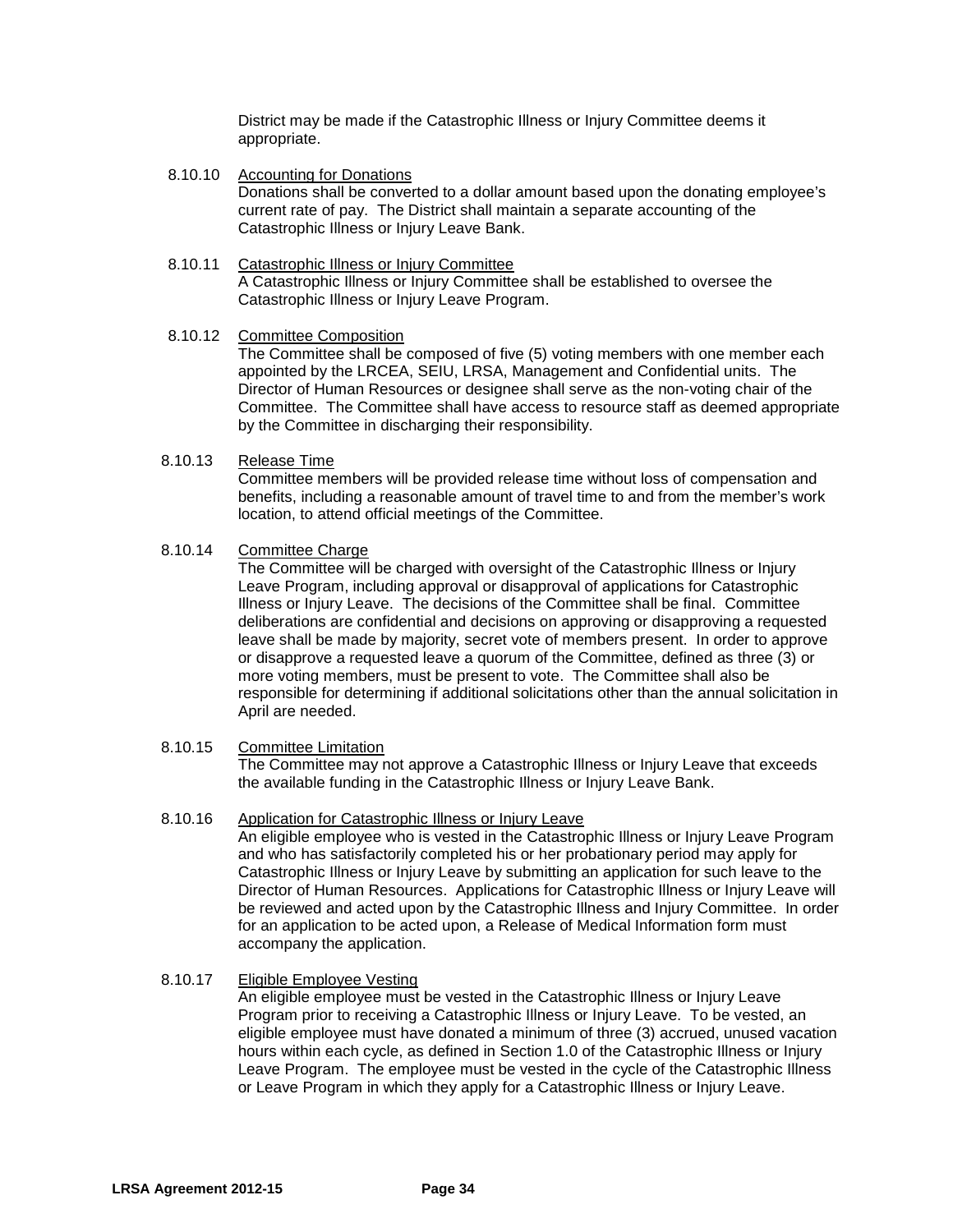- 8.10.18 Physician Statement Required A physician's statement verifying the employee's incapacitation or the incapacitation of a member of the employee's immediate family which incapacity requires the employee to take time off from work to care for that family member must accompany the application for Catastrophic Illness or Injury Leave.
- 8.10.19 Length of Leave The length of a Catastrophic Illness or Injury Leave shall not exceed ninety (90) calendar days commencing from the first day that the employee is in less than full pay status.
- 8.10.20 Requirement to Exhaust All Eligible Paid Leaves An eligible employee must have exhausted all eligible paid leaves, including accrued vacation and sick leave, and be in less than full pay status to qualify for a Catastrophic Illness or Injury Leave. Other Sick Leave (Five Month Law) and Catastrophic Illness or Injury Leave may be coordinated.

### 8.11 **Reporting Industrial Accident or Illness**

- 8.11.1 Employees are expected to exercise due care in performing their duties and to report all hazardous conditions to their immediate supervisor. Should an employee sustain a personal injury on the job, the employee shall notify his or her immediate supervisor, or their supervisor, if the immediate supervisor is not available, immediately or as soon as he or she is physically capable of doing so and request that an industrial accident form be completed. It is the immediate supervisor's responsibility to see that an accident form is filled out and forwarded to the administrative officer on the same day that the accident occurs so that a report may be filed with the District Office within twenty-four (24) hours of the time of the accident.
	- 8.11.1.1 Initial Examination by Physician Benefits cannot be paid to an injured employee under any circumstances unless the report of the accident has been filed by the employee, or if unable, by his or her representative with the immediate supervisor and the District Office, and the employee has been examined by a physician within a reasonable period following the accident.
	- 8.11.1.2 Examination by Designated Physician The District has the right to have the employee examined by a physician designated by the District to assist in determining the length of time during which the employee will be temporarily unable to perform assigned duties, and the degree to which a disability is attributable to the "injury involved."

### 8.11.2 *Use of Earned Illness Leave*

- 8.11.2.1 When entitlement to industrial accident/illness leave has been exhausted, entitlement to earned sick leave will then be used.
- 8.11.2.2 If a unit member is receiving a compensation award, the person shall be entitled to use only as much sick leave or vacation as, when added to the compensation award, will provide for a full day's gross pay.
- 8.11.3 *Indemnity Checks*

During any paid industrial accident, the unit member shall endorse to the District the temporary disability indemnity checks received because of industrial accident or illness. The District, in turn, shall issue the unit member appropriate warrants for the payment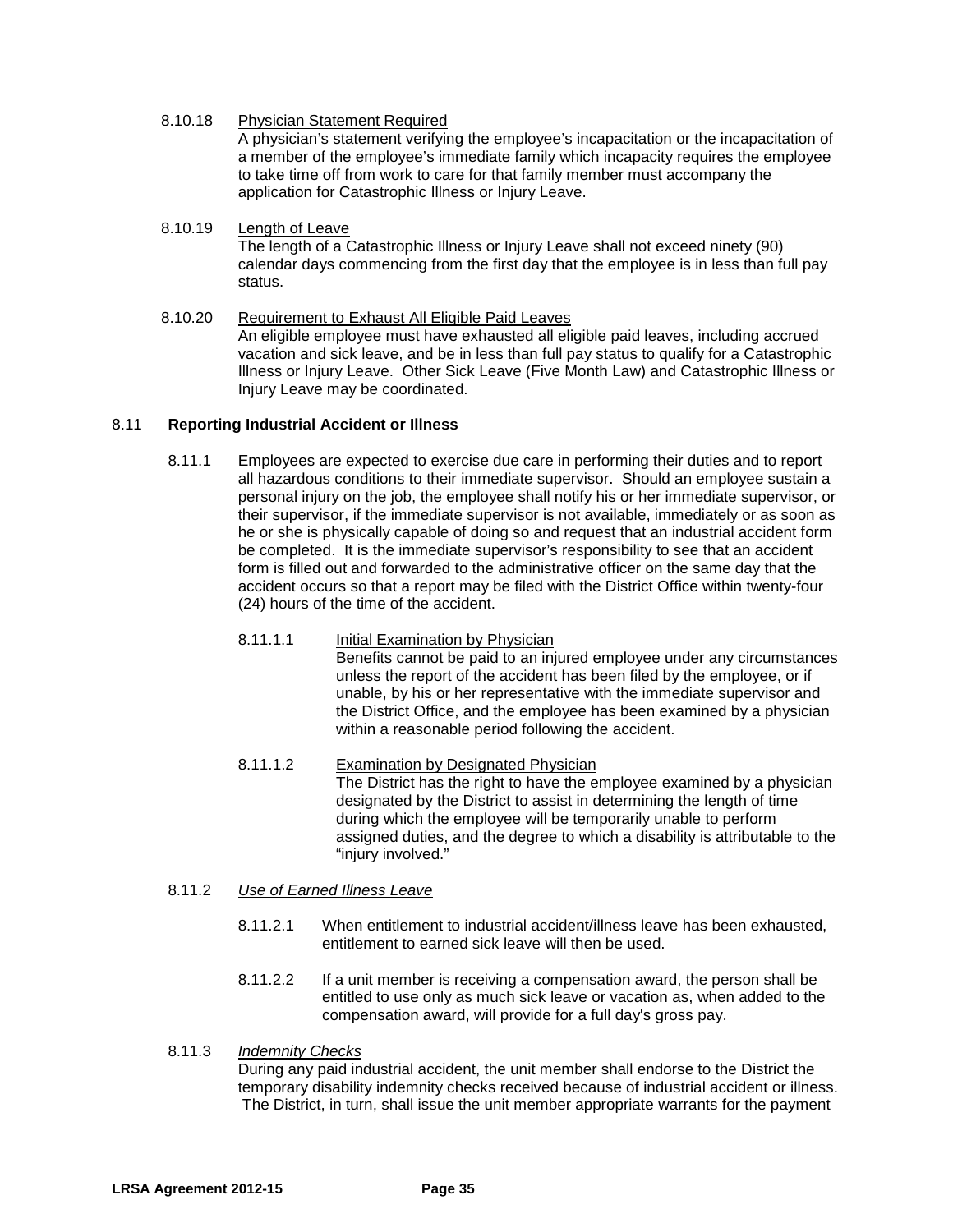of not more than full salary and shall deduct normal retirement and other authorized contributions.

- 8.11.4 *Employee Status During Industrial Injury Absence/Leave* Periods of paid industrial injury absence/leave shall not be considered a break in service.
- 8.11.5 *Physician's Determination Regarding Employee's Health* The extent and duration of an employee's eligibility to receive compensation during industrial injury leave is subject to medical review and determination per the terms and conditions of the insurance contract, except that no contract shall provide less than required by Education Code 88192.
	- 8.11.5.1 With administrative approval and with the physician's authorization, modified work schedules or work assignments may be accommodated for employees who are eligible for industrial accident/illness provisions.

# 8.11.6 *Reemployment List*

If, at the conclusion of all paid or unpaid leaves of absence to which the employee is entitled, the employee is still unable to assume the duties of his or her position, the employee shall be placed on a reemployment list for a period of thirty-nine (39) months. If at any time during the thirty-nine (39) months the employee is able to assume the duties of his or her position, the employee shall be reemployed in the first vacancy in the classification of his or her previous assignment. The District may pay and appoint a non-attending physician to examine the employee if the District believes there is cause. The first vacancy in the classification of his or her previous assignment will be determined by the date the position vacancy is authorized to be filled by District Fiscal Services. His or her reemployment will take preference over all other applicants except those laid off for lack of work or lack of funds, in which case he or she shall be ranked according to his or her proper seniority. If the employee refuses the offer of reemployment, he or she shall be removed from the reemployment list and shall have no further rights of reemployment accorded an employee on the 39-month reemployment list.

### 8.11.7 *Designated Medical Facility for Workers' Compensation Treatment*

Employees have the right to receive medical care at any of the facilities "Designated Medical Facility for Workers' Compensation Treatment" and to receive temporary disability indemnity, permanent disability indemnity, vocational rehabilitation services, and death benefits. An employee may predesignate his/her own physician if they file the "Predesignation of Personal Physician" form prior to any injury. If an employee does not predesignate a physician, a District designated Workers' Compensation physician will provide the first thirty (30) days of medical care, or until such time after thirty (30) days that the employee designates a physician.

# 8.11.8 *Association Notification of Injury* The employee will receive copies of the claim form and can forward one (1) copy to the LRSA if he/she so desires.

### 8.12 **Short-Term Military Leave**

8.12.1 Regular unit members whose District service and recent military service total one (1) full year may be granted a short-term leave for the period of ordered duty providing it does not exceed one hundred eighty (180) calendar days (including time involved in going to and returning from such duty) in one (1) fiscal year.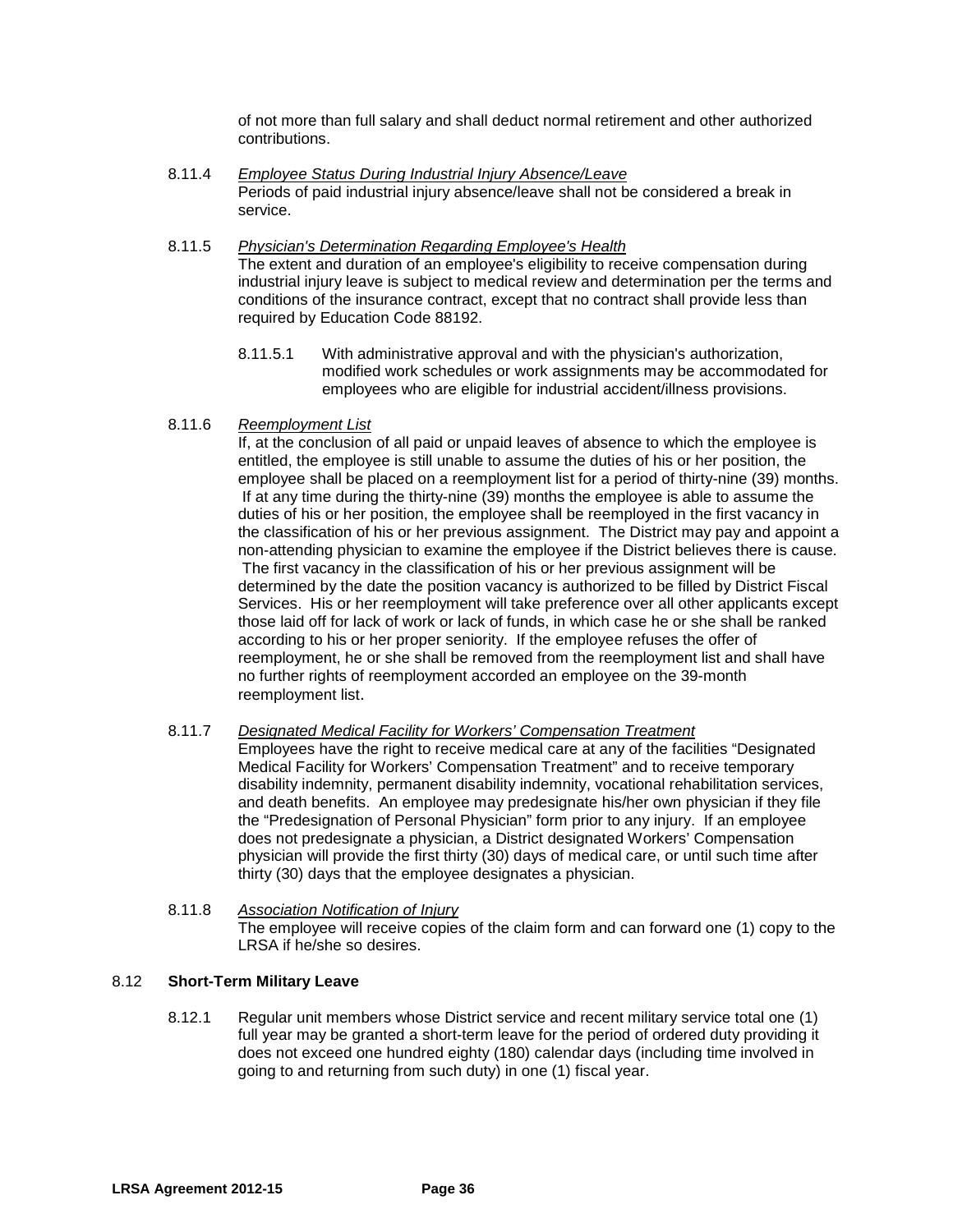- 8.12.2 When an employee is temporarily called to active military duty to attend military field training exercises, he or she shall be entitled to be paid the difference in his or her regular salary and his or her military duty pay. This differential will be paid for the work days he or she is absent during the first thirty (30) calendar days, providing the absence is during the employee's regular annual work schedule.
- 8.12.3 To qualify for the benefits provided, the unit member must forward a written request for leave accompanied by a copy of the field order to the site administrative officer for forwarding to the District Human Resources Office prior to reporting for training or duty unless ordered to report immediately.

# 8.13 **Jury Duty**

- 8.13.1 A unit member who is called for jury duty shall be granted the necessary time off with pay, and, if necessary, will be temporarily reassigned to a work shift that coincides with the time the employee is required to serve on jury duty to fulfill this obligation. This is not applicable to any voluntary service. The unit member serving as a member of a jury will receive full pay from the District provided the person signs over and remits to the District all compensation received for such jury duty exclusive of mileage, meals and/or parking expenses.
- 8.13.2 For purposes of this section only, when an employee is required to report for jury duty, the employee's normal work schedule will be adjusted to reflect that the employee's work hours fall within the hours of 8:00 am to 5:00 pm.
- 8.13.3 If an employee is released from jury duty prior to having completed the regular number of work hours for that day, the employee is expected to return to work and complete his/her work hours for that day.
- 8.13.4 The employee is expected to return to work whenever it is not necessary to be absent the entire day providing the return does not create unreasonable expectations of the employee.

### 8.14 **Bereavement Leave**

Every regular unit member shall be granted necessary leave with pay, not to exceed three (3) days or five (5) days if out-of-state travel is required, in the event of the death of any member of the employee's immediate family (as defined in Section 8.3.3). One (1) additional day may be taken for in-state travel in excess of three hundred fifty (350) miles one way from Sacramento. The employee will furnish the immediate manager with the destination, name of the deceased, and the relationship to the employee. In addition to immediate members as defined in Section 8.3.3, nieces and nephews of the employee will be considered members of immediate family for bereavement leave only.

8.14.1 To document bereavement leave, the employee must record on their monthly absence report the name of the deceased and their relationship to the deceased.

### 8.15 **Personal Business**

8.15.1 Any unit member, including employees who work an alternate work schedule, may be granted necessary time off with pay, not to exceed two (2) days (16 hours) per year, to resolve personal matters which require attention during work hours and which are the responsibility and rightful concern of the individual. Personal business leave must be approved in advance by the appropriate supervisor. Unused personal business leave does not accrue from one year to the next.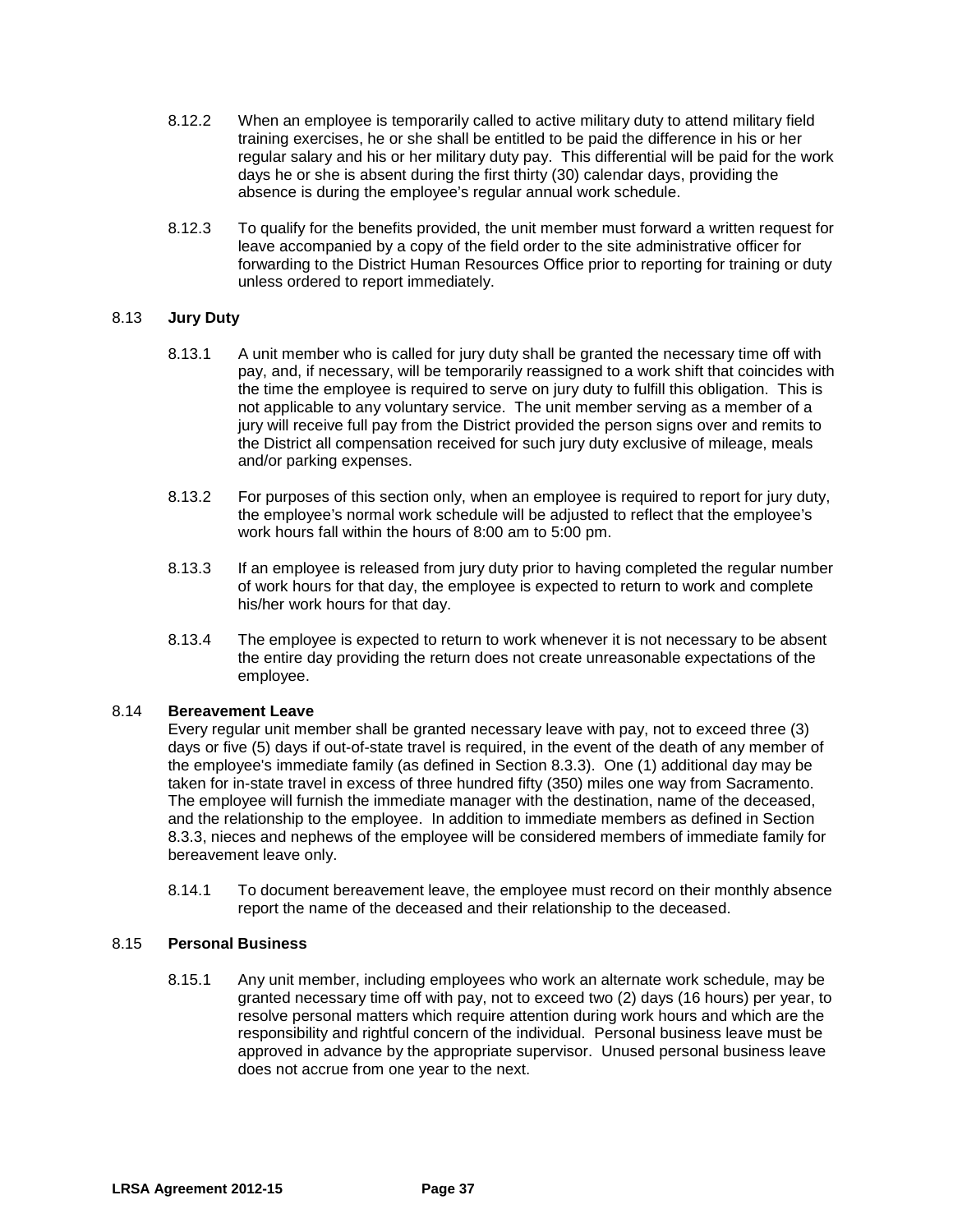8.15.2 Personal business leave is to be used for activities that the employee could not reasonably be expected to accomplish during non-duty times. Financial or legal appointments are appropriate uses of personal business leave. Vacation and/or recreational activities and related travel are not appropriate uses of personal business leave. Personal business leave taken shall be a minimum block of one (1) hour or more.

## 8.16 **Critical Illness**

Three (3) days per year with pay shall be granted in the case of critical illness or accident to a member of the employee's immediate family as defined in Section 8.3.3. A statement by the physician verifying the illness or accident is life threatening and the need for the employee to be present with the immediate family member shall be attached to the employee's Cumulative Absence Report form prior to submitting to his or her immediate supervisor. To qualify for critical illness leave, the situation must be or relate to an illness or condition involving the danger of death.

# 8.17 **Quarantine**

An employee whose place of residence is officially quarantined by the officer of competent jurisdiction shall receive full salary during the period of enforced quarantine. If the employee is personally sick, the days of quarantined absence shall be counted against accumulated and current sick leave credited to the employee. If the employee is not ill, no deduction will be made from accrued sick leave.

# 8.18 **Required Court Appearance**

- 8.18.1 One (1) day of absence per year, with pay, will be allowed for a unit member to appear as a witness in court if subpoenaed as a litigant or to respond to an official order from another governmental jurisdiction for reasons not brought about through the connivance or misconduct of the employee. An exception is to be made if the unit member is acting in the capacity of witness at the request of the District's legal counsel on behalf of the District. In such instances, the unit member will be treated as if in paid status (e.g., as if attending a workshop).
- 8.18.2 A copy of the subpoena must be attached to the Cumulative Absence Report form submitted by the employee.
- 8.18.3 The employee is expected to return to work whenever it is not necessary to be absent the entire day providing the return does not create unreasonable expectations of the employee.

### 8.19 **Vacation**

Full-time classified unit members earn vacation days at the rate of 1.75 working days per month or twenty-one (21) working days each fiscal year.

### 8.19.1 *Eligibility for Vacation*

- 8.19*.*1.1 A regular classified unit member must have served the District six (6) calendar months and be in paid status seventy-five percent (75%) of the working days in each calendar month to be eligible to use vacation.
- 8.19.1.2 Regular classified unit members who are in paid status less than seventyfive percent (75%) of the working days in the month will earn vacation in proportion to the time served.
- 8.19.1.3 Earned vacation shall not become a vested right until completion of the initial six (6) months of employment. (Education Code 88197e)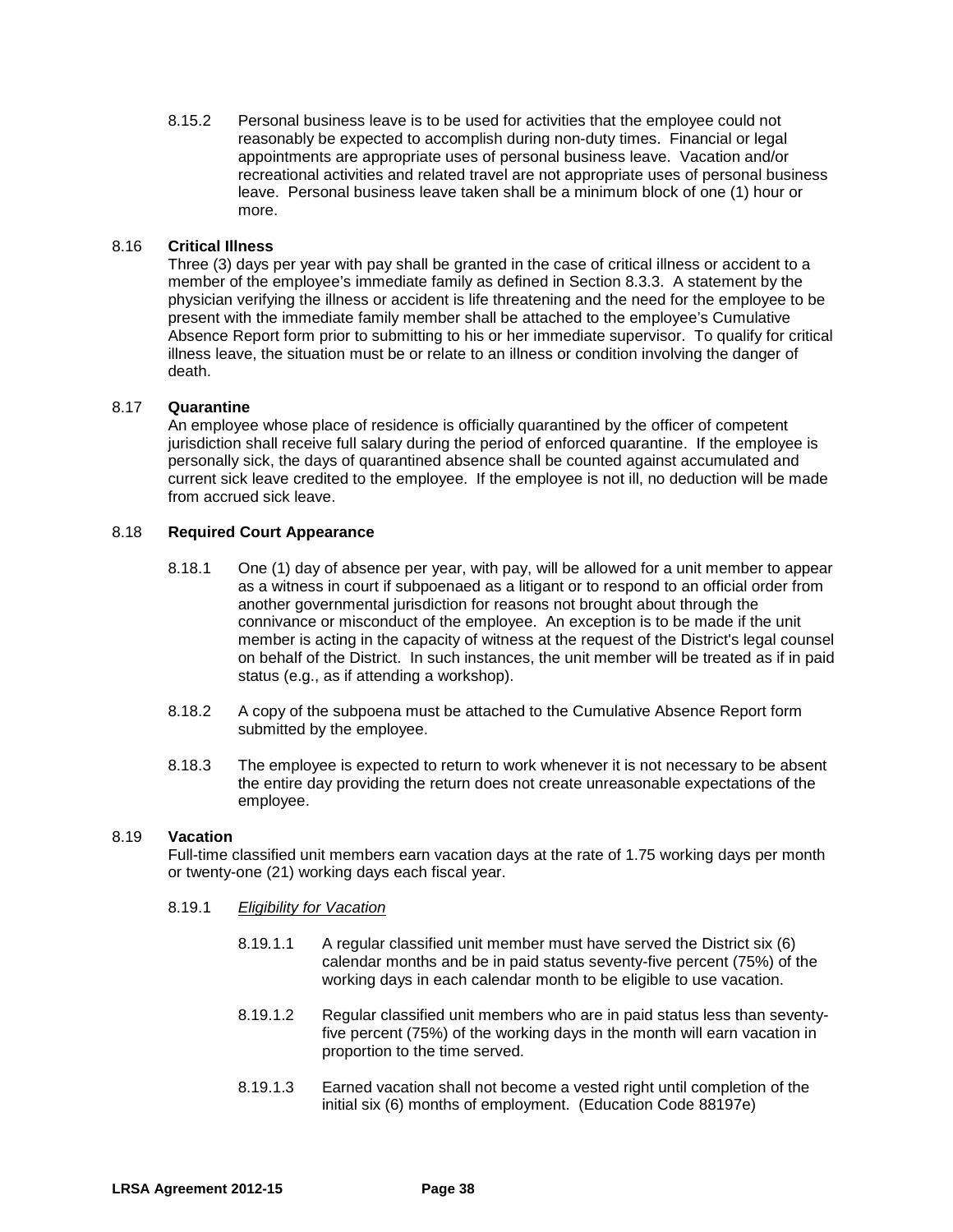8.19.1.4 No vacation shall be used prior to the time it is earned.

#### 8*.*19*.*2 *Pay for Earned Vacation*

- 8*.*19*.*2.1 Unit members earn vacation pay at the range and step of the pay rate for the position to which the unit member is regularly assigned at the time the vacation is commenced.
- 8.19.2.2 Upon separation from service (after six (6) months of employment or more), the unit member shall be entitled to lump-sum compensation for all earned and unused vacation.
	- 8.19.2.2.1 Payment for accrued vacation days upon retirement or resignation shall not exceed sixty (60) days plus the maximum number of days that may be earned from September 1, to the month of retirement/resignation.
	- 8.19.2.2.2 Employees who are age 55 or older in the year of separation from service shall automatically become a participant in the vacation 403(b) Special Pay Plan. The unit member's vacation payout shall be deposited into the Special Pay Plan at time of separation. If the payment exceeds the maximum annual IRC Section 415 limit, reduced by the employee's personal IRC Section 402(g) limit, the excess will be paid in cash to the employee.

#### 8.19.3 *Scheduling Vacations*

- 8.19.3.1 Vacations must be approved in advance by the appropriate administrator at the convenience of the operating unit.
- 8.19.3.2 Vacation time cannot be used by unit members for a period of less than one (1) hour.
- 8*.*19*.*3.3 An LRSA member may accrue up to 480 hours (60 days) of unused vacation as of September 1. The District will provide written notification to the LRSA members of their vacation balances at six (6) month intervals. If an approved written request for use of accrued vacation days is subsequently denied and the days cannot be rescheduled during the remainder of the year, the employee will be allowed to carry the requested amount as excess to the above stated amount into the following year.
- 8.19.3.4 The manager of an employee who may exceed the maximum accrual limit in Section 8.19.3.3 and who has not submitted a vacation request by September 30 will meet with the unit member to establish a vacation plan to be in compliance with the accrual maximum.
- 8.19.3.5 The District may allow permanent unit members to interrupt or terminate vacation in order to begin another type of paid leave without a return to active service provided the employee supplies adequate notice or relative supporting information regarding the basis of such interruption or termination.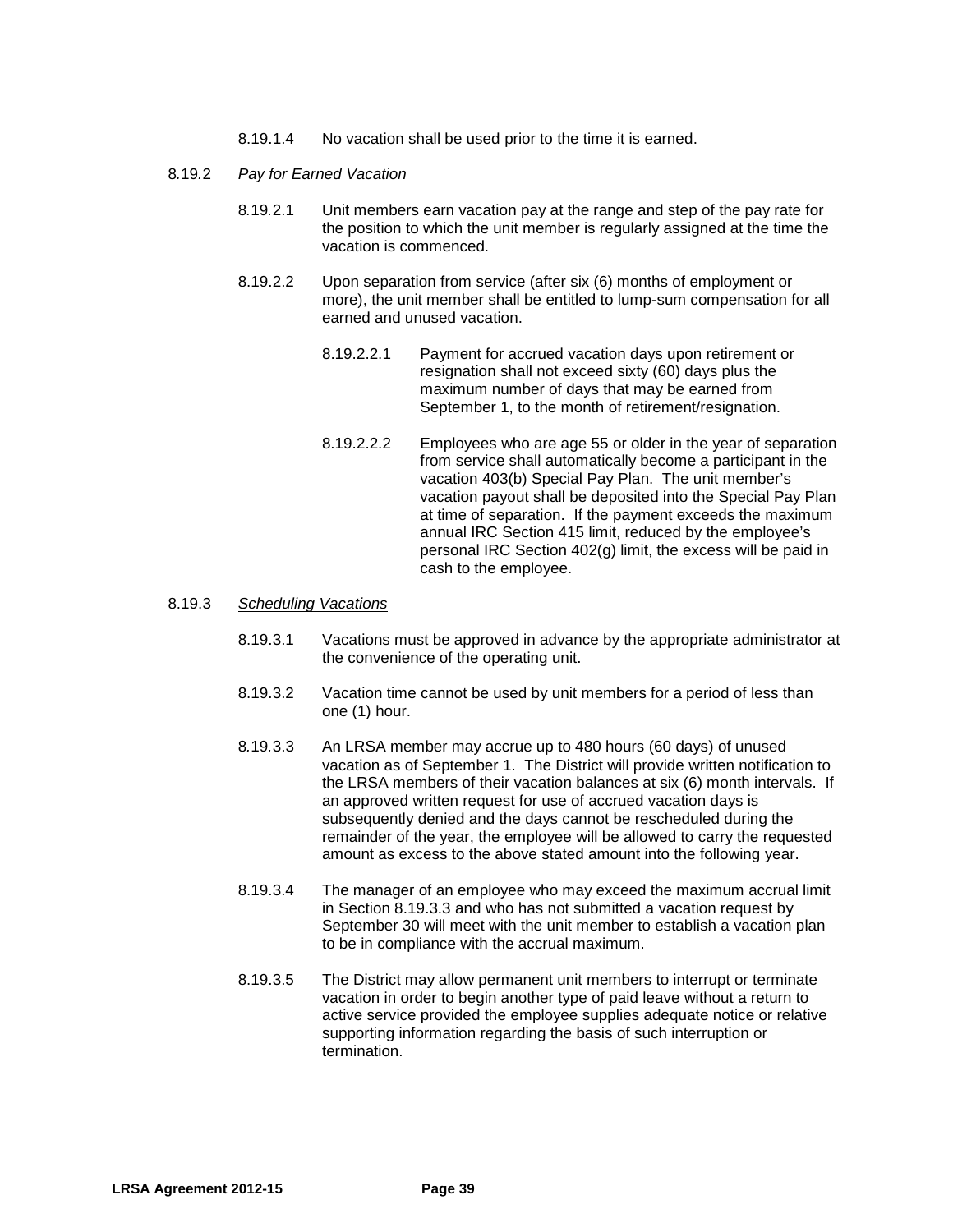#### 8.19.4 *Holidays Observed*

- 8.19*.*4.1 All unit members shall be entitled to legal holidays with pay providing the holiday falls during their normal work year and they are in paid status during any portion of the working day immediately before or after the holiday.
	- 8.19.4.1.1 New employees whose first day of employment is the day after a holiday do not receive pay for that preceding holiday.
	- 8.19.4.1.2 Employees who resign or terminate shall not be eligible for any holidays after the last day worked.
- 8.19.4.2 The following legal holidays will be observed: Independence Day; Labor Day; Admission Day (if colleges close on that day); Veterans' Day; Thanksgiving Day; Christmas Day; New Year's Day; Martin Luther King's Holiday; Lincoln's Day; Washington's Day; Memorial Day. (Education Code 88203)
- 8.19.4.3 Other school closure days appointed by the President or Governor as holidays for a public fast, thanksgiving, or other celebration.
- 8.19.4.4 When a holiday herein listed falls on a Sunday, the following Monday shall be deemed to be the holiday in lieu of the day observed. When a holiday herein listed falls on a Saturday, the preceding Friday shall be deemed to be the holiday in lieu of the day observed.
- 8.19.4.5 When it is permissible under the Education Code to observe a holiday on alternative dates, the District will determine the specific date to be observed.

### 8.19.5 *Board-Granted Days Off*

All regular employees shall be entitled to Board-granted days off with pay provided the days fall within their normal work year and they are in paid status during any portion of a working day immediately before or after the holiday. The Board-granted days off to be observed will be Friday after Thanksgiving; Friday during spring recess; and a minimum of seven (7) days between the end of the fall semester and January  $2^{nd}$  of the next calendar year. The minimum (7) day winter break includes the two (2) legal holidays and the in-lieu of day that fall within this period.

8.19.6 *Compensation for Holidays and Board-Granted Days Off Worked* Should a holiday or Board-granted day(s) off occur while an employee is absent from work because of sick leave, vacation, or other paid leave of absence, the holiday shall be considered as time worked and shall not be deducted from any other paid leave of absence.

#### 8.20 **LRSA Conferences**

8.20.1 For a given fiscal year, a maximum of ninety-six (96) hours of release time shall be provided to Association executive board members, representatives and other Association authorized individuals for their attendance at conferences, conventions, and workshops relevant to representation issues and other Association business. Up to eight (8) hours of release time shall be provided to each individual and may be used in minimum blocks of four (4) hours and up to eight (8) hours release time.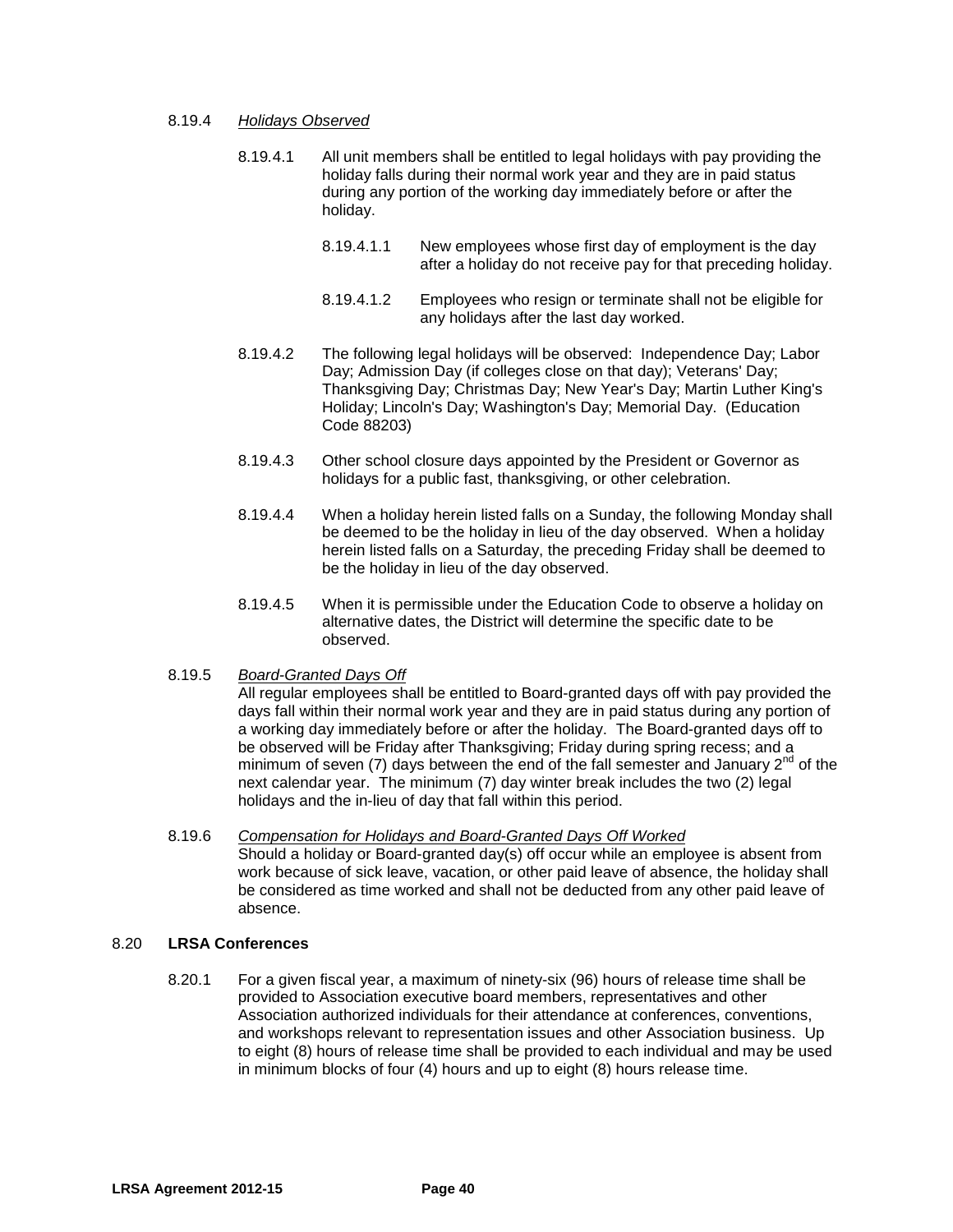8.20.2 Unit members must request such leave in advance, in writing, to the Director of Human Resources and have prior approval of their immediate supervisor.

## 8.21 **General Conditions Governing Leaves With Pay**

8.21.1 *Notification to First Level Manager*

The unit member shall notify the first level manager of the reason for the leave and the amount of time to be involved. When the absence cannot be anticipated in advance, the first level manager and the administrative officer shall be notified of the reason for the absence and the estimated time required at the unit member's earliest reasonable opportunity.

- 8.21.1.1 Unit members shall not be required to secure advance permission for leave taken for any of the following reasons:
	- 8.21.1.1.1 Death or serious illness of a member of his/her immediate family.
	- 8.21.1.1.2 Accident involving the unit member or his/her property or an accident involving a member of the employee's immediate family.
	- 8.21.1.1.3 Imminent danger to the home of the unit member when the danger requires the attention of the unit member during his/her assigned hours of duty. Such danger may be occasioned by flood, fire, earthquake or be of other serious nature and under such circumstances as cannot reasonably be disregarded by the unit member.
- 8.21.1.2 The unit member shall notify the first level manager or site administrator within a reasonable period of time unless there are extenuating circumstances beyond the employee's control of such leave.
- 8.21.2 The District may require documentation supporting the employee's need for absence.
- 8.21.3 *Report of Absence*
	- 8.21.3.1 Administrative officer means the Vice President of Administration (or designee) at the college and the Deputy Chancellor (or designee) at District Office/Facilities Management.
	- 8.21.3.2 Upon termination of absence, the unit member shall complete the report of absence form stating the reason for the absence.
- 8.21.4 *Gainful Employment Disallowed* A unit member shall not be allowed to undertake any gainful employment while absent unless specifically authorized by the Board of Trustees. The unit member may be required to certify that he/she was not gainfully employed.
- 8.21.5 *Salary Compensation* Unit members who are absent from work during required periods of service shall be entitled to salary compensation during the period of such absence as expressly provided by this Agreement.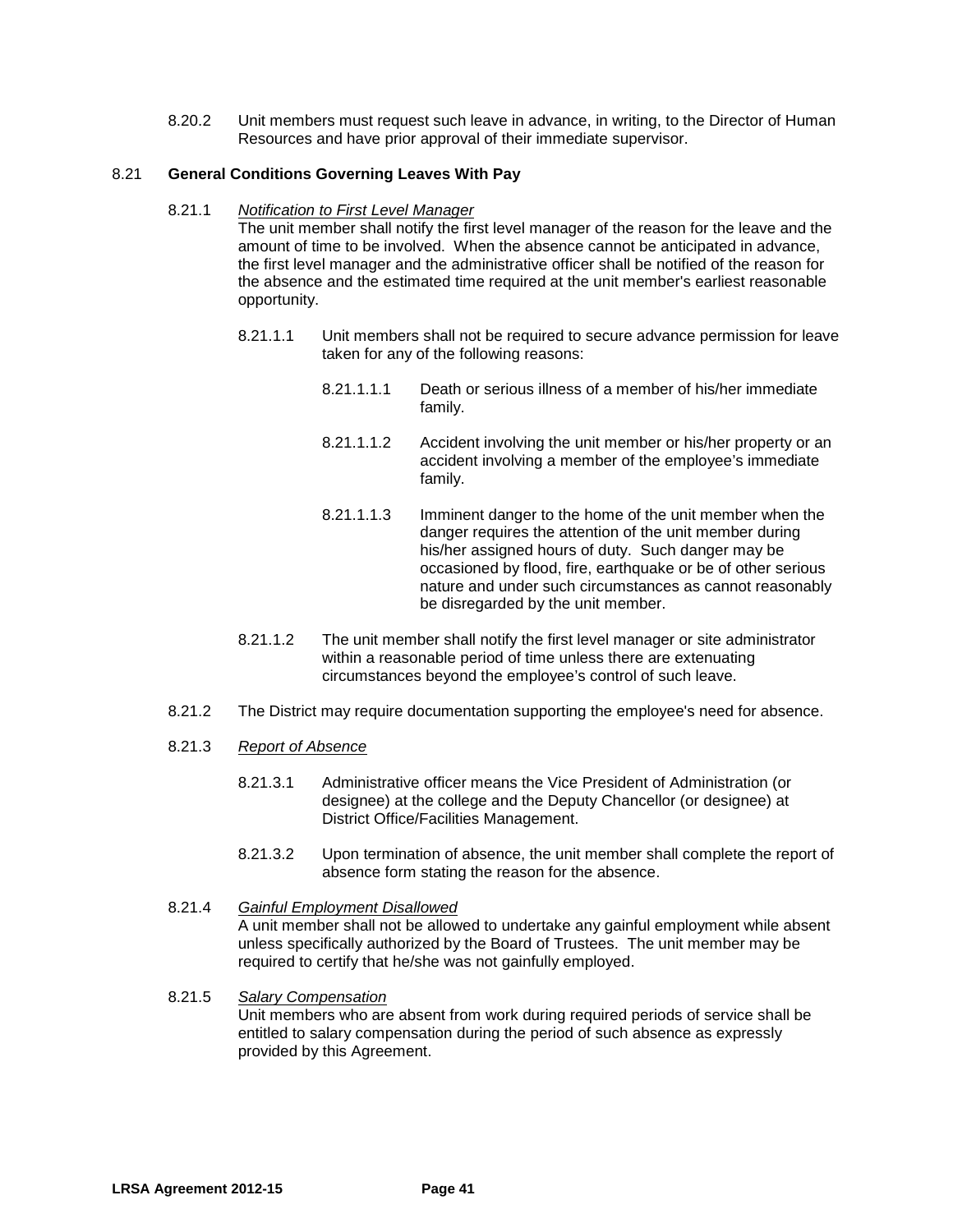8.21.6 *Failure to Return to Duty* A unit member who fails to return to duty upon completion of a leave of absence may be dismissed by the District unless such unit member was unable due to causes beyond his/her control to return to duty in which event the unit member must report the circumstances as soon as he/she is able to do so.

#### 8.21.7 *Effect of Paid Leave on Continuity of Service* Periods of paid leave shall not be considered a break in service.

8.21.8 For leave reporting purposes under Article 8, reference to a day means an eight (8) hour day, or a pro-rata thereof if the employee regularly works less than eight (8) hours in a given day. If the employee works an alternate work schedule, thereby working more than eight (8) hours in a given day, the word "day" is not intended to include the additional hours, except in the Articles related to Industrial Accident and Illness, Shortterm Military Leave, Bereavement, Birth of Child, Critical Illness and Quarantine leaves. This definition is not intended to change the meaning of a 'calendar day.'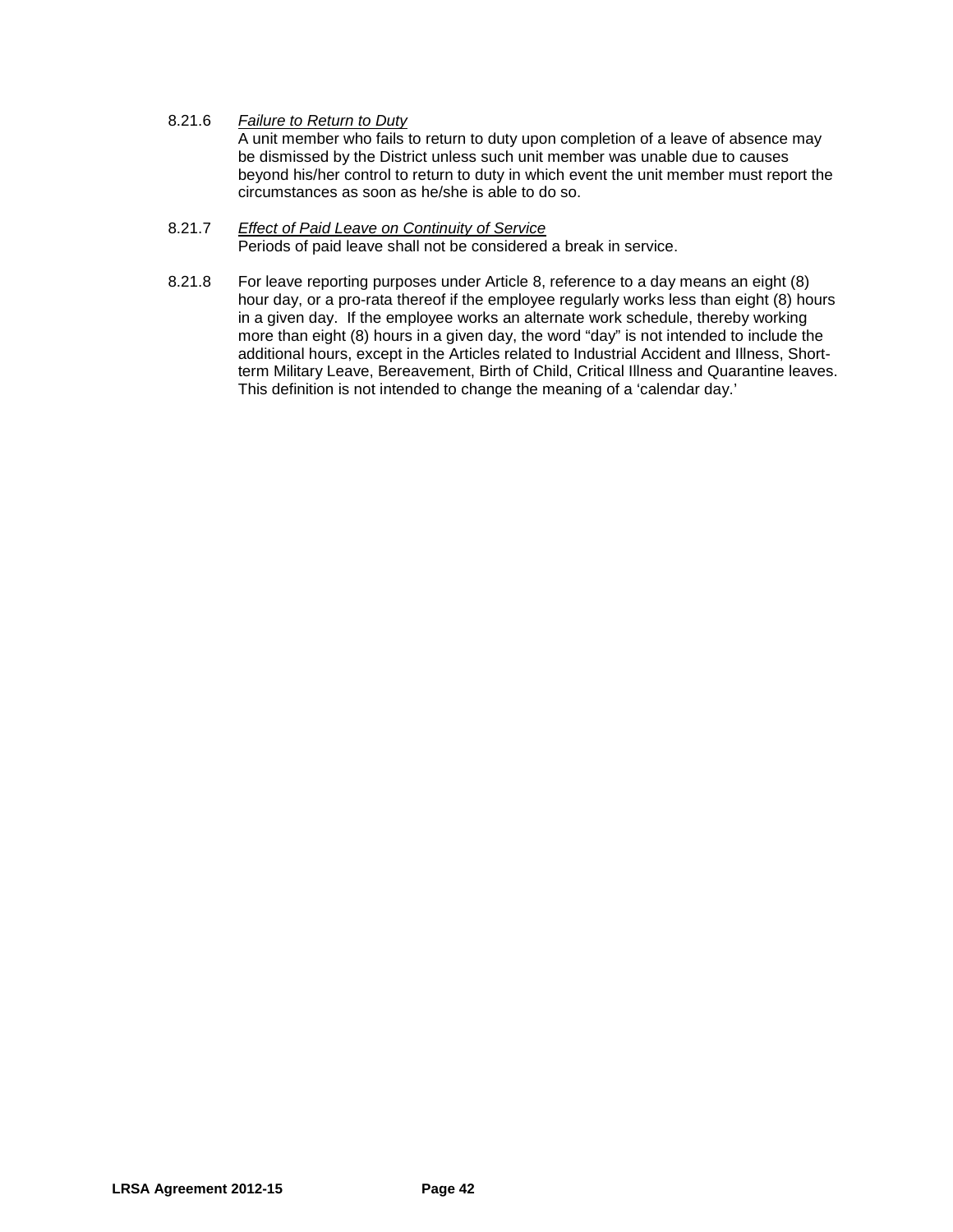# **Article 9: Leaves Without Pay**

## 9.1 **Conditions for Leaves Without Pay**

- 9.1.1 A unit member will need to submit a request for leave without pay along with supporting reasons and/or documents to the administrative officer at least one (1) month prior to the date of the leave. Two (2) weeks prior to the effective ending date of the leave (as originally requested); the unit member must notify the administrative officer of the intent to return to work (or request an extension of the leave).
- 9.1.2 A unit member on leave without pay earns no benefits, except as expressly mandated by law, including time toward seniority standing. To earn a service increment, a regular employee must work seventy-five percent (75%) or more of the working time between anniversary dates.
- 9.1.3 Gainful employment, unless specifically authorized by the Board of Trustees, is disallowed during leaves of absence. Consideration will be given in the event an employee requests permission to obtain gainful employment.

# 9.2 **Long-Term Health Leave**

- 9.2.1 A permanent unit member who has used all entitlement to sick leave and vacation or other available paid leave and who must be absent because of accident or illness may be granted a long-term unpaid health leave for a maximum period of one (1) year.
- 9.2.2 A unit member, upon ability to resume the duties of a position within the class to which he/she was assigned, may do so by notifying the site administrative officer in writing for forwarding to the District Human Resources Office two (2) weeks prior to the planned return providing that the attending physician verifies that the unit member is fully able to assume all the duties of the position. The District may pay and appoint a non-attending physician to examine the employee if the District believes there is just cause. Time lost shall not be considered a break in service.
- 9.2.3 If, at the conclusion of the leave of absence, the unit member is still unable to assume the duties of his/her position, he/she shall be placed on a reemployment list for a period of thirty-nine (39) months.
- 9.2.4 If, at the conclusion of all paid or unpaid leaves of absence to which the employee is entitled, the employee is still unable to assume the duties of his or her position, the employee shall be placed on a reemployment list for a period of thirty-nine (39) months. If at any time during the thirty-nine (39) months the employee is able to assume the duties of his or her position, the employee shall be reemployed in the first vacancy in the classification of his or her previous assignment. The District may pay and appoint a non-attending physician to examine the employee if the District believes there is cause. The first vacancy in the classification of his or her previous assignment will be determined by the date the position vacancy is authorized to be filled by District Fiscal Services. His or her reemployment will take preference over all other applicants except those laid off for lack of work or lack of funds, in which case he or she shall be ranked according to his or her proper seniority. If the employee refuses the offer of reemployment, he or she shall be removed from the reemployment list and shall have no further rights of reemployment accorded an employee on the 39-month reemployment list.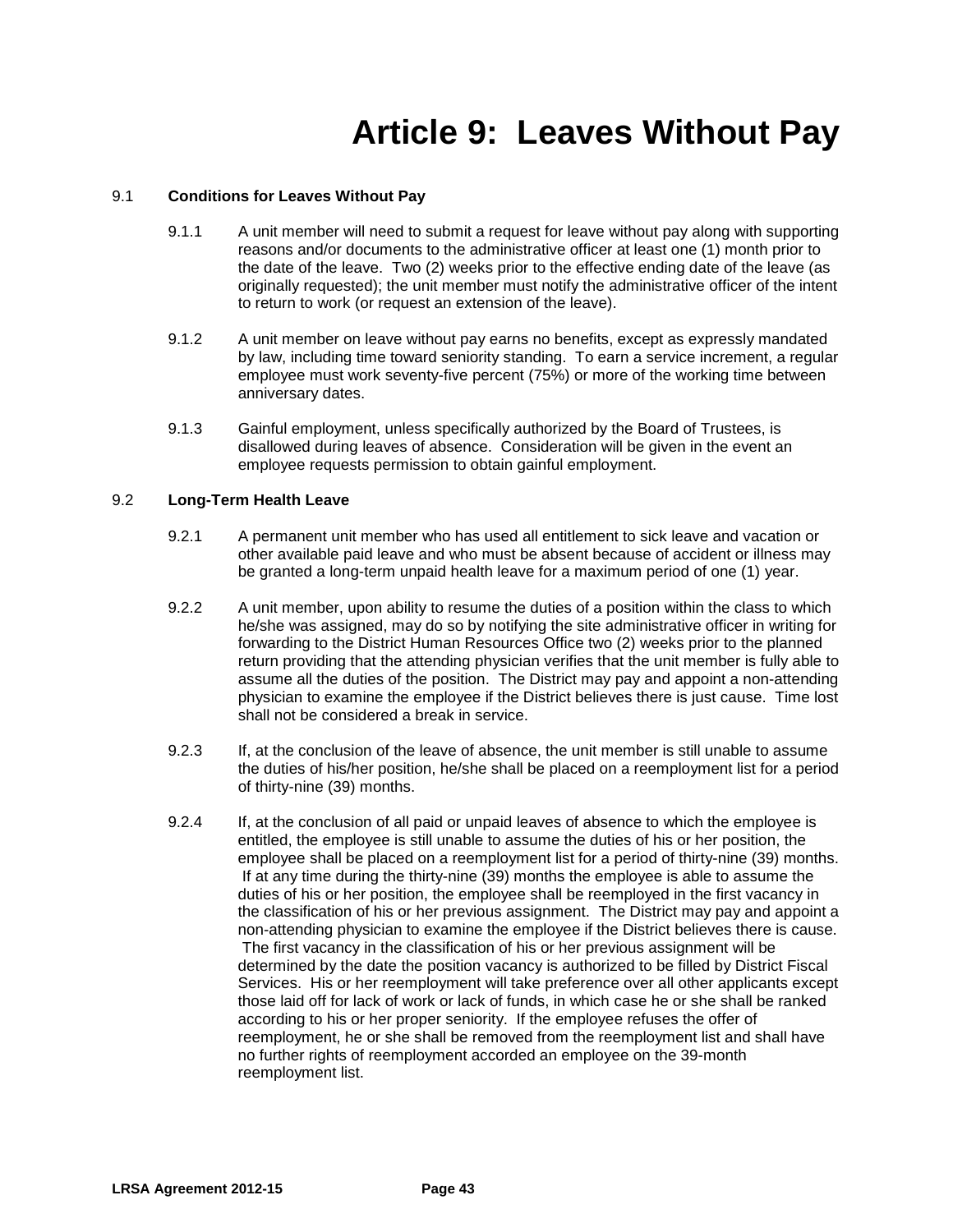## 9.3 **Long-Term Military Leave**

Military leave without pay may be granted to a permanent unit member for a period for one (1) year and extended upon request as substantiated by appropriate military orders. The District shall comply with the applicable provisions of both state and federal military leave laws.

## 9.4 **Family Care Leave**

- 9.4.1 The District shall comply with all applicable State and Federal laws relating to Family Care Leave.
- 9.4.2 A child care leave without pay for a maximum length of one (1) year may be granted to a permanent unit member. The one (1) year period shall include leave time provided by the Family Care Leave program.
- 9.4.3 A permanent employee may be granted additional unpaid leave immediately following the birth or adoption of a child that when added to the Family Care Leave provisions does not exceed one (1) year.

### 9.5 **Personal Leave**

A permanent unit member who has used all entitled vacation time and who must be absent from work because of pressing personal reasons may be granted a personal leave without pay for a specified period of time not to exceed twelve (12) months.

## 9.6 **Full-Time Educational Leave**

- 9.6.1 A full-time educational leave without pay for a maximum length of one (1) year may be granted to a permanent unit member who has worked for the District for seven (7) consecutive years when it has been determined by the College President or the appropriate Deputy Chancellor (or designee) to be in the best interests of the District.
- 9.6.2 Eligible employees may also apply for and participate in the Staff Development Leave Program (paid leave) described in Section 5.10. Both leaves (paid and unpaid) may be combined for a maximum length of one (1) year.

# 9.7 **Part-Time Educational Leave**

A part-time educational leave, without pay, may be granted to a unit member who has served the District for three (3) consecutive years, upon request of the unit member and the administrative officer with the approval of the College President {or Deputy Chancellor (or designee) for District Office employees}. The following conditions shall be given consideration:

- a. The course or training session is a part of a program approved by the administrative officer to improve the unit member's performance in the position he/she holds;
- b. The unit member and the administrative officer can work out a schedule so that the department's work load will not be adversely affected by the employee's absence;
- c. Additional funds will not be required.

## 9.8 **Peace Corps Leave**

Permanent unit members who become Peace Corps volunteers may request a leave without pay for the period of their service in the Peace Corps not to exceed one (1) year.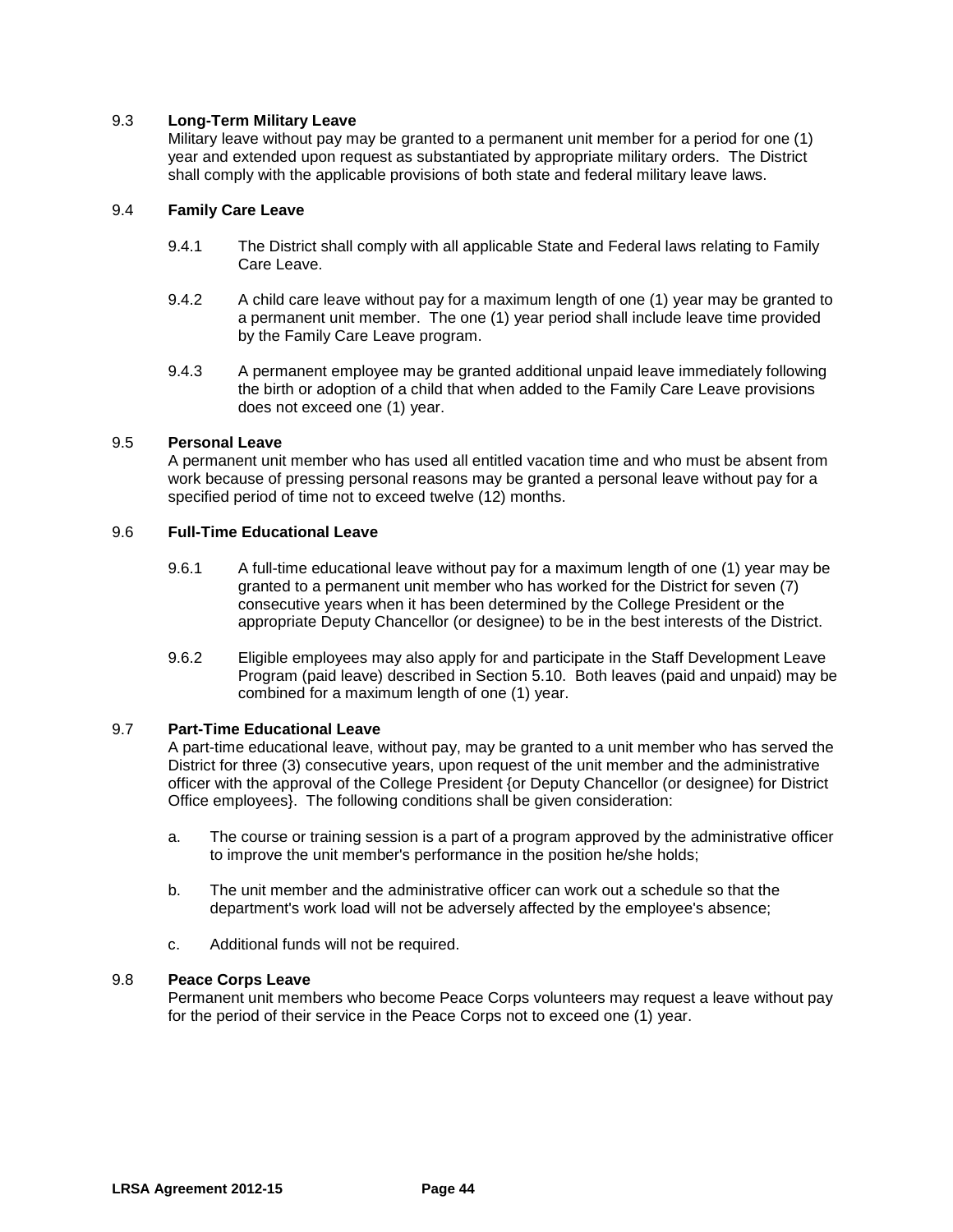# **Article 10: Compensation Salary & Benefits 2012-15**

# 10.1 **Funding Sources for Salary & Benefit Improvements**

The bargaining unit shall receive its proportionate share of eighty percent (80%) of certain new or increased unrestricted revenue which is above an established base amount. Such revenues and related base amounts are defined in Appendices A and B.

### 10.2 **Salary Schedules**

Salary schedules for all job classifications assigned to the supervisory unit are identified as per the salary schedule.

### 10.3 **Initial Salary Placement**

All regular supervisors, at the time of employment, will be placed on the first step of the appropriate salary range of the classified supervisor salary schedule. Under extenuating circumstances, the Chancellor may authorize a higher step.

# 10.4 **Service Increment**

On the anniversary date, a regular supervisor will be advanced to the next higher step increment of the salary range assigned to his/her position classification until Step 5 of the range is reached if the following conditions are satisfied: (1) the supervisor must have served seventy-five percent (75%) of the required working days; i.e., one hundred ninety-five (195) working days including holidays, paid sick leave, vacation, and other paid absences or leaves; and (2) the supervisor's report of performance evaluation must show an overall rating of "satisfactory" or better.

- 10.4.1 When the employee's report of performance evaluation is not such to warrant the step increase, the employee will be reevaluated in ninety (90) calendar days through the use of an additional performance evaluation as identified in Board Regulation 6141, Section 2.1.3. If the employee's special performance evaluation is no longer below the necessary standard for a step increment, the employee will be granted the step increment retroactively to his/her anniversary date. If performance is not meeting the necessary standard after the two (2) performance reviews, a step increase will not occur until the next successful review (refer to Article 5.4).
- 10.4.2 For anyone hired from the 1<sup>st</sup> through the 15<sup>th</sup> of the month, the anniversary date will be the first of that month; for anyone hired from the  $16<sup>th</sup>$  through the  $31<sup>st</sup>$  of the month, the anniversary date will be the first of the following month.

### 10.5 **Longevity Increment**

- 10.5.1 A regular supervisor who has satisfactorily served the District ten (10) full years of paid service will be granted a longevity step not to exceed the equivalent of a one-step increment.
- 10.5.2 Step 6 of the salary schedule is the ten (10) year longevity step for any member of the Supervisor's unit who attains ten (10) full years of paid service and has reached Step 5 of the salary schedule. No member of the Supervisor's unit shall advance to Step 6 of the salary schedule until he/she has completed ten (10) full years of District service.
- 10.5.3 A regular supervisor who has satisfactorily served the District for fifteen (15) full years will be provided an additional four percent (4%) for the fifteen (15) year longevity step.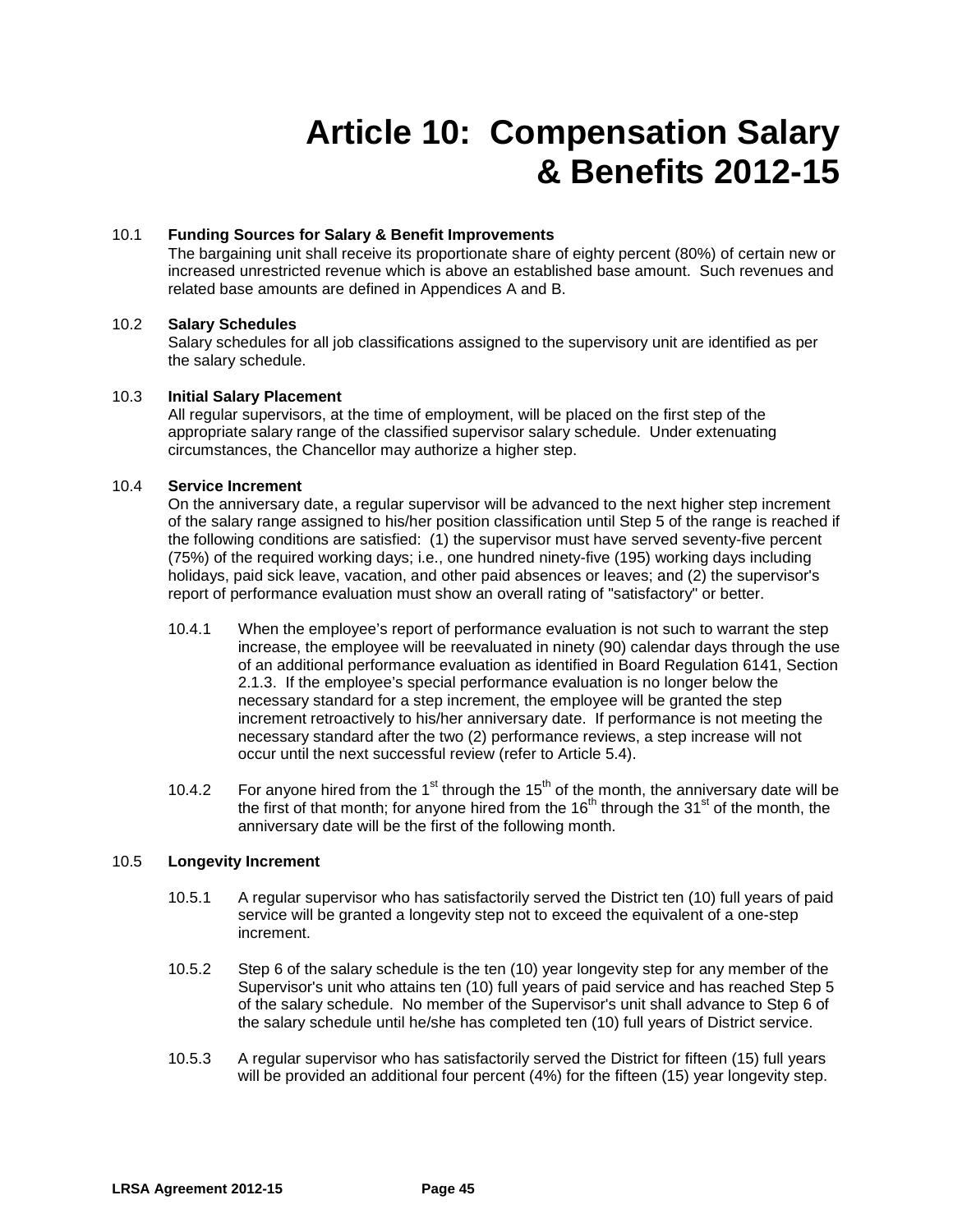In 1994-95, the fifteen (15) year longevity increment replaced the twenty (20) full years of service requirement/eligibility.

10.5.4 After funding all other continuing costs as defined in Appendix A, Section A.2, including a continuing salary schedule improvement for all members at a minimum of two percent (2%) that is implemented, any remaining funds will be used to add a third longevity increment of two percent (2%) for twenty (20) full years of service. In the event that remaining funds are not sufficient to fund the full increment, then those funds will be set aside to be combined with any residual funds as defined above in subsequent years until sufficient funds are available for implementation. The increment will be effective in the year that the total amount needed is available and will be retroactive to either July 1 or the date the employee achieves the increment. If additional continuing funds remain after funding the minimum salary schedule improvement and the additional longevity step, those will be distributed as per Appendix A. Set aside funds will be distributed as one-time only until implementation occurs.

### 10.6 **Longevity Earned – Across Units**

10.6.1 *Eligibility for Longevity Increments Across Units*

In accordance with collective bargaining provisions, employees of the Los Rios Community College District are categorized into the following units: White Collar; Blue Collar; Supervisors; Confidential/Management; and Faculty. Each unit is represented within the parameters of the law either by an exclusive representative or by an association.

- 10.6.1.1 The District provides a longevity service increment to regular employees at either ten (10), fifteen (15) or twenty (20) years of service with the District, or a combination of two (2) service increments. Eligibility for the longevity service increment is defined in each of the collective bargaining agreements with Los Rios Community College District. For purposes of determining eligibility for a longevity service increment, qualifying years of paid service as defined in the applicable collective bargaining agreement apply.
- 10.6.1.2 If a unit member transfers to another employee unit of the District, cumulative years of regular paid service for the longevity service credit which was earned by the employee in this District under another unit's collective bargaining contract are retained and shall be combined with other qualifying service years within the new unit to determine overall eligibility for longevity service credit.

### 10.7 **Working Out of Classification within the LRSA Unit**

- 10.7.1 A supervisor who is required to work out of classification (i.e., perform duties and assume responsibilities in a position class above or different from those outlined in the job specifications for the employee's regularly assigned position) for six (6) days or more within a fifteen-calendar-day period shall be paid an increased salary for the entire period of the temporary assignment.
- 10.7.2 Supervisors so assigned will be paid at Step 1 of the appropriate range for the position that the employee is filling on a temporary basis or at an increase of one (1) step or four percent (4%) above the monthly salary earned in his/her regularly assigned position, whichever is greater.
- 10.7.3 The supervisor working out of classification will be returned to regular classification with attending changes in rate of pay upon completion of the temporary assignment or in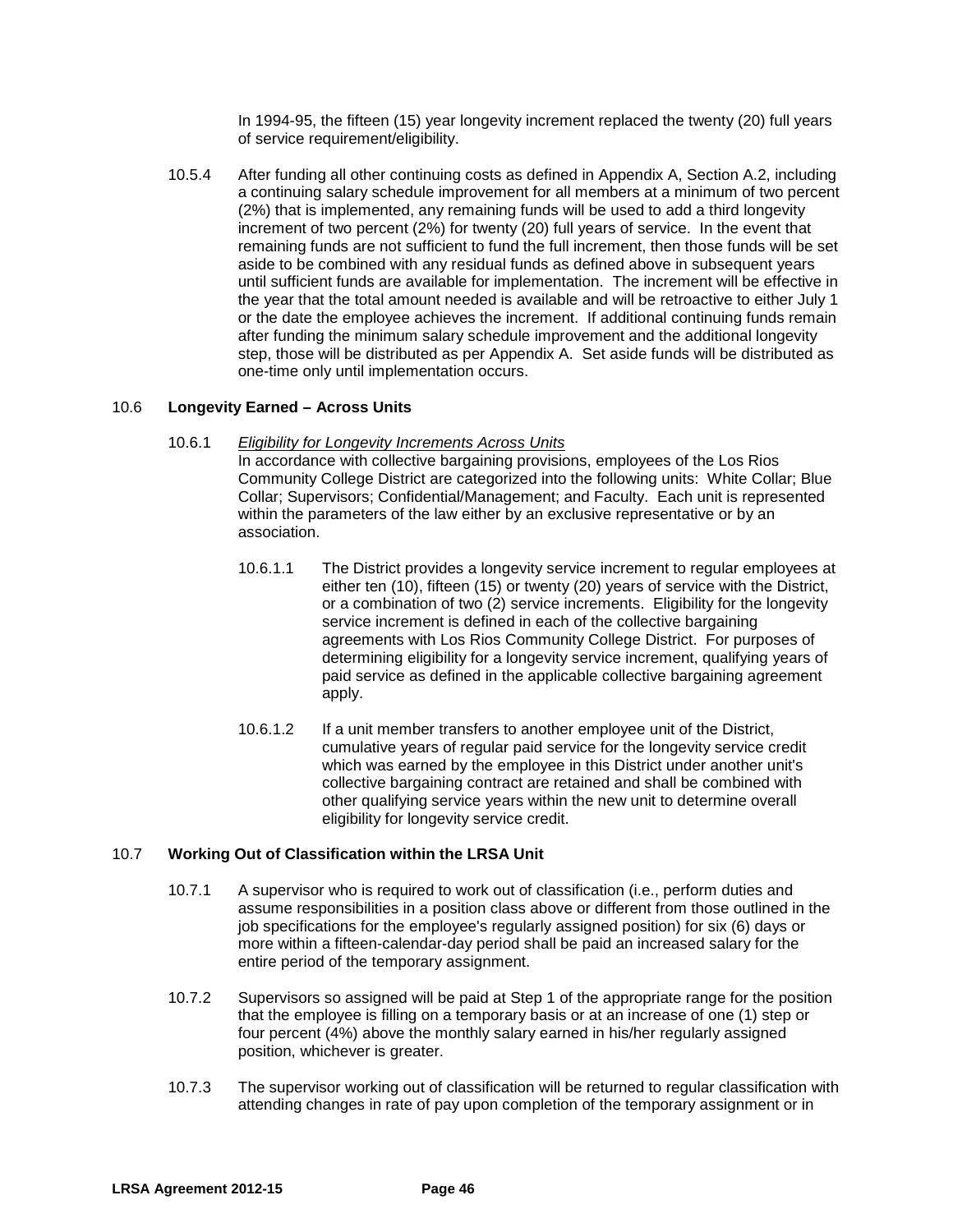case it is necessary to replace the temporarily assigned employee because of illness or vacation.

- 10.7.4 Holidays and Board-granted days off falling within the out of classification period will be paid at the out of classification rate.
- 10.7.5 Intermittent sick leave used during the out of classification period will be compensated at the out of classification rate, provided the leave is properly authorized and another regular placement is not required.
- 10.7.6 A written request from an employee for out of classification pay shall be made to the employee's immediate manager. The manager shall respond within ten (10) work days of receipt of the written request.
- 10.7.7 Should a request for out of classification pay be denied, the employee and/or the LRSA may grieve the matter pursuant to the established grievance procedure.

#### 10.8 **Shift Differential**

- 10.8.1 Supervisors who are regularly assigned to work ten (10) or more hours of their weekly scheduled shift between 6:30 pm and 12:30 am shall receive the equivalent of one (1) range shift differential (4%). Typically, this work shift is called "swing shift."
- 10.8.2 Supervisors who are regularly assigned to work twenty (20) or more hours of their weekly scheduled shift between 12:30 am and 6:30 am shall receive the equivalent of two (2) range shift differentials. This work shift is called the "graveyard shift."
- 10.8.3 Supervisors who are temporarily or intermittently assigned to a swing shift or graveyard shift shall receive the appropriate shift differential stated in Sections 10.8.1 or 10.8.2. The supervisor must have been assigned the different shift for a fifteen (15) calendar day period and work a minimum six (6) days at the different shift.

#### 10.9 **Repayment of Money Owed District**

- 10.9.1 If monies are paid to an employee in excess of the appropriate amount due the employee, the employee is liable and responsible for payment of the monies owed to the District. The employee shall bring the overpayment to the attention of the District Payroll Office as soon as it is discovered by the employee.
- 10.9.2 When the District discovers the error, the Payroll Office shall notify the employee of the amount and nature of the overpayment. The District will collect the overpayment that occurred in the previous four (4) years measured from the date the employee is notified and Civil Code statute of limitations for the District regarding underpayments except in cases of fraud or other criminal intent.
- 10.9.3 If any one of the following conditions apply, the money owed to the District shall be deducted from the next warrant due to the employee:
	- 10.9.3.1 Any overpayments of \$200 or less.
	- 10.9.3.2 When the error is discovered and the employee is notified within seven (7) working days of the overpayment followed by written confirmation.
	- 10.9.3.3 When the overpayment is the result of overuse of leave privileges.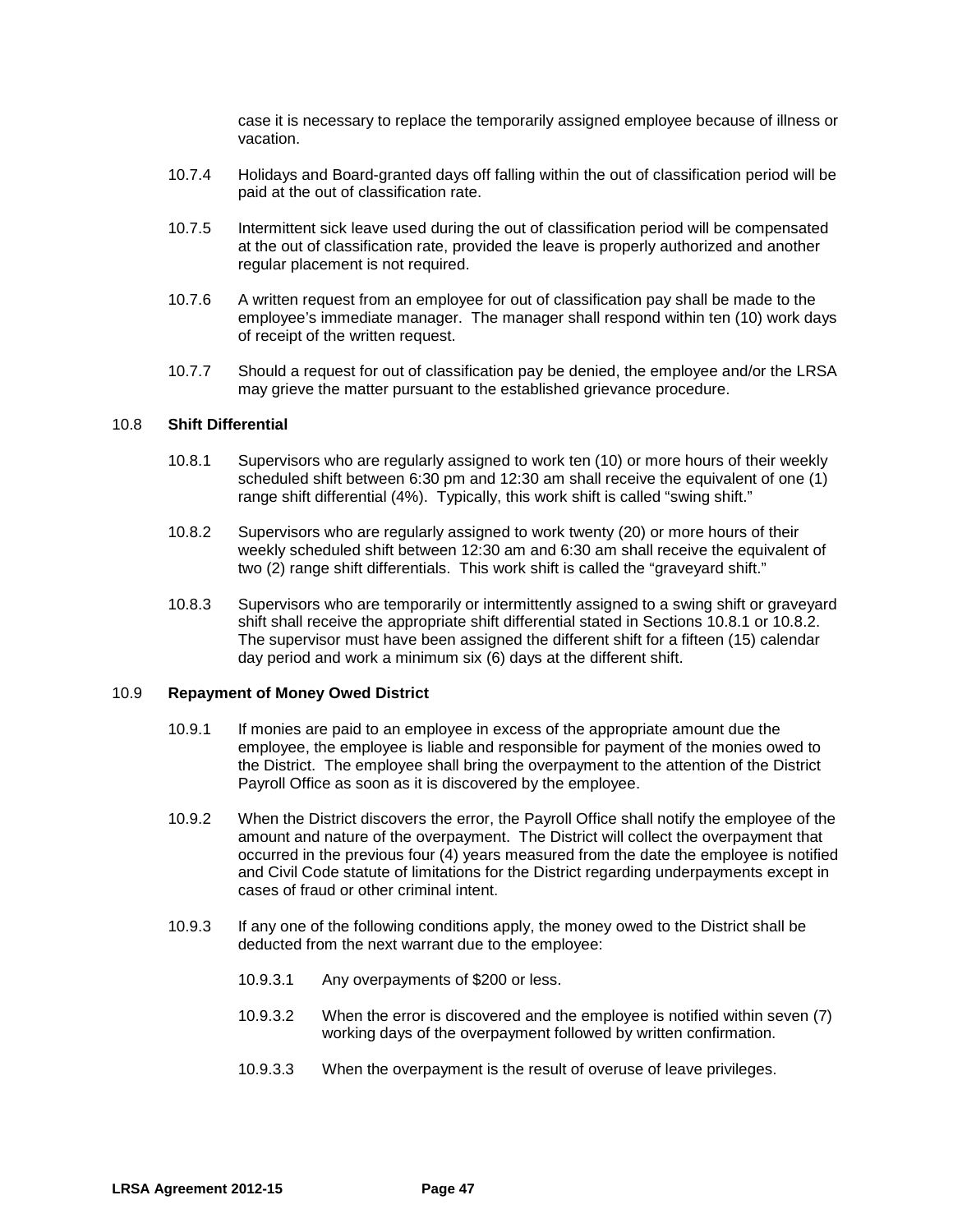- 10.9.3.4 Overpayment of extraordinary amounts that the employee would reasonably be expected to recognize.
- 10.9.4 Any amounts due not falling into any of the above categories will be deducted from future salary warrants at a rate of twenty percent (20%) of the employee's gross pay, but not less than \$200 per pay period until all money is repaid unless other arrangements as stipulated in Section 10.9.5 have been agreed to.
	- 10.9.4.1 If an employee terminates employment with the District before the overpayment has been repaid, the remaining balance will be deducted in full from the final pay warrant. If the amount owed exceeds the final pay warrant, the remaining amount due shall be repaid to the District within thirty (30) days.
	- 10.9.4.2 Regular eleven-month employees will continue any repayment plan during their non-scheduled month by remitting the appropriate payment to the District Payroll Office by the first day of each month.
- 10.9.5 Requests for alternate payment plans may be submitted to the Director of Accounting Services. The decision to allow an alternate payment plan shall be based on any factors deemed relevant by the Director of Accounting Services at the District Office.
- 10.9.6 Disputes regarding overpayments shall be subject to the grievance procedure through Level III, as outlined in Section 12.6.3. Once an employee files a grievance, no payroll withholding or deduction of the employee's pay shall occur until such time that the grievance is abandoned, resolved, or until the Level III response is provided.

This section shall not apply to necessary adjustments when employees have overused available leaves, in which case corrections to pay are made immediately.

- 10.9.7 The District and/or the employee, without LRSA representation, may pursue other legal methods of resolution of a dispute regarding the debt.
- 10.9.8 Nothing in this section shall preclude an employee from agreeing to repayment of the debt in larger increments provided the employee agrees to do so voluntarily.

### 10.10 **Facilities Management Supervisor Compensation**

- 10.10.1 Facilities Management supervisors listed in Section 10.10.1.1 will receive \$130 monthly in additional compensation. These positions are recognized as regularly responding to two (2) or more calls per week after or before hours.
	- 10.10.1.1 a. Facilities Maintenance Supervisor
		- b. Grounds Supervisor
		- c. HVAC Supervisor
		- d. Structures Supervisor
		- e. Utility Systems Supervisor
		- f. Transportation Supervisor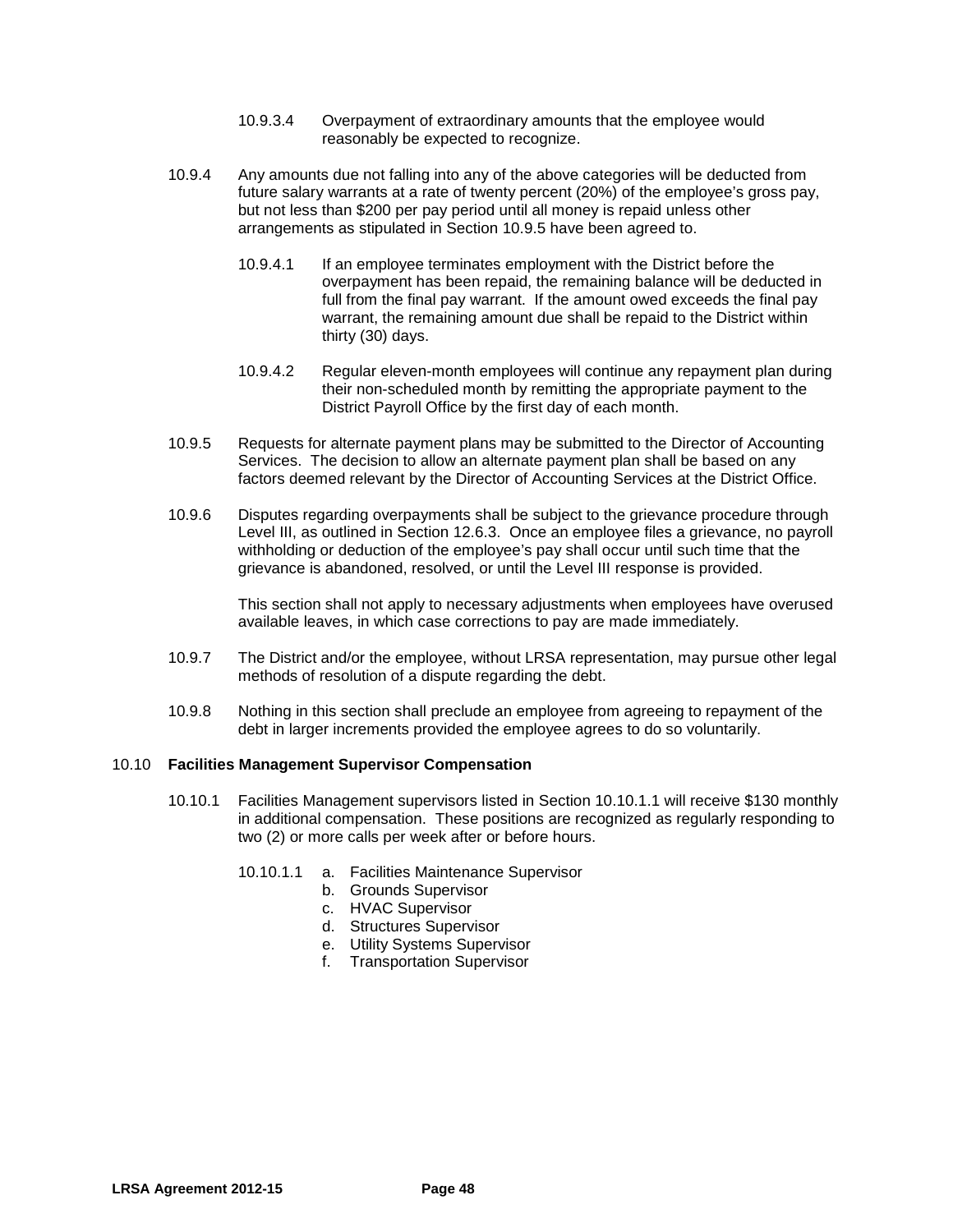# **Article 11: Fringe Benefits and Insurance Programs**

## 11.1 **Health and Welfare Benefits**

The District will provide coverage for health and welfare benefits for members of the unit through plans recommended by the District Insurance Review Committee (IRC) and adopted by the District. The Los Rios Supervisors Association may appoint a unit member as their representative to this committee.

# 11.2 **Medical Insurance**

The District medical premium contribution for 2011-2012 is \$860.23 per month for full-time (12 months) unit members who elect coverage. Any increases above this level during the term of this contract shall be funded from defined revenues described in Appendices A and B.

- 11.2.1 The District contribution for medical plans will be made to one (1) of the following health plans currently offered as selected by the unit member:
	- a. Kaiser Health Plan;
	- b. Health Net Plan(s); or
	- c. other District plans and packages recommended by the District Insurance Review Committee.
- 11.2.2 The maximum District contribution for medical premiums shall be based upon the lowest monthly premium established by the District carriers.

### 11.3 **Dental Insurance**

The District's self-funded dental premium for 2011-2012 is \$130.48 per month for full-time (12 months) unit members who elect coverage under the District's program. Any increases above this level during the term of this contract shall be funded from defined revenues described in Appendices A and B.

### 11.4 **District Contributions for Less Than Full-Time Unit Members for Medical and Dental**

For less than full-time members of the unit, the District shall contribute on a pro-rata basis the percentage of part-time to full-time monthly contribution rate. The full-time equivalent factor is based upon an assigned twelve (12) month work year and forty (40) hours per week.

### 11.5 **Benefits Upon Separation from the District**

Unit members who resign or retire will be offered Consolidated Omnibus Budget Reconciliation Act of 1985 (COBRA) continuation benefits. COBRA is a federally mandated program providing the right to continuation of medical and/or dental coverage for up to eighteen (18) months at group rates plus a small administrative fee. The District will continue to comply with any federally mandated modifications to COBRA.

### 11.6 **Section 125 Plan – Premium Only Plan, Dependent Care Assistance Program and Flexible Spending Accounts**

### 11.6.1 *Medical and Dental Premiums (Premium Only Plan)*

The payroll calculations used by the District considers the pre-tax effect for medical and dental premium out-of-pocket costs paid by LRSA members and other District employees.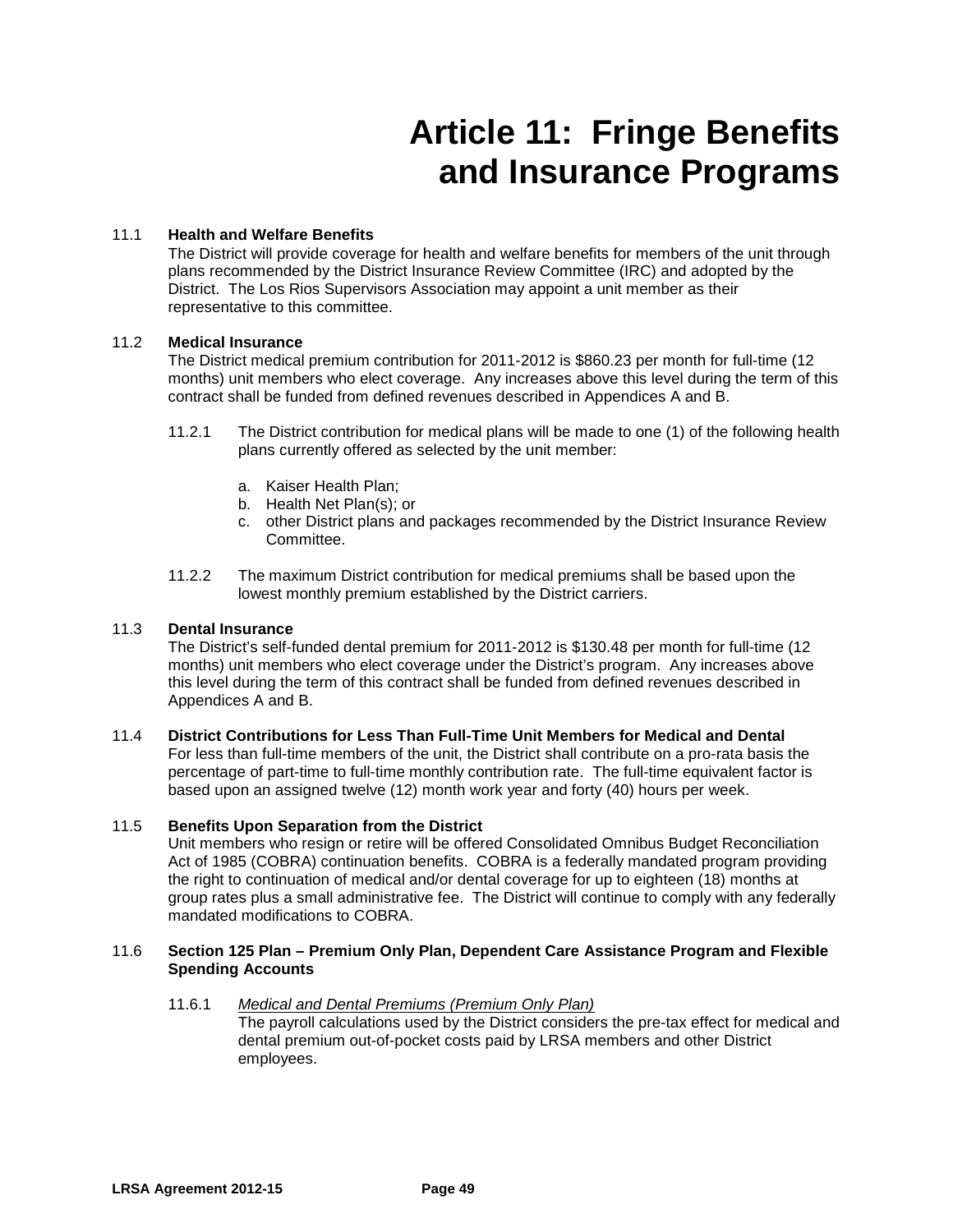11.6.2 *Section 125 Plan – Dependent Care Assistance Program and Medical Expense Flexible Spending Account*

A Dependent Care Assistance Program is provided to employees as permitted by Internal Revenue Code 125. This plan allows employees to annually elect to have a specified amount withheld from the salary payments for dependent care costs before income taxes are calculated. Employees must file claims for reimbursement with the District when eligible costs have been incurred which then allows employees to pay for dependent care costs with pre-tax dollars. The District also has a Medical Expense Flexible Spending Account (FSA) plan. The plan enables employees to fund eligible uncovered medical/dental/vision expenses with pre-tax dollars.

- 11.6.3 If an employee's monthly pay is not adequate to allow for the dependent care or FSA deduction, that month's deduction will be skipped.
- 11.6.4 The District may charge participants a fee to cover the costs of administering the program should a third party administrator be engaged. LRSA shall participate in the selection of a third party administrator through the District Insurance Review Committee.
- 11.6.5 A detailed description of plan benefits, eligible costs, and requirements can be obtained by contacting the Los Rios Employee Benefits Office. Employees should review this literature before electing to participate in either the Dependent Care Assistance Plan or the Medical Expense FSA.
- 11.6.6 Participation in the plan requires an annual election made at the time of hire or during the open enrollment period each year held in conjunction with the medical/dental open enrollment period. There are no other opportunities during the year for employees to elect to participate in or withdraw from the plan.
- 11.6.7 Continuation of this plan is subject to the Internal Revenue Code. Should the code be changed or modified in any way, the plan shall be amended to comply with any federal/state changes and as determined by the District and LRSA through the District Insurance Review Committee.

# 11.7 **Life Insurance**

- 11.7.1 The District shall provide \$50,000 of term life insurance and accidental death and dismemberment coverage for regular employees of the unit through plans recommended by the District Insurance Review Committee and adopted by the District.
- 11.7.2 This coverage is provided to regular unit members with a permanent assignment of fifty percent (50%) or more and is effective upon meeting the eligibility requirements at no out-of-pocket cost to the participants.

Any premium increases shall be borne by the unit's proportionate share.

### 11.8 **Payroll Deductions Schedule**

11.8.1 The District will continue to pay the established amount for medical and dental insurance coverage for the employee as long as he/she remains in paid status. Any out-of-pocket costs for the selected insurances shall be deducted over the pay period of the employee.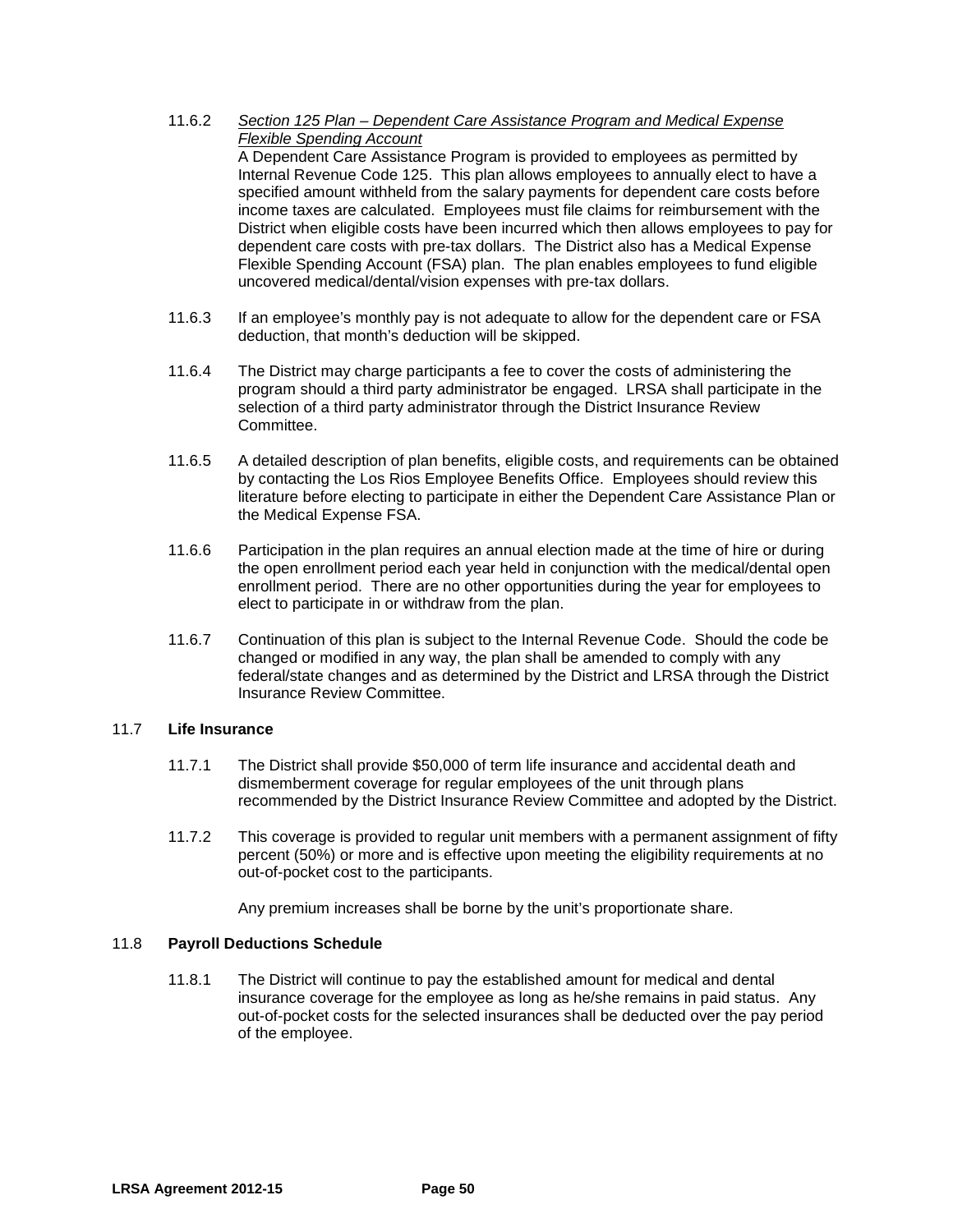## 11.9 **Disability Income Protection**

The District shall maintain its current contribution and coverage level for long-term disability insurance for the life of this contract for unit members who work fifty percent (50%) or more of fulltime. For purposes of disability income coverage, fifty percent (50%) or more is based upon a minimum twenty (20) hours or more a week.

- 11.9.1 Such coverage is generally defined as two-thirds (2/3) of the unit member's monthly salary to a maximum of \$12,000 disability income per month, whichever is less.
- 11.9.2 Unit members who receive payment under the terms of the policy of the District's disability income protection plan shall be provided the same level of District medical benefits that they were receiving at the time of disability for the period not to exceed twelve (12) months following the expiration of the employee's accrued sick leave benefits, as defined by Education Code 88191. This benefit is provided to eligible employees for a maximum of twelve (12) months only during his/her employment with the District.
- 11.9.3 Payment arrangement for any monthly out-of-pocket premium costs in excess of the established District contribution must be made with the District Employee Benefits Office. Any out-of-pocket premium costs must be paid by the first day of each month or coverage will lapse.
- 11.9.4 If the disability payments should stop for any reason during the one (1) year period and the employee has not returned to work, the District contribution will terminate on the last day of the month in which the disability payments ceased. The unit member shall immediately notify the District if disability payments cease.
- 11.9.5 After the twelve (12) month period, unit members qualifying to receive payment under the terms of the policy for disability income protection may continue to be covered under the District's medical benefits program at the employee's expense provided that the program or policy permits such participation. Payment arrangements must also be made with the District Employee Benefits Office.
- 11.9.6 Employees who elect to retire during this one (1) year period and who qualify for the retiree medical District contribution shall immediately be subject to the rules governing retiree District contributions.
- 11.9.7 Should the employee's resignation or termination occur within the twelve (12) month period, the employee may elect COBRA benefits or District medical extension only.
	- 11.9.7.1 If the employee elects COBRA benefits, the District will pay the amount determined in Section 11.9.2 toward the COBRA medical premium until the District has paid the full twelve (12) month benefit provided in Section 11.9.2. During this period, the employee must pay the normal employee contribution to maintain this benefit. The employee shall make any COBRA premium payments thereafter. The District will continue to comply with any federally mandated modifications to COBRA.
	- 11.9.7.2 If the employee elects District medical extension only, the District will pay the amount determined in Section 11.9.2 toward the medical premium until the District has paid the full twelve (12) month benefit provided in Section 11.9.2. During this period, the employee must pay the normal employee contribution to maintain this benefit. The employee's participation in the District medical plan will cease at the end of the District-paid period. The District will continue to comply with any federally mandated modifications to COBRA.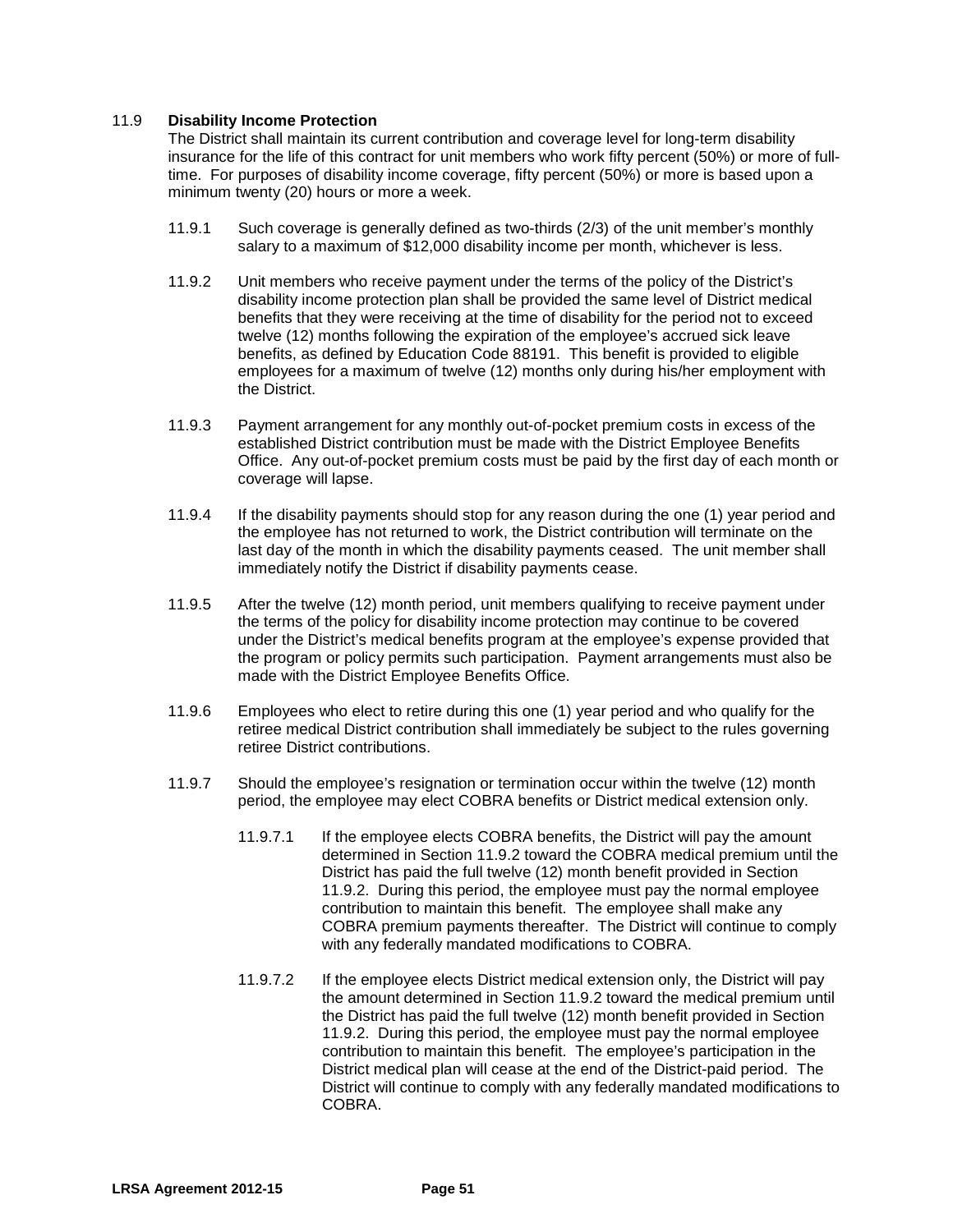### 11.10 **Unemployment Insurance**

The District participates in the statewide program of unemployment insurance for classified employees. Eligibility to receive benefits during periods of layoff or upon termination of employment is determined by the State Employment Development Department.

#### 11.11 **Parking Fees**

Access to parking lots on District properties is provided to LRSA unit members as a fringe benefit. Costs for this parking shall not be chargeable to monies assigned to LRSA per the compensation formula defined in Appendices A and B.

#### 11.12 **Health Care Benefit for Retirees**

- 11.12.1 The District shall make monthly contributions based upon the following schedule for full-time regular members of the bargaining unit age fifty-five (55) and over who have ten (10) prior years of service with the District at the time of retirement and who retired during the term of this contract and were employed before June 30, 1990.
- 11.12.2 For full-time regular members of the bargaining unit who were hired after June 30, 1990, the District shall make monthly contributions for full-time regular members of the bargaining unit who are age fifty-five (55) and over and have fifteen (15) prior years of service with the District at the time of retirement.
- 11.12.3 Contributions of up to \$216 per month for the eligible unit member who is retiring shall be made toward the premium cost of medical insurance for the retiree only.
- 11.12.4 The amount of the District contribution toward retiree health care benefits may exceed the above amount if such increase is determined by policies publicly adopted by the Board of Trustees.
- 11.12.5 The retiring employee may elect to be covered by a health plan other than a District health plan and the established monthly District contribution level shall apply. Once a health plan other than the District's plan is selected, the retiring employee or retiree will not be allowed to re-enroll in a District health plan.
- 11.12.6 In order to receive the District contribution upon retirement from the District, the employee must be vested in either the California Public Employees Retirement System (PERS) or the California State Teachers' Retirement System (STRS) and be collecting retirement benefits from either PERS or STRS.
- 11.12.7 The monthly District contribution for health care benefits for the retiree shall be processed electronically utilizing the retiree's selected financial institution.
- 11.12.8 The District contribution as defined in Section 11.12.3 shall also apply to eligible members of the bargaining unit who retire between the ages of fifty (50) and fifty-five (55), if the unit member was receiving disability income under the District's disability income protection plan just prior to retirement and the qualifying years of service have been met.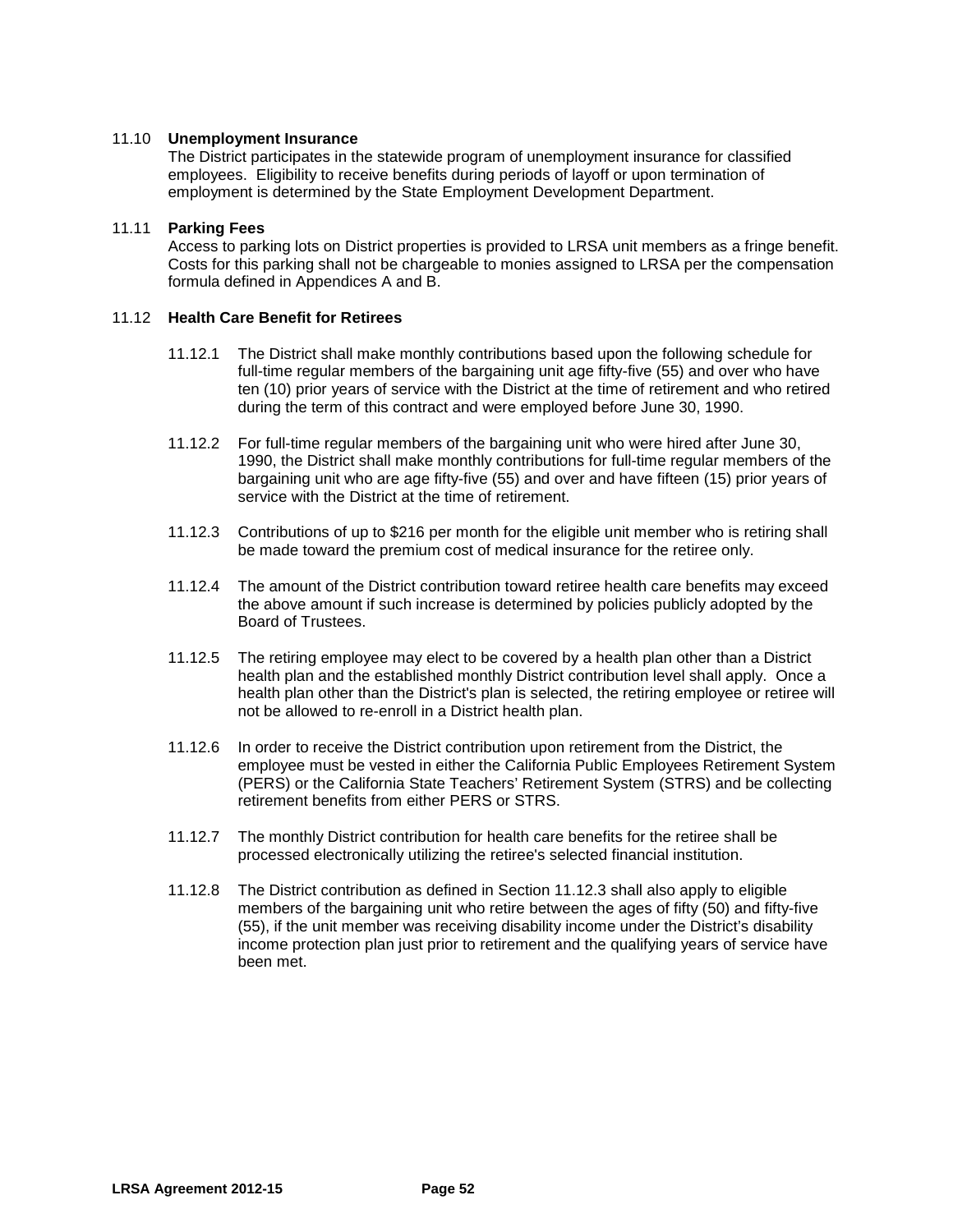# **Article 12: Grievance Procedure**

### 12.1 **Definition**

- 12.1.1 For the purpose of this Agreement, a grievance is an allegation, either oral or written, by a member of this bargaining unit, **a** group of members (if they allege the same violations), or the bargaining unit itself (if alleging a violation under Article 5) that the grievant (or grievants) has been adversely affected by a violation, misapplication, or misinterpretation of the terms of this Agreement.
- 12.1.2 Both parties agree that the purpose of this grievance procedure is to resolve grievances at the lowest possible administrative level.
- 12.1.3 All levels of the grievance procedure must, unless otherwise mutually agreed to by the parties of this Agreement, be exhausted prior to seeking other relief.

### 12.2 **Exclusions**

Specifically excluded from this procedure are those issues, including dismissal actions, for which other appeal and adjudication processes are provided in state law, including any dispute concerning:

- a. Recognition
- b. No Strike Clause
- c. Management Rights
- d. Evaluation Standards Employed/Judgment Rendered
- e. Discipline/Discharge

### 12.3 **Conditions of the Grievance Process**

- 12.3.1 *Unit Member Representation* The unit member may be represented by the Association at any level of the grievance procedure.
- 12.3.2 *Definition of a Day* A day is any day Monday through Friday except legal and Board-declared holidays.
- 12.3.3 *Time Limits*

Time limits specified in the grievance procedure may be waived by mutual written consent of the unit member and the District. Failure to submit the grievance in accordance with time limits (unless waived by both parties) shall constitute abandonment of the grievance. Failure by the District to submit a written reply within the specified time at any step shall permit the grievant to proceed to the next grievance level.

- 12.3.3.1 Appendix C contains a grievance timetable-tracking sheet.
- 12.3.4 A grievance may be terminated at any time upon receipt of a signed statement from the unit member or his/her unit representative that the grievance has been resolved.

### 12.3.5 *Release Time*

The grievant (and Association representative where applicable) and witnesses, when called, may be released from duty when necessary to attend official conferences or hearings with the District at each level of the grievance procedure.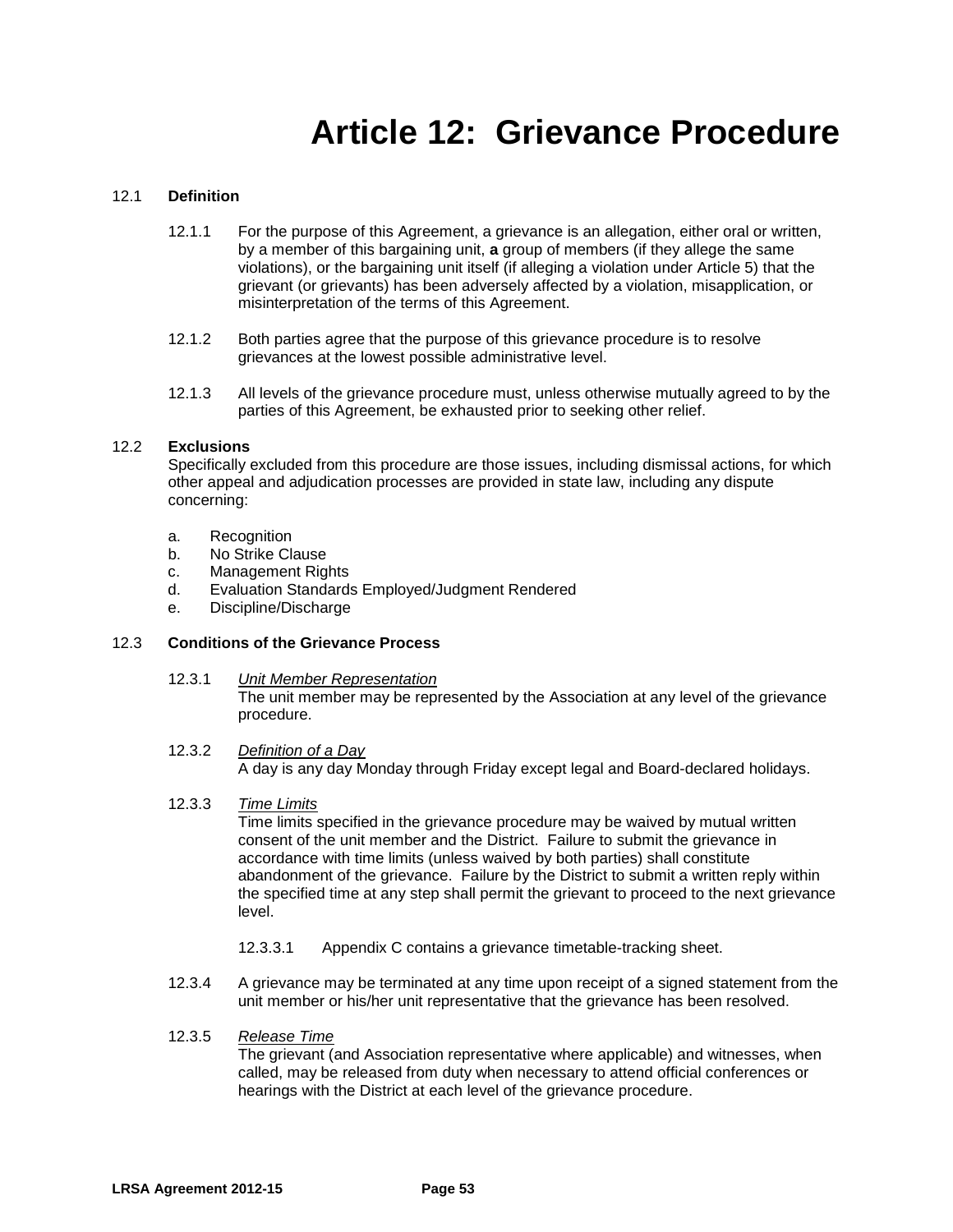# 12.3.6 *Grievant Rights*

Should the grievance proceed to a hearing before the Board of Trustees, the grievant has the right:

- a. To be present at the hearing
- b. To hear testimony presented to the Board
- c. To give testimony in his/her own behalf
- d. To call others to give testimony in his/her behalf
- e. To question (personally or through representation) any person giving testimony
- f. To be accompanied by counsel

#### 12.3.7 *Records*

All records of the grievance shall be filed with the District Human Resources Office separately from the personnel files of the participants. Upon written authorization of a unit member, his/her designated representative may review the unit member's personnel file.

#### 12.3.8 *Non-Reprisal*

Neither the Board of Trustees, nor any member of the administration nor the Association shall take reprisals affecting the employment status of any employee of the District by reason of the employee's participation in a grievance procedure.

#### 12.3.9 *Consolidation*

If the same grievance or substantially the same grievance is made by more than one (1) grievant, LRSA and the District by mutual agreement shall be allowed to consolidate such grievances and process them as if they were a single grievance.

#### 12.4 **Processing of Grievance**

Grievances will be processed in the following manner and within the stated time limits. A written grievance must be filed within twenty (20) working days of the time when the grievant knew, or with due diligence should have known, of the event giving rise to the alleged violation.

### 12.5 **Pre-Grievance Dispute Resolution**

Step 1:Prior to filing the written grievance, the unit member shall attempt to settle the dispute by meeting with the immediate supervisor. If the grievance is not resolved at the informal conference, the unit member may proceed to the formal grievance procedure by filing the grievance form or proceeding to Step 2 of pre-grievance dispute resolution.

Step 2: Parties should exhaust an alternate dispute resolution process, such as the Interest Based Approach (IBA), before submitting a grievance at Level 1 of this procedure. This process may include the use of a disinterested third party to assist in the dispute resolution and/or may involve the next level of management along with a unit representative. A list of individuals trained in mediation or interest-based resolution processes will be maintained by the LRSA and the District so that a mutually agreed-upon person from this list can become a resource to this process. Timelines are held in abeyance during any pre-grievance dispute resolution process but can be restarted by either party at any time.

## 12.6 **Grievance Dispute Resolution**

#### 12.6.1 *Level I – Immediate Manager*

The grievance shall be reduced to writing on a District grievance form signed by the unit member and filed with the immediate manager. The grievance shall include the following information: A statement of the grievance and the facts upon which it is based; the remedial action requested; and the article and section of this Agreement alleged to have been violated. The response to the grievance will be prepared in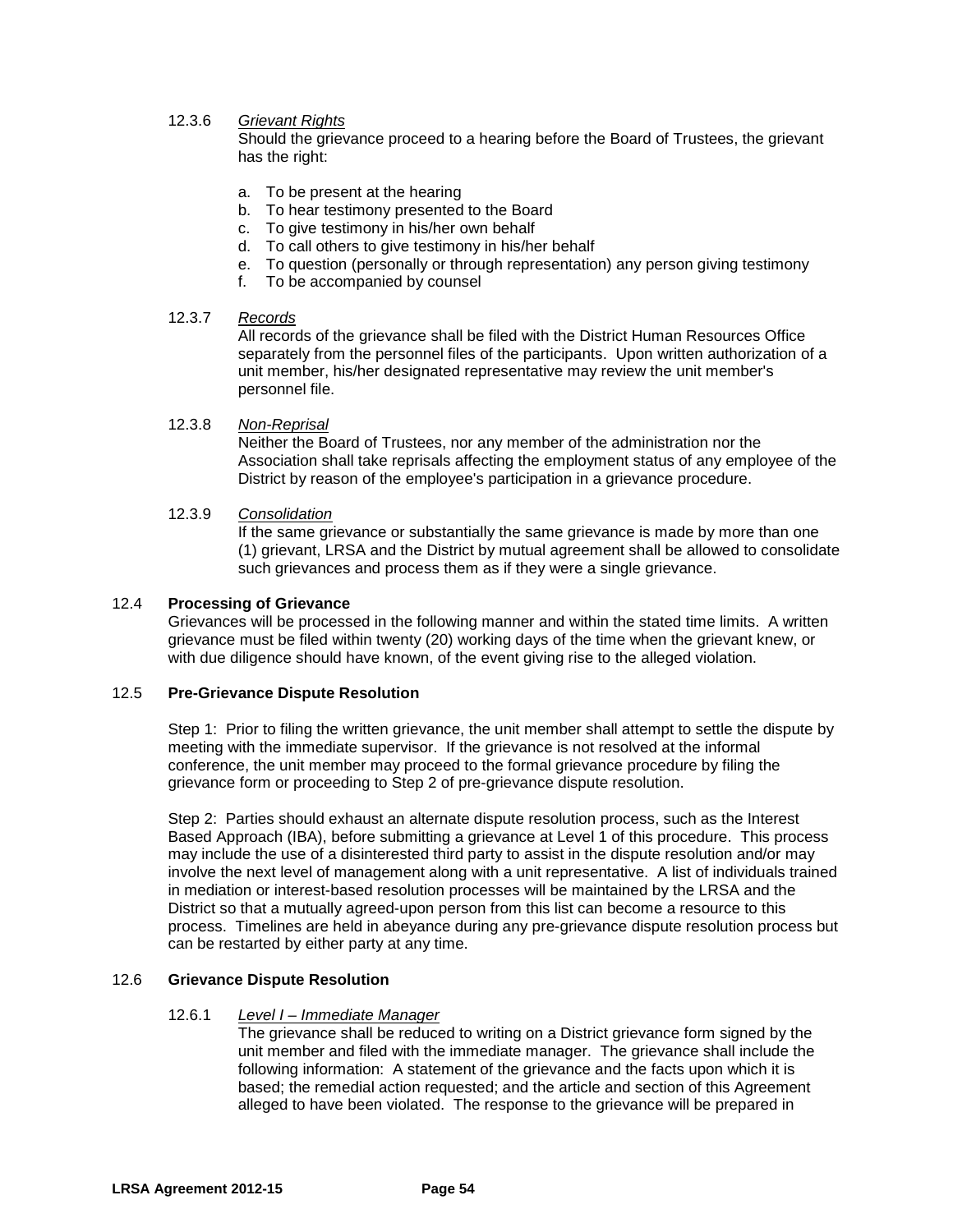writing by the immediate manager and submitted to the unit member within ten (10) working days of the pre-grievance dispute resolution.

12.6.2 *Level II – President or Designee (College); Deputy Chancellor or Designee (District Office)*

> The unit member may appeal the decision at Level I within ten (10) working days after receipt of the written decision of the immediate manager by submitting all pertinent written materials to the President/Deputy Chancellor (or designee). The President/Deputy Chancellor (or designee) will meet with the unit member within ten (10) working days of receipt of the grievance and shall render a decision within ten (10) working days of the meeting.

## 12.6.3 *Level III – Chancellor or Designee*

The unit member may appeal the decision at Level II within ten (10) working days after receipt of the written decision of the President/Deputy Chancellor (or designee) by submitting all pertinent written materials to the Deputy Chancellor overseeing Human Resources (or designee) for forwarding to the Chancellor (or designee) for review. The Chancellor (or designee) will meet with the grievant and will present a written decision to the grievant within fifteen (15) working days of the meeting.

#### 12.6.4 *Level IV – Board of Review*

The LRSA on behalf of the grievant(s) may appeal the decision at Level III within ten (10) working days after receipt of the written decision of the Chancellor (or designee) to a Board of Review.

- a. The appeal shall be filed in the office of the Chancellor and shall include all pertinent written materials.
- b. The Board of Review shall consist of three (3) members, one member selected by each party and a chairperson selected as described in (d) below.
- c. Within ten (10) working days of receipt of the appeal, each party shall select a member of the Board of Review and shall so notify the office of the Associate Vice Chancellor of Human Resources.
- d. The office of the Associate Vice Chancellor of Human Resources shall obtain a list of seven (7) participants eligible to serve as chairperson of the Board of Review from a list developed by the State Mediation and Conciliation Service or Public Employment Relations Board.
- e. The chairperson shall be selected by alternate striking of names from the list obtained by the office of the Associate Vice Chancellor of Human Resources, or as mutually agreed.
- f. The cost of the services of the chairperson of the Board of Review, including per diem expenses, if any, travel and subsistence expense, the cost of recording hearings, the cost of any hearing room, and any costs ordered by the chairperson will be shared equally by the parties. All other costs will be borne by the party incurring them.
- g. Every reasonable effort shall be made to conduct a hearing by the Board of Review with the parties to the grievance within twenty-five (25) working days. The parties to the grievance will be allowed to attend all hearings at which information is given to the Board of Review. Sessions of the Board of Review shall be private with attendance limited to the members of the Board of Review, the parties to the grievance, their representatives, if any, and witnesses called by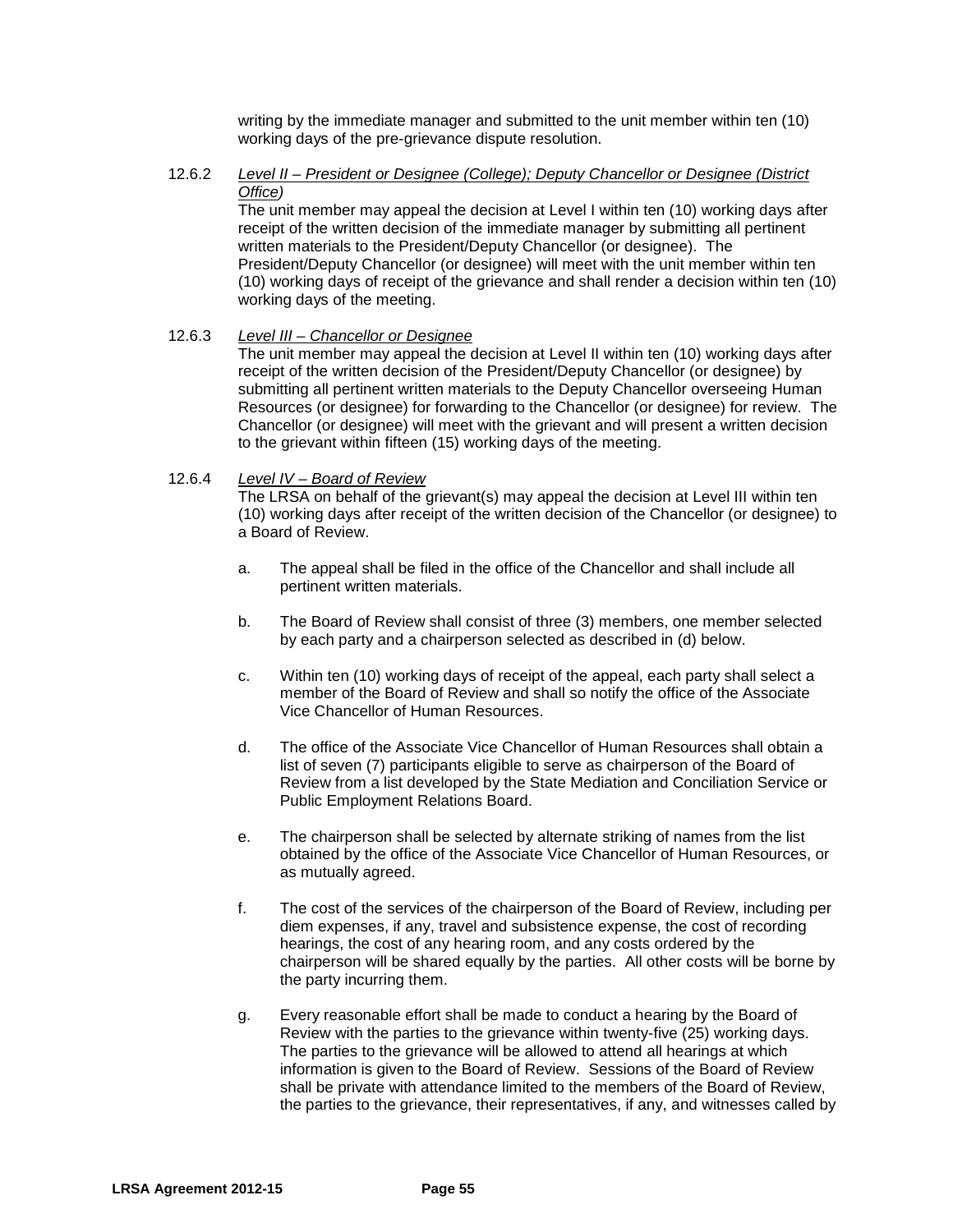the Board of Review. During the pendency of a proceeding before the Board of Review, no disclosure of the proceedings shall be made public without concurrence of the chairperson and the parties to the grievance. The Board of Review shall issue its decision no later than twenty (20) working days from the date of the close of the hearings. Its decision shall be in writing, shall include findings of fact, reasoning and conclusions on issues submitted, and shall be transmitted promptly to all parties in interest and the Board of Trustees.

- h. The Board of Review shall have no right to amend, modify, nullify, ignore, add to, or subtract from the provisions of this Agreement. They shall consider and decide only the specific issue submitted to them in writing by the Board's representative and the aggrieved and shall have no authority to make recommendation on any other issue not so submitted to them. The Board of Review shall be without power to make decisions contrary to or inconsistent with or modifying or varying in any way to applicable laws and rules and regulations having the force and effect of law.
- i. The decision of the Board of Review shall supersede all previous decisions and shall become binding on all parties unless appealed to the Board of Trustees by the aggrieved or the Chancellor within five (5) working days after receiving the Board of Review decision.
- j. The decision of the Board of Review shall not be binding except in cases where the remedy is payment by the District of \$5,000 or less. Cases where the amount in controversy is \$5,000 or less that are determined by the Board of Review shall be binding on the parties but shall not be considered precedent setting.
- k. Where any grievance is appealed to the Board of Review on which the Board has no power to rule, it shall be referred back to the parties without decision or recommendation on its merit.

### 12.6.5 *Final Level – Board of Trustees*

Except as provided in Section 12.6.4 (j), the decision of the Board of Trustees shall be final and supersede all previous decisions. The Board of Trustees shall render a final decision within forty-five (45) working days after receipt of the appeal and shall transmit it promptly to all parties in interest. If, during its deliberations on the matter, the Board of Trustees receives evidence from either party to the grievance, it shall immediately notify in writing the other party or the unrepresented grievant and provide them the opportunity to produce any evidence in response on the issue(s) in question before it renders its final decision.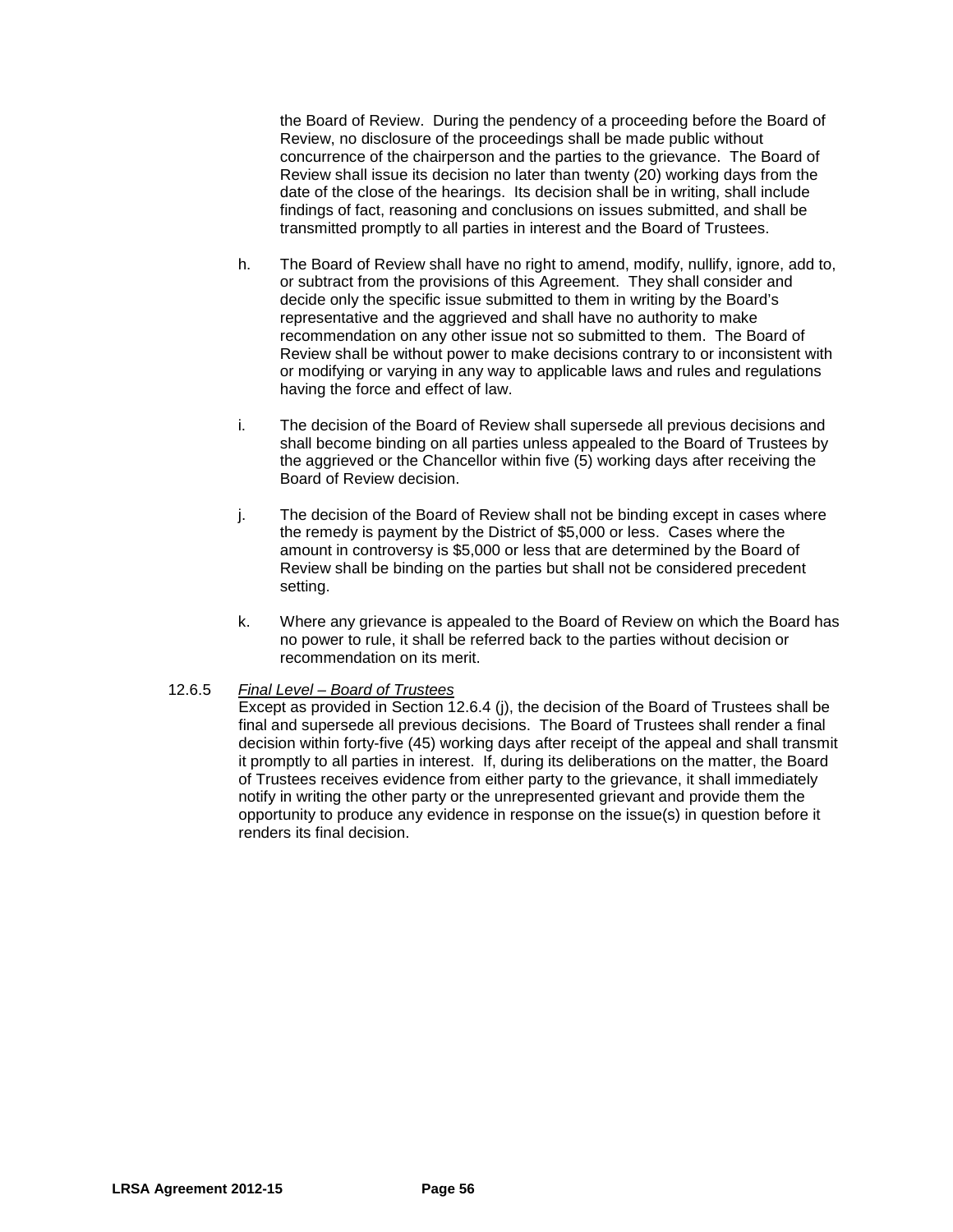# **Article 13: Safety**

#### 13.1 **Safety**

Safety is a mutual concern to both employees and employer. The District recognizes its responsibility to comply with Cal-OSHA regulations in providing employees with safe working conditions. District employees and the Association recognize their duty to follow safe working procedures, to utilize appropriate safety gear, and to submit written reports of unsafe conditions. Employees should report conditions deemed to be unsafe or hazardous or which represent a danger to health or safety.

- 13.1.1 Any on-the-job disputes over safety conditions that cannot be resolved between the employee and the immediate supervisor will be addressed to the Location Safety Officer. Employees will report safety concerns to the officers designated at the location where the employee is permanently assigned.
	- 13.1.1.1 At this time Location Safety Officers designated by the Chancellor (or designee) are as follows:
		- a. College Campus Vice Presidents of Administration (or designees)
		- b. Facilities Management/District Office/Business and Economic Development Center – Associate Vice Chancellor of Facilities Management
	- 13.1.1.2 If the Location Safety Officer determines that the conditions are safe, the employee is expected to proceed with the required tasks. Failure to comply may result in disciplinary action. An employee may report the incident to the Location Safety Committee, if he/she finds the decision unsatisfactory. The committee will review the matter at a regularly scheduled meeting.
- 13.1.2 The District is required by law and certain provisions of its collective bargaining agreements to notify faculty, staff and/or students in the event there is a credible threat of bodily harm or injury to that person arising out of the course and scope of their activities with the District. To facilitate this notification, if a supervisor receives credible information of circumstances which pose a direct and serious threat to the health or safety of any employee, staff, or student, the supervisor shall notify the supervisor's manager in a timely manner regarding the threat, unless public safety officials direct otherwise.

### 13.2 **Location Safety Committees**

- 13.2.1 To ensure employer's/employees' recognition of the importance of a safe working environment and safe working conditions by both the District and the employees, Location Safety Committees shall be constituted on each campus of the District and Facilities Management/District Office.
- 13.2.2 A representative from each employee unit including Blue Collar, White Collar, Supervisors, Management/Confidential and faculty will be invited to serve on the Location Safety Committee. The President of the LRSA shall appoint one (1) member of the supervisors unit at the appropriate work location to each of the four (4) Location Safety Committees. The Location Safety Officer will assume responsibility for coordinating these meetings. Other individuals with concerns and/or expertise in the area of health and safety may be invited to serve on these committees as well.
- 13.2.3 A Safety Coordinator will be appointed from each safety committee to act as a safety representative to a district-wide committee.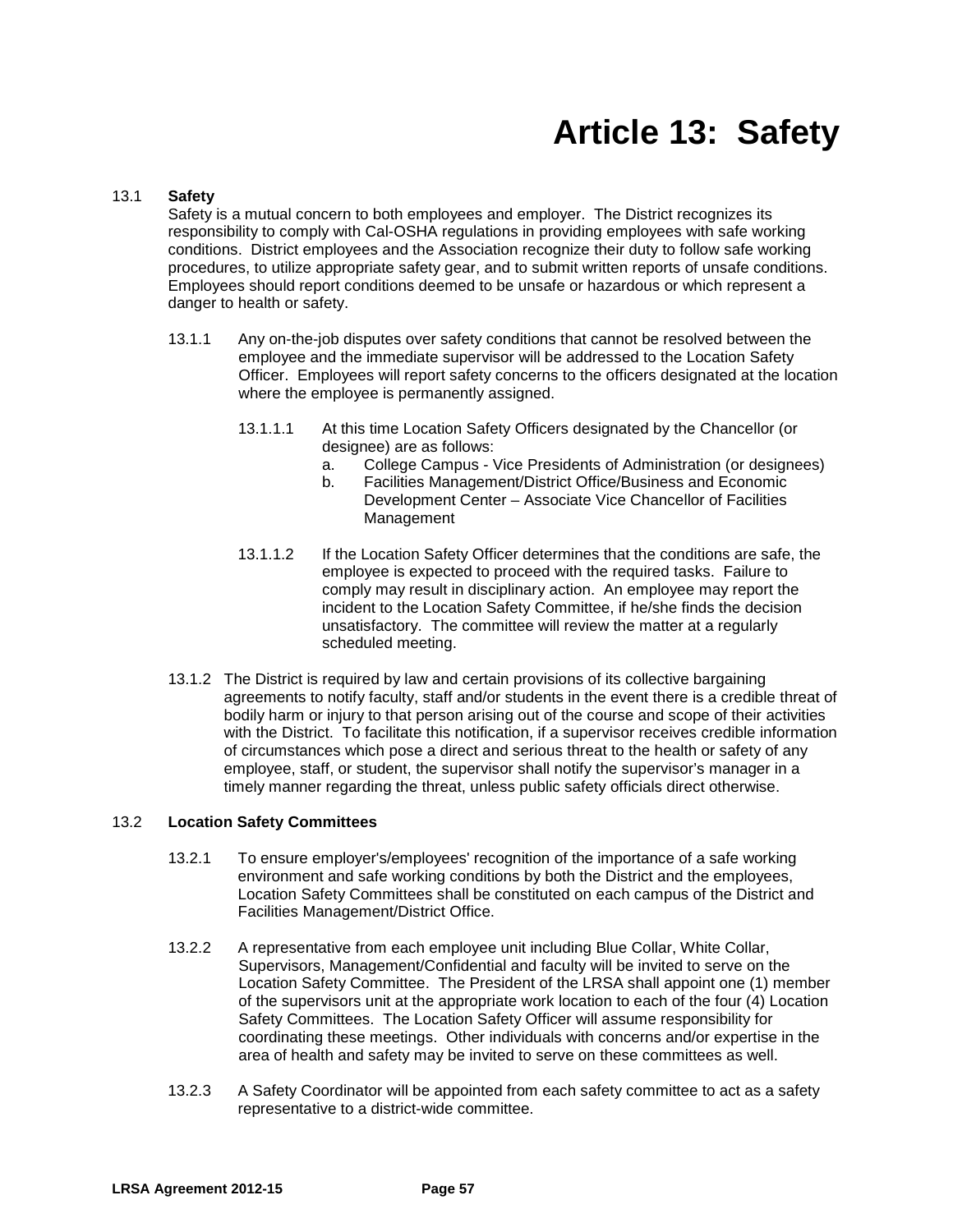#### 13.3 **Procedure**

- 13.3.1 The Location Safety Committees shall meet periodically to review and make recommendations on the following items:
	- a. Accident reports filed by employees during the intervening period. The committee will examine the cause and develop a follow-up procedure for correction, if possible;
	- b. Reports filed by employees or others of alleged safety deficiencies or problems or health hazards;
	- c. Safety equipment, safety classes and other related safety matters, including safety procedures, safety handbooks, and the responsibility of employees concerning safety practices.
- 13.3.2 Location Safety Committee members shall first attempt to resolve safety problems on each campus or work site. Any unresolved safety problem not settled at the college/Facilities Management level may be appealed to the District Appeals Committee.
- 13.3.3 A listing of the safety committee membership at each site shall be provided annually to the LRSA. The LRSA will annually provide the District Human Resources Office with a list of supervisor appointments to all committees for which it has jurisdiction.

#### 13.4 **District Appeals Committee**

A District Appeals Committee is hereby established composed of one (1) District safety representative appointed by the Chancellor (or designee) and one (1) member appointed by each employee organization. Any disputes involving safety which have not been settled at the college level will be presented at a scheduled hearing arranged by the District Appeals Committee.

Every effort will be made to provide a satisfactory solution to safety concerns. Recommendations of the District Appeals Committee will be presented to the Chancellor (or designee) whose decisions shall be final. This appeal procedure is provided in lieu of the regular grievance procedure of Article 12 and its use for safety problems is exclusive.

#### 13.5 **Safety Equipment**

The District agrees to make available needed safety equipment recommended by the Location Safety Committees if approved by the Chancellor (or designee). Employees will be required to use the safety equipment when appropriate. Failure to do so may result in disciplinary action.

#### 13.6 **Safety Classes**

The District agrees to compensate at the regular rate of pay any employee who is required by the District to attend safety classes and first aid classes outside of his/her normal workday.

#### 13.7 **Training Information**

The District and the Los Rios Supervisors Association recognize the importance of training and information. Every effort will be made to disseminate information to employees describing the latest techniques in achieving a safe working environment. Films and visual aids may also be used from time to time.

#### 13.8 **Safety Complaint Form**

The District will provide a safety complaint form. Those forms will be available on the respective work sites so that when alleged safety hazards exist a formal complaint may be filed.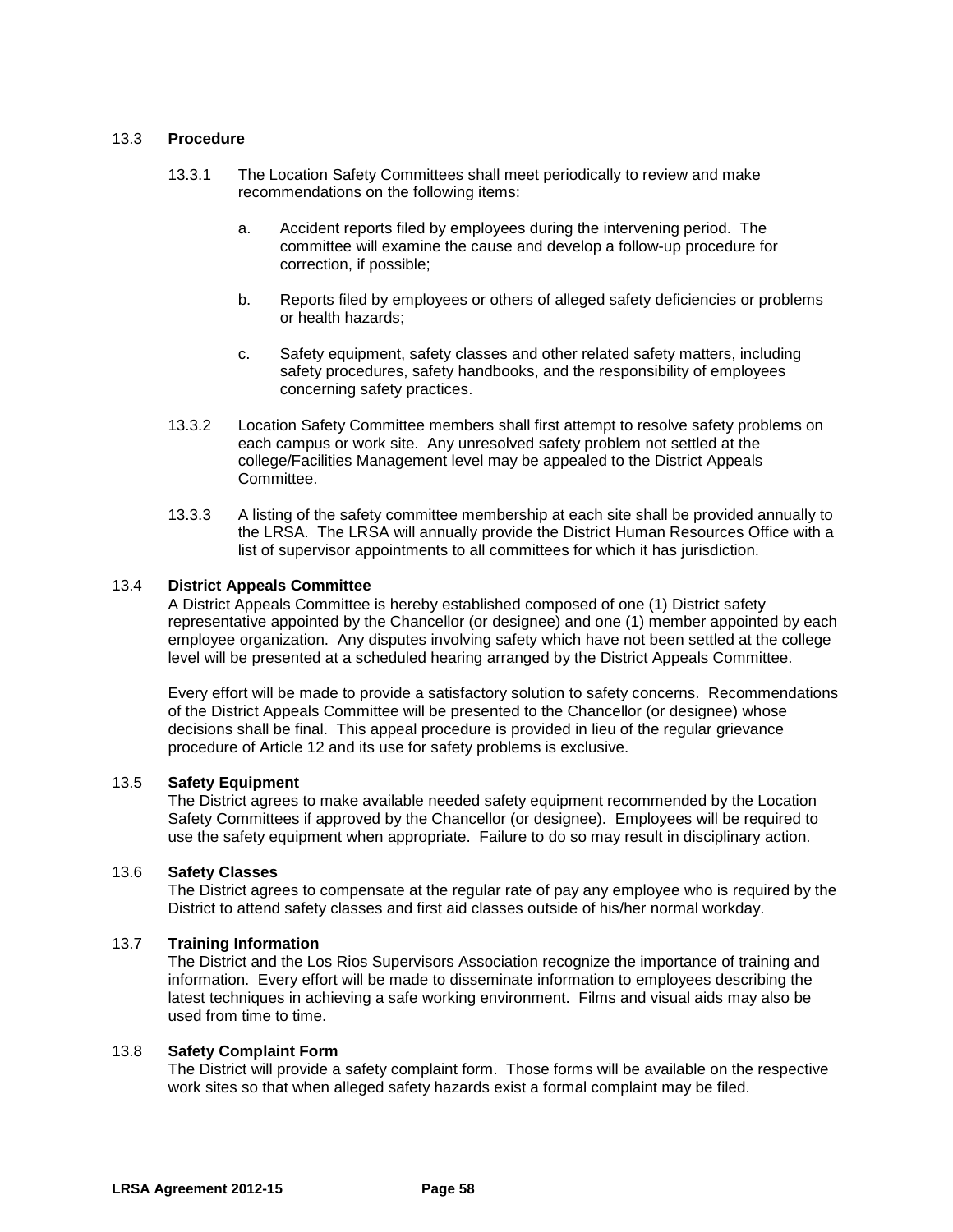#### 13.9 **Illness/Injury Prevention Plan**

The District will operate an Illness/Injury Prevention Plan as required by law. Members of the LRSA, after being informed of the procedures, will adhere to them.

#### 13.10 **Police Uniforms**

- 13.10.1 The uniforms, equipment, identification badges, emblems and cards required to be worn by the employee shall be a District expense. Uniform, accessories and related equipment are required to be worn while on duty; exceptions are subject to the express consent of the Chief of Police
- 13.10.2 The District agrees to provide the following uniform and equipment items for all Captains prior to his/her starting date of employment:

Uniform items:

- a. Three (3) navy blue uniform pants
- b. Three (3) navy blue long sleeve uniform shirts
- c. Three (3) navy blue short sleeve uniform shirts
- d. One (1) navy blue uniform jacket (Tuffy/Metro)
- e. Two (2) silver name tags (for shirt/jacket)
- f. One (1) pair of Captain's bars
- g. One (1) pair of leather uniform shoes
- 13.10.3 The following equipment items will be purchased and maintained by the District and will remain the property of the District. Upon termination of employment, the items will be returned to the District.

Equipment items:

- a. One (1) standard issue SigSauer 40 caliber firearm, holster, and magazine holder
- b. One (1) sam brown black leather duty belt
- c. One (1) key holder
- d. Four (4) belt keepers
- e. One (1) leather handcuff case and handcuffs
- f. One (1) pair of Captain's bars
- g. One (1) CPR kit with nylon case
- h. One (1) Streamlight SL20X or Stringer rechargeable flashlight with AC charger and ring holder
- i. One (1) pepper spray and holder
- j. One (1) collapsible baton and holder
- k. One (1) safety vest
- l. Rain gear
- 13.10.4 After successful completion of the probationary period, the Captain shall be provided the following additional uniform items:
	- a. Three (3) navy blue uniform pants
	- b. Two (2) navy blue long sleeve uniform shirts
	- c. Two (2) navy blue short sleeve uniform shirts
	- d. One (1) pair of leather uniform shoes

The uniform items will be provided through use of a District purchase order issued to a vendor(s) selected by the District.

13.10.5 A uniform allowance of \$575 shall be provided to each Captain for each fiscal year after the first year. This allowance will be in the form of a District purchase order issued to a vendor(s) selected by the District. After a Captain is appropriately uniformed, the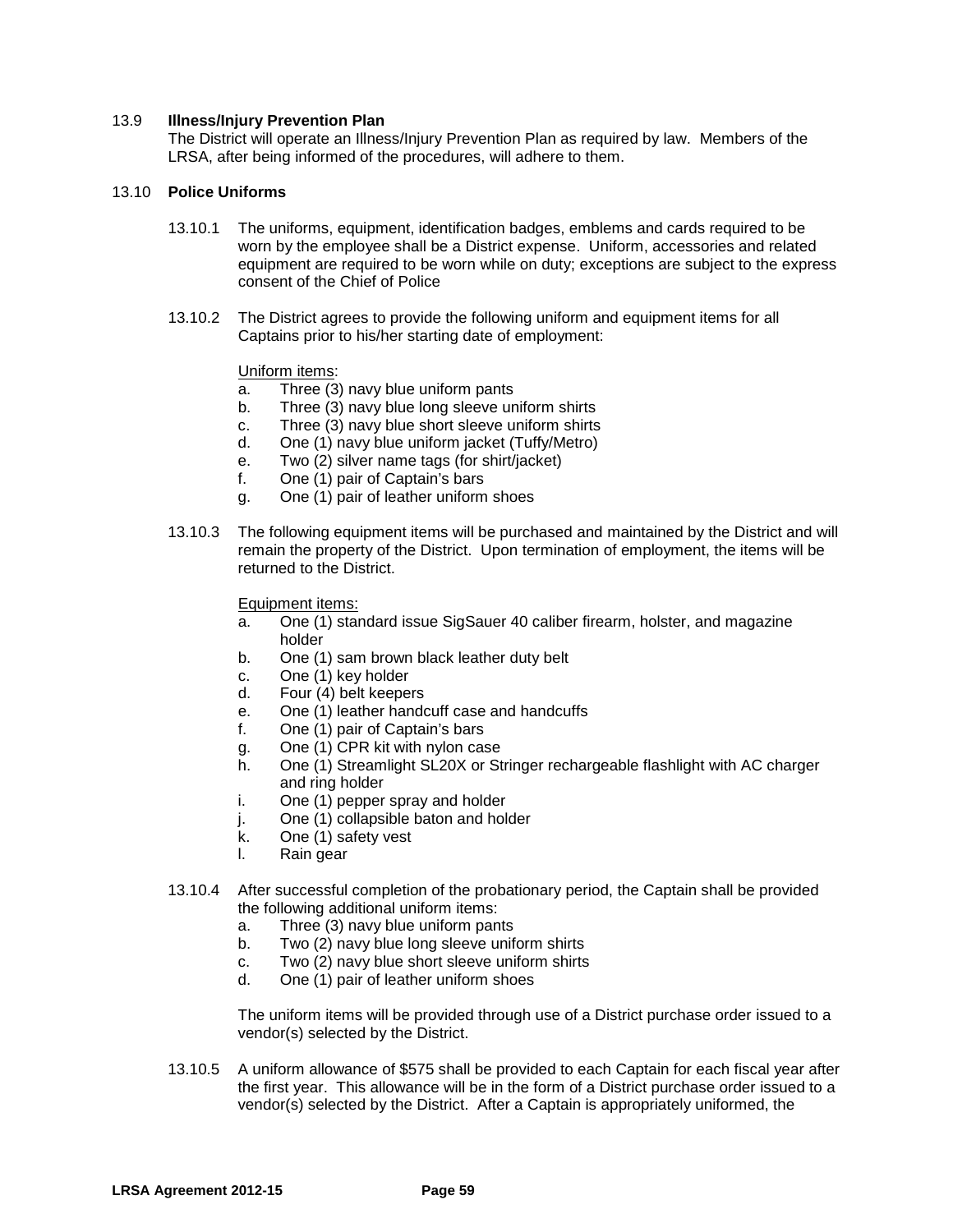Captain may purchase additional equipment/uniform items with approval from the Chief of Police.

- 13.10.6 Upon hiring, the Captain shall be issued one (1) Tuffy/Metro blue uniform jacket (see Section 13.10.2). Replacement of the jacket shall require the approval of the Chief of Police.
- 13.10.7 *Replacement of Equipment*

The District shall replace the safety equipment which is required by the District, which includes but is not limited to the items listed in 13.10.3 (equipment items only) which have become unserviceable through normal wear and tear or circumstances under which the equipment has become unusable through no fault of the employee.

# 13.11 **Safety Vest**

The District will provide one (1) custom fitted safety vest for each Captain which shall be worn by the employee at all times during the work day. The officer shall not be required to wear the safety vest when medical verification, in writing, is provided to the District by a physician.

# 13.12 **Facilities Management and Custodial Supervisor Uniforms**

- 13.12.1 The District shall provide eight (8) shirts and one (1) jacket to LRSA unit members in the following classifications:
	- a. HVAC Supervisor
	- b. Grounds Supervisor
	- c. Utilities Supervisor
	- d. Structures Supervisor
	- e. Facilities Maintenance Supervisor
	- f. Transportation Supervisor
	- g. Custodial Supervisor
	- h. Custodial/Receiving Supervisor

Uniform shirts and/or jackets are to be worn during scheduled work hours. The uniform shirts and jacket shall not be worn by unauthorized personnel or for activities outside the work environment or normal scope of duties.

- 13.12.2 LRSA unit members identified in Section 13.12.1 shall be issued up to eight (8) shirts on an annual basis in January as needed. Shirt options shall be shared by the Administrator of each department/section (FM, Custodial) after consultation with the appropriate department/section supervisors.
- 13.12.3 Uniforms shirts purchased for unit members specified in 13.12.1 and working at Facilities Management shall be embroidered with "Los Rios Facilities." Uniform shirts purchased for Custodial Supervisors and Custodial/Receiving Supervisors shall be embroidered with the unit member's college name. ID badges, if issued by the unit member's work location, shall be worn on the outer uniform garment (shirt or jacket) in view.
- 13.12.4 In the interest of security, uniform shirts must be turned in to the unit member's supervisor when ready to discard so they can be recycled into shop rags or destroyed. The uniforms shirts shall not be given to charitable organizations or disposed of in any other manner that would allow it to be worn by anyone other than the unit member.
- 13.12.5 LRSA unit members identified in Section 13.12.1 shall be issued one (1) approved jacket per year as needed. Jacket options shall be shared by the Administrator of each department/section after consultation with the appropriate department/section supervisors.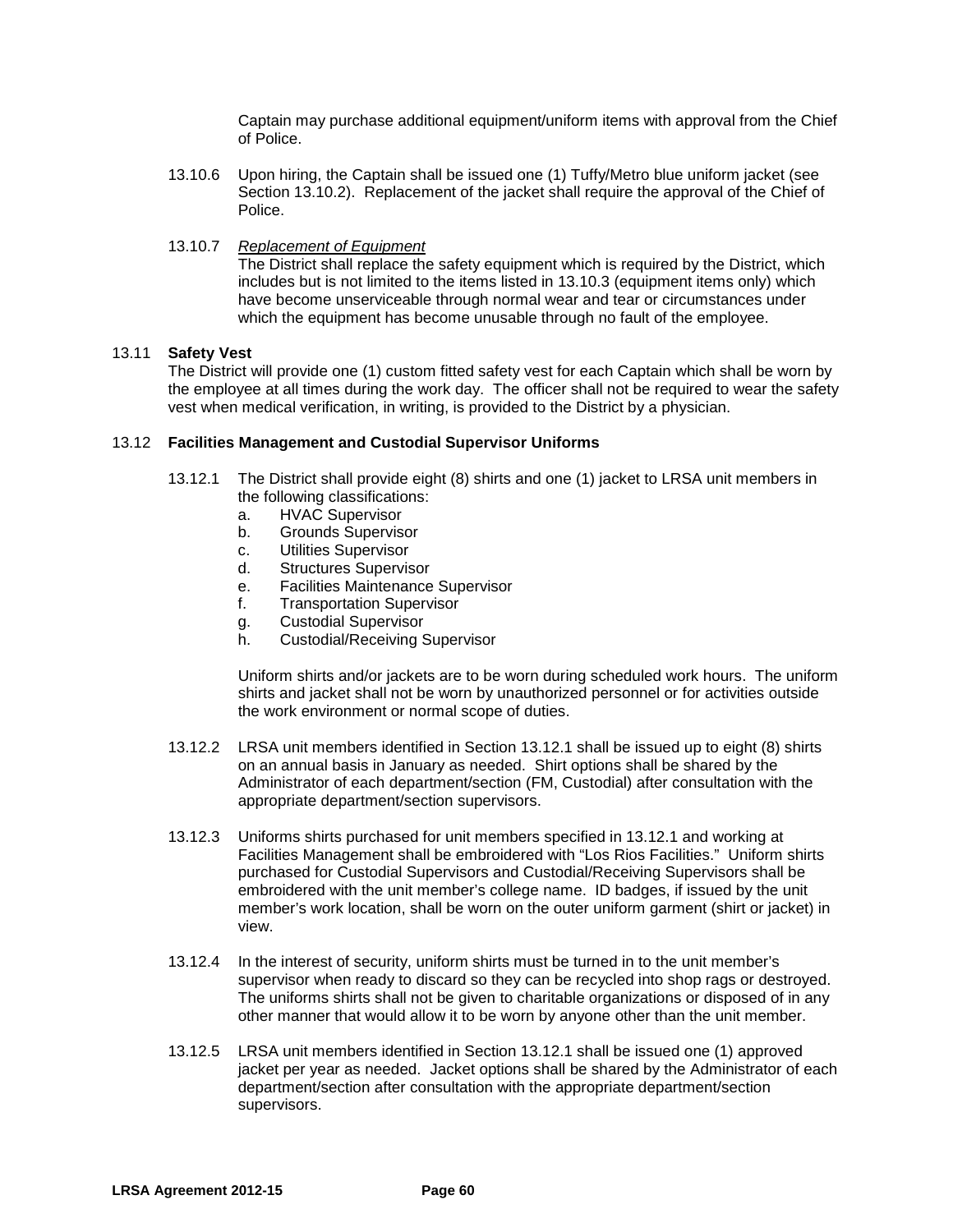13.12.6 Jackets can be replaced as needed with immediate approval of the unit member's supervisor. The old jacket must be turned in to the unit member's supervisor when ready to discard so it can be destroyed. The jacket shall not be given to charitable organizations or disposed of in any other manner that would allow it to be worn by anyone other than the unit member.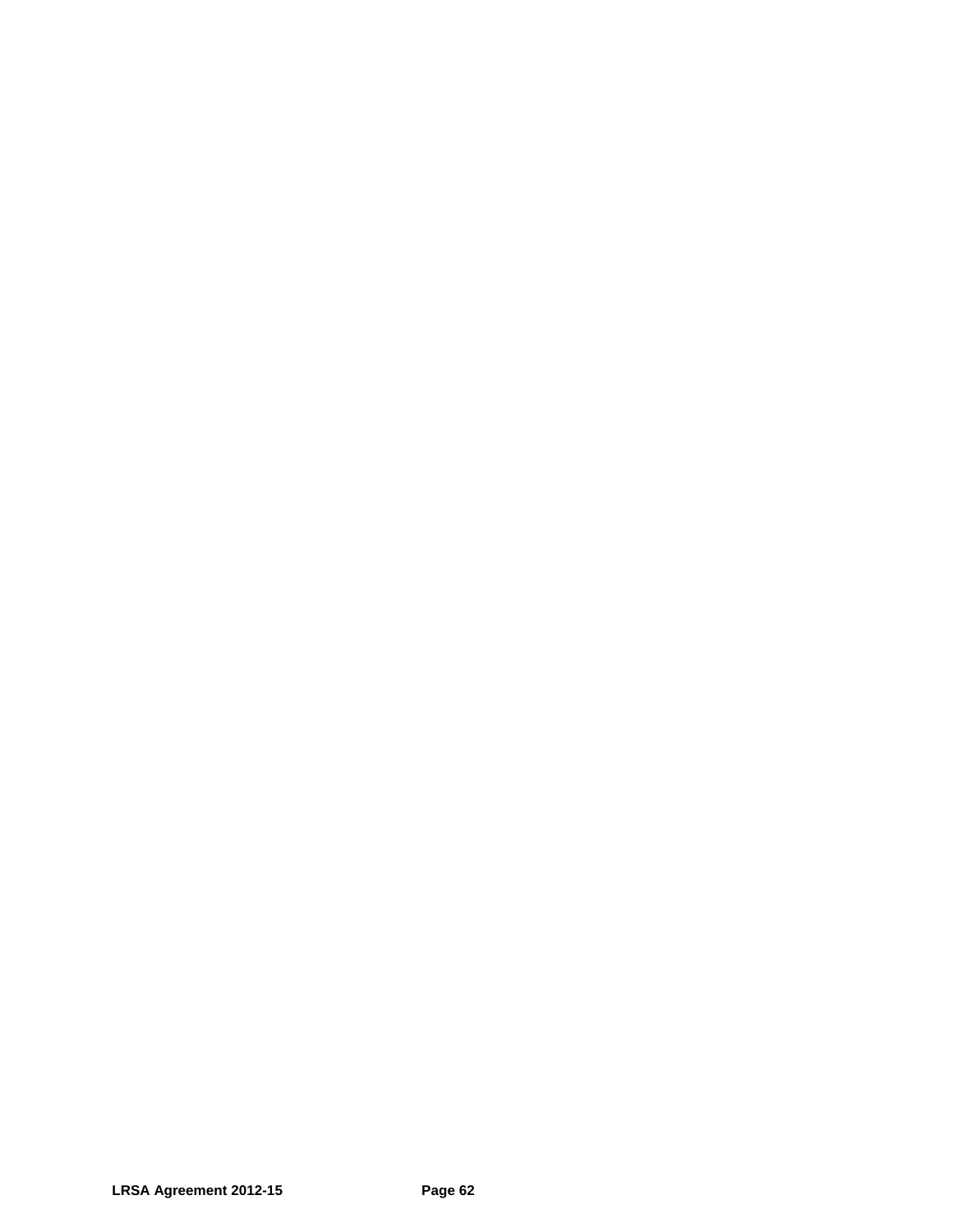# **Article 14: Savings Provision**

14.1 This Agreement sets forth the full and entire understanding of the parties regarding the matters contained herein and any other prior or existing understanding or agreement by the parties, whether formal or informal, regarding any such matters is hereby superseded.

With respect to other matters within the scope of negotiations, negotiations may be required during the term of this Agreement as provided in Section 14.2 below.

14.2 The parties agree that the provisions of this subsection shall apply only to matters which are not covered in this Agreement.

The parties recognize that during the term of this Agreement, it may be necessary for the District and/or LRSA to make changes in the areas within the scope of negotiations.

Prior to the implementation, the parties shall undertake negotiations regarding the impact of such changes on the employees or LRSA when the following exist:

- a. Where such changes would affect the working conditions of employees of LRSA.
- b. Where LRSA and the District agree to negotiate.
- 14.3 If a request to negotiate is submitted, said obligation to meet and confer in good faith over the impact of the proposed change shall be fulfilled prior to implementation of the change.
- 14.4 Any agreement/MOU resulting from such negotiations shall be executed in writing and shall become an addendum to this Agreement once approved by both LRSA and the District.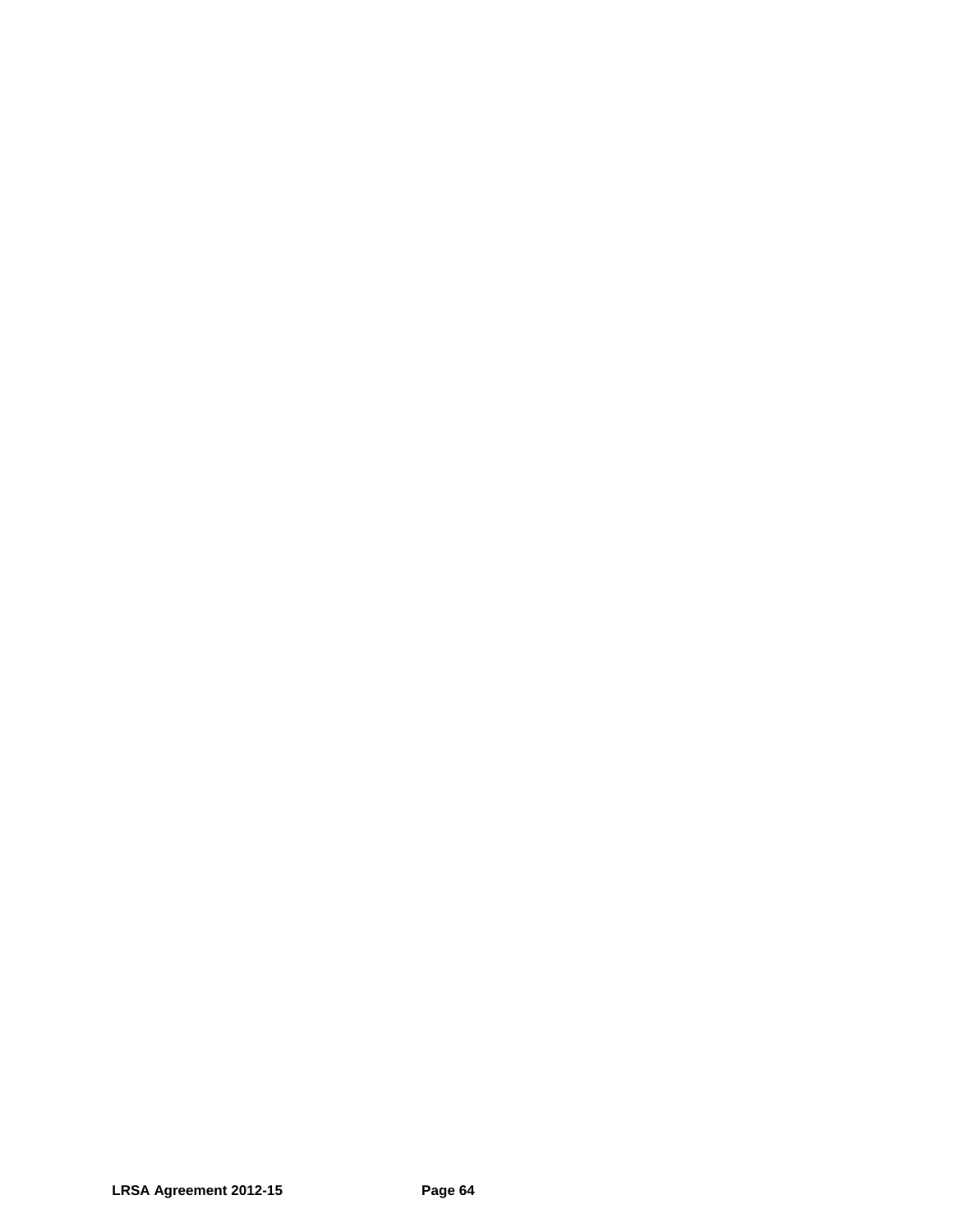# **Article 15: Non-Discrimination**

The District and the LRSA agree to not discriminate against any member represented by this contract on the basis of race, color, religion, sex, gender, gender identity, gender expression, sexual orientation, marital status, national origin, ancestry, disability, medical condition, genetic information, age, denial of family and medical care leave and denial of pregnancy disability leave or reasonable accommodation, political beliefs, political activities, political affiliation or marital status. Complaints of discrimination or sexual harassment will be addressed in accordance with established Board policies and administrative regulations and applicable laws. The LRSA supports the District's commitment to equity and diversity.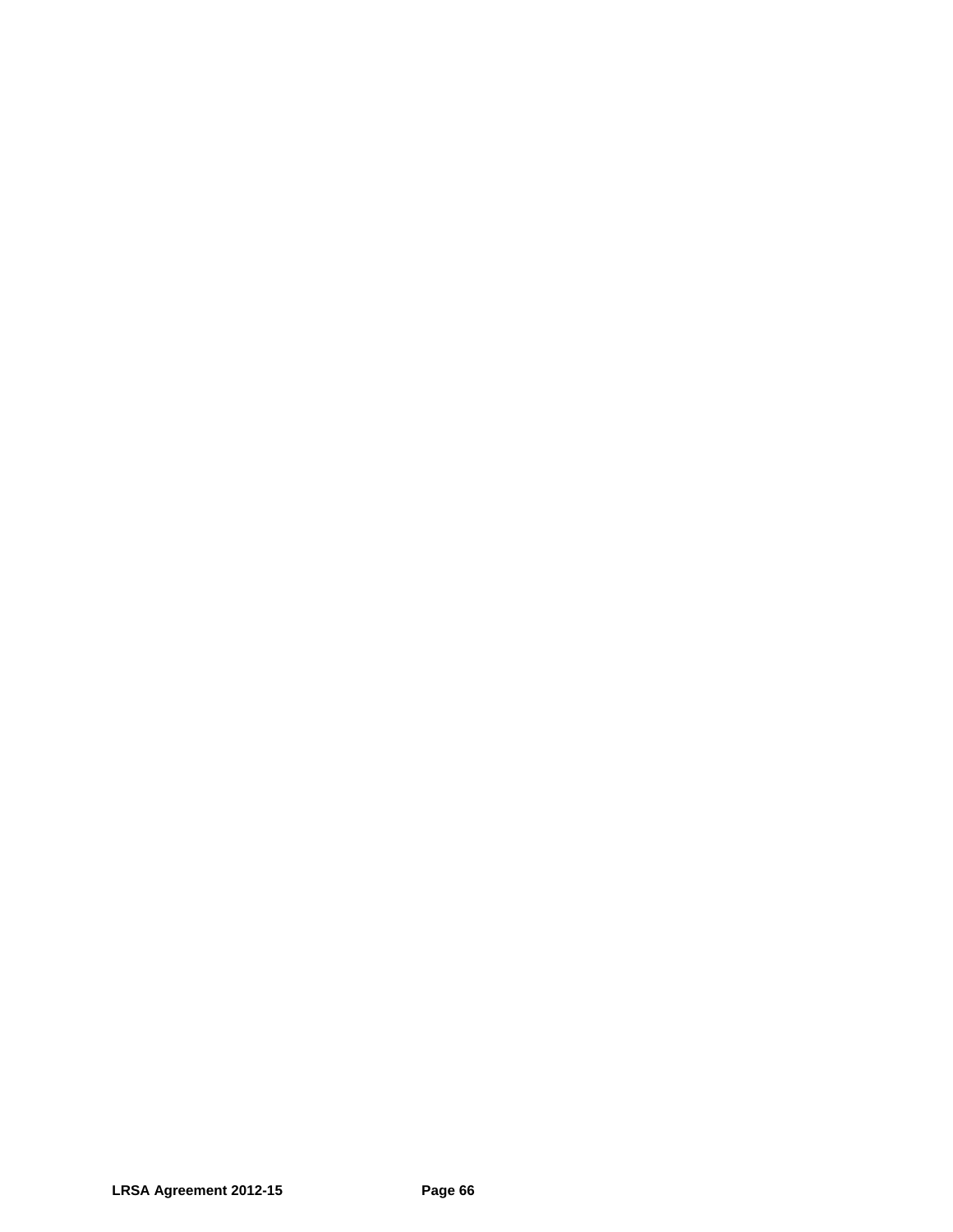# **Article 16: Support of Agreement**

In order that public education shall best be served and in the fullest spirit of Chapter 10.7 of the Government Code (Rodda Act) to promote high ideals of public employer-employee relations, the Association and the District agree to wholeheartedly support the terms and conditions of this contract.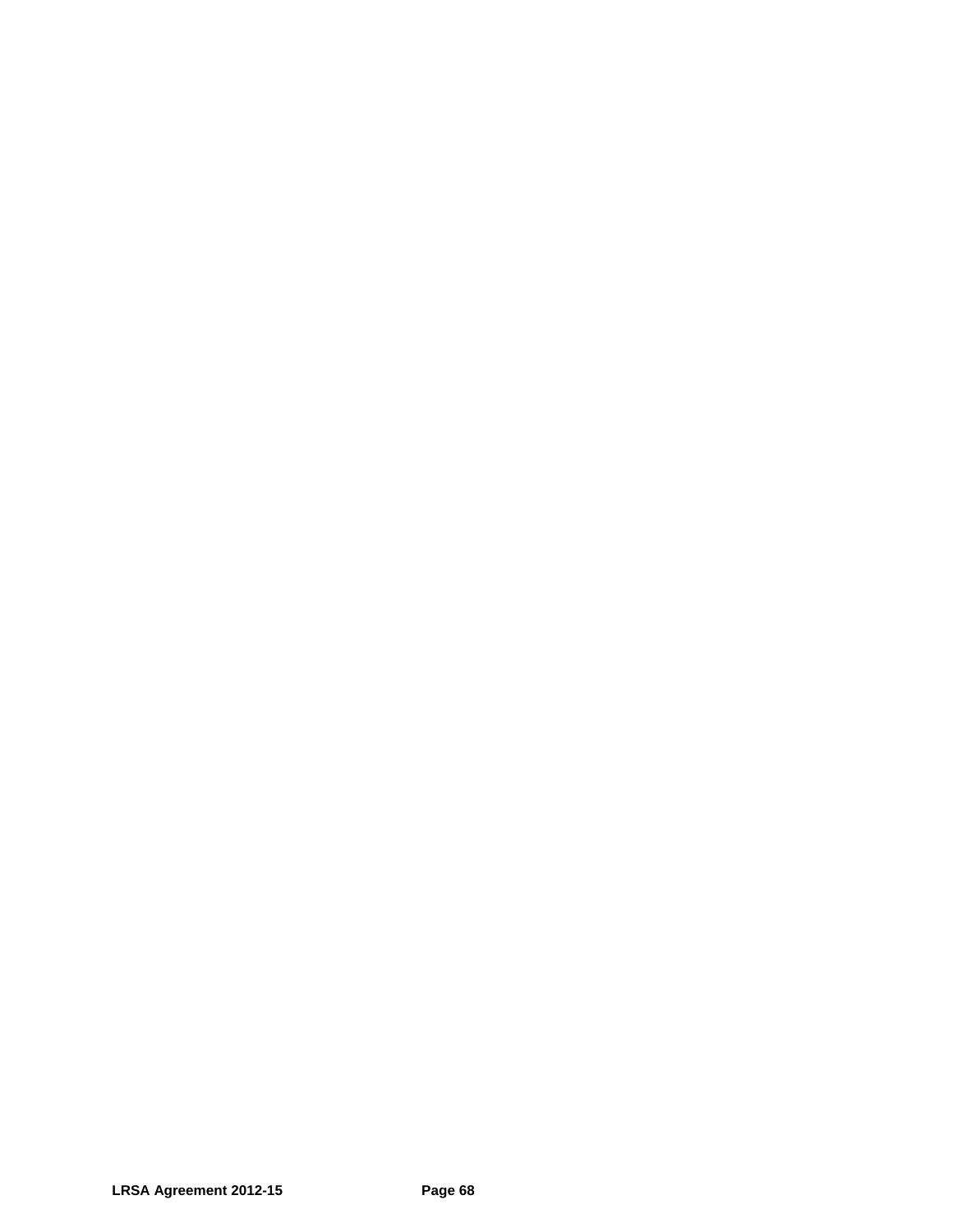# **Article 17: Effect of Agreement**

It is understood and agreed that the specific provisions contained in this Agreement shall prevail over District practices and procedures and over laws to the extent permitted by law. Nothing contained herein shall preclude the parties, should they mutually desire to do so, from meeting and consulting on issues not covered by this Agreement.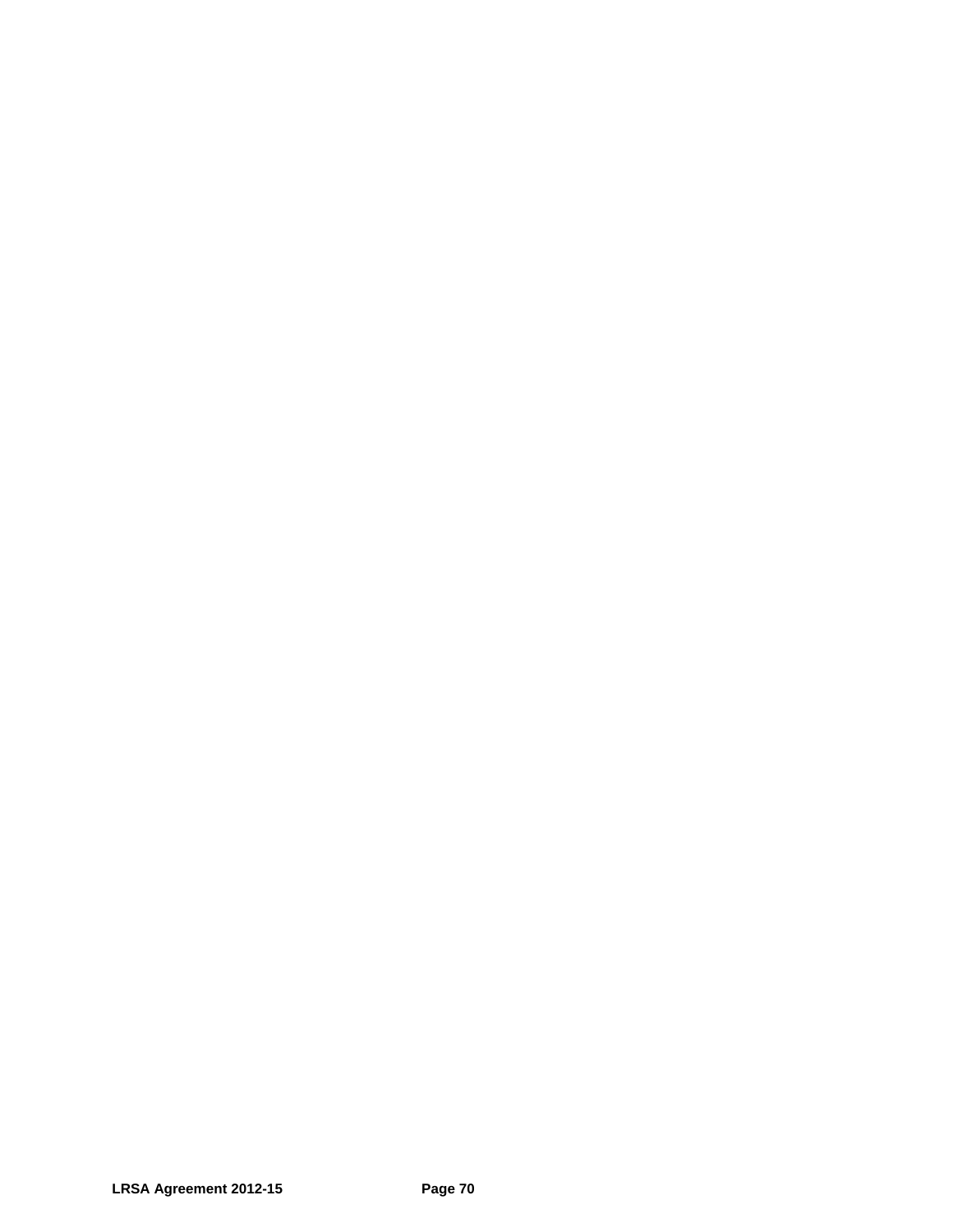# **Article 18: Term of Agreement**

- 18.1 This Agreement shall be effective July 1, 2012, through June 30, 2015, and shall be binding upon the Board, the Association and its members. This Agreement is to apply to all members of this unit who are employees of record as of the effective date of this Agreement. The parties acknowledge that this Agreement constitutes the full and complete commitment between parties and represents the completion of the bargaining obligation for the duration of this Agreement unless mutually agreed upon with respect to any subject or matter of bargaining, even though such subjects or matters may not have been within the knowledge or contemplation of either or both parties at the time of negotiations or signing of this Agreement.
- 18.2 The parties acknowledge that during the negotiations which resulted in the Agreement, each had the unlimited right and opportunity to make demands and proposals with respect to any subject or matter appropriate for collective bargaining, and the understandings and the agreements arrived at by the parties after the exercise of that right and opportunity are set forth in this Agreement. Therefore, the Board and the Association, for the life of this Agreement, each voluntarily and unqualifiedly waives the right and each agrees that the other shall not be obligated to bargain collectively unless mutually agreed upon with respect to any subject or matter, even though such subjects or matters may not have been within the knowledge or contemplation of either or both of the parties at the time that they negotiated or signed this Agreement.
- 18.3 This Agreement shall automatically be renewed and shall be binding for an additional one (1) year period unless either the Board or the Association gives written notice to the other not later than January 1 next prior to the aforesaid expiration date of the Agreement of its desire to modify the Agreement for a successive term or to terminate the Agreement.

IN WITNESS THEREOF, this Agreement has been duly executed by the parties this May 9, 2012, to be effective July 1, 2012.

LOS RIOS SUPERVISORS ASSOCIATION LOS RIOS COMMUNITY COLLEGE DISTRICT

By\_\_\_\_\_\_\_\_\_\_\_\_\_\_\_\_\_\_\_\_\_\_\_\_\_\_\_\_\_\_\_\_\_\_\_\_\_\_ By\_\_\_\_\_\_\_\_\_\_\_\_\_\_\_\_\_\_\_\_\_\_\_\_\_\_\_\_\_\_\_\_\_\_\_\_\_\_

Bobby Gosal, President **Ruth Scribner**, President, Board of Trustees

 \_\_\_\_\_\_\_\_\_\_\_\_\_\_\_\_\_\_\_\_\_\_\_\_\_\_\_\_\_\_\_\_\_\_\_\_\_\_\_ \_\_\_\_\_\_\_\_\_\_\_\_\_\_\_\_\_\_\_\_\_\_\_\_\_\_\_\_\_\_\_\_\_\_\_\_\_ Genevieve Siwabessy, Vice President **Brice Harris**, Chancellor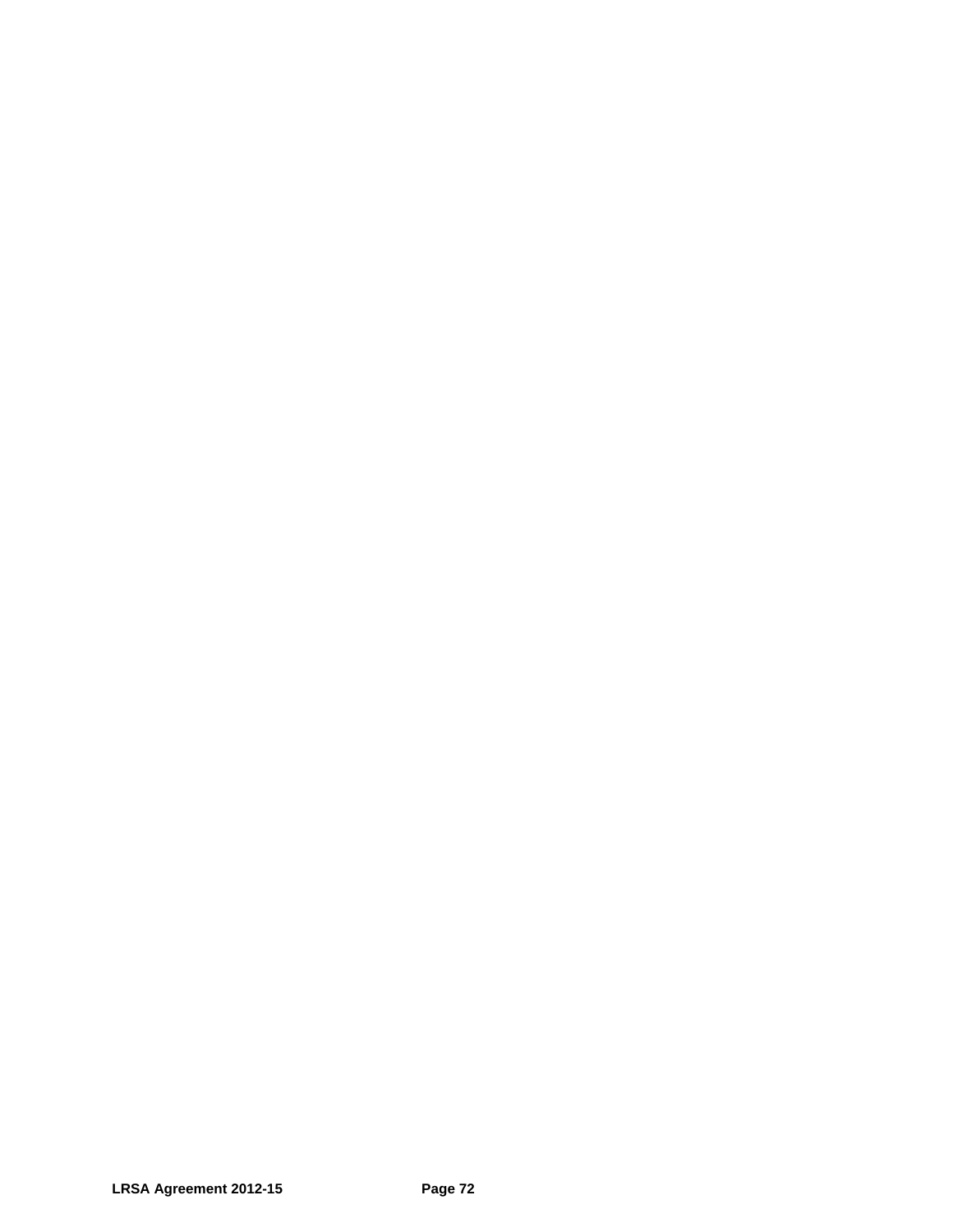# **Appendix A: Compensation 2012-13**

### A.1 **Funding Sources for Salary & Benefit Improvements**

The bargaining unit shall receive its proportionate share of eighty percent (80%) of certain new or increased unrestricted revenue that is above an established base amount.

The bargaining unit's proportionate share of such revenues is based upon:

- 1) The unit's total salary and benefit cost, including the cost of District contributions toward health coverage for all authorized/filled positions associated with the LRSA unit
- 2) Which is compared to the total District salary, benefit and contribution costs for authorized/filled positions of all District employee groups.

Authorized/filled positions funded from special programs/categorical funds are excluded from calculations of both LRSA unit's cost and other employee group costs.

The related salary and benefit costs including the District contribution costs associated with District contract managers are also excluded.

The determination as to whether such defined revenues are "continuous" or "one-time-only" is defined below but may be modified during the term of this contract due to new State regulations. Such revenues and related base amounts associated with such revenues are defined as follows:

- A.1.1 *Base Revenues (Basic Allocation plus Full-Time Equivalent Students; funded by State General Apportionment, Property Taxes, and Student Enrollment Fees)* The base amount for 2012-13 is the revenue level recognized in the 2011-12 fiscal year that was used for retroactive salary improvement calculations for that year including any 2011-12 Cost of Living Adjustments (COLA), and 2011-12 Growth Funds and reduced by any State deficit, which may be applied retroactively. Base revenues are generally considered "continuous" funds and shall be used to fund continuing salary and benefit costs applicable to LRSA unit members.
- A.1.2 *COLA*

New or increased revenue above the base amount are generally derived from two primary sources: 1) Cost of Living Adjustments (COLA); and 2) Growth Funds. The determination, availability, and distribution of the bargaining units proportionate share of new or increased revenues due to the COLA factor applied to Base Revenue is dependent upon the final adoption of the State Budget and the reliability of receiving such entitlements. An initial salary schedule improvement may be implemented for the fiscal year based upon COLA funds authorized in the State budget for community colleges provided that such COLA revenues are reliable (no projected State funding deficit) and subject to the use of such funds as provided in section A.2.

A.1.3 *Growth Funds*

After providing for specified District costs associated with student growth, available growth funds as described in Attachment 1 which are attributed to an increase in funded Full-Time Equivalent Students (FTES) or an increase in the District's Basic Allocation are considered "continuous" funds and are proportionately allocated to the unit.

#### A.1.4 *State Revenue Recalculation*

Should Base, COLA, Growth or Lottery revenue be increased or reduced as a result of retroactive calculations performed by the State Chancellor's Office (February 2014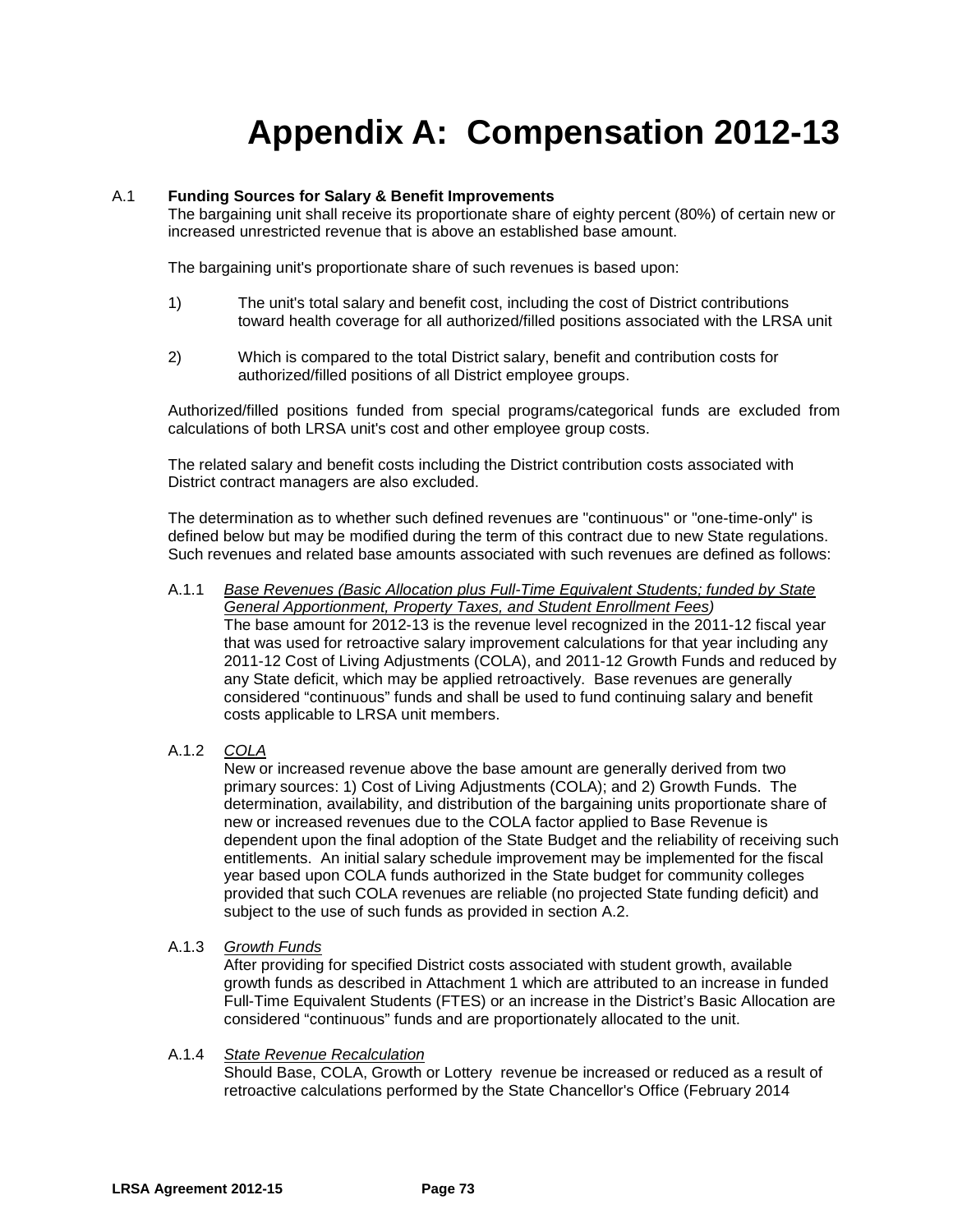Recalculation for 2012-13 or other State computations), such revenue adjustments are one-time and shall be applied in the year the adjustment was made.

### A.1.5 *Cost Reduction/Salary Savings*

The proportionate share of any cost savings which was previously funded from student growth funds as further described in Attachment 1 of this Agreement.

A.1.5.1 The amount of funds attributed to the defined cost savings in 2012-13 shall be distributed to unit members in combination with any growth funds.

#### A.1.6 *Lottery Revenue*

The base amount for Lottery revenue is established at \$3.3M. Lottery revenue is considered one-time-only revenue and the proportionate amount of eighty percent (80%) of such funds distributed to the LRSA unit members is distributed on a one-time-only basis. Effective July 1, 2000, fifty percent (50%) of Lottery revenues above 1997-98 revenues are restricted per the conditions set forth in Proposition 20. Such restricted amounts may not be used for salaries and benefits and, therefore, are excluded from the provisions of this section.

#### A.1.7 *Unit Specific Funds (Recoveries)*

#### A.1.7.1 *District Contribution Reduction*

Should the District contribution for medical and dental coverage be reduced in 2012-13 below the preceding years established level, the related reduction in District contribution costs for unit members shall be returned to the unit as a source of funds which is available for redistribution.

A.1.7.1.1 The amount of funds attributed to any premium reductions in 2012-13 shall be distributed to members in combination with any Growth Funds.

#### A.1.7.2 *Decrements (Salary Savings)*

After consideration for replacement costs, net salary schedule savings (decrements) realized from unit members' retirements, resignations and changes to categorically funded assignments which occurs in 2012-13 may be used to:

A.1.7.2.1 Address the unit's proportionate share of any reductions in Base, COLA, Growth or Lottery revenues which is below the defined base, and

A.1.7.2.2 Remaining net salary savings (decrements) shall be included in the distribution or allocation of funds to unit members as described in A.2.

#### A.1.7.3 *Professional Development Funds*

Amounts remaining in excess of \$41,000 from the allocations specified in 5.9.4 and 5.10.8.

### A.2 **Distribution or Allocation of Funds**

Unit members proportionate share of such additional funds shall be applied in the following priority order:

### A.2.1 *Increment (Step) Costs*

The cost of step increments for 2012-13 including any longevity cost increases for unit members.Any prior year step increment costs which were not adequately funded from previous year's continuing funds; then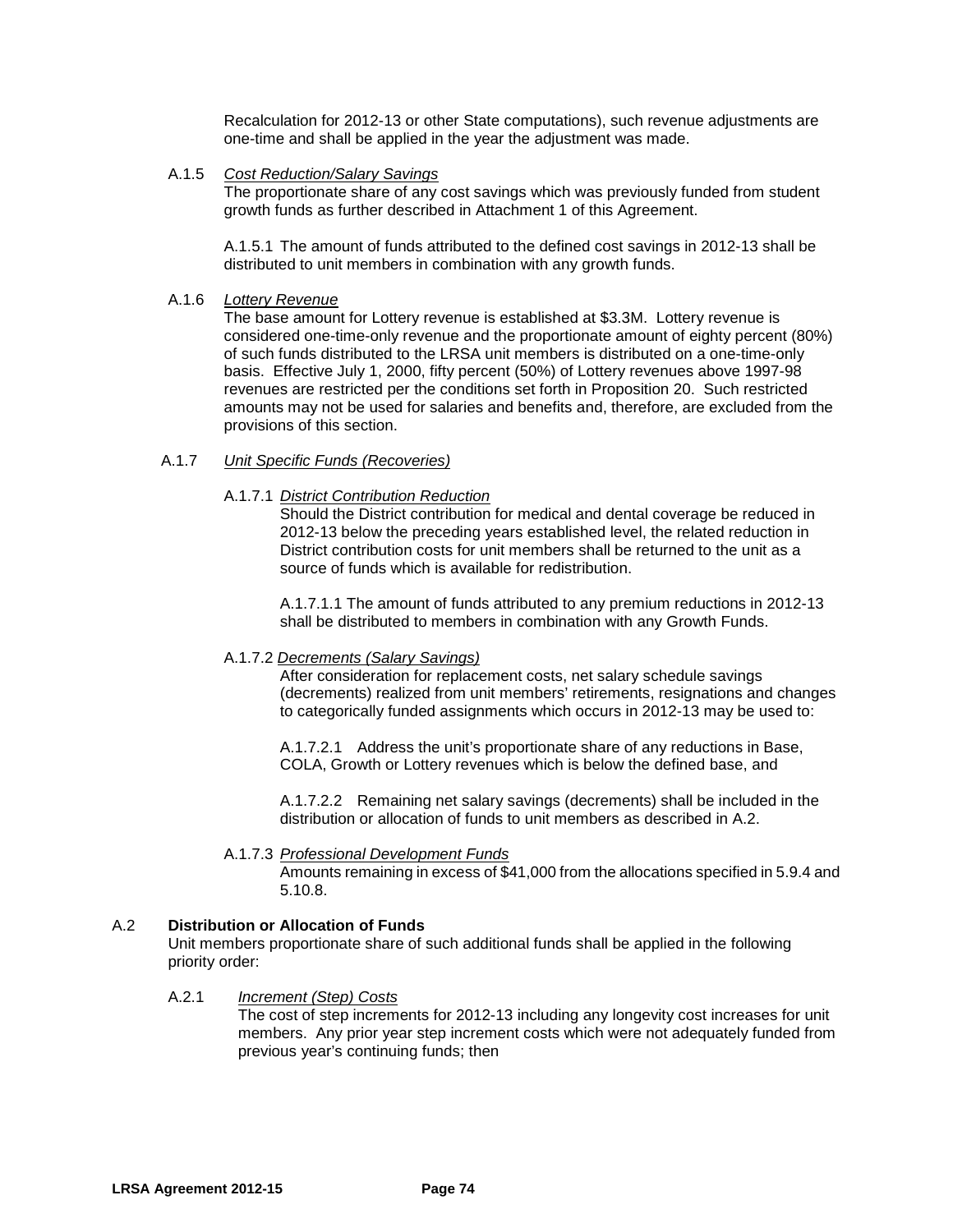A.2.2 *Disability and/or Unemployment Insurance Increases* Any increased District cost of providing disability insurance coverage or unemployment insurance coverage to unit members in 2012-13; then

### A.2.3 *District Contribution to Health Premiums* The District contribution cost increases for medical coverage up to the lowest premium level established by the District health carriers in 2012-13.

- A.2.3.1 The 2011-12 maximum District contribution amount is currently established at \$860.23 per month (12 month basis) or as increased pursuant to this section shall be provided to each participating regular employee who works full-time and as further defined in Article 11.
- A.2.4 *District Contribution to Dental Premiums* The increased cost in 2012-13 the District contribution for monthly dental premiums up to the 2012-13 monthly premium amount.
	- A.2.4.1 The 2011-12 established District contribution of \$130.48 per month (12 month basis) or as increased pursuant to this section shall be provided to each participating regular employee who works full-time and as further defined in Article 11.

### A.2.5 *Life Insurance Premiums*

Premium increases above the premium of \$5.75 per month per participant for \$50,000 in term life insurance and accidental death and dismemberment coverage.

### A.2.6 *Effective Date/Decreases*

Any improvements in District contribution levels to disability, LTD, medical, dental plans and life insurance will be effective July 1, 2012. The amount of funds attributed to any premium reductions in 2012-13 shall be included as a unit specific resource as described in A.1.7.

A.2.7 *Remaining Funds*

Remaining funds, if any, shall be provided as a retroactive salary improvement for 2012-13 unless the District and the Unit agree to defer remaining funds to 2013-14. The determination of the salary improvement will include evaluation of the provisions set forth in section 10.5.4 for addition of a twenty (20) year longevity increment. The cost of any salary and payroll-related fringe benefit improvements (continuous or onetime-only improvements) for 2012-13 shall be effective for services rendered as of July 1, 2012.

- A.2.7.1 The cost of any salary schedule improvements provided in advance (Section A.1.2) of the final determination of revenues available to LRSA shall be considered in any retroactive salary calculations.
- A.2.8 *Insufficient Continuing Funds*

The costs defined in Section A.2 are considered continuing costs and require "continuing" funds (as defined earlier) in order to continue the funding support of such costs in succeeding fiscal years. Any of the above costs funded in 2012-13 from one-time-only revenues (as defined above) shall be considered one-time-only distributions/improvements for 2012-13.

A.2.9 *Redistribution of Available Revenues*

The District and LRSA may meet annually during the term of this contract to discuss possible options for the redistribution of available revenues that are defined per Appendix A, Section A.2.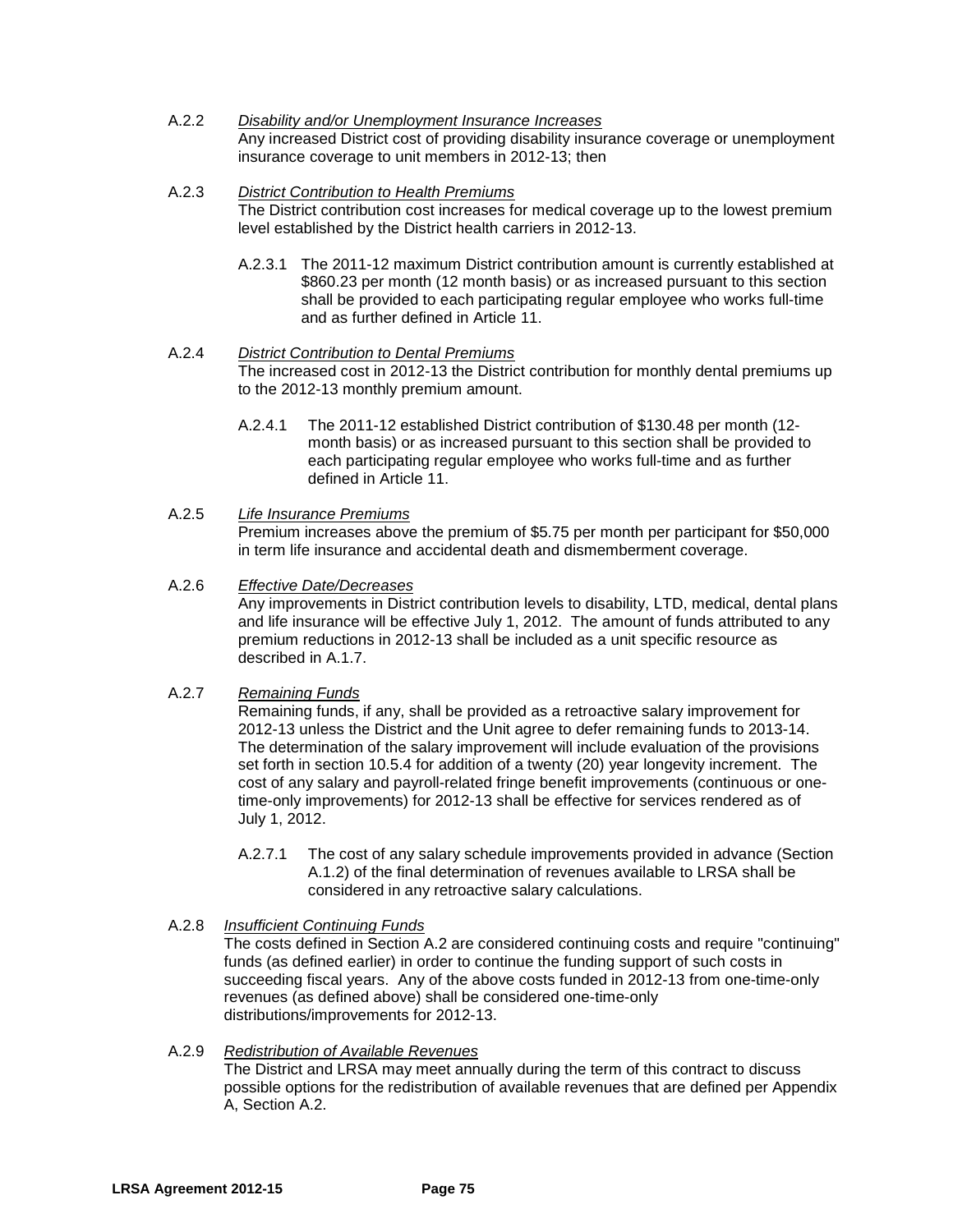- A.2.9.1 It is understood that the cost of funding annual step increments and increased District contribution for medical/dental coverage shall have first priority on such available funds.
- A.2.10 *Distribution of Lottery Revenues*

The increase in funds attributable to Lottery revenues above the base amount stated in Section A.1.6 shall be considered one-time-only payments and will be distributed to the LRSA unit members on an annual basis with other retroactive salary compensation for the fiscal year.

- A.2.10.1 Lottery revenues for the fiscal year will be reasonably estimated at the time of processing any retroactive salary payments and the estimated lottery funds shall be included in the scheduled retroactive compensation improvement. Any revenue differences between actual lottery revenues received for this fiscal year compared to the lottery revenue estimates used for the improvements to salary and benefits shall be included in the succeeding fiscal year revenue distribution to LRSA.
- A.2.10.2 Lottery revenues below the base amount stated in Section A.1.6 shall reduce available continuous funds.
- A.2.10.3 The District Office Business Services staff shall inform the LRSA of the lottery amount received annually.
- A.2.11 *Distribution of Available Growth Revenues*

The distribution of available Growth Funds, as defined in Attachment 1, and any remaining State COLA revenues shall be distributed no later than sixty (60) days after the final status of such funds is determined by the State Budget Act, or the California Community Colleges Chancellor's Office, or the close of the District's fiscal year, whichever is later.

### A.3 **Other Unrestricted Funds**

Should other new State unrestricted revenues become available in 2012-13 as a result of changes in funding legislation or excess unrestricted funds above the State's appropriation limit, such new revenue source(s) shall be subject to further negotiations.

A.3.1 The District shall notify the LRSA unit of such new unrestricted revenues that are subject to further negotiations.

### A.4 **Excluded Revenue/Funding Sources**

Other State revenues not defined herein, and other categorical apportionment funds, state apprenticeship, and other restricted or designated revenue sources shall be excluded from any computations of the bargaining unit's proportionate share of funds.

### A.5 **Ten Percent (10%) Limitation**

Should the 2012-13 revenues as defined above provide sufficient funding for salary, fringe, and health benefit improvements, including step and longevity changes and other mutually agreed upon allocations which result in a distribution in excess of ten percent (10%), such excess funds above ten percent (10%) shall be subject to further negotiations.

A.5.1 The District shall notify the LRSA unit of such excess funds above the ten percent (10%) level as it relates to the revenues defined herein.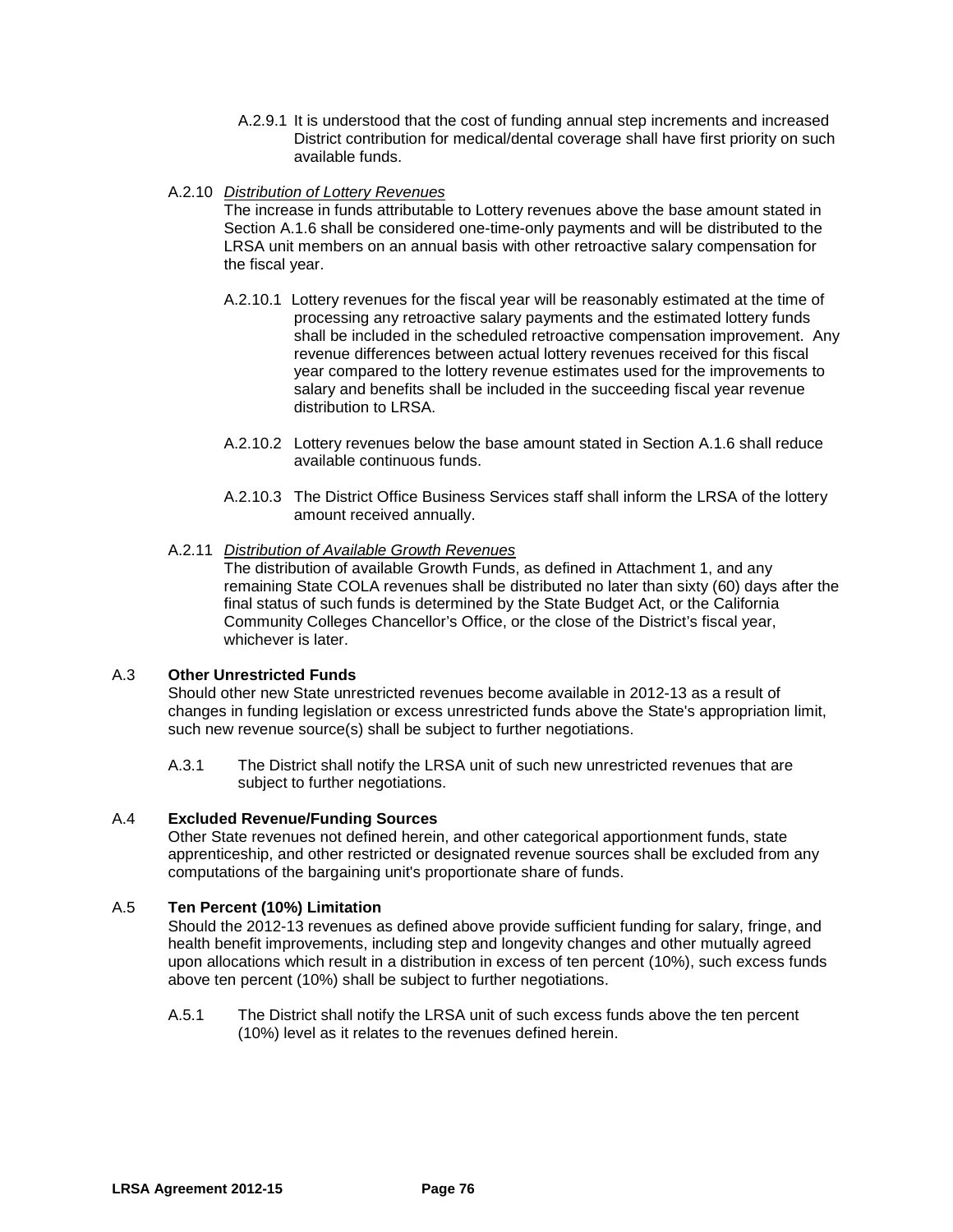### A.6 **Review of District Records**

Records maintained by the District Office Business Services Office related to the implementation and calculation of LRSA's proportionate share of the defined funds shall be available for review by designated representatives of LRSA. LRSA and Business Services representatives shall meet at a mutually agreeable time. Business Services representatives will provide copies of any records upon request of the designated representatives during their review of the records.

Annual reports summarizing the calculation of LRSA's proportionate share of defined funds and the allocation/distribution of such funds shall be prepared by Business Services representatives. All such summary reports relating to the implementation of Articles 10 and 11 and related appendices shall be available to designated representatives of the LRSA.

### A.7 **Changes in Funding Formulas for Community Colleges**

Should the funding formula for community colleges change substantially for 2012-13 which affect the application of the contract provisions, the above Sections A.1.1 to A.1.6 shall not apply. Such new unrestricted funding provisions shall be subject to further negotiation for 2012-13.

### A.8 **Reduction or Insufficient Defined Revenues in 2012-13**

Should the total of all defined revenue/resources for 2012-13 be less than or equal to the various specified base amounts stated in Sections A.2.1 through A.2.5 above, LRSA unit members shall bear their proportionate share of such reduced or insufficient funding levels. Such reduced revenues shall be calculated as specified in this section.

- A.8.1 LRSA's proportionate share of computed revenue reductions shall be applied, but not limited to: a) salary schedule adjustments; b) workload adjustments; c) suspension of salary schedule step advancements; or d) other adjustments as mutually agreed to by LRSA and the District.
- A.8.2 The District and LRSA shall meet and negotiate the method and application (i.e. amount of salary schedule adjustment, benefit contributions, order, etc.) of implementing the proportionate share reduction not less than 30 days prior to the District's implementation of proportionate share reduction. If the District and LRSA cannot agree on a plan for implementing LRSA's proportionate share of defined revenue reductions, the District may implement the reduction in accordance with items outlined in A.8.1. Any implemented reductions form the base for the succeeding years.
- A.9 If the total of 2012-13 defined revenues are calculated at a lower level than received in 2011-12, the cost savings described in Attachment 1 and Section A.1.7 shall offset such decreased revenues. The bargaining unit's proportionate share shall be based upon eighty percent (80%) of Base, COLA and Growth revenue reductions and other revenue.
	- A.9.1 If 2012-13 defined revenues have increased above 2011-12 specified levels, the calculated cost savings per Attachment 1 shall be considered another source of revenues.

### A.10 **Cost Advances**

The cost of any 2012-13 step increments and other additional payroll related benefit costs for 2012-13 which are not sufficiently funded shall then be considered advanced by the District for 2012-13. Any costs advanced which are insufficiently funded by the District shall have first priority in the utilization of LRSA's proportionate share of defined revenues in 2013-14 or the subsequent year.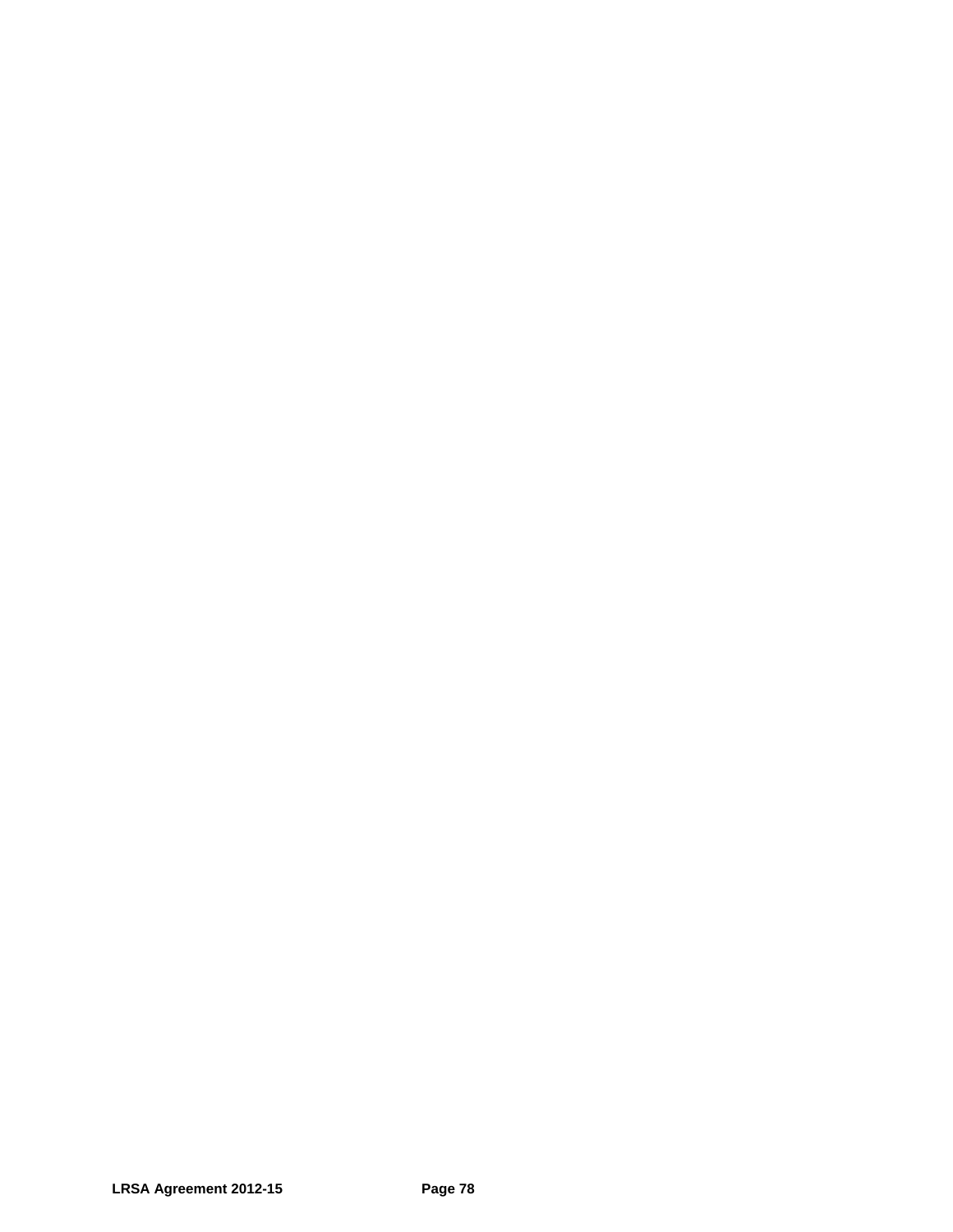# **Appendix B: Salary & Benefits 2013-14 & 2014-15**

### B.1 **Salary & Benefits – 2013-14 & 2014-15**

Salary and fringe benefit improvements, including step changes and improvements to the District contribution for medical and dental insurance, shall be determined for fiscal years 2013-14 and 2014-15 in accordance with the provisions stated in Appendix A, Salary and Benefits 2012-13, of this Agreement and all such improvements as determined for the respective contract year shall be effective at the start of the particular fiscal year.

### B.2 **Funding Sources for Salary & Benefit Improvement – 2013-14 & 2014-15**

Eighty percent (80%) of such revenues defined in Appendix A, Salary and Benefits 2012-13, shall be allocated and distributed in the same manner for 2013-14 and 2014-15. Related base amounts for each contract year are defined in Sections B.3 to B.4.

### B.3 **Base Revenue (Basic Allocation plus Base Full-Time Equivalent Students; funding by General State Apportionment, Property Taxes, and Student Enrollment Fees)**

The base amount is the amount that was used for retroactive salary improvement calculations for the preceding year which includes any COLA and Growth funds for such year as adjusted for the final calculation made by the State of California, Chancellor's Office usually determined in February of the following year. Such base revenues may also be reduced by any retroactively applied State deficit.

### B.4 **Lottery Revenue**

The base amount for Lottery revenue is established at \$3.3M. Effective July 1, 2000, fifty percent (50%) of Lottery revenues above 1997-98 revenues are restricted per the conditions set forth in Proposition 20. Such restricted amounts may not be used for salaries and benefits and, therefore, are excluded from the provisions of this section.

### B.5 **District Contribution Reduction**

Should the District contribution for medical/dental coverage be reduced in the respective contract year below the preceding year's established level, the related reduction in District contribution costs for unit members shall be returned to the unit as a source of funds which is available for redistribution.

### B.6 **Cost Reduction/Salary Savings**

The proportionate share of any cost savings which were previously funded from student growth revenues and as further described in Attachment 1 and in Appendix A shall be considered as a source of funds which is available for redistribution.

### B.7 **State Revenue Calculations**

Should Base, COLA, Growth or Lottery revenues be increased or reduced as a result of retroactive calculations performed by the State Chancellor's Office, such revenue adjustments shall be applied in the year the adjustment was made by the State.

### B.8 **Distribution or Allocation of Funds**

LRSA unit members shall receive their proportionate share of such increased revenues which shall be applied in the same priority order as listed in Appendix A of this Agreement except that any previous years' continuing costs of LRSA unit members funded from one-time-only revenues that year shall have first priority.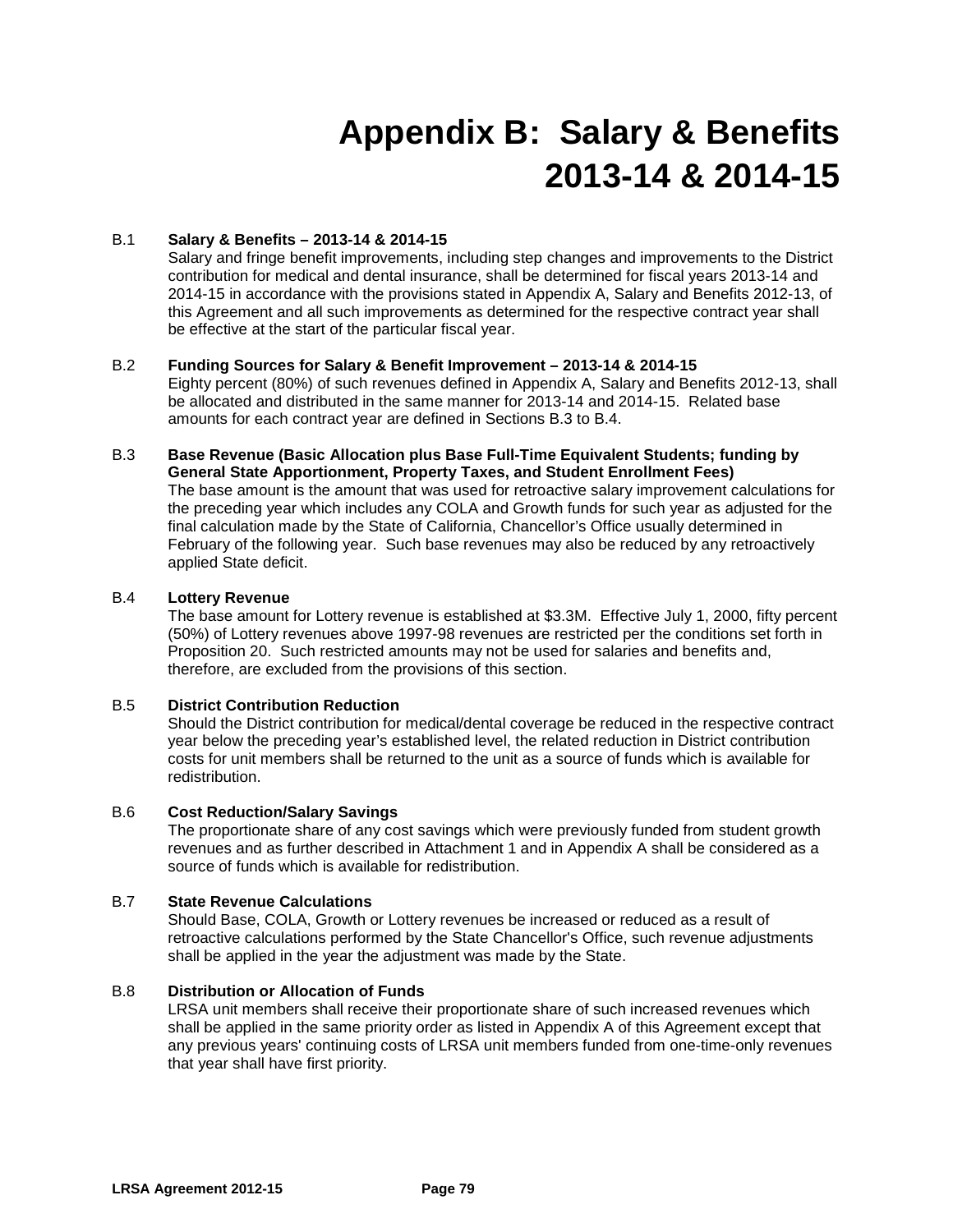### B.9 **Other Unrestricted Funds**

Should other new State unrestricted revenues become available in 2013-14 or 2014-15 as a result of changes in funding legislation or excess unrestricted funds above the State's apportionment limit, such new revenue source(s) shall be subject to further negotiations.

B.9.1 The District shall notify the LRSA unit of such unrestricted revenues which are subject to further negotiations.

### B.10 **Available Growth Revenues**

Available Growth Funds as defined in Attachment 1 shall be proportionately distributed to LRSA on a continuous or one-time-only basis dependent upon the nature of such funds received by the District. The same terms stated in Appendix A of this Agreement shall apply to the 2013-14 and 20014-15 contract year.

#### B.11 **Reduction or Insufficient Defined Revenues – 2013-14 and 2014-15**

Should the total of all defined revenues for the respective contract year be less than or equal to the base amounts stated in Sections B.3 to B.4, or sufficient revenues are not received to fund the full cost of step and longevity increments and other increased payroll related benefits, LRSA unit members shall bear their proportionate share of eighty percent (80%) of such reduced or insufficient funds. Such reduced revenues shall be calculated as specified in Appendix A.

- B.11.1 LRSA's proportionate share of computed revenue reductions shall be applied, but not limited to: a) salary schedule adjustments; b) workload adjustments; c) suspension of salary schedule step advancements; or d) other adjustments as mutually agreed to by LRSA and the District.
	- B.11.1.1 The District and LRSA shall meet and negotiate the method and application (i.e. amount of salary schedule adjustment, benefit contributions, order, etc.) of implementing the proportionate share reduction not less than 30 days prior to the District's implementation of proportionate share reduction. If the District and LRSA cannot agree on a plan for implementing LRSA's proportionate share of defined revenue reductions, the District may implement the reduction in accordance with items outlined in A.8.1. Any implemented reductions form the base for the succeeding years.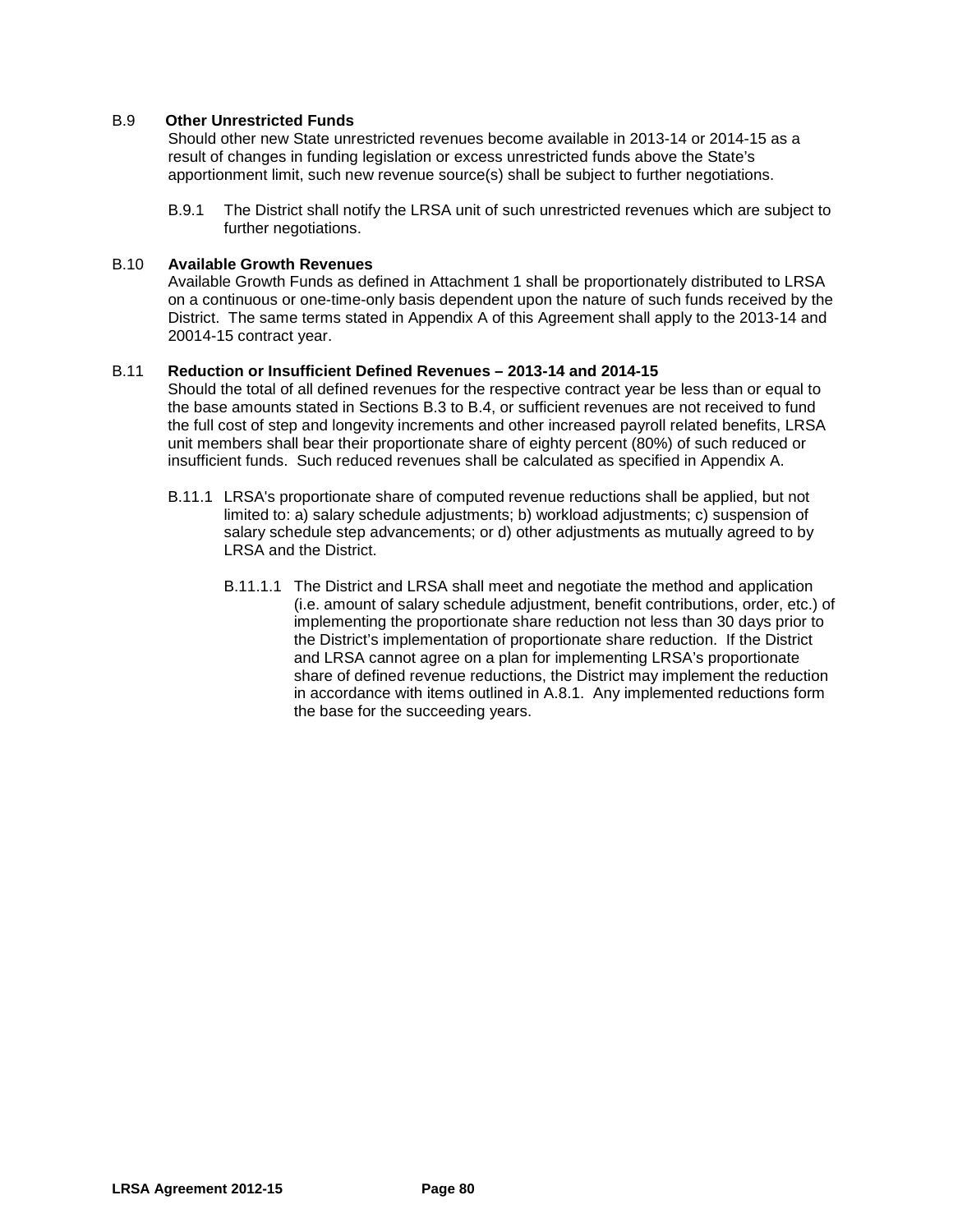# **Attachment 1: Calculation of Available Growth Revenues & Related Growth Costs 2012-15**

The following information has been prepared to describe how District growth revenues are appropriated for defined growth costs in order to serve the additional students of our District and the funding.

### 1.1 **Calculation of Available Growth Revenue**

Eighty percent (80%) of growth funds as defined in Appendices A & B received in 2012-15 shall be initially appropriated in the following manner:

- 1.1.1 The increased costs associated with each year's actual full-time equivalent (FTE) instructional level for which is above the previous year's actual instructional staffing level.
	- 1.1.1.1 The actual instructional staffing level for each year shall be determined after the end of the third week of Spring and shall be based upon the average of the Fall/Spring third week instructional FTE level for that year plus the change in FTE for the Summer term above the base level of 122.34 subject to Section 1.1.1.1.1 below. For this provision, the Summer term is the term occurring prior to the Fall term for the fiscal year.
		- 1.1.1.1.1 To calculate the growth in instructional FTE for the Summer term, a productivity level of 450 will be used. If the actual Summer term productivity is below 450, Growth Funds will not be charged for FTE utilized below the 450 level.
	- 1.1.1.2 Such costs shall be computed based upon the 2011-12 standard part-time FTE cost of \$50,048 plus any salary schedule improvements provided in 2011-12 except the standard adjunct cost for Summer term instruction will not include the health and welfare benefit costs; and
		- a. for 2012-13, additional improvements provided in 2012-13 applied to the standard adjunct FTE cost, as adjusted for 2011-12; then
		- b. for 2013-14, additional improvements provided for 2013-14 applied to the standard adjunct FTE cost, as adjusted for 2012-13; then
		- c. for 2014-15, additional improvements provided for 2014-15 applied to the standard adjunct FTE cost, as adjusted for 2013-14.
	- 1.1.1.3 The increased cost over the previous year's related to contracted instruction, such as public safety, instructional programs and other contracts;
	- 1.1.1.4 The determination of actual staffing level utilized, increased contracted instruction costs, and actual enrollment growth revenues received for the contract year shall be made no later than sixty (60) days following the close of the District's fiscal year end. Potential State funding deficits may reduce expected growth revenue.The records maintained by the District Office Business Services Office shall be used to determine actual staffing levels.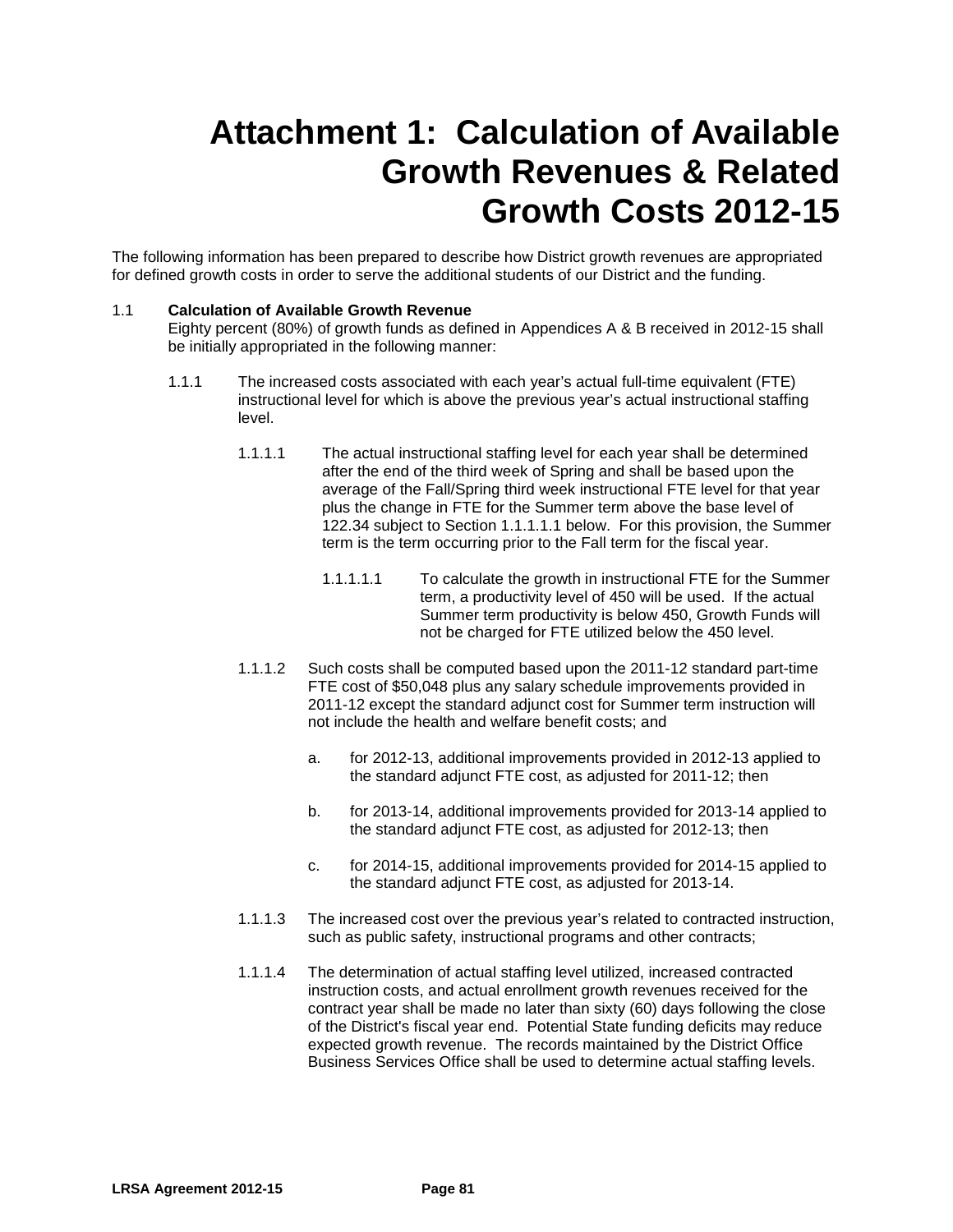- 1.2.1 The salary and fringe benefit annual contract cost in the contract year of additional certificated counselors required to maintain a counselor/student ratio of 1:900;
	- 1.2.1.1 Such positions shall be hired for the start of the following Fall semester; and
	- 1.2.1.2 Continuing growth funds shall be committed for the additional authorized counseling positions and any unused continuing funds set aside for this purpose in the contract year shall be proportionately distributed to the unit on a one-time-only basis; then
- 1.3.1 The cost of additional full-time faculty required to be hired as specified in Title V provisions.The incremental salary and fringe benefits costs due to conversion of parttime instructional FTE to regular instructional positions and salary and benefit costs of other non-classroom faculty positions shall be funded from specified growth funds. The standard cost of salary and payroll related fringe benefit cost for 2011-12 is established at \$30,339 for converted instructional FTE. The standard cost of salary and payroll related fringe benefit costs for newly hired non-classroom faculty (164 or 174 days) is \$77,246 and \$87,024 respectively for 2011-12.The established District contribution costs toward health benefits shall be considered. The standard costs for required faculty hires pursuant to Title V provisions shall be increased by any salary schedule and fringe benefit improvements provided in 2011-12 and salary improvements provided in 2012-13, 2013-14, and 2014-15, as applicable;
	- 1.3.1.1 The salary and benefit costs of the additional full-time faculty hired shall consider whether such hires were for the start of the Spring semester or the following Fall semester.
	- 1.3.1.2 Continuing growth funds shall be committed for any positions authorized in the contract year; and
	- 1.3.1.3 Any unused continuing growth funds set aside for this purpose shall be proportionately distributed to the unit on a one-time-only basis.
- 1.4.1 The salary and fringe benefit cost of additional classified positions which are needed as a result of District enrollment growth or new education sites, and
	- 1.4.1.1 The maximum number of additional full-time equivalent (FTE) classified staff required due to enrollment growth shall be based upon the District's current growth factor percentage assigned by the State multiplied by the total classified FTE level authorized for the year. Authorized classified FTE includes White Collar, Specialists, Blue Collar, Supervisory and Confidential positions funded with general purpose revenues.
	- 1.4.1.2 Classified positions (FTE) which are funded with categorical resources/revenues are excluded from this computation; then
	- 1.4.1.3 The additional classified FTE shall be in place no earlier than the Spring semester of the contract year or on or after July 1 of the succeeding year.
	- 1.4.1.4 The actual number of additional classified staff (FTE) authorized for the contract year and the related salary and benefit costs of such positions shall be funded from continuing growth funds.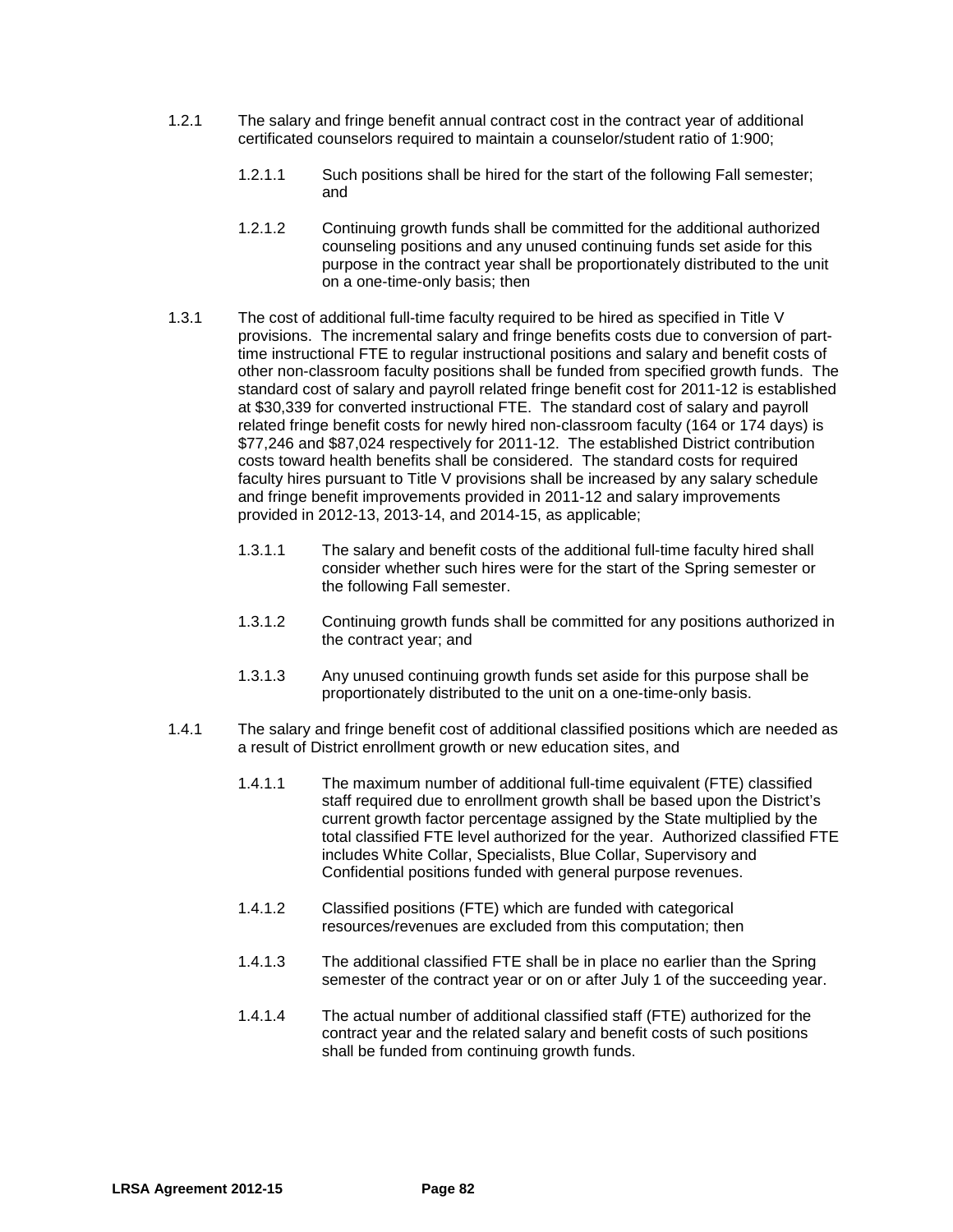- 1.4.1.5 The cost of any retroactive salary improvements for the additional classified positions which are authorized in a given contract year shall be provided from growth funds; and
- 1.4.1.6 Any unused continuing growth funds appropriated for new classified staff positions shall be included in Available Growth Funds and proportionately distributed to the unit on a one-time-only basis.
- 1.5.1 Additional administrative positions shall not be funded from growth funds.
- 1.6.1 Then*,* Available Growth Funds shall be distributed proportionately to LRSA in accordance with Sections A & B.
- 1.7.1 The distribution of any State growth revenues as defined in this contract shall be distributed to unit members no later than sixty (60) days after the final status of such funds is determined by the State Budget Act or the California Community Colleges' Chancellor's Office or the close of the District fiscal year, whichever is later.

### 1.8.1 **Cost Reductions**

The cost reductions related to those items listed below shall be calculated and applied as an additional source of funds. Typical items previously funded from growth revenue are:

- 1.8.1.1 The cost reductions associated with the actual instructional FTE utilized for the academic year based upon the average of the Fall/Spring third week instructional FTE level which is below the previous year's actual instructional staffing level. The standard 2011-12 part-time cost per FTE \$50,048, as defined per Section 1.1.1.2, shall be used to determine instructional cost savings plus cost reductions in Summer term instructional FTE above the base level of 122.34 FTE, and
- 1.8.1.2 The cost reductions in the contract year attributed to the annual salary and fringe benefit cost due to the reduced number of full-time-equivalent (FTE) certificated counselors required to maintain a counselor/student ratio of 1:900. The previous year's required counseling FTE shall be used as a base to determine the net reduction in FTE for the current contract year. The standard 2011-12 part-time cost per FTE of \$72,261 (@ 174 days) as adjusted for any salary schedule improvements provided in 2011-12 or thereafter or the standard cost for entry level Schedule A shall be used to determine such cost reductions.

Actual counselor staffing FTE levels above the required staffing level of 900:1 shall be used in the determination of cost reductions if such levels are greater.

- 1.8.1.3 Any other cost reductions due to staffing changes (reduction) which were previously funded from growth funds as further described Sections 1.1.1 to 1.4.1.
- 1.8.1.4 The total amount of cost savings as determined above shall be proportionately distributed to LRSA.
- 1.9.1 Available Growth Revenue for 2013-14 and 2014-15 shall be determined in the same manner as 2011-12 contract year except that: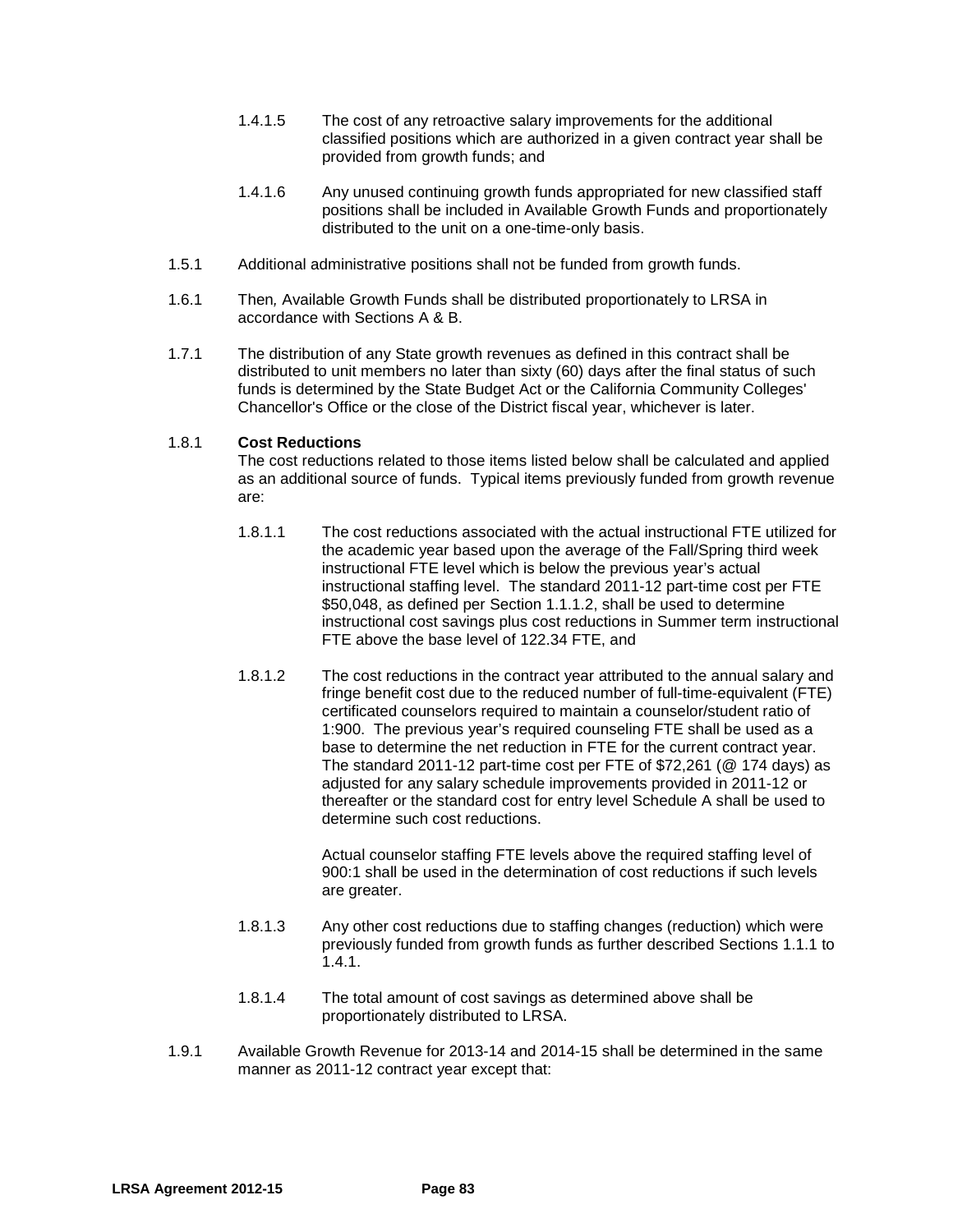- 1.9.1.1 The actual instructional staffing levels expressed in full-time equivalent (FTE) terms in either 2013-14 or 2014-15 which is greater than the actual FTE level of the previous year shall be determined for the particular contract year; and, in addition,
- 1.9.1.2 Standard part-time FTE cost \$50,048 as defined in 2011-12 shall be adjusted for salary schedule improvements provided in 2011-12 and 2012- 13.
- 1.9.1.3 The standard net faculty conversion cost increase amounting to \$30,339 plus the established District contribution cost towards health benefits for any conversions of part-time instructional FTE shall be adjusted for any salary schedule and benefit improvements provided in 2011-12, 2012-13 and 2013-014.
- 1.9.1.4 The increased (or decreased) cost of contracted instructional programs in 2011-12 or in 2012-13 over the previous year's level.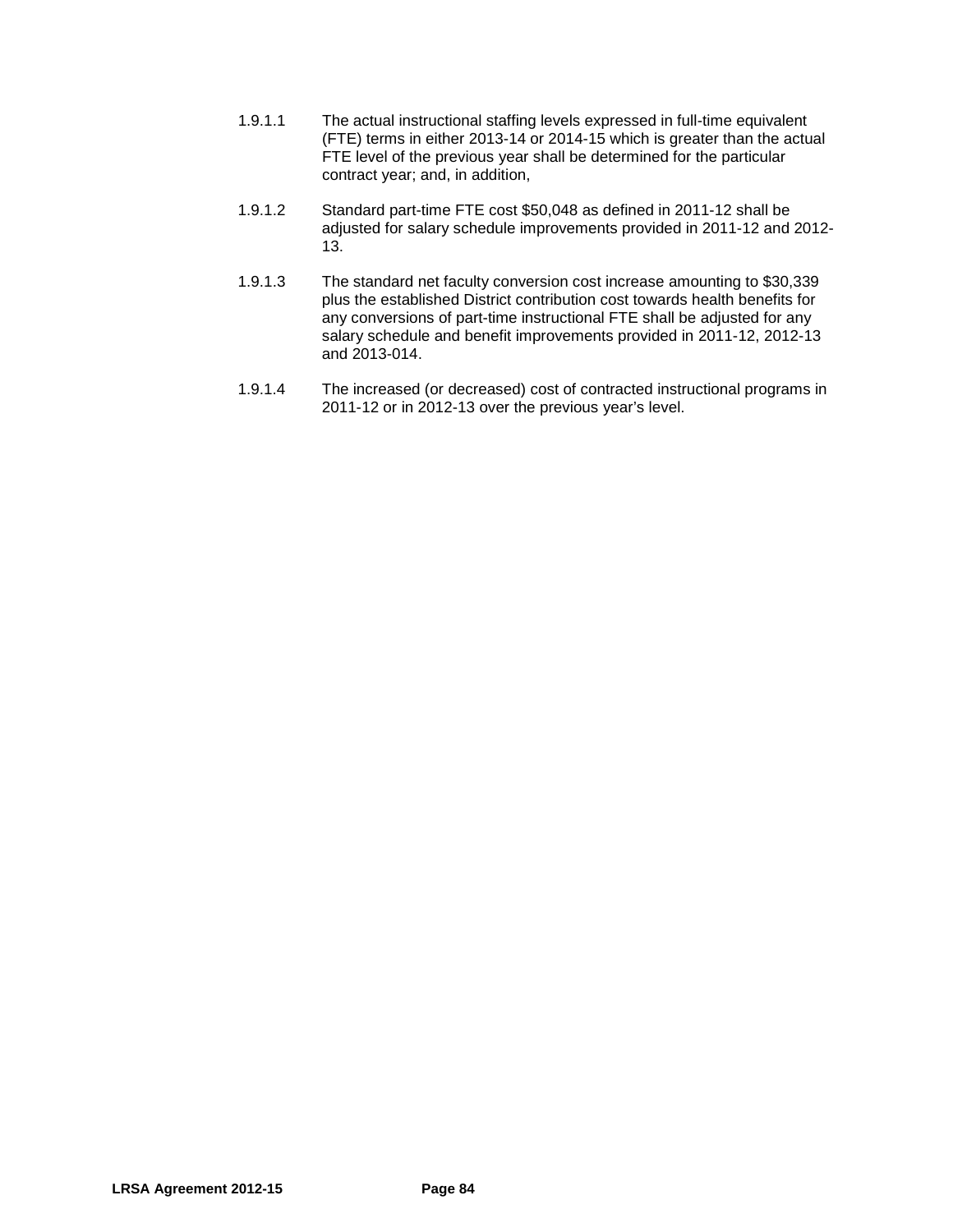# **Appendix C: Forms**

This appendix provides a listing of forms available that support contract language. It is the intent of this Agreement to have these available online at the Human Resources Forms Web page <http://www.losrios.edu/hr/HumanResourcesForms.html> in addition to the Human Resources office.

- **Report of Performance**
- **Supervisor's Self Evaluation/Staff Feedback Survey**
- **LRSA Grievance Time Table**
- **Reimbursement of Tuition**
- Travel Authorization and Reimbursement Claim (not available online; available in campus offices and the Accounting Operations Department at the District Office)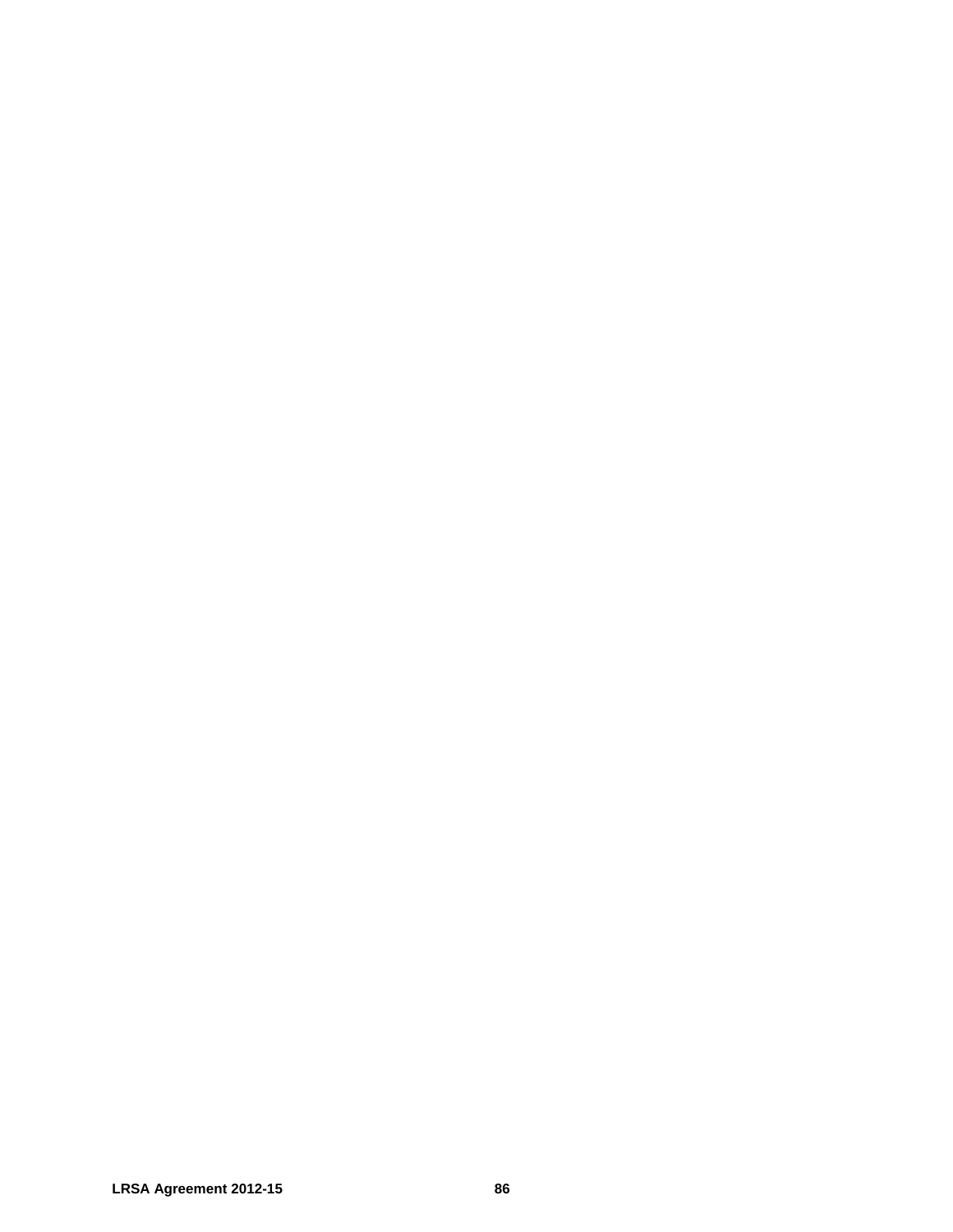# **Appendix D: Position Classifications**

LRSA includes supervisors in the following position classifications:

- **Accounting Operations Supervisor**
- **Bookstore Supervisor Educational Center**
- **Business Services Supervisor**
- **CalWORKS Supervisor**
- **EXEC** Campus Operations Supervisor
- **Child Development Center Supervisor**
- **College IT Systems Supervisor**
- **EXECOMMUNITY Services Supervisor**
- **Counseling Supervisor**
- **Custodial Supervisor**
- **EXECUSTOM** Custodial/Receiving Supervisor
- **Disabled Students Programs and Services Supervisor**
- **Educational Center Supervisor**
- **Employee Benefits Supervisor**
- **EOP&S Supervisor**
- **Facilities Maintenance Supervisor**
- **Facilities Management Operations Supervisor**
- **Facilities Projects Supervisor**
- **Financial Aid Supervisor**
- **Fiscal Services Supervisor**
- **Food Service Manager**
- **General Accounting Supervisor**
- **General Services Supervisor, Risk Management**
- **Grounds Supervisor**
- **EXECTE:** Heating/Ventilation/Air Conditioning Supervisor
- **Instructional Computer Laboratory Supervisor**
- **IT Application Systems Supervisor**
- **Media Resources Supervisor**
- **Payroll Supervisor**
- Police Captain
- **Printing Services Supervisor**
- **Purchasing Supervisor**
- **Records and Admissions Supervisor**
- **SRPSTC Office Supervisor**
- **Structures Supervisor**
- Student Services Supervisor, CalWORKs/Career and Job Opportunity Center/Re-Entry & Veterans Information Center
- **Student Services Supervisor CalWORKS, EOPS, CARE & Assessment**
- **Student Support Services Supervisor**
- **Technical Director Visual & Performing Arts Center**
- **Ticket Office Supervisor Visual & Performing Arts Center**
- **Transportation Supervisor**
- **Utility Systems Supervisor**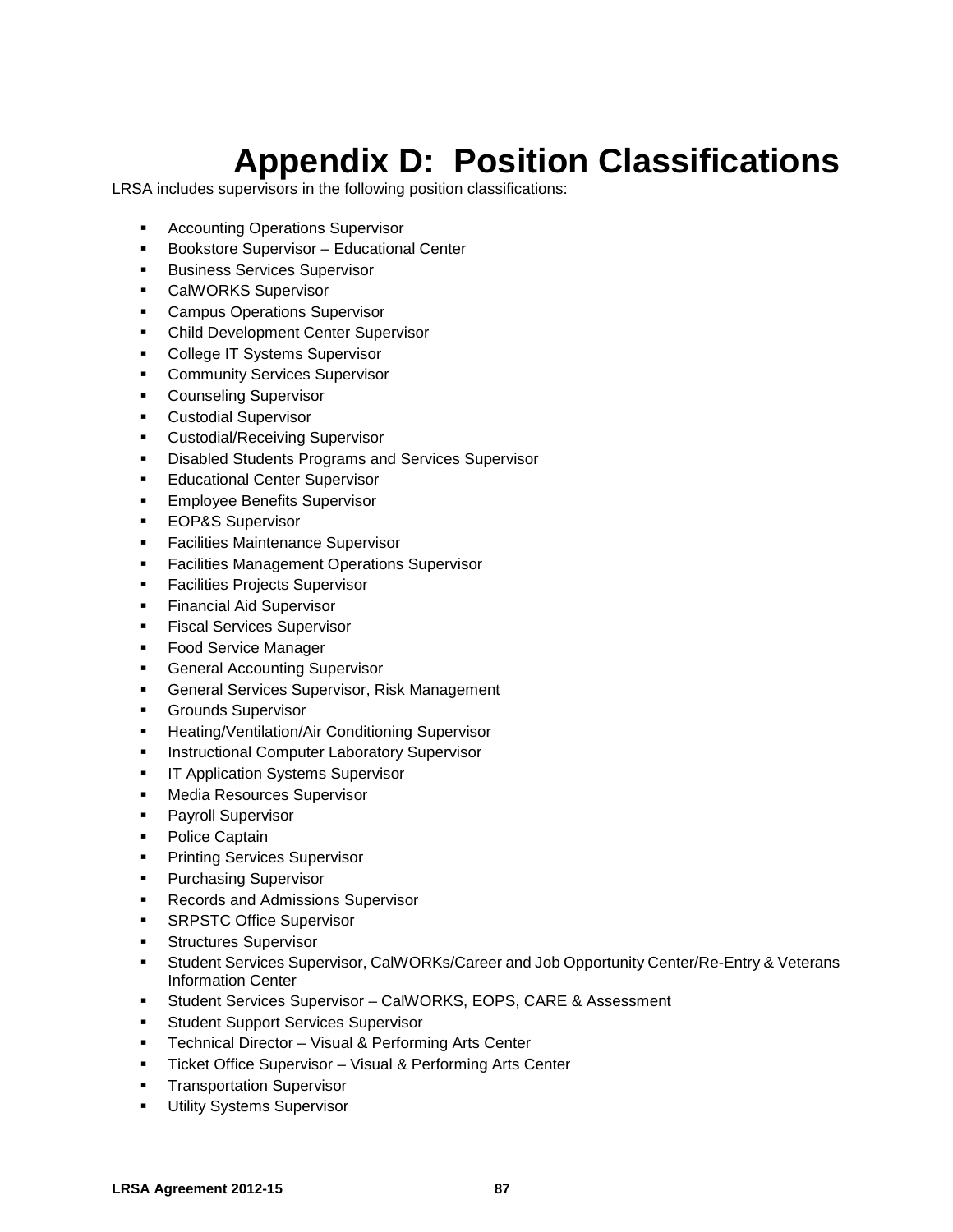### **A**

| Adjunct Faculty Assignments 22 |  |
|--------------------------------|--|
|                                |  |
|                                |  |
|                                |  |

## **B**

| Dependent Care Assistance  49         |  |
|---------------------------------------|--|
|                                       |  |
| <b>District Contribution for Less</b> |  |
|                                       |  |
|                                       |  |
| <b>Medical Expense Flexible</b>       |  |
|                                       |  |
|                                       |  |
| Medical Insurance for Retirees  52    |  |
|                                       |  |
|                                       |  |
|                                       |  |
|                                       |  |
|                                       |  |
|                                       |  |

## **C**

| College Catalogs, Posting of Degrees 10 |  |
|-----------------------------------------|--|
|                                         |  |
|                                         |  |
|                                         |  |
|                                         |  |
| Custodial Supervisor Uniform  60        |  |

## **D**

| Dependent Care Assistance  49      |
|------------------------------------|
|                                    |
|                                    |
| Duties of Supervisory Employees 11 |
|                                    |

## **E**

| <b>Educational Leaves</b> |  |
|---------------------------|--|
|                           |  |
|                           |  |
|                           |  |
|                           |  |
|                           |  |

## **F**

| Facility Management Uniform  60 |  |
|---------------------------------|--|
|                                 |  |
|                                 |  |

## **G**

| Pre-Grievance Dispute Resolution 54 |  |
|-------------------------------------|--|
|                                     |  |
|                                     |  |

## **H**

## $\frac{1}{\ln}$

| Industrial Accident/Illness 32,35 |
|-----------------------------------|
|-----------------------------------|

## **J**

| Jury Duty………………………………………………37 |  |
|-------------------------------|--|
|-------------------------------|--|

## **L**

| General Conditions Governing 41   |  |
|-----------------------------------|--|
|                                   |  |
| Industrial Accident/Illness 32,35 |  |
|                                   |  |
|                                   |  |
|                                   |  |
|                                   |  |
|                                   |  |
| Short-Term Military Leave 36      |  |
|                                   |  |
|                                   |  |
|                                   |  |
|                                   |  |
|                                   |  |
| Educational, Part-Time  44        |  |
|                                   |  |
| Health Leave, Long-Term43         |  |
| Military Leave, Long-Term44       |  |
|                                   |  |
|                                   |  |
|                                   |  |
|                                   |  |

## **M**

i.

| Medical Expense Flexible Spending Account50 |  |
|---------------------------------------------|--|
|                                             |  |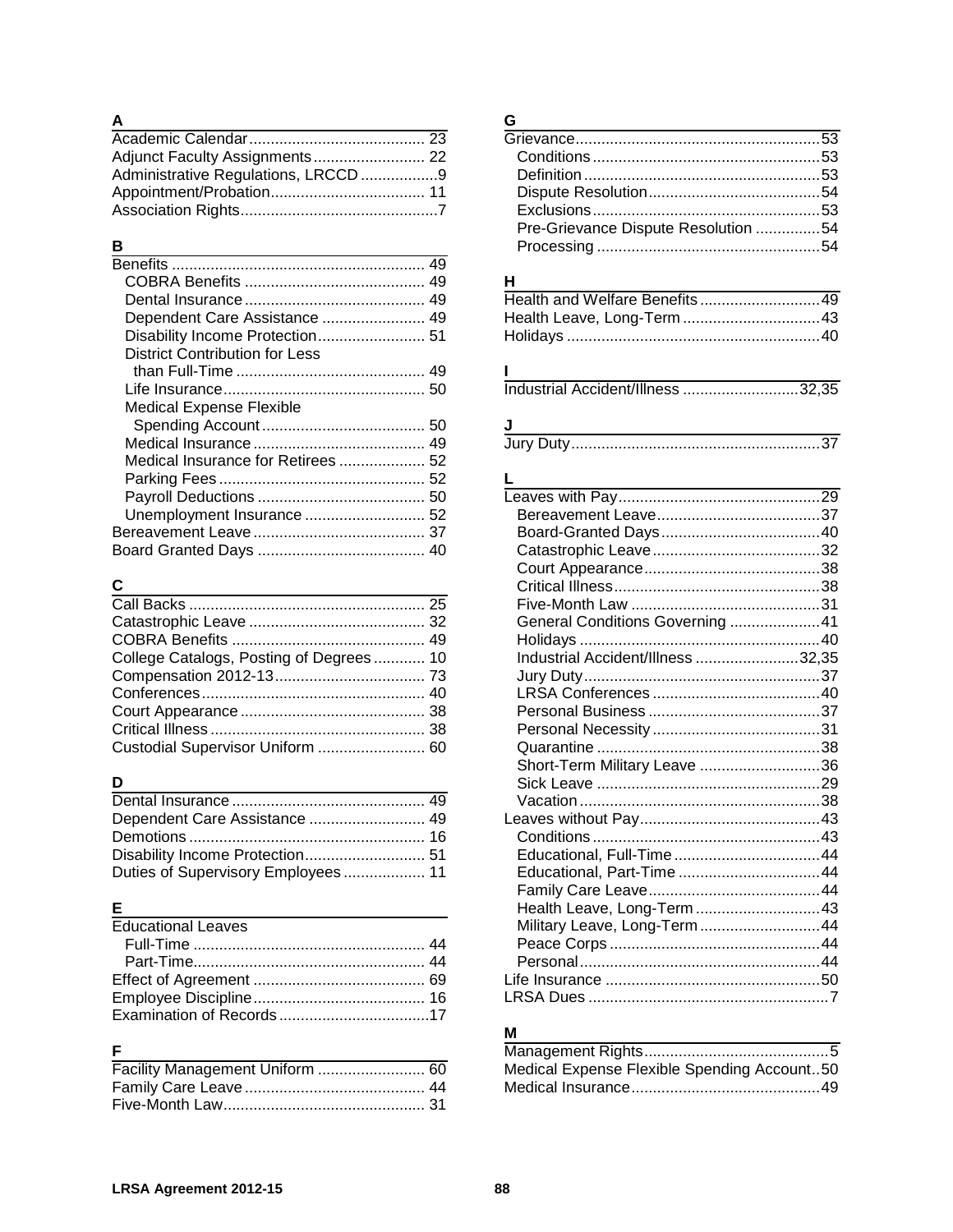### **M (continued)**

| Military Leaves |  |
|-----------------|--|
|                 |  |
|                 |  |

## **N**

### **O**

### **P**

| Evaluation Components 14                  |  |
|-------------------------------------------|--|
| Principles of Evaluation 13               |  |
|                                           |  |
|                                           |  |
|                                           |  |
|                                           |  |
|                                           |  |
|                                           |  |
|                                           |  |
|                                           |  |
|                                           |  |
|                                           |  |
|                                           |  |
| PFE Classified Staff Development Funds 18 |  |
| Staff Development Leave 19                |  |
| Tuition Reimbursement 17,18               |  |
|                                           |  |
|                                           |  |
|                                           |  |

## **Q**

|--|--|

## **R**

| Release Time, LRSA Representatives 8 |  |
|--------------------------------------|--|
| Repayment of Money Owed District  47 |  |

## **S**

| Custodial Supervisor Uniform  60  |  |
|-----------------------------------|--|
|                                   |  |
|                                   |  |
| Illness/Injury Prevention Plan 59 |  |
|                                   |  |

## **S (continued)**

| Location Safety Committee57               |  |
|-------------------------------------------|--|
|                                           |  |
|                                           |  |
|                                           |  |
|                                           |  |
|                                           |  |
|                                           |  |
|                                           |  |
| Additional Compensation for               |  |
|                                           |  |
| Initial Salary Placement 45               |  |
| Longevity Earned Across Units46           |  |
|                                           |  |
| Out of Classification Work 46             |  |
| Repayment of Money Owed District  47      |  |
|                                           |  |
| Salary and Benefits, 2013-14 / 2014-15 79 |  |
|                                           |  |
|                                           |  |
|                                           |  |
|                                           |  |
|                                           |  |
| Maternity / Paternity / Birth of Child 30 |  |
|                                           |  |
| Transfer Between Employees31              |  |
| Use for Personal Necessity 31             |  |
| Staff Development Leave  19               |  |
|                                           |  |
|                                           |  |
|                                           |  |
|                                           |  |
|                                           |  |
| Number of Leaves per Year21               |  |
|                                           |  |
| Retirement Service Credit22               |  |
|                                           |  |
|                                           |  |
|                                           |  |
|                                           |  |

## **T**

| Administratively Initiated 13                 |  |
|-----------------------------------------------|--|
| Employee Initiated, Transfer/Reassignment. 12 |  |
| Employee Initiated, Promotion 12              |  |
|                                               |  |
|                                               |  |
| Tuition Reimbursement17,18                    |  |
|                                               |  |

### **U**

| Uniforms |  |
|----------|--|
|          |  |
|          |  |